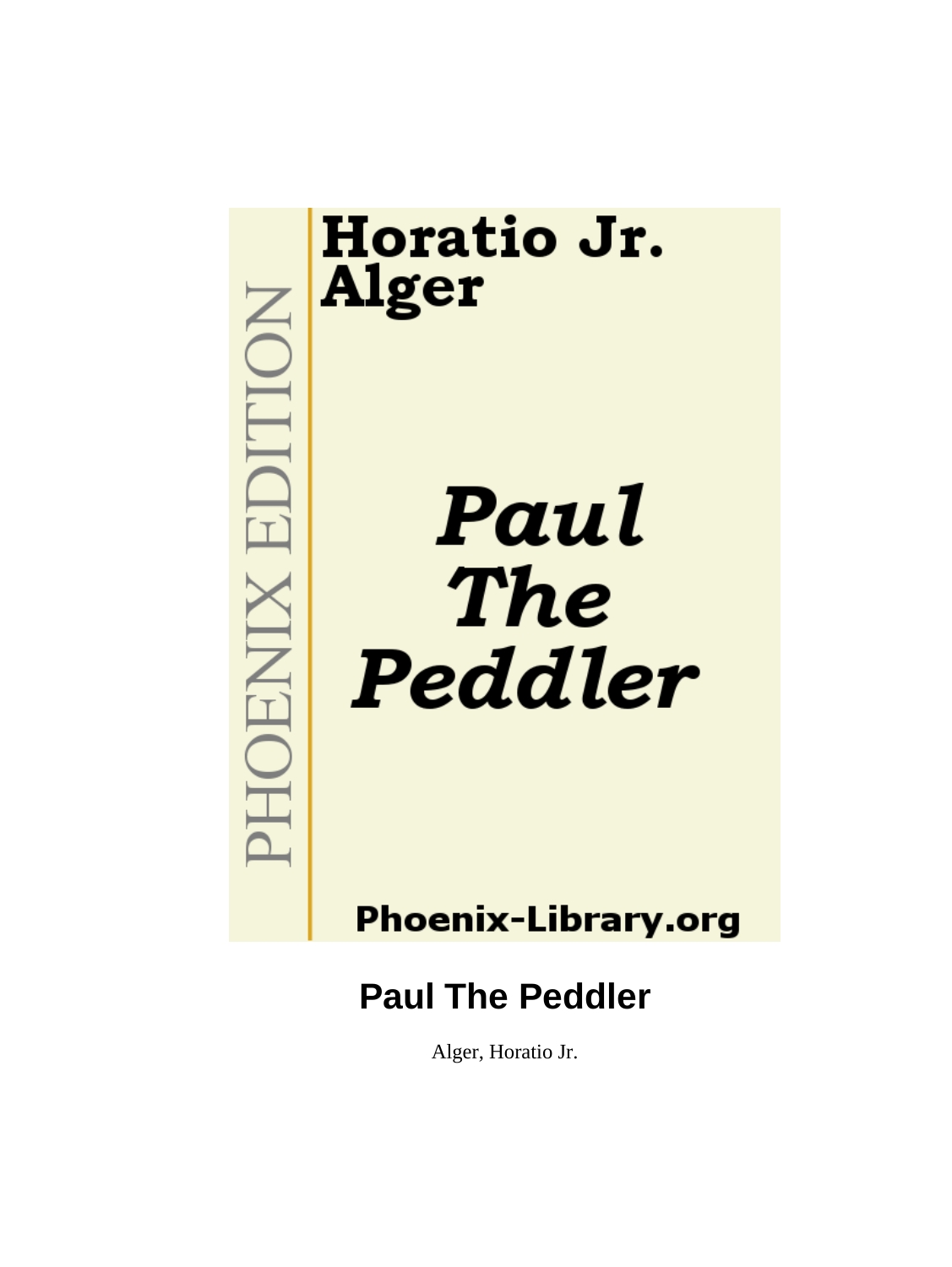[Table Of Content](#page-153-0) [About Phoenix−Edition](#page-155-0) **[Copyright](#page-156-0)**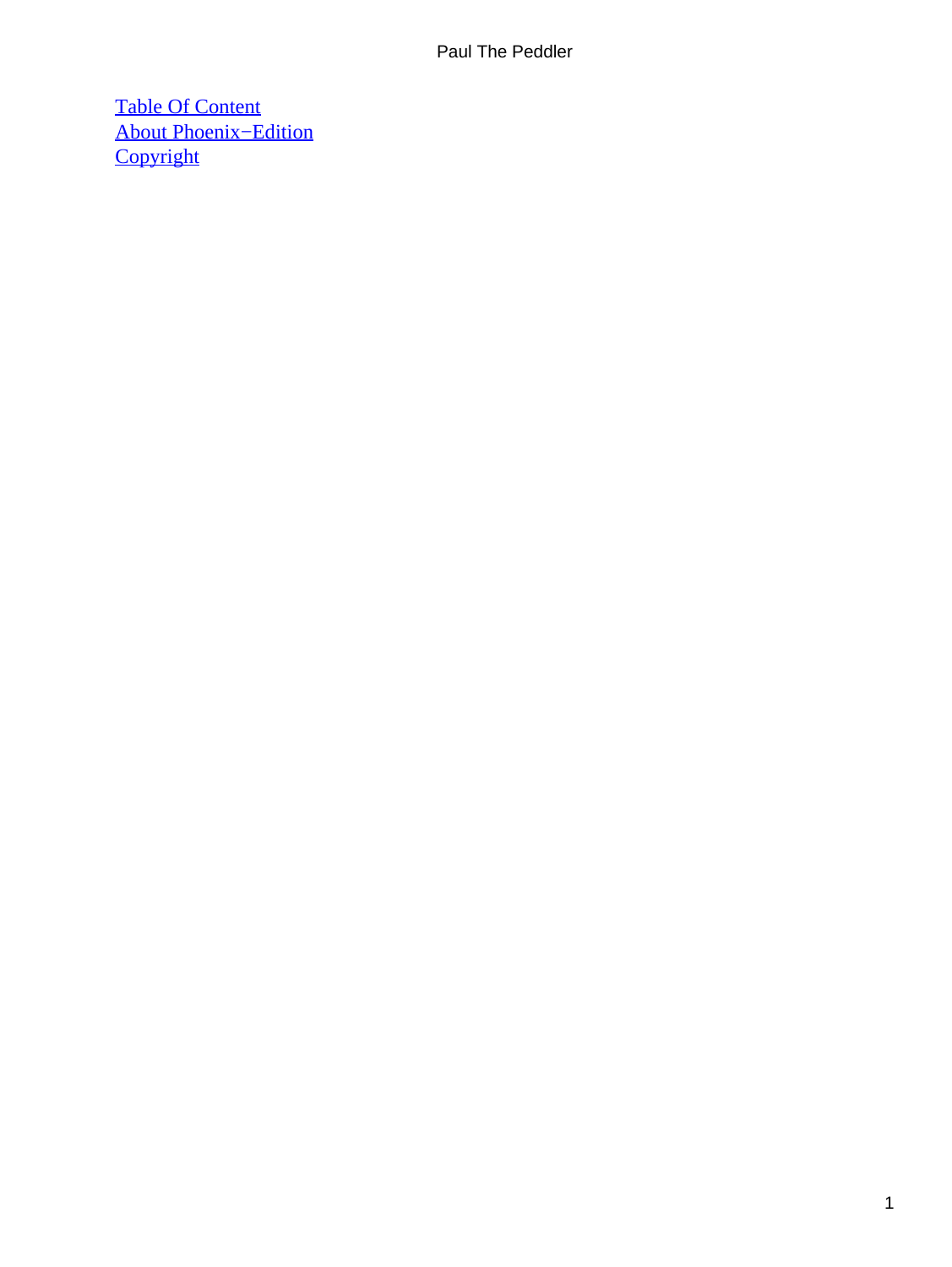# *P* AUL **THE PEDDLER OR THE FORTUNES OF A YOUNG STREET MERCHANT**

## BY **HORATIO ALGER,** JR.

### **PAUL THE PEDDLER**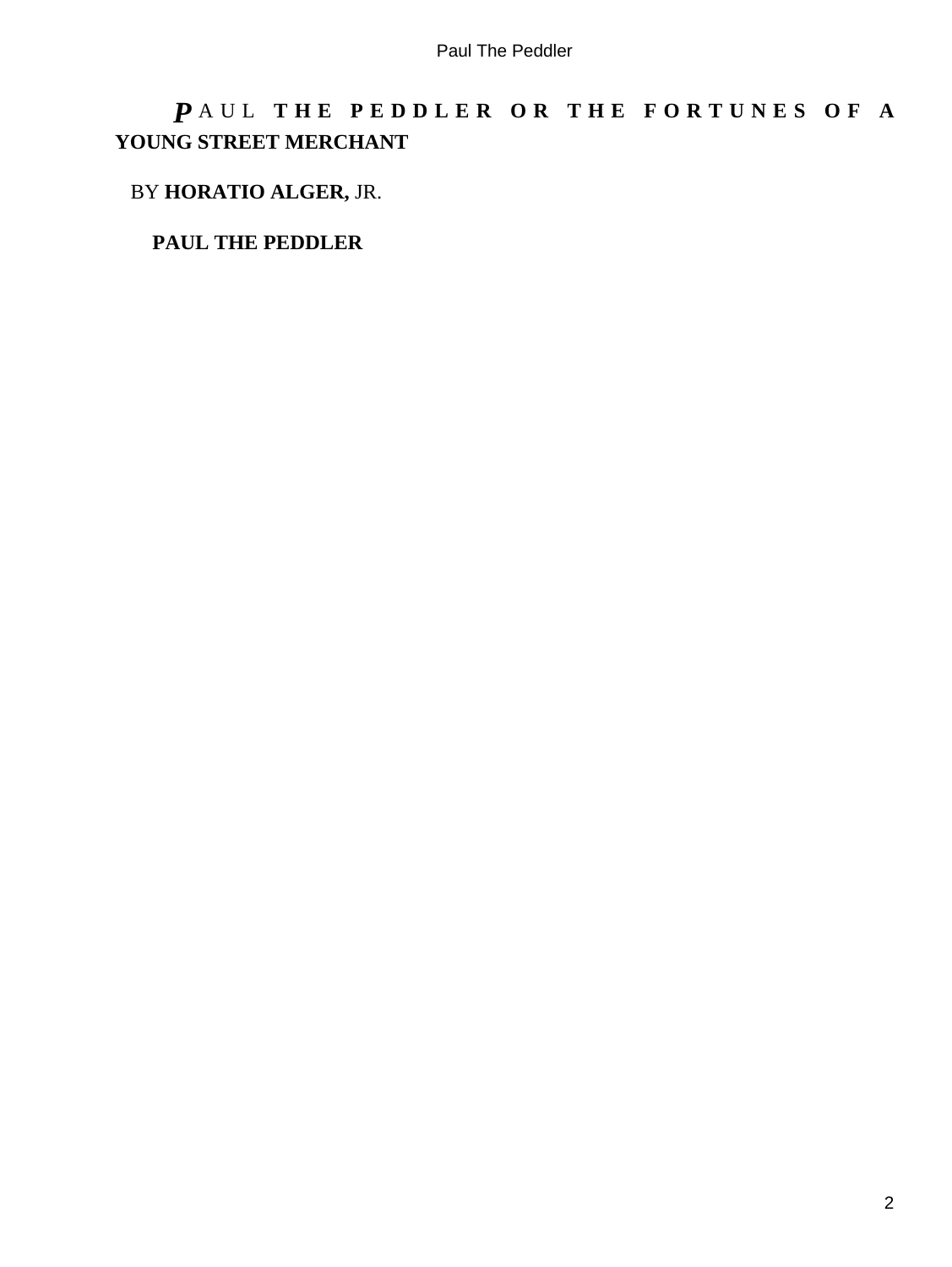# **[CHAPTER I](#page-153-0)**

### *P*AUL **THE PEDDLER**

 «Here's your prize packages! Only five cents! Money prize in every package! Walk up, gentlemen, and try your luck!»

 The speaker, a boy of fourteen, stood in front of the shabby brick building, on Nassau street, which has served for many years as the New York post office. In front of him, as he stood with his back to the building, was a small basket, filled with ordinary letter envelopes, each labeled «Prize Package.»

 His attractive announcement, which, at that time, had also the merit of novelty – for Paul had himself hit upon the idea, and manufactured the packages, as we shall hereafter explain – drew around him a miscellaneous crowd, composed chiefly of boys.

«What's in the packages, Johnny?» asked a bootblack, with his box strapped to his back.

«Candy,» answered Paul. «Buy one. Only five cents.»

«There ain't much candy,» answered the bootblack, with a disparaging glance.

«What if there isn't? There's a prize.»

«How big a prize?»

«There's a ten−cent stamp in some of 'em. All have got something in 'em.»

Influenced by this representation, the bootblack drew out a five−cent piece, and said:

«Pitch one over then. I guess I can stand it.» An envelope was at once handed him.

 «Open it, Johnny,» said a newsboy at his side. Twenty curious eyes were fixed upon him as he opened the package. He drew out rather a scanty supply of candy, and then turning to Paul, with a look of indignation, said:

«Where's the prize? I don't see no prize. Give me back my five cents.»

«Give it to me. I'll show you,» said the young merchant.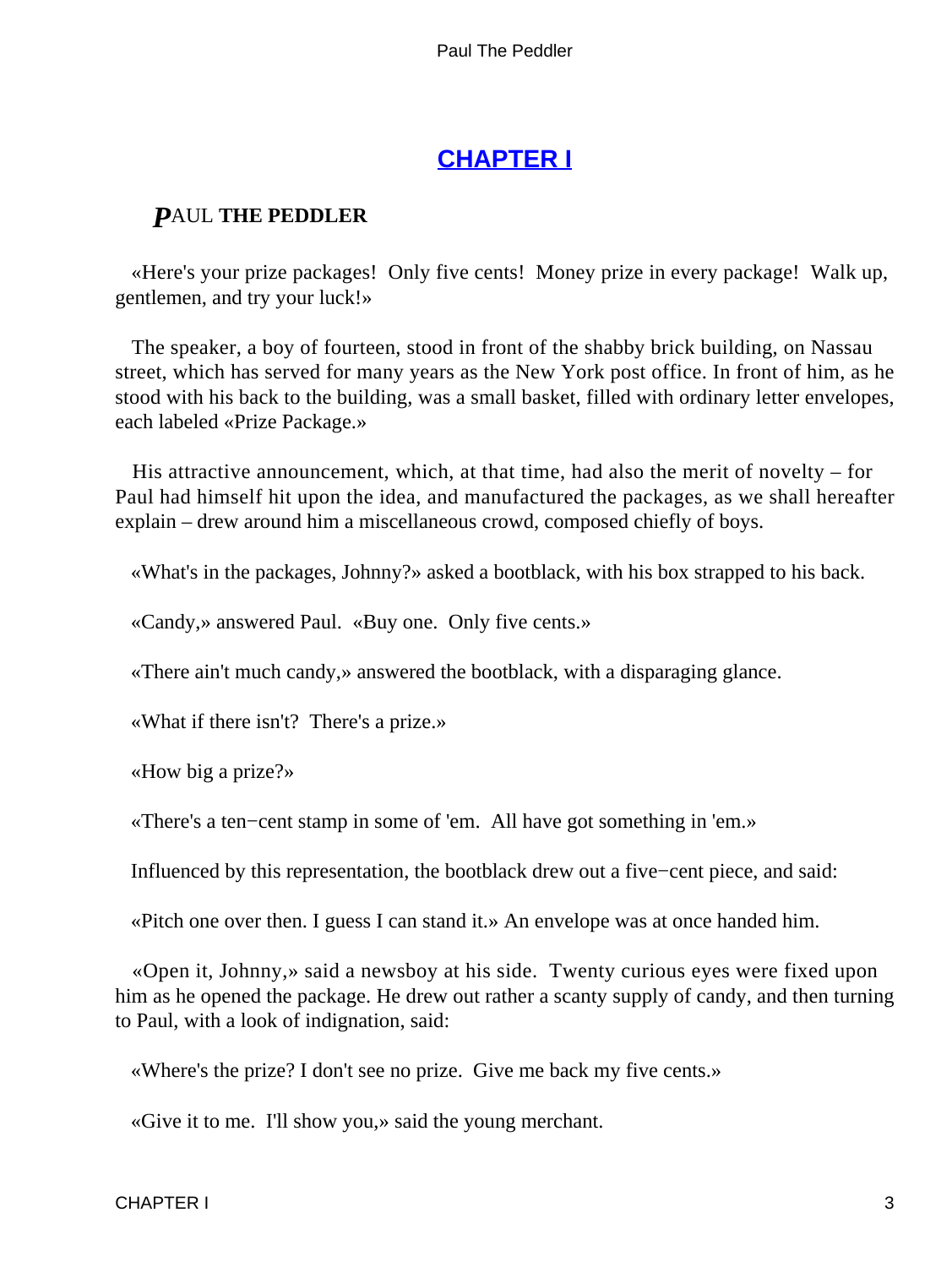He thrust in his finger, and drew out a square bit of paper, on which was written− One Cent.

«There's your prize,» he added, drawing a penny from his pocket.

«It ain't much of a prize,» said the buyer. «Where's your ten cents?»

«I didn't say I put ten cents into every package,» answered Paul.

«I'd burst up pretty quick if I did that. Who'll have another package? Only five cents!»

 Curiosity and taste for speculation are as prevalent among children as with men, so this appeal produced its effect.

 «Give me a package,» said Teddy O'Brien, a newsboy, stretching out a dirty hand, containing the stipulated sum. He also was watched curiously as he opened the package. He drew out a paper bearing the words− Two Cents.

«Bully for you, Teddy! You've had better luck than I,» said the bootblack.

 The check was duly honored, and Teddy seemed satisfied, though the amount of candy he received probably could not have cost over half−a−cent. Still, he had drawn twice as large a prize as the first buyer, and that was satisfactory.

 «Who'll take the next?» asked Paul, in a businesslike manner. «Maybe there's ten cents in this package. That's where you double your money. Walk up, gentlemen. Only five cents!»

 Three more responded to this invitation, one drawing a prize of two cents, the other two of one cent each. Just then, as it seemed doubtful whether any more would be purchased by those present, a young man, employed in a Wall street house, came out of the post office.

«What have you got here?» he asked, pausing.

«Prize packages of candy! Money prize in every package! Only five cents!»

«Give me one, then. I never drew a prize in my life.»

The exchange was speedily made.

«I don't see any prize,» he said, opening it.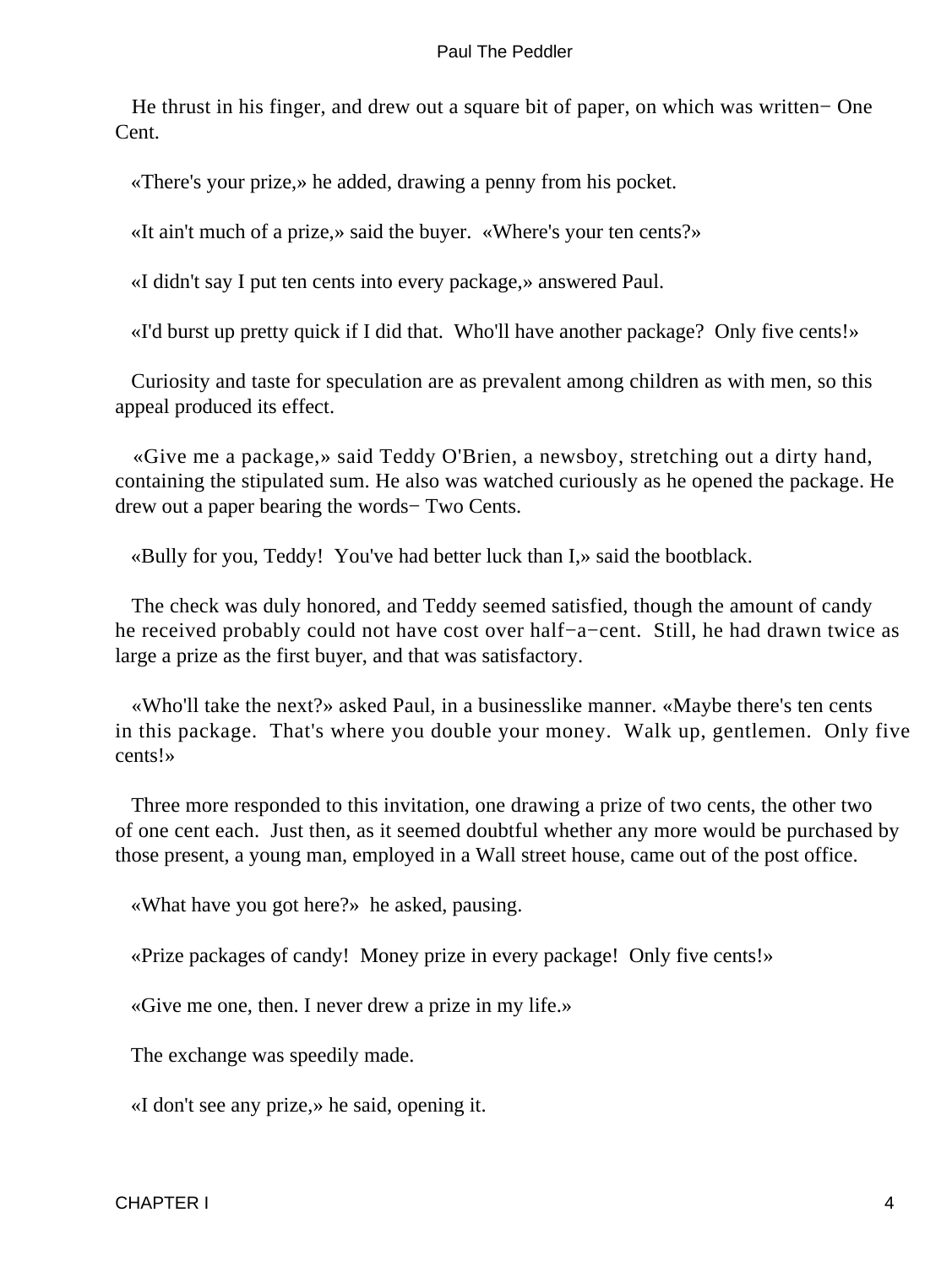«It's on a bit of paper, mister,» said Teddy, nearly as much interested as if it had been his own purchase.

«Oh, yes, I see. Well, I'm in luck. Ten cents!»

«Ten cents!» exclaimed several of the less fortunate buyers, with a shade of envy.

 «Here's your prize, mister,» said Paul, drawing out a ten−cent stamp from his vest pocket.

 «Well, Johnny, you do things on the square, that's a fact. Just keep the ten cents, and give me two more packages.»

 This Paul did with alacrity; but the Wall street clerk's luck was at an end. He got two prizes of a penny each.

 «Well,» he said, «I'm not much out of pocket. I've bought three packages, and it's only cost me three cents.»

 The ten−cent prize produced a favorable effect on the business of the young peddler. Five more packages were bought, and the contents eagerly inspected; but no other large prize appeared. Two cents was the maximum prize drawn. Their curiosity being satisfied, the crowd dispersed; but it was not long before another gathered. In fact, Paul had shown excellent judgment in selecting the front of the post office as his place of business. Hundreds passed in and out every hour, besides those who passed by on a different destination. Thus many ears caught the young peddler's cry – «Prize packages! Only five cents apiece!» – and made a purchase; most from curiosity, but some few attracted by the businesslike bearing of the young merchant, and willing to encourage him in his efforts to make a living. These last, as well as some of the former class, declined to accept the prizes, so that these were so much gain to Paul.

 At length but one package remained, and this Paul was some time getting rid of. At last a gentleman came up, holding a little boy of seven by the hand.

«Oh, buy me the package, papa?» he said, drawing his father's attention.

«What is there in it, boy?» asked the gentleman.

«Candy,» was the answer.

 Alfred, for this was the little boy's name, renewed his entreaties, having, like most boys, a taste for candy.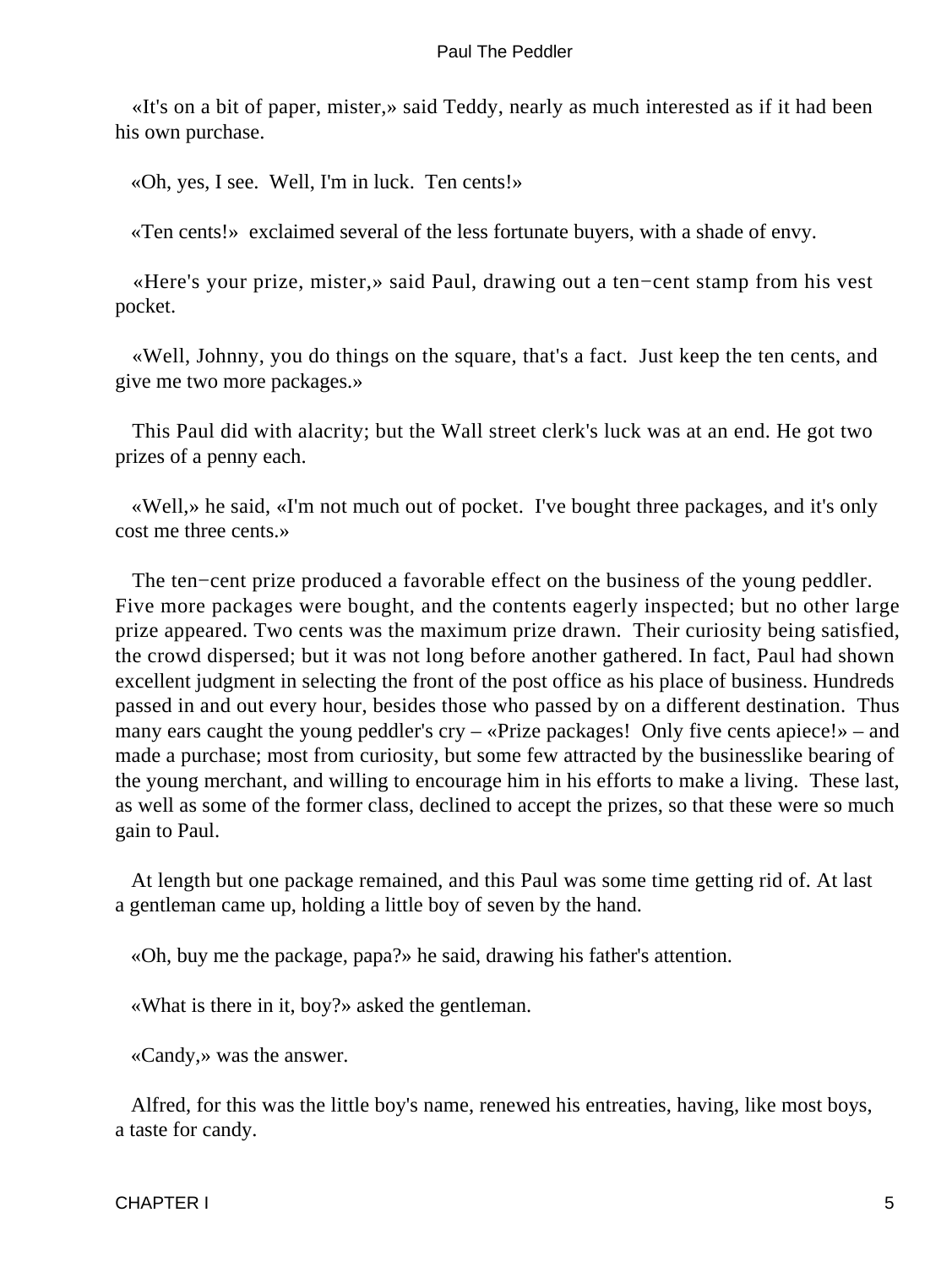«There it is, Alfred,» said his father, handing the package to his little son.

«There's a prize inside,» said Paul, seeing that they were about to pass.

 «We must look for the prize by all means,» said the gentleman. «What is this? One cent?»

«Yes sir»; and Paul held out a cent to his customer.

«Never mind about that! You may keep the prize.»

«I want it, pa,» interposed Alfred, with his mouth full of candy.

«I'll give you another,» said his father, still declining to accept the proffered prize.

 Paul now found himself in the enviable position of one who, at eleven o'clock, had succeeded in disposing of his entire stock in trade, and that at an excellent profit, as we soon shall see. Business had been more brisk with him than with many merchants on a larger scale, who sometimes keep open their shops all day without taking in enough to pay expenses. But, then, it is to be considered that in Paul's case expenses were not a formidable item. He had no rent to pay, for one thing, nor clerk hire, being competent to attend to his entire business single−handed. All his expense, in fact, was the first cost of his stock in trade, and he had so fixed his prices as to insure a good profit on that. So, on the whole, Paul felt very well satisfied at the result of his experiment, for this was his first day in the prize−package business.

 «I guess I'll go home,» he said to himself. «Mother'll want to know how I made out.» He turned up Nassau street, and had reached the corner of Maiden lane, when Teddy O'Brien met him.

«Did you sell out, Johnny?» he asked.

«Yes,» answered Paul.

«How many packages did you have?»

«Fifty.»

«That's bully. How much you made?»

«I can't tell yet. I haven't counted up,» said Paul.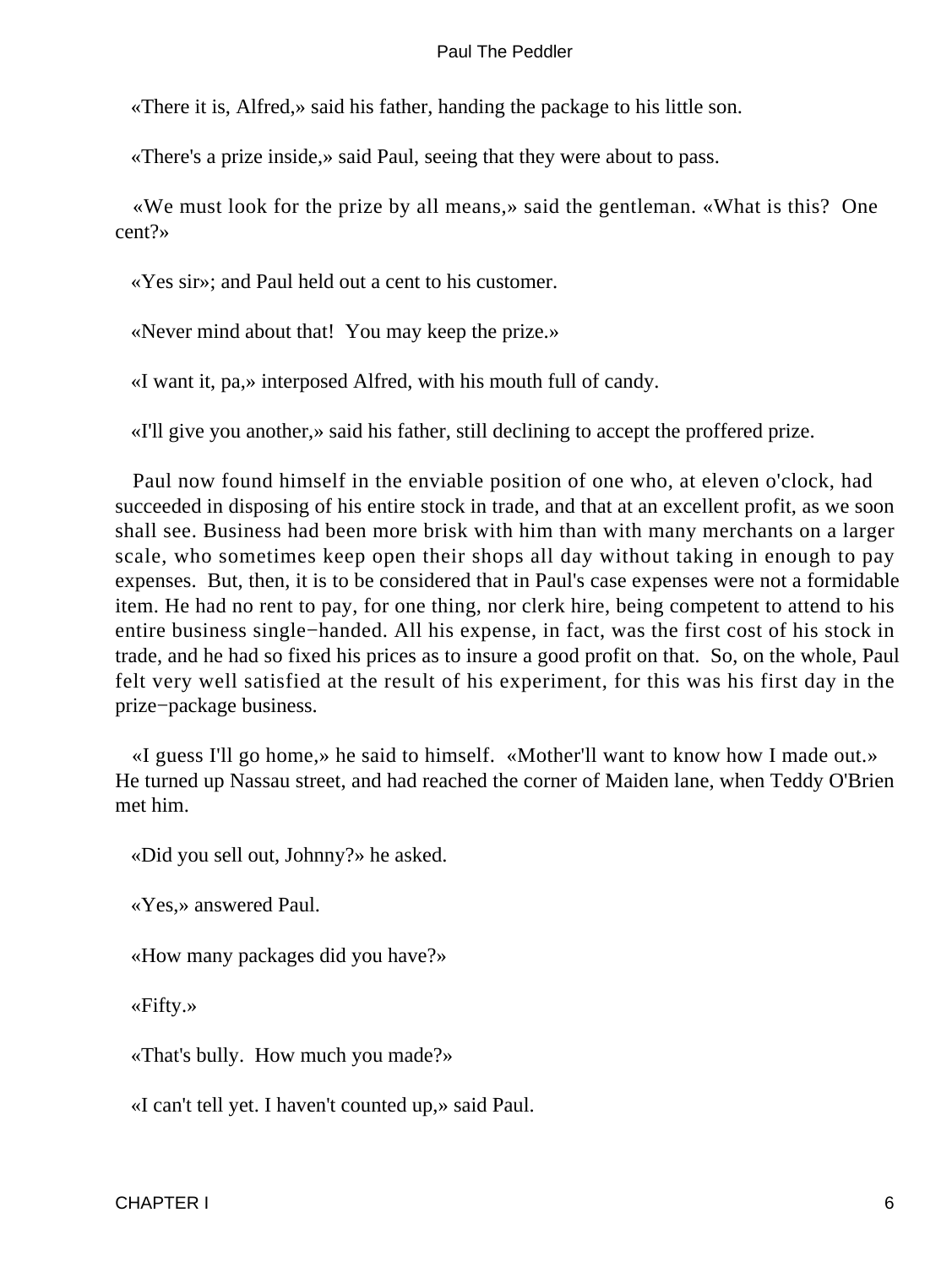«It's better'n sellin' papers, I'll bet. I've only made thirty cents the day. Don't you want to take a partner, Johnny?»

 «No, I don't think I do,» said Paul, who had good reason to doubt whether such a step would be to his advantage.

«Then I'll go in for myself,» said Teddy, somewhat displeased at the refusal.

«Go ahead! There's nobody to stop you,» said Paul.

 «I'd rather go in with you,» said Teddy, feeling that there would be some trouble in making the prize packages, but influenced still more by the knowledge that he had not capital enough to start in the business alone.

«No,» said Paul, positively; «I don't want any partner. I can do well enough alone.»

 He was not surprised at Teddy's application. Street boys are as enterprising, and have as sharp eyes for business as their elders, and no one among them can monopolize a profitable business long. This is especially the case with the young street merchant. When one has had the good luck to find some attractive article which promises to sell briskly, he takes every care to hide the source of his supply from his rivals in trade. But this is almost impossible. Cases are frequent where such boys are subjected to the closest espionage, their steps being dogged for hours by boys who think they have found a good thing and are determined to share it. In the present case Paul had hit upon an idea which seemed to promise well, and he was determined to keep it to himself as long as possible. As soon as he was subjected to competition and rivalry his gains would probably diminish.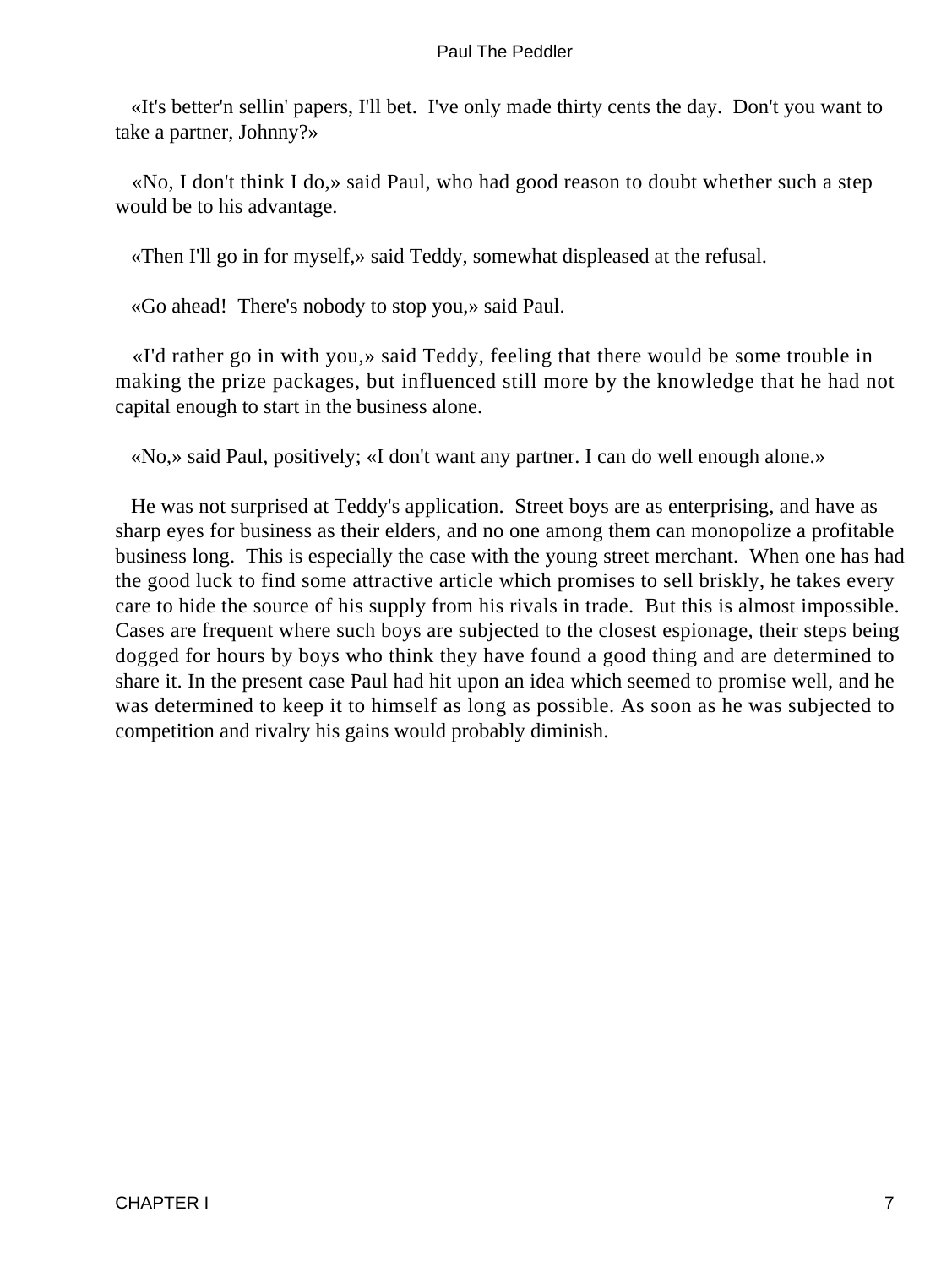# **[CHAPTER II](#page-153-0)**

## *P*AUL **AT HOME**

 Paul went up Centre street and turned into Pearl. Stopping before a tenement−house, he entered, and, going up two flights of stairs, opened a door and entered.

«You are home early, Paul,» said a woman of middle age, looking up at his entrance.

«Yes, mother; I've sold out.»

«You've not sold out the whole fifty packages?» she asked, in surprise.

«Yes, I have. I had capital luck.»

«Why, you must have made as much as a dollar, and it's not twelve yet.»

 «I've made more than that, mother. Just wait a minute, till I've reckoned up a little. Where's Jimmy?»

 «Miss Beckwith offered to take him out to walk with her, so I let him go. He'll be back at twelve.»

 While Paul is making a calculation, a few words of explanation and description may be given, so that the reader may understand better how he is situated.

 The rooms occupied by Paul and his mother were three in number. The largest one was about fourteen feet square, and was lighted by two windows. It was covered with a neat, though well−worn, carpet; a few cane−bottomed chairs were ranged at the windows, and on each side of the table. There was a French clock on the mantel, a rocking chair for his mother, and a few inexpensive engravings hung upon the walls. There was a hanging bookcase containing two shelves, filled with books, partly school books, supplemented by a few miscellaneous books, such as «Robinson Crusoe,» «Pilgrim's Progress,» a volume of «Poetical Selections,» an odd volume of Scott, and several others. Out of the main room opened two narrow chambers, both together of about the same area as the main room. One of these was occupied by Paul and Jimmy, the other by his mother.

 Those who are familiar with the construction of a New York tenement−house will readily understand the appearance of the rooms into which we have introduced them. It must, however, be explained that few similar apartments are found so well furnished.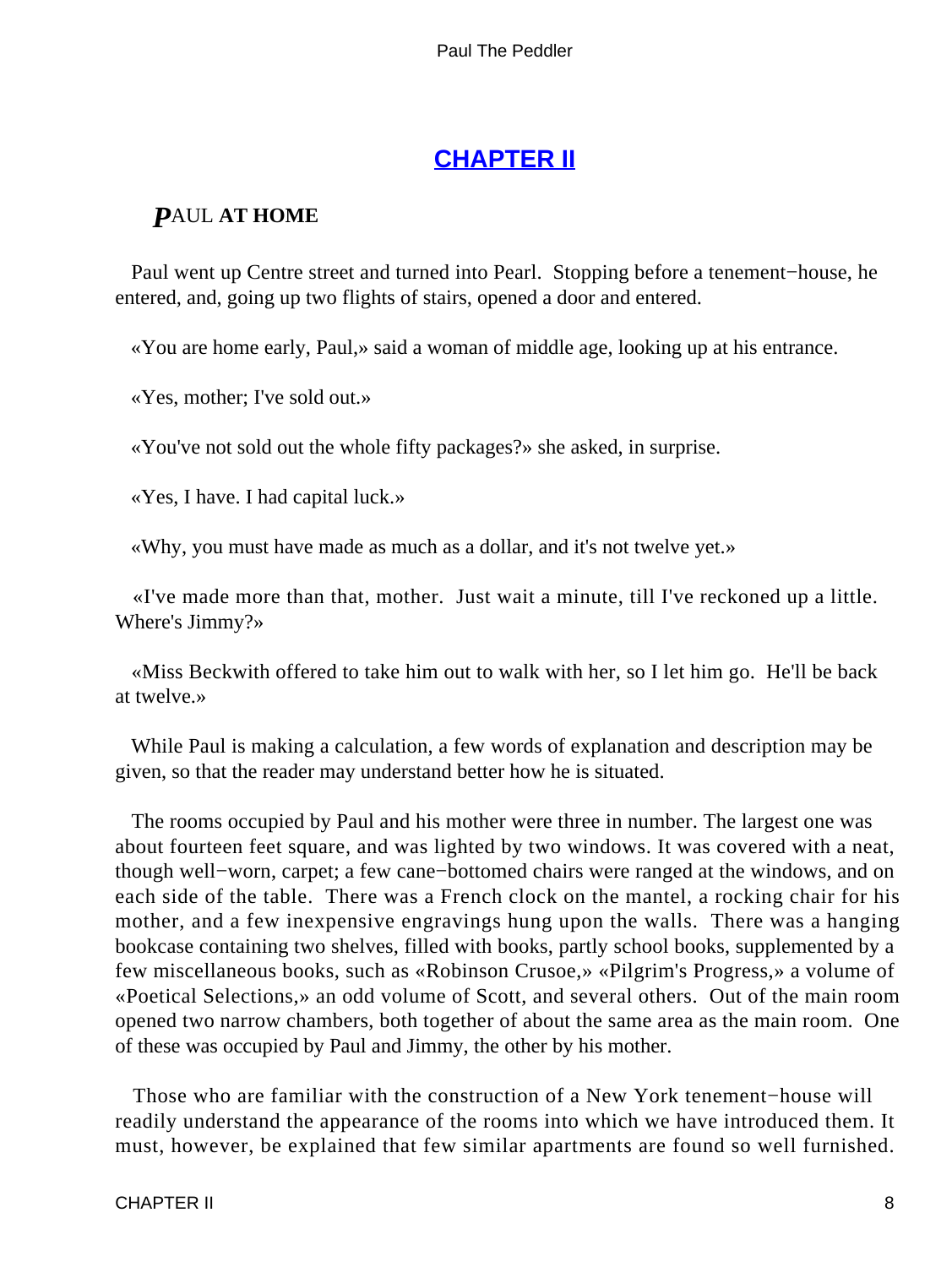Carpets are not very common in tenement−houses, and if there are any pictures, they are usually the cheapest prints. Wooden chairs, and generally every object of the cheapest, are to be met with in the dwellings of the New York poor. If we find something better in the present instance, it is not because Paul and his mother are any better off than their neighbors. On the contrary, there are few whose income is so small. But they have seen better days, and the furniture we see has been saved from the time of their comparative prosperity.

 As Paul is still at his estimate, let us improve the opportunity by giving a little of their early history.

 Mr. Hoffman, the father of Paul, was born in Germany, but came to New York when a boy of twelve, and there he grew up and married, his wife being an American. He was a cabinetmaker, and, being a skillful workman, earned very good wages, so that he was able to maintain his family in comfort. They occupied a neat little cottage in Harlem, and lived very happily, for Mr. Hoffman was temperate and kind, when an unfortunate accident clouded their happiness, and brought an end to their prosperity. In crossing Broadway at its most crowded part, the husband and father was run over by a loaded dray, and so seriously injured that he lived but a few hours. Then the precarious nature of their prosperity was found out. Mr. Hoffman had not saved anything, having always lived up to the extent of his income. It was obviously impossible for them to continue to live in their old home, paying a rent of twenty dollars per month. Besides, Paul did not see any good opportunity to earn his living in Harlem. So, at his instigation, his mother moved downtown, and took rooms in a tenement−house in Pearl street, agreeing to pay six dollars a month for apartments which would now command double the price. They brought with them furniture enough to furnish the three rooms, selling the rest for what it would bring, and thus obtaining a small reserve fund, which by this time was nearly exhausted.

 Once fairly established in their new home, Paul went out into the streets to earn his living. The two most obvious, and, on the whole, most profitable trades, were blacking boots and selling newspapers. To the first Paul, who was a neat boy, objected on the score that it would keep his hands and clothing dirty, and, street boy though he had become, he had a pride in his personal appearance. To selling papers he had not the same objection, but he had a natural taste for trade, and this led him to join the ranks of the street peddlers. He began with vending matches, but found so much competition in the business, and received so rough a reception oftentimes from those who had repeated calls from others in the same business, that he gave it up, and tried something else. But the same competition which crowds the professions and the higher employments followed by men, prevails among the street trades which are pursued by boys. If Paul had only had himself to support, he could have made a fair living at match selling, or any other of the employments he took up; but his mother could not earn much at making vests, and Jimmy was lame, and could do nothing to fill the common purse, so that Paul felt that his earnings must be the main support of the family, and naturally sought out what would bring him in most money.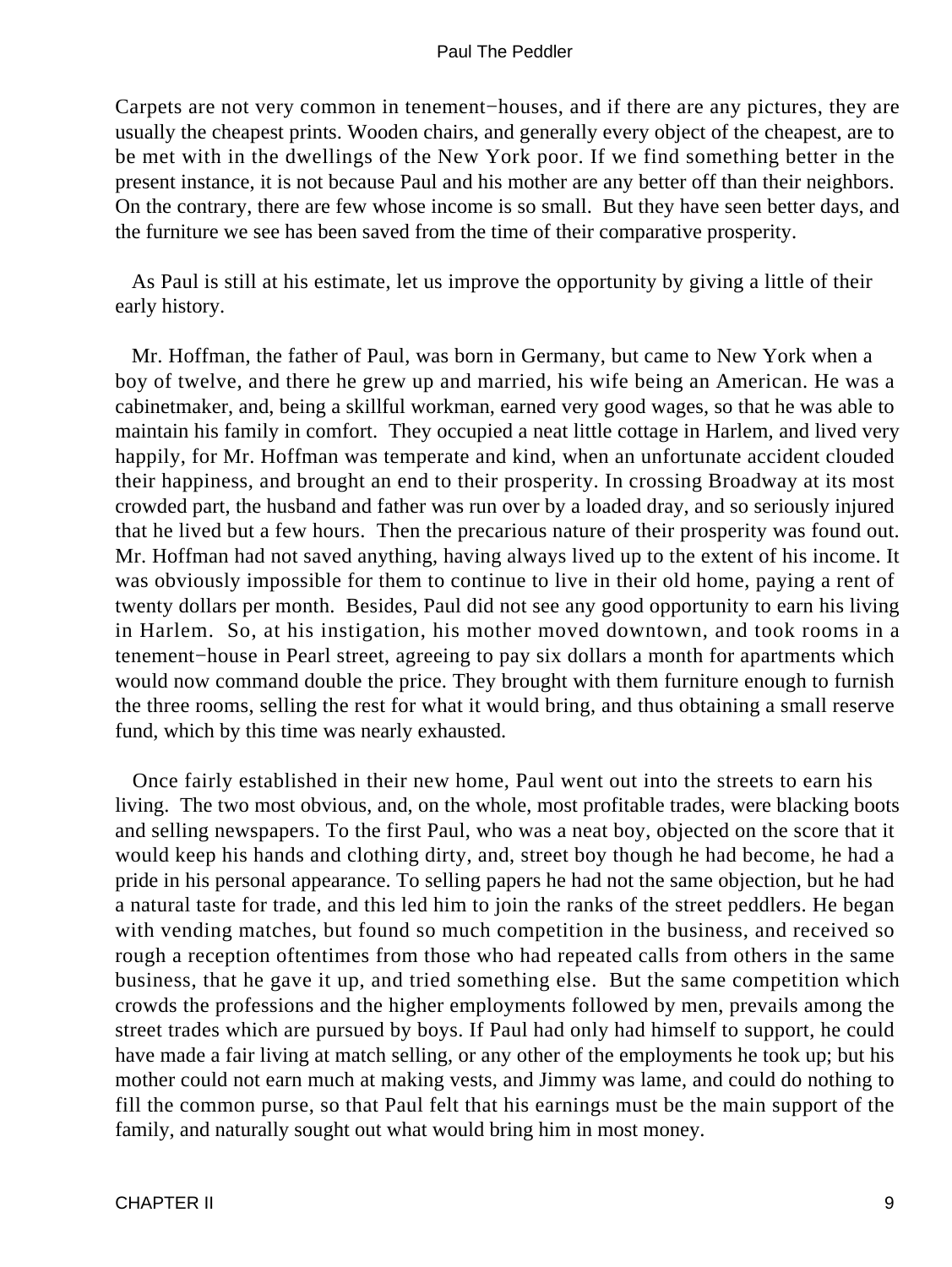At length he had hit upon selling prize packages, and his first experience in that line are recorded in the previous chapter. Adding only that it was now a year since his father's death, we resume our narrative.

 «Do you want to know how much I've made, mother?» asked Paul, looking up at length from his calculation.

«Yes, Paul.»

«A dollar and thirty cents.»

 «I did not think it would amount to so much. The prizes came to considerable, didn't they?»

"Listen, and I will tell you how I stand:

One pound of candy . . . . . . . . . . . . . 20 Two packs of envelopes . . . . . . . . . 10 Prize. . . . . . . . . . . . . . . . .90

*That makes . . . . . . . . . . . . \$1.20* 

 I sold the fifty packages at five cents each, and that brought me in two dollars and a half. Taking out the expenses, it leaves me a dollar and thirty cents. Isn't that doing well for one morning's work?"

«It's excellent; but I thought your prizes amounted to more than ninety cents.»

 «So they did, but several persons who bought wouldn't take their prizes, and that was so much gain.»

«You have done very well, Paul. I wish you might earn as much every day.»

 «I'm going to earn some more this afternoon. I bought a pound of candy on the way home, and some cheap envelopes, and I'll be making up a new stock while I am waiting for dinner.»

Paul took out his candy and envelopes, and set about making up the packages.

«Did any complain of the small amount of candy you put in?»

«A few; but most bought for the sake of the prizes.»

– –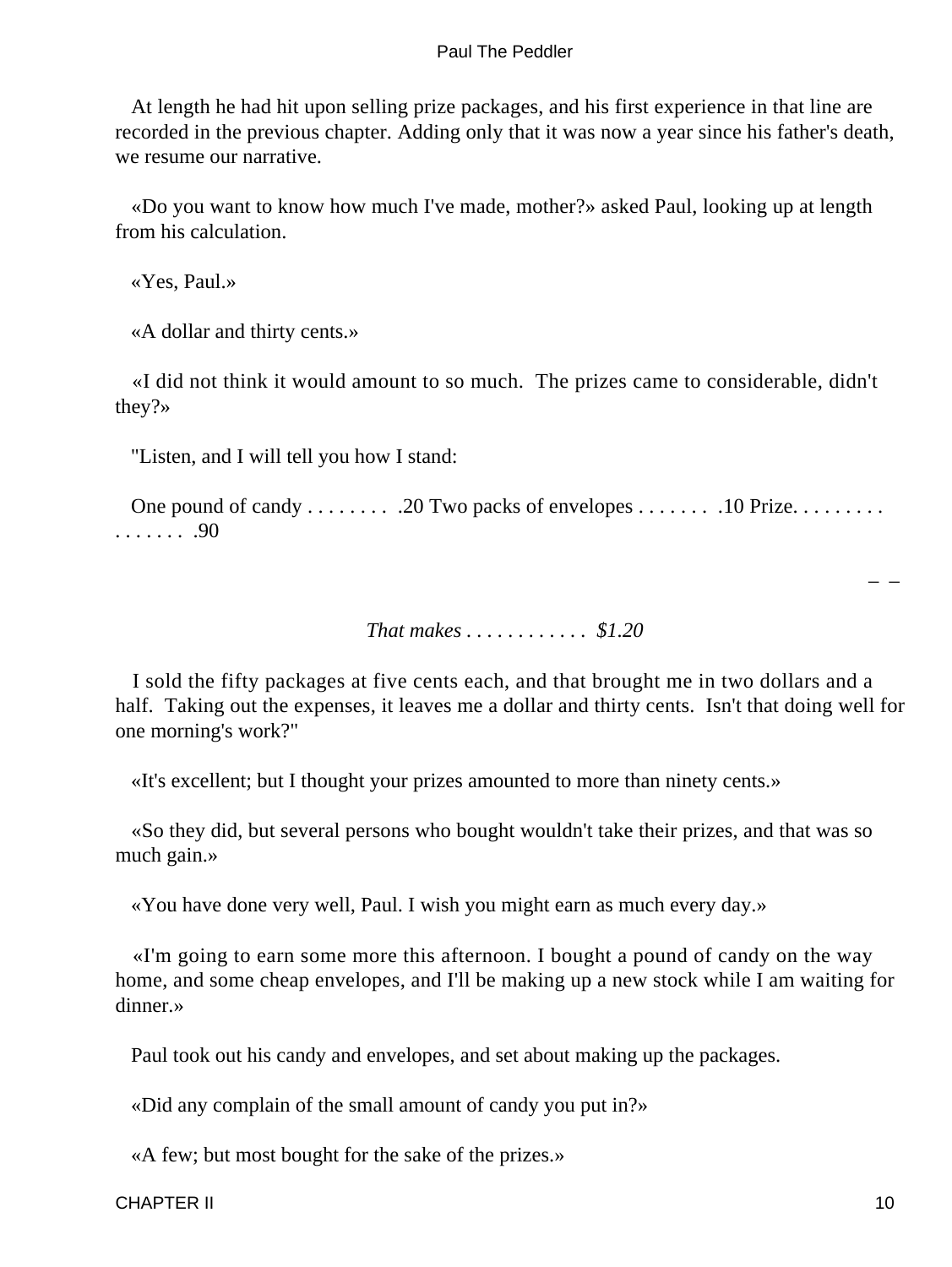«Perhaps you had better be a little more liberal with your candy, and then there may not be so much dissatisfaction where the prize is only a penny.»

 «I don't know but your are right, mother. I believe I'll only make thirty packages with this pound, instead of fifty. Thirty'll be all I can sell this afternoon.»

Just then the door opened, and Paul's brother entered.

 Jimmy Hoffman, or lame Jimmy, as he was often called, was a delicate−looking boy of ten, with a fair complexion and sweet face, but incurably lame, a defect which, added to his delicate constitution, was likely to interfere seriously with his success in life. But, as frequently happens, Jimmy was all the more endeared to his mother and brother by his misfortune and bodily weakness, and if either were obliged to suffer from poverty, Jimmy would be spared the suffering.

«Well, Jimmy, have you had a pleasant walk?» asked his mother.

«Yes, mother; I went down to Fulton Market. There's a good deal to see there.»

«A good deal more than in this dull room, Jimmy.»

 «It doesn't seem dull to me, mother, while you are here. How did you make out selling your prize packages?»

«They are all sold, Jimmy, every one. I am making some more.»

«Shan't I help you?»

 «Yes, I would like to have you. Just take those envelopes, and write prize packages on every one of them.»

 «All right, Paul,» and Jimmy, glad to be of use, got the pen and ink, and, gathering up the envelopes, began to inscribe them as he had been instructed.

 By the time the packages were made up, dinner was ready. It was not a very luxurious repast. There was a small piece of rump steak – not more than three−quarters of a pound – a few potatoes, a loaf of bread, and a small plate of butter. That was all; but then the cloth that covered the table was neat and clean, and the knives and forks were as bright as new, and what there was tasted good.

«What have you been doing this morning, Jimmy?» asked Paul.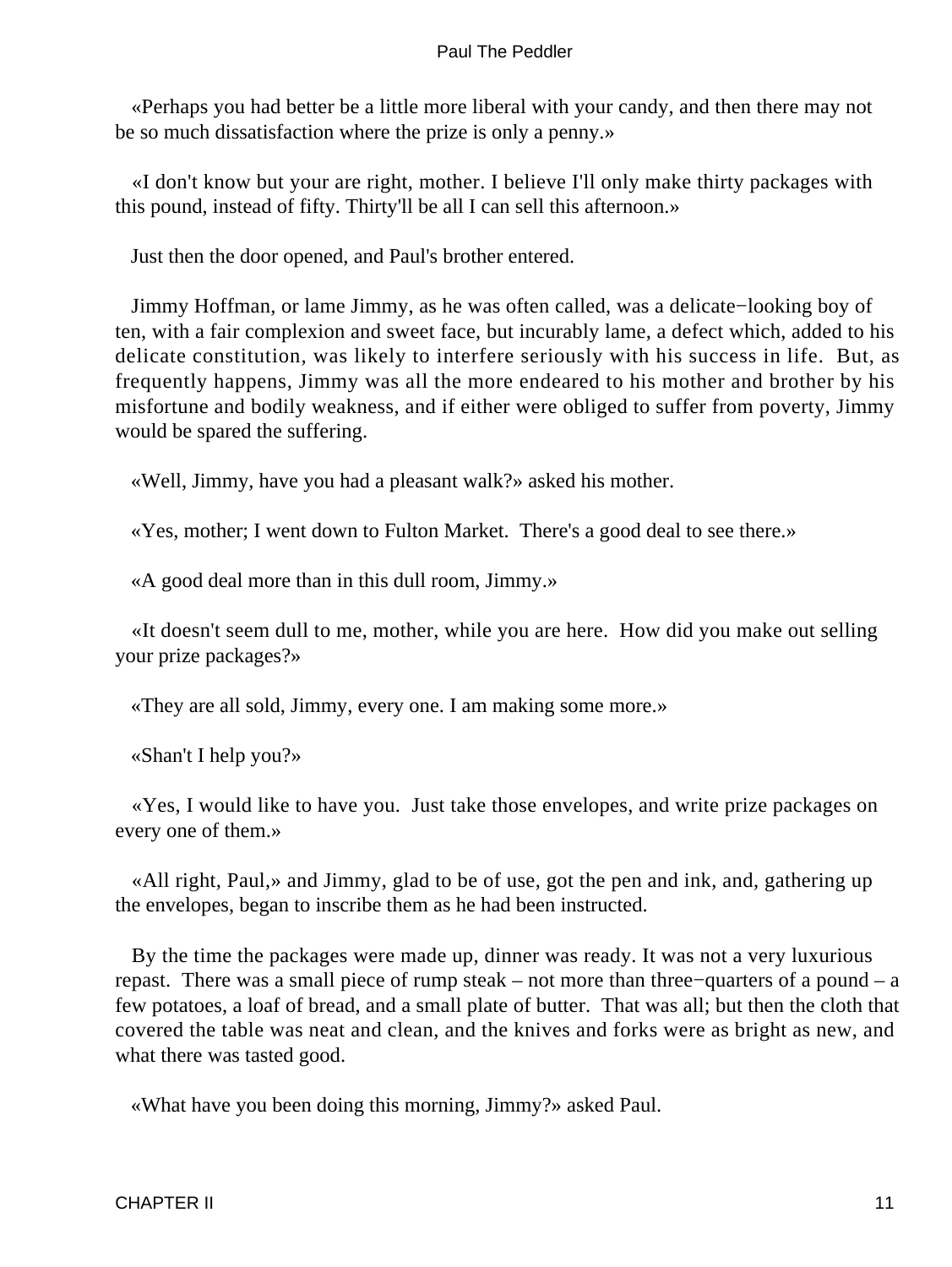«I have been drawing, Paul. Here's a picture of Friday. I copied it from 'Robinson Crusoe.' »

 He showed the picture, which was wonderfully like that in the book, for this – the gift of drawing – was Jimmy's one talent, and he possessed it in no common degree.

 «Excellent, Jimmy!» said Paul. «You're a real genius. I shouldn't be surprised if you'd make an artist some day.»

«I wish I might,» said Jimmy, earnestly. «There's nothing I'd like better.»

 «I'll tell you what, Jimmy. If I do well this afternoon, I'll buy you a drawing−book and some paper, to work on while mother and I are busy.»

 «If you can afford it, Paul, I should like it so much. Some time I might earn something that way.»

«Of course you may,» said Paul, cheerfully. «I won't forget you.»

 Dinner over, Paul went out to business, and was again successful, getting rid of his thirty packages, and clearing another dollar. Half of this he invested in a drawing− book, a pencil and some drawing−paper for Jimmy. Even then he had left of his earnings for the day one dollar and eighty cents. But this success in the new business had already excited envy and competition, as he was destined to find out on the morrow.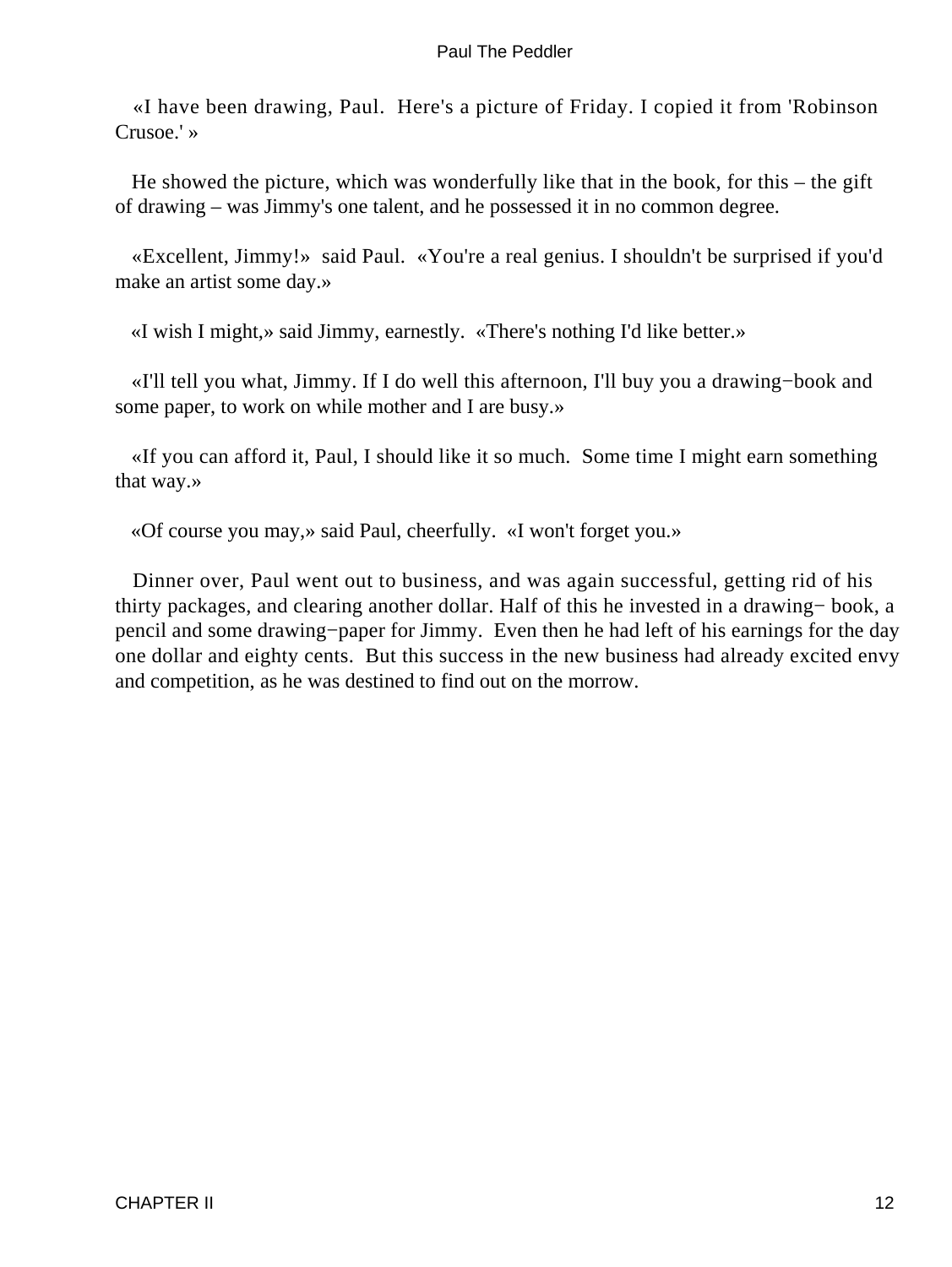# **[CHAPTER III](#page-153-0)**

### *P*AUL **HAS COMPETITORS**

 The next morning Paul took his old place in front of the post office. He set down his basket in front, and, taking one of the packages in his hand, called out in a businesslike manner, as on the day before, «Here's your prize packages! Only five cents! Money prize in every package! Walk up, gentlemen, and try your luck!»

 He met with a fair degree of success at first, managing in the course of an hour to sell ten packages. All the prizes drawn were small, with the exception of one ten−cent prize, which was drawn by a little bootblack, who exclaimed:

 «That's the way to do business, Johnny. If you've got any more of them ten−cent prizes, I'll give you ten cents a piece for the lot.»

«Better buy some more and see,» said Paul.

«That don't go down,» said the other. «Maybe there'd be only a penny.»

 Nevertheless, the effect of this large prize was to influence the sale of three other packages; but as neither of these contained more than two−cent prizes, trade began to grow dull, and for ten minutes all Paul's eloquent appeals to gentlemen to walk up and try their luck produced no effect.

At this point Paul found that there was a rival in the field.

 Teddy O'Brien, who had applied for a partnership the day before, came up with a basket similar to his own, apparently filled with similar packages. He took a position about six feet distant from Paul, and began to cry out, in a shrill voice:

 «Here's your bully prize packages! Best in the market! Here's where you get your big prizes, fifty cents in some of 'em. Walk up boys, tumble up, and take your pick afore they're gone. Fifty cents for five!»

 «That's a lie, Teddy,» said Paul, who saw that his rival's attractive announcement was likely to spoil his trade.

«No, 'tisn't,» said Teddy. «If you don't believe it, just buy one and see.»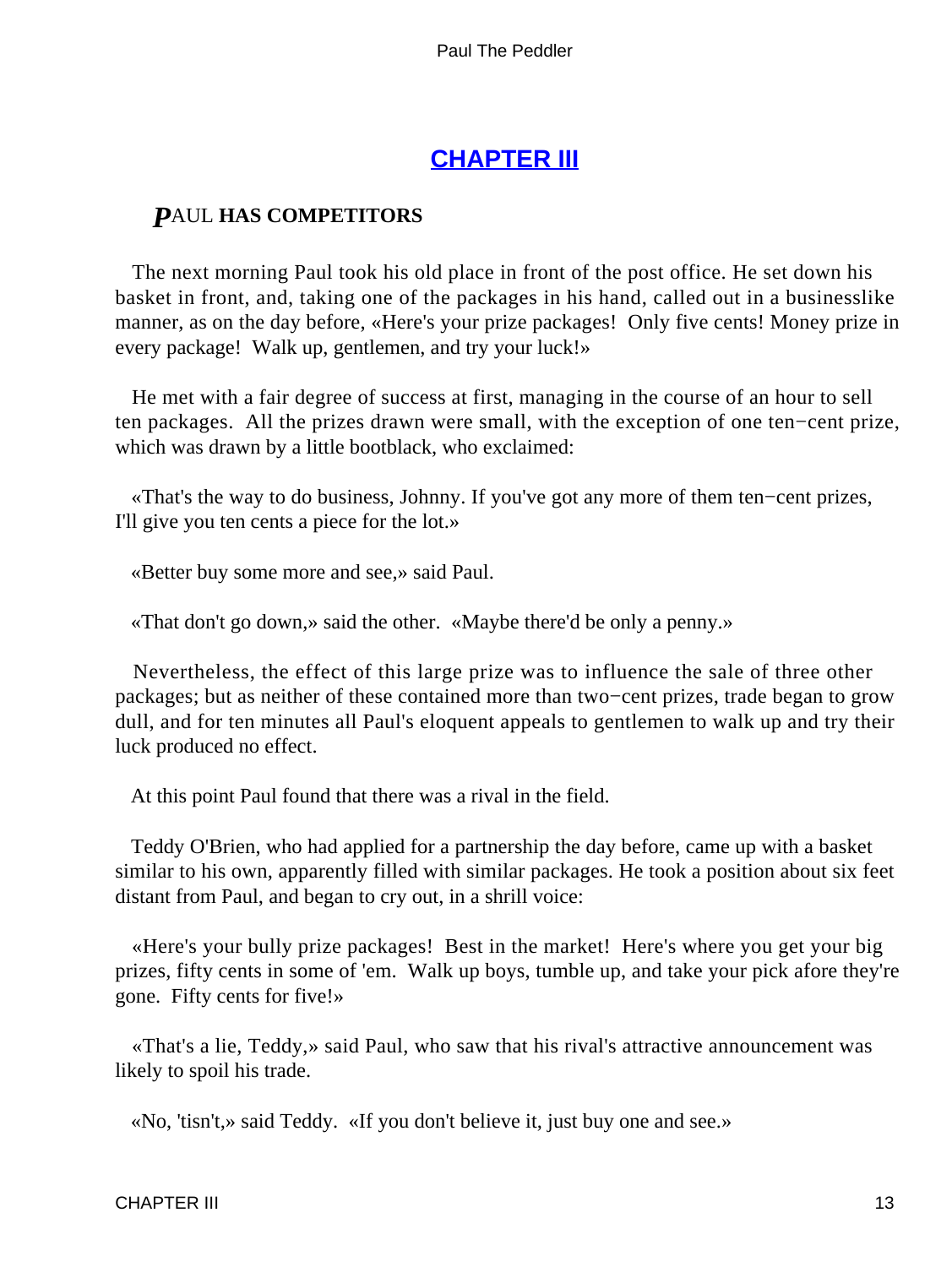«I'll tell you what I'll do,» said Paul, «I'll exchange.»

«No,» said Teddy; «I ain't a−goin' to risk givin' fifty cents for one.»

«More likely you'd get ten for one. You're a humbug.»

 «Have you really got any fifty−cent prizes?» asked a newsboy, who had sold out his morning stock of papers, and was lounging about the post office steps.

«Best way is to buy, Johnny,» said Teddy.

The boy did buy, but his prize amounted to only one cent.

«Didn't I tell you so?» said Paul.

 «Just wait a while and see,» said Teddy. «The lucky feller hasn't come along. Here, Mike, jest buy a package!»

Mike, a boy of fifteen, produced five cents, and said, «I don't mind if I do.»

He selected a package, and, without opening it, slipped it into his pocket.

«Why don't you open it?» said Teddy.

«What's the use?» said Mike. «There ain't no fifty cents inside.»

However, he drew it out of his pocket, and opened it.

 «What's this?» he exclaimed, pulling out a piece of scrip. «Howly St. Patrick! it's I that's in luck, anyhow I've got the fifty cents!»

And he held up to view a fifty−cent scrip.

«Let me look at it,» said Paul, incredulously.

 But there was no room for doubt. It was a genuine fifty cents, as Paul was compelled to admit.

 «Didn't I tell you so?» said Teddy, triumphantly. «Here's where you get fifty−cent prizes.»

The appeal was successful. The sight of the fifty–cent prize led to a large call for packages, of which Teddy immediately sold ten, while Paul found himself completely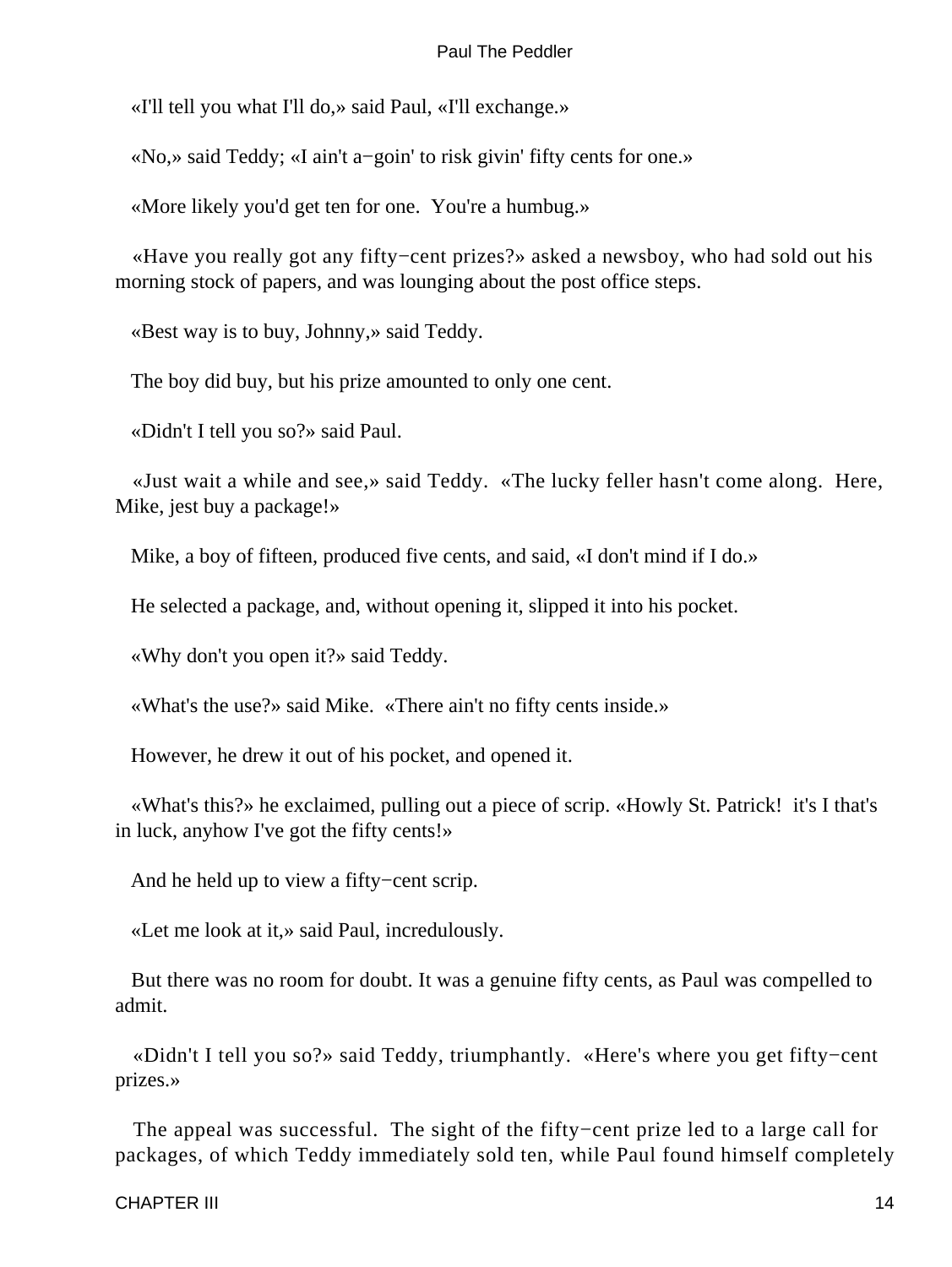deserted. None of the ten, however, contained over two cents. Still the possibility of drawing fifty cents kept up the courage of buyers, while Paul's inducements were so far inferior that he found himself wholly distanced.

 «Don't you wish you'd gone pardners with me?» asked Teddy, with a triumphant grin, noticing Paul's look of discomfiture. «You can't do business alongside of me.»

 «You can't make any money giving such big prizes,» said Paul. «You haven't taken in as much as you've given yet.»

«All right,» said Teddy. «I'm satisfied if you are. Have a package, Jim?»

«Yes,» said Jim. «Mind you give me a good prize.»

 The package was bought, and, on being opened, proved to contain fifty cents also, to Paul's great amazement. How Teddy's business could pay, as it was managed, he could not comprehend. One thing was certain, however, his new competitor monopolized the trade, and for two hours Paul did not get a solitary customer.

 «There's something about this I don't understand,» he pondered, thoughtfully. «He must lose money; but he's spoiled my trade.»

 Paul did not like to give up his beat, but he found himself compelled to. Accordingly he took his basket, and moved off toward Wall street. Here he was able to start in business without competitors, and succeeded in selling quite a number of packages, until a boy came up, and said:

«There's a feller up at the post office that's givin' fifty−cent prizes. I got one of 'em.»

 There was a group of half−a−dozen boys around Paul, two of whom were about to invest; but on hearing thus they changed their intention, and walked of in the direction of the post office.

 Looking up, Paul saw that the boy who had injured his trade was Mike, who had drawn the first fifty−cent prize from his competitor.

«Can't you stop interfering?» he said, angrily. «I've lost two customers by you.»

 «If you don't like it, you can lump it,» said Mike, insolently. «This is a free country, ain't it?»

«It's a mean trick,» said Paul, indignantly.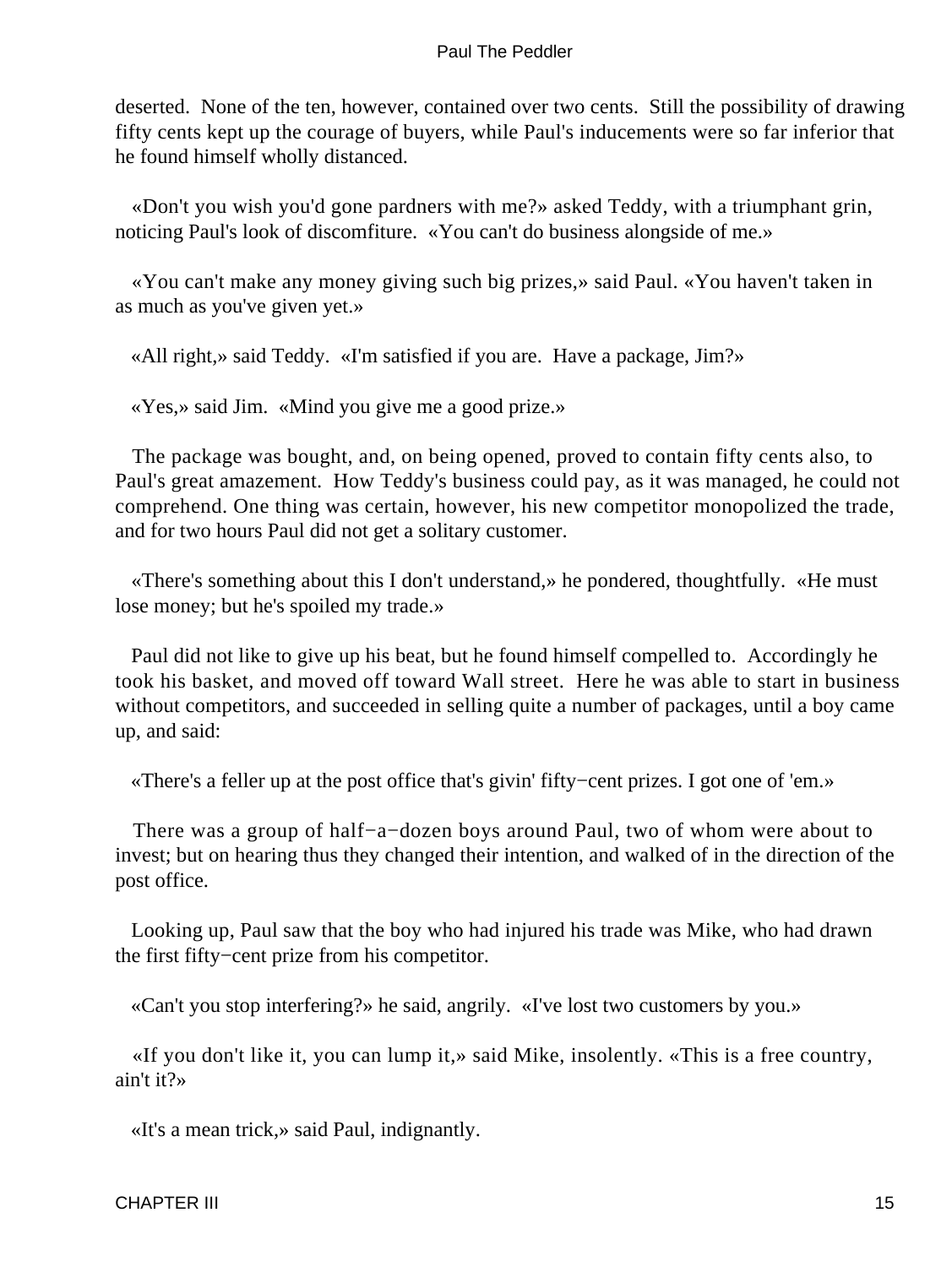«Say that ag'in, and I'll upset your basket,» returned Mike.

 «I'll say it as often as I like,» said Paul, who wasn't troubled by cowardice. «Come on, if you want to.»

 Mike advanced a step, doubling his fists; but, finding that Paul showed no particular sign of fear, he stopped short, saying: «I'll lick you some other time.»

«You'd better put it off,» said Paul. «Have a prize package, sir? Only five cents!»

This was addressed to a young man who came out of an insurance office.

«I don't mind if I do,» said the young man. «Five cents, is it? What prize may I expect?»

«The highest is ten cents.»

 «There's a boy around the post office that gives fifty−cent prizes, mister,» said Mike. «You'd better buy of him.»

 «I'll wait till another time,» said the young man. «Here's the money, Johnny. Now for the package.»

 «Look here,» said Paul, indignantly, when his customer had gone away; «haven't you anything to do except to drive off my customers?»

 «Give me two cents on every package,» said Mike, «and I'll tell 'em you give dollar prizes.»

«That would be a lie, and I don't want to do business that way.»

 Mike continued his persecutions a while longer, and then turned the corner into Nassau street.

«I'm glad he's gone,» thought Paul. «Now there's a chance for me.»

 He managed after a while to sell twenty of his packages. By this time it was twelve o'clock, and he began to feel hungry. He resolved, therefore, to go home to dinner and come out again in the afternoon. He didn't know how much he had made, but probably about fifty cents. He had made more than double as much the day before in less time; but then he did not suffer from competition.

 He began to doubt whether he could long pursue this business, since other competitors were likely to spring up.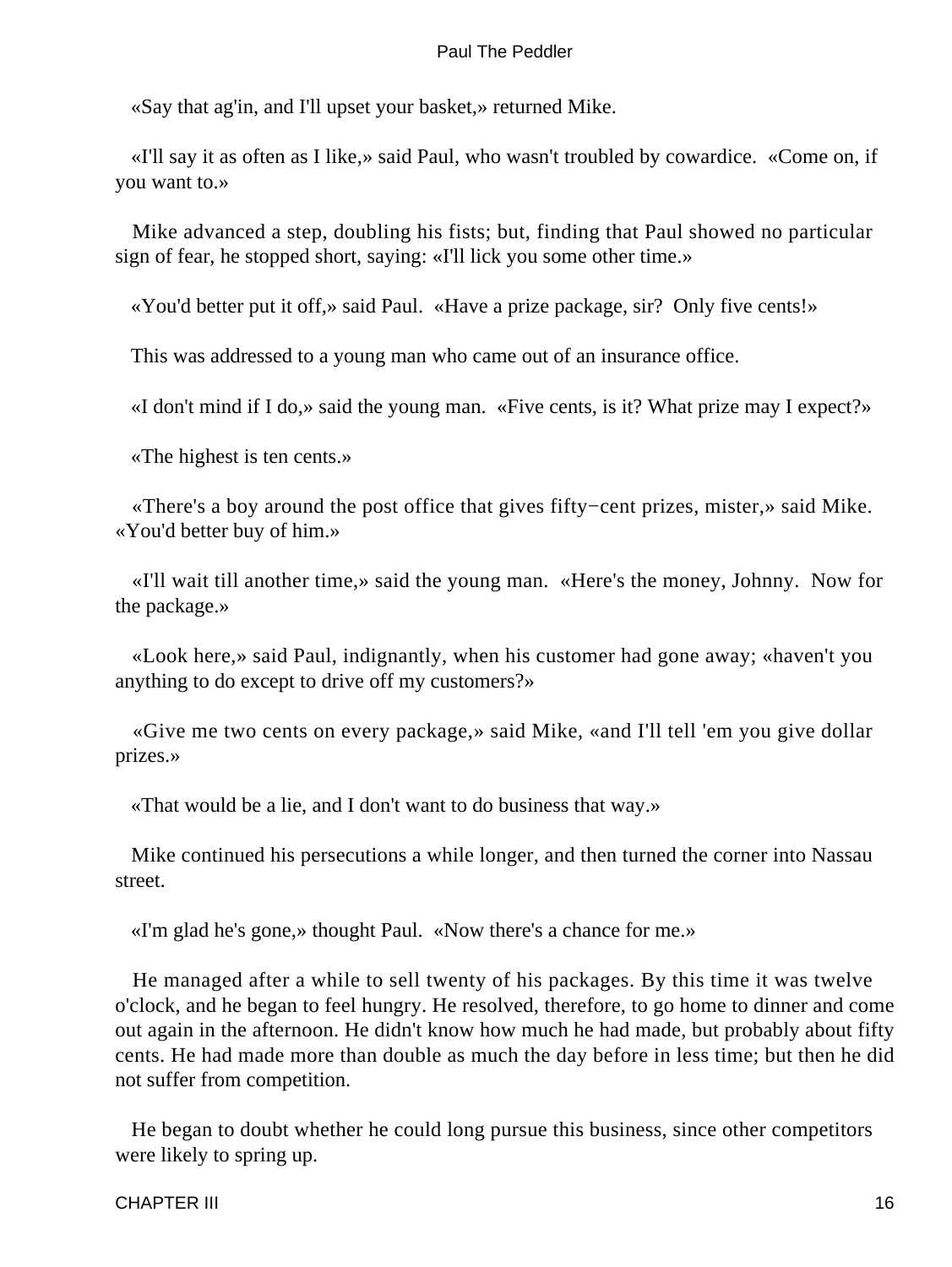As he walked by the post office he had the curiosity to look and see how his competitor was getting along.

 Teddy had started, originally, with seventy−five packages; but of those scarcely a dozen were left. A group of boys were around him. Among them was Mike, who was just on the point of buying another package. As before, he put it in his pocket, and it was not till Teddy asked, «What luck, Mike?» that he drew it out, and opening it again, produced fifty cents.

«It's the big prize!» he said. «Sure I'm in luck, anyhow.»

«You're the boy that's lucky,» said Teddy, with a grin.

 As Paul witnessed the scene a light broke upon him. Now he understood how Teddy could afford to give such large prizes. Mike and the other boy, Jim, were only confederates of his – decoy ducks – who kept drawing over again the same prize, which was eventually given back to Teddy. It was plain now why Mike put the package into his pocket before opening it. It was to exchange it for another packet into which the money had previously been placed, but which was supposed by the lookers−on to be the same that had just been purchased. The prize could afterward be placed in a new packet and used over again.

 «That ain't the same package,» said Paul, announcing his discovery. «He had it all the while in his pocket.»

 «Look here,» blustered Mike, «you jest mind your own business! That's the best thing for you.»

«Suppose I don't?»

«If you don't there may be a funeral to−morrow of a boy about your size.»

There was a laugh at Paul's expense, but he took it coolly.

 «I'll send you a particular invitation to attend, if I can get anybody to go over to the island.»

 As Mike had been a resident at Blackwell's Island on two different occasions, this produced a laugh at his expense, in the midst of which Paul walked off.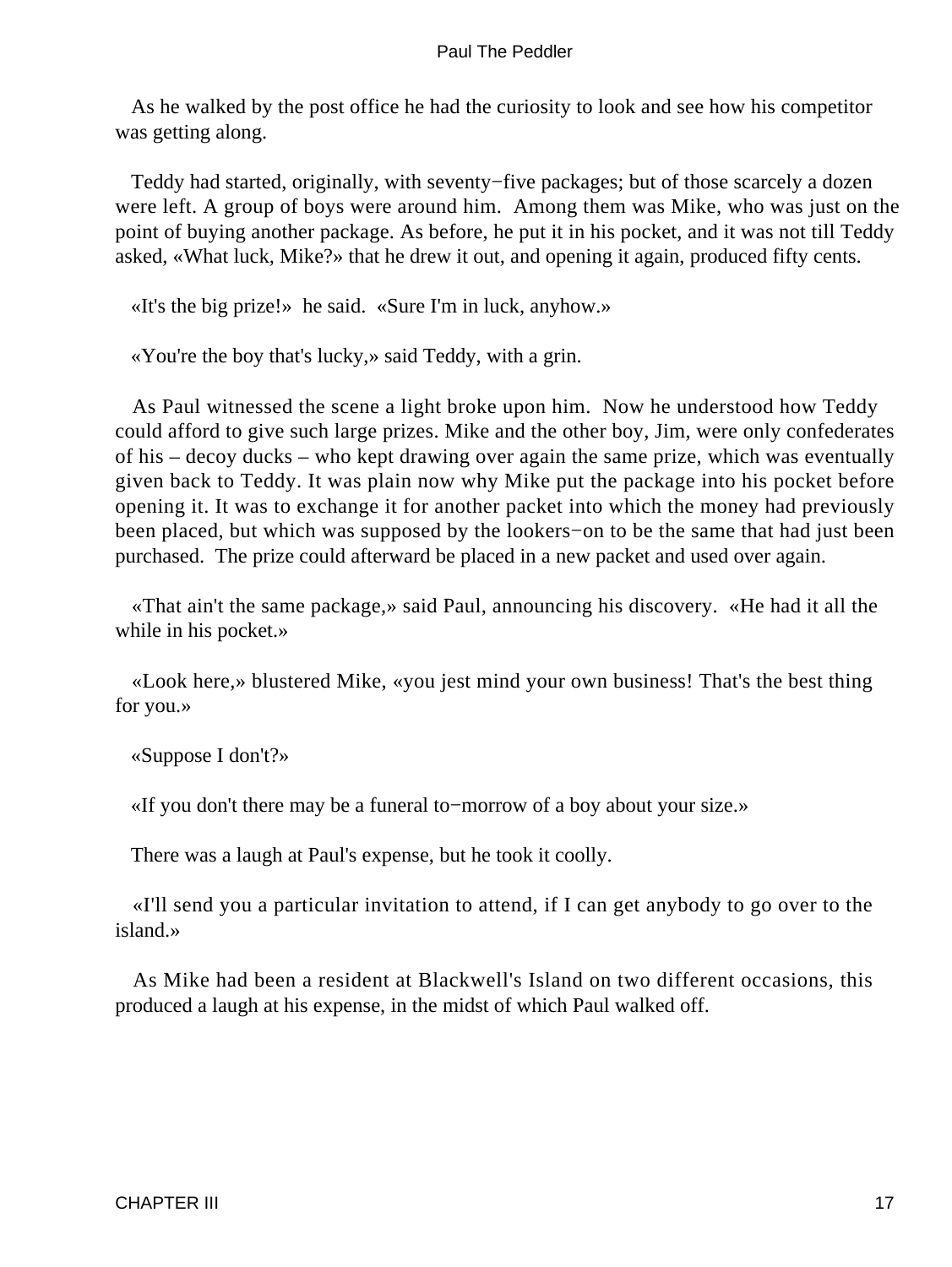# **[CHAPTER IV](#page-153-0)**

### *T*EDDY **GIVES UP BUSINESS**

 «Have you sold all your packages, Paul?» asked Jimmy, as our hero entered the humble room, where the table was already spread with a simple dinner.

 «No,» said Paul, «I only sold twenty. I begin to think that the prize−package business will soon be played out.»

«Why?»

«There's too many that'll go into it.»

 Here Paul related his experience of the morning, explaining how it was that Teddy had managed to distance him in the competition.

 «Can't you do the same, Paul?» asked Jimmy. «Mother's got a gold dollar she could lend you.»

 «That might do,» said Paul; «but I don't know any boy I could trust to draw it except you, and some of them would know we were brothers.»

 «I think, Paul, that would be dishonest,» said Mrs. Hoffman. «I would rather make less, if I were you, and do it honestly.»

 «Maybe you're right, mother. I'll try it again this afternoon, keeping as far away from Teddy as I can. If I find I can't make it go, I'll try some other business.»

«Jimmy, have you shown Paul your drawing?» said his mother.

 «Here it is, Paul,» said Jimmy, producing his drawing− book, from which he had copied a simple design of a rustic cottage.

 «Why, that's capital, Jimmy,» said Paul, in real surprise. «I had no idea you would succeed so well.»

«Do you really think so, Paul?» asked the little boy, much pleased.

«I really do. How long did it take you?»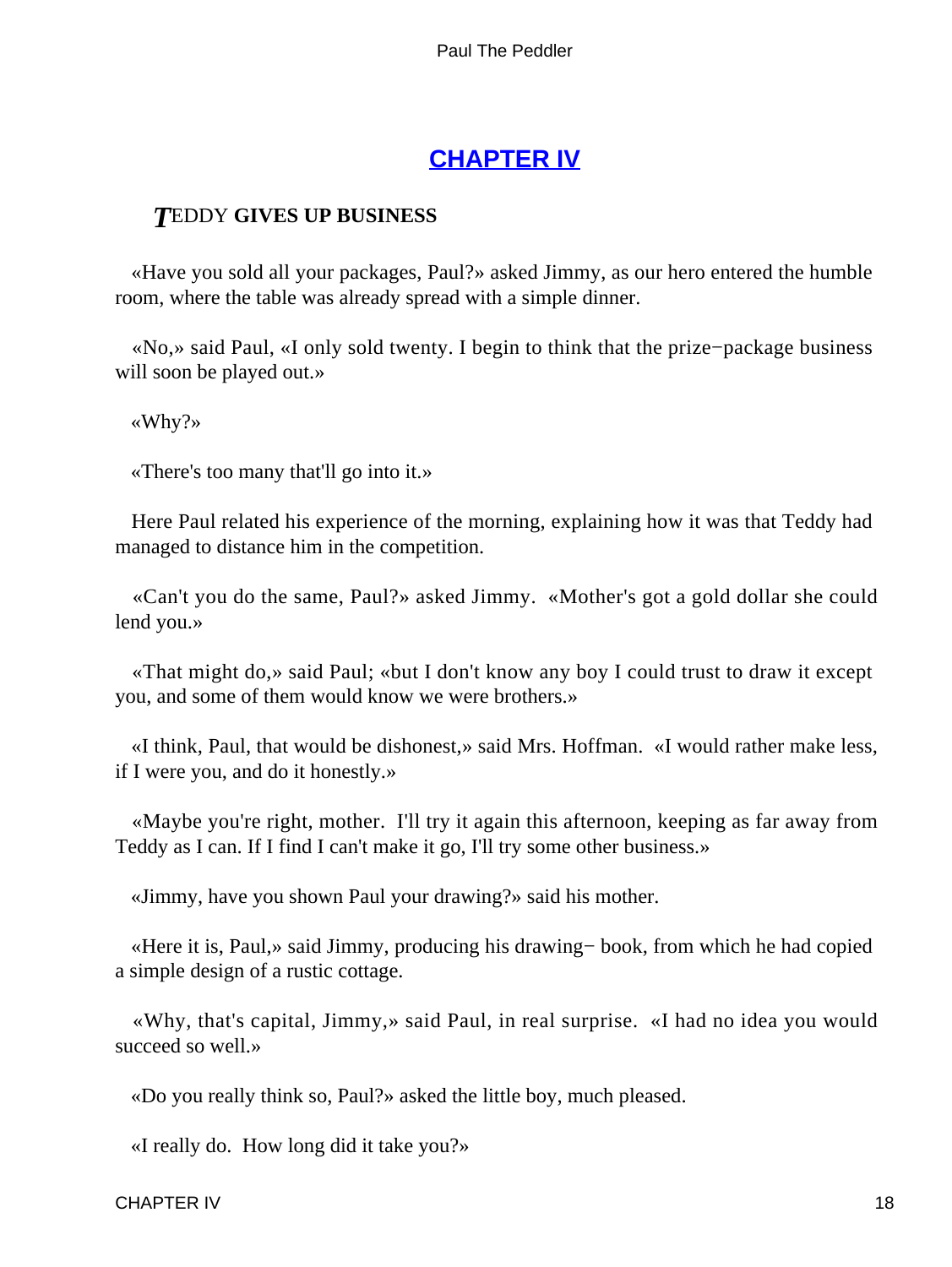«Only a short time – not more than half an hour, I should think,» said Mrs. Hoffman. «I think Jimmy succeeded very well.»

«You'll make a great artist some time, Jimmy,» said Paul.

 «I wish I could,» said the little boy. «I should like to earn some money, so that you and mother need not work so hard.»

 «Hard work agrees with me. I'm tough,» said Paul. «But when we get to be men, Jimmy, we'll make so much money that mother needn't work at all. She shall sit in the parlor all day, dressed in silk, with nothing to do.»

«I don't think I would enjoy that,» said Mrs. Hoffman, smiling.

«Will you be in the candy business, then, Paul?» said Jimmy.

 «No, Jimmy. It would never do for the brother of a great artist to be selling candy round the streets. I hope I shall have something better to do than that.»

«Sit down to dinner, Paul,» said his mother. «It's all ready.»

 The dinner was not a luxurious one. There was a small plate of cold meat, some potatoes, and bread and butter; but Mrs. Hoffman felt glad to be able to provide even that, and Paul, who had the hearty appetite of a growing boy, did full justice to the fare. They had scarcely finished, when a knock was heard at the door. Paul, answering the summons, admitted a stout, pleasant−looking Irishwoman.

«The top of the mornin' to ye, Mrs. Donovan,» said Paul, bowing ceremoniously.

 «Ah, ye'll be afther havin' your joke, Paul,» said Mrs. Donovan, good−naturedly. «And how is your health, mum, the day?»

 «I am well, thank you, Mrs. Donovan,» said Mrs. Hoffman. «Sit down to the table, won't you? We're just through dinner, but there's something left.»

 «Thank you, mum, I've jist taken dinner. I was goin' to wash this afternoon, and I thought maybe you'd have some little pieces I could wash jist as well as not.»

 «Thank you, Mrs. Donovan, you are very kind; but you must have enough work of your own to do.»

 «I'm stout and strong, mum, and hard work agrees with me; but you're a rale lady, and ain't used to it. It's only a thrifle, but if you want to pay me, you could do a bit of sewin' for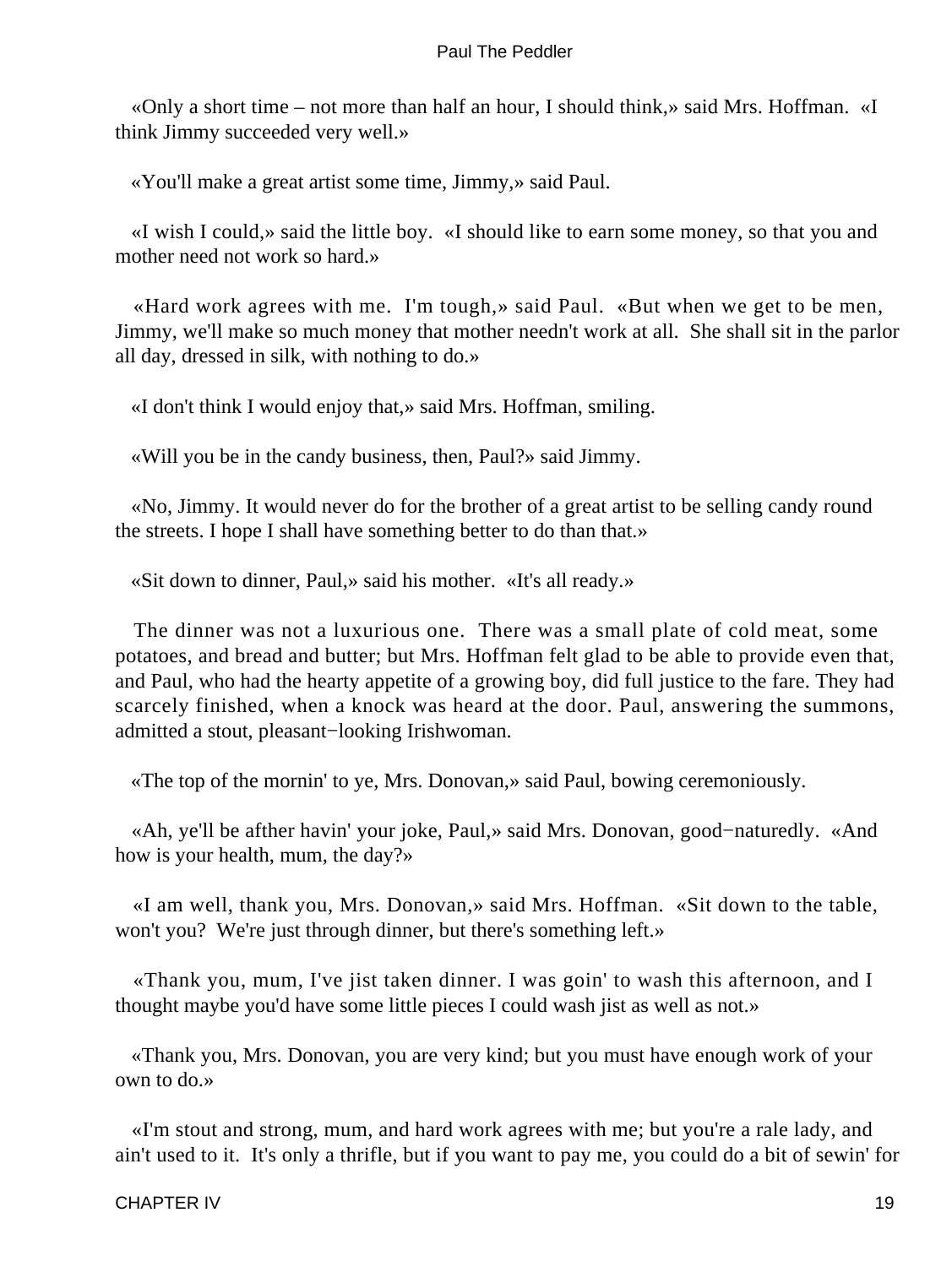me. I ain't very good with the needle. My fingers is too coarse, belike.»

 «Thank you, Mrs. Donovan; on those terms I will agree to your kind offer. Washing is a little hard for me.»

 Mrs. Hoffman collected a few pieces, and, wrapping them up in a handkerchief, handed them to her guest.

 «And now what have you been doin', Jimmy darlint?» said Mrs. Donovan, turning her broad, good−humored face toward the younger boy.

«I've been drawing a picture,» said Jimmy. «Would you like to see it?»

 «Now, isn't that illigant?» exclaimed Mrs. Donovan, admiringly, taking the picture and gazing at it with rapt admiration. «Who showed you how to do it?»

«Paul bought me a book, and I copied it out of that.»

 "You're a rale genius. Maybe you'll make pictures some time like them we have in the church, of the Blessed Virgin and the Saints.

Do you think you could draw me, now?" she asked, with curiosity.

«I haven't got a piece of paper big enough,» said Jimmy, slyly.

 «Ah, it's pokin' fun at me, ye are,» said Mrs. Donovan, good−humoredly. «Just like my Pat; he run into the room yesterday sayin', 'Mother, there's great news. Barnum's fat woman is dead, and he's comin' afther you this afternoon. He'll pay you ten dollars a week and board.' 'Whist, ye spalpeen!' said I; 'is it makin' fun of your poor mother, ye are?' but I couldn't help laughing at the impertinence of the boy. But I must be goin'.»

 «Thank you for your kind offer, Mrs. Donovan. Jimmy shall go to your room for the sewing.»

 «There's no hurry about that,» said Mrs. Donovan. «I'll jist bring it in meself when it's ready.»

 «She is very kind,» said Mrs. Hoffman, when Bridget Donovan had gone. «I shall be glad to have her wash. I am apt to feel weak after it. What are you going to do this afternoon, Paul?»

 «I'll try to sell out the rest of my stock of packages. Perhaps I shan't succeed, but I'll do my best. Shall you have another picture to show me when I come back tonight, Jimmy?»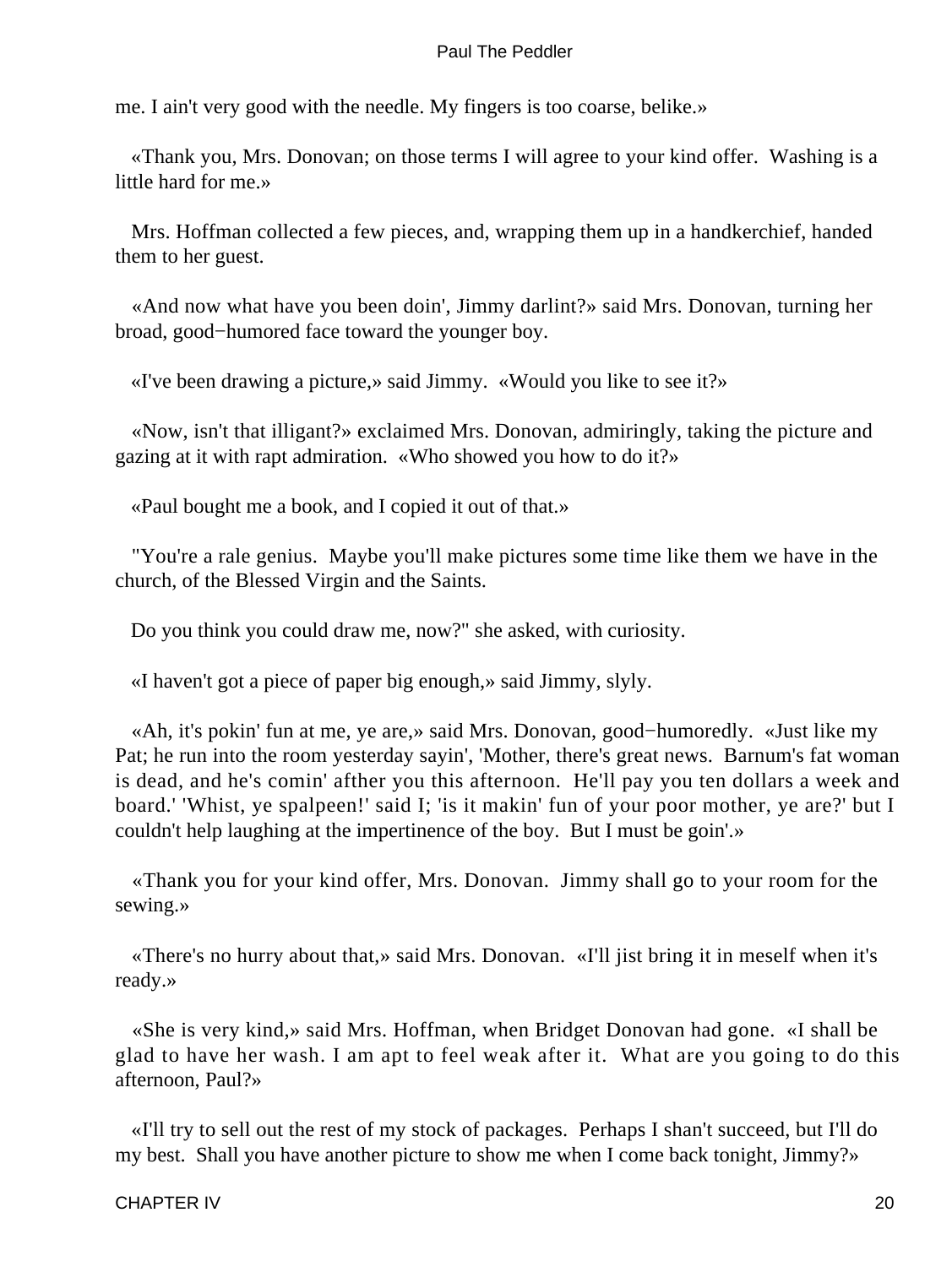«Yes, Paul; I love to draw. I'm going to try this castle.»

«It's rather hard, isn't it?»

«I can do it,» said Jimmy, confidently.

Paul left the room with his basket on his arm.

 He was drawn by curiosity to the spot where he had met with his first success, as well as his first failure – the front of the post office. Here he became witness to an unexpectedly lively scene; in other words, a fight, in which Teddy O'Brien and his confederate, Mike, were the contestants. To explain the cause of the quarrel, it must be stated that it related to a division of the spoils.

 Teddy had sold out his last package, seventy−five in number. For these he had received five cents apiece, making in all three dollars and seventy−five cents, of which all but a dollar and seventy−five cents, representing the value of the prizes and the original cost of the packages and their contents, was profit. Now, according to the arrangement entered into between him and Mike, the latter, for his services, was to receive one cent on every package sold. This, however, seemed to Teddy too much to pay, so, when the time of reckoning came, he stoutly asseverated that there were but sixty packages.

«That don't go down,» said Mike, indignantly; «it's nearer a hundred.»

«No, it isn't. It's only sixty. You've got the fifty cents, and I'll give you ten more.»

 «You must give me the whole sixty, then,» said Mike, changing his ground. «I drawed the fifty as a prize.»

Teddy was struck with astonishment at the impudence of this assumption.

«It wasn't no prize,» he said.

«Yes, it was,» said Mike. «You said so yourself. Didn't he, Jim?»

 Jim, who was also a confederate, but had agreed to accept twenty−five cents in full for services rendered, promptly answered:

«Shure, Mike's right. It was a prize he drew.»

«You want to chate me!» said Teddy, angrily.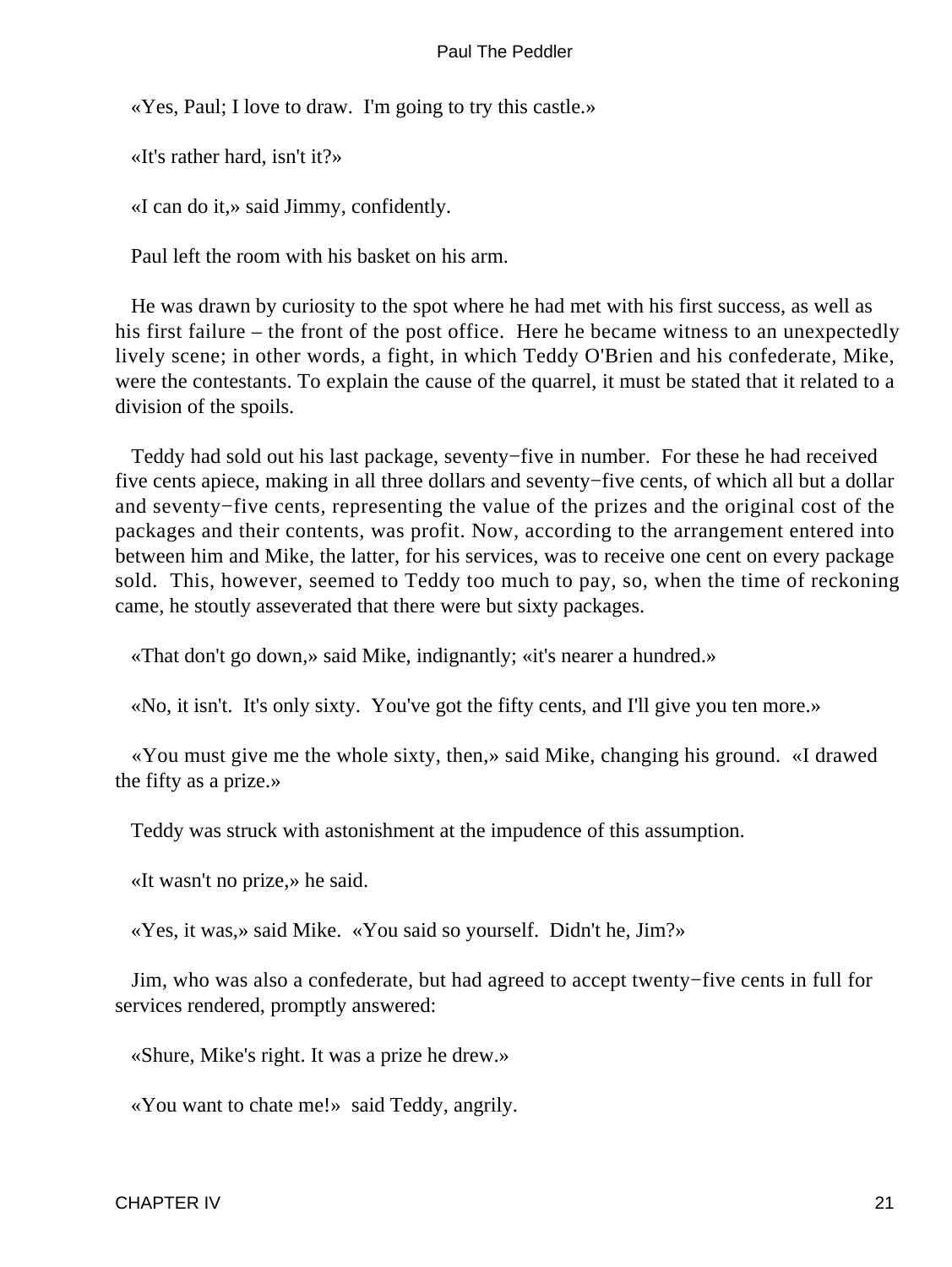«What have you been doin' all the mornin'?» demanded Mike. «You're the chap to talk about chatin', ain't you?»

«I'll give you twenty−five cents,» said Teddy, «and that's all I will give you.»

«Then you've got to fight,» said Mike, squaring off.

 «Yes, you've got to fight!» chimed in Jim, who thought he saw a chance for more money.

 Teddy looked at his two enemies, each of whom was probably more than a match for himself, and was not long in deciding that his best course was to avoid a fight by running. Accordingly, he tucked all the money into his pocket, and, turning incontinently, fled down Liberty street, closely pursued by his late confederates. Paul came up just in time to hear the termination of the dispute and watch the flight of his late business rival.

 «I guess Teddy won't go into the business again,» he reflected. «I may as well take my old stand.»

 Accordingly he once more installed himself on the post office steps, and began to cry, «Prize packages. Only five cents!»

 Having no competitor now to interfere with his trade, he met with fair success, and by four o'clock was able to start for home with his empty basket, having disposed of all his stock in trade.

His profits, though not so great as the day before, amounted to a dollar.

«If I could only make a dollar every day,» thought Paul, «I would be satisfied.»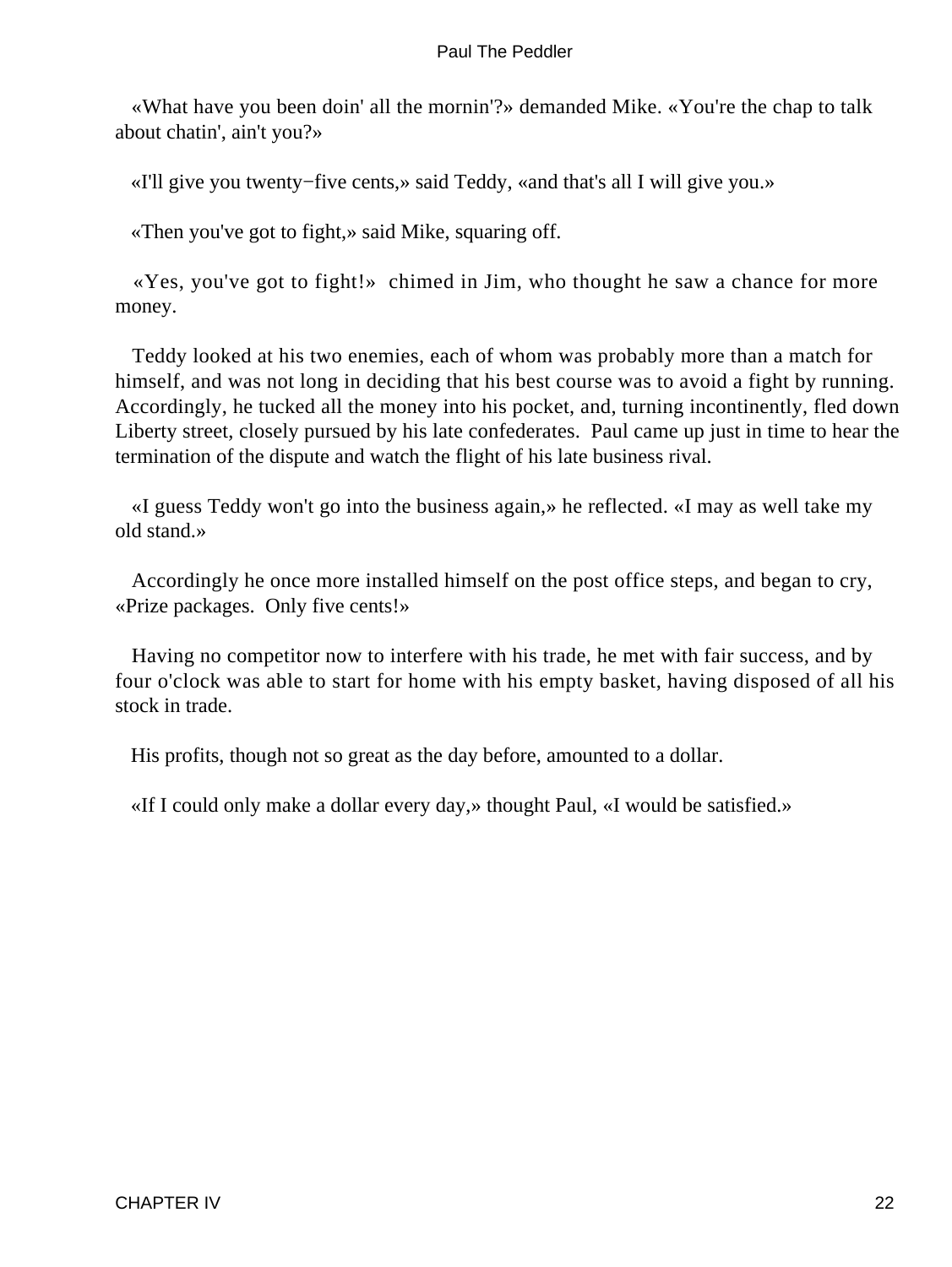# **[CHAPTER V](#page-153-0)**

#### *P*AUL **LOSES HIS BASKET**

 Paul continued in the prize−package business for three weeks. His success varied, but he never made less than seventy−five cents a day, and sometimes as much as a dollar and a quarter. He was not without competitors. More than once, on reaching his accustomed stand, he found a rival occupying it before him. In such cases he quietly passed on, and set up his business elsewhere, preferring to monopolize the trade, though the location might not be so good.

 Teddy O'Brien did not again enter the field. We left him, at the end of the last chapter, trying to escape from Mike and Jim, who demanded a larger sum than he was willing to pay for their services. He succeeded in escaping with his money, but the next day the two confederates caught him, and Teddy received a black eye as a receipt in full of all demands. So, on the whole, he decided that some other business would suit him better, and resumed the blacking−box, which he had abandoned on embarking in commercial pursuits.

 Mike Donovan and Jim Parker were two notoriously bad boys, preferring to make a living in any other way than by honest industry. As some of these ways were not regarded as honest in the sight of the law, each had more than once been sentenced to a term at Blackwell's Island. They made a proposition to Paul to act as decoy ducks for him in the same way as for Teddy. He liked neither of the boys, and did not care to be associated with them. This refusal Mike and Jim resented, and determined to «pay of» Paul if they ever got a chance. Our hero from time to time saw them hovering about him, but took very little notice of them.

 He knew that he was a match for either, though Mike exceeded him in size, and he felt quite capable of taking care of himself.

 One day Mike and Jim, whose kindred tastes led them to keep company, met at the corner of Liberty and William streets. Mike looked unusually dilapidated. He had had a scuffle the day before with another boy, and his clothes, always well ventilated, got torn in several extra places. As it was very uncertain when he would be in a financial condition to provide himself with another suit, the prospect was rather alarming. Jim Parker looked a shade more respectable in attire, but his face and hands were streaked with blacking. To this, however, Jim had become so accustomed that he would probably have felt uncomfortable with a clean face

«How are you off for stamps, Jim?» asked Mike.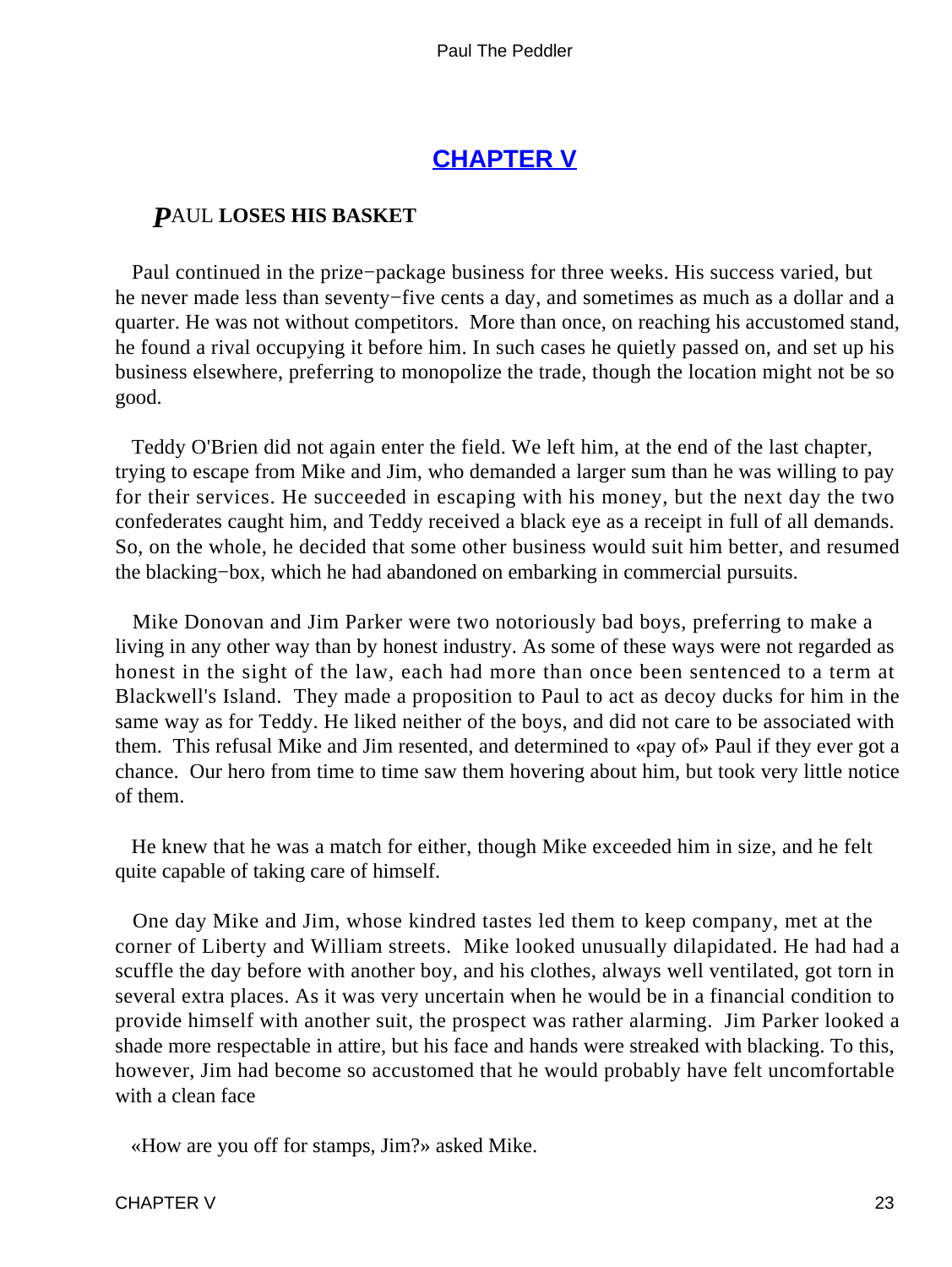«Dead broke,» was the reply.

«So am I. I ain't had no breakfast.»

«Nor I 'cept an apple. Couldn't I eat, though?»

«Suppose we borrow a quarter of Paul Hoffman.»

«He wouldn't lend a feller.»

«Not if he knowed it,» said Mike, significantly.

«What do you mean, Mike?» asked Jim, with some curiosity.

«We'll borrow without leave.»

«How'll we do it?»

«I'll tell you,» said Mike.

 He proceeded to unfold his plan, which was briefly this. The two were to saunter up to where Paul was standing; and remain until the group, if there were any around him should be dispersed. Then one was to pull his hat over his eyes, while the other would snatch the basket containing his prize packages, and run down Liberty street, never stopping until he landed in a certain alley known to both boys. The other would run in a different direction, and both would meet as soon as practicable for the division of the spoils. It was yet so early that Paul could not have sold many from his stock. As each contained a prize, varying from one penny to ten, they would probably realize enough to buy a good breakfast, besides the candy contained in the packages. More money might be obtained by selling packages, but there was risk in this. Besides, it would take time, and they decided that a bird in the hand was worth two in the bush.

«That's a good idea,» said Jim, approvingly. «Who'll knock his hat over his head?»

 «You can,» said Mike, «and I'll grab the basket.» But to this Jim demurred, for two reasons: first, he was rather afraid of Paul, whose strength of arm he had tested on a previous occasion; and, again, he was afraid that if Mike got off with the basket he would appropriate the lion's share.

«I'll grab the basket,» he said.

«What for?» said Mike, suspiciously, for he, too, felt some distrust of his confederate.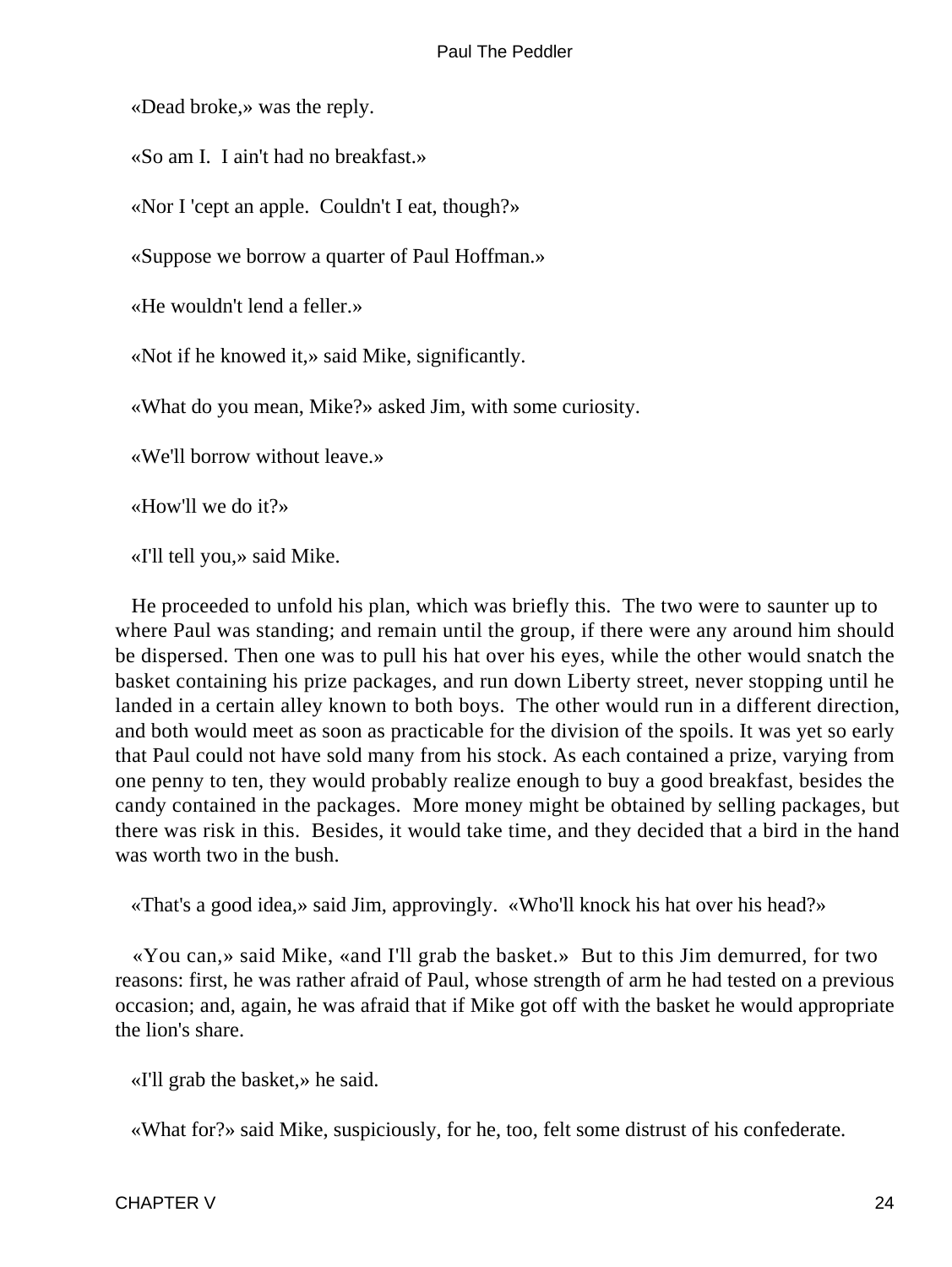«You're stronger'n I am, Mike,» said Jim. «Maybe he'd turn on me, and I can't fight him as well as you.»

 «That's so,» said Mike, who had rather a high idea of his own prowess, and felt pleased with the compliment. «I'm a match for him.»

«Of course you be,» said Jim, artfully, «and he knows it.»

«Of course he does,» said Mike, boastfully. «I can lick him with one hand.»

 Jim had serious doubts of this, but he had his reasons for concurring in Mike's estimate of his own powers.

«We'd better start now,» said Jim. «I'm awful hungry.»

«Come along, then.»

 They walked up Liberty street, as far as Nassau. On reaching the corner they saw their unconscious victim at his usual place. It was rather a public place for an assault, and both boys would have hesitated had they not been incited by a double motive – the desire of gain and a feeling of hostility.

They sauntered along, and Mike pressed in close by Paul.

«What do you want?» asked Paul, not liking the vicinity.

«What's that to you?» demanded Mike.

«Quit crowdin' me.»

«I ain't crowdin'. I've got as much right to be here as you.»

«Here's your prize packages!» exclaimed Paul, in a businesslike tone.

«Maybe I'll buy one if you'll give me credit till to−morrow,» said Mike.

«Your credit isn't good with me,» said Paul. «You must pay cash down.»

«Then you won't trust me?» said Mike, pressing a little closer.

«No, I won't,» said Paul, decidedly.

«Then, take that, you spalpeen!» said Mike, suddenly pulling Paul's hat over his eyes.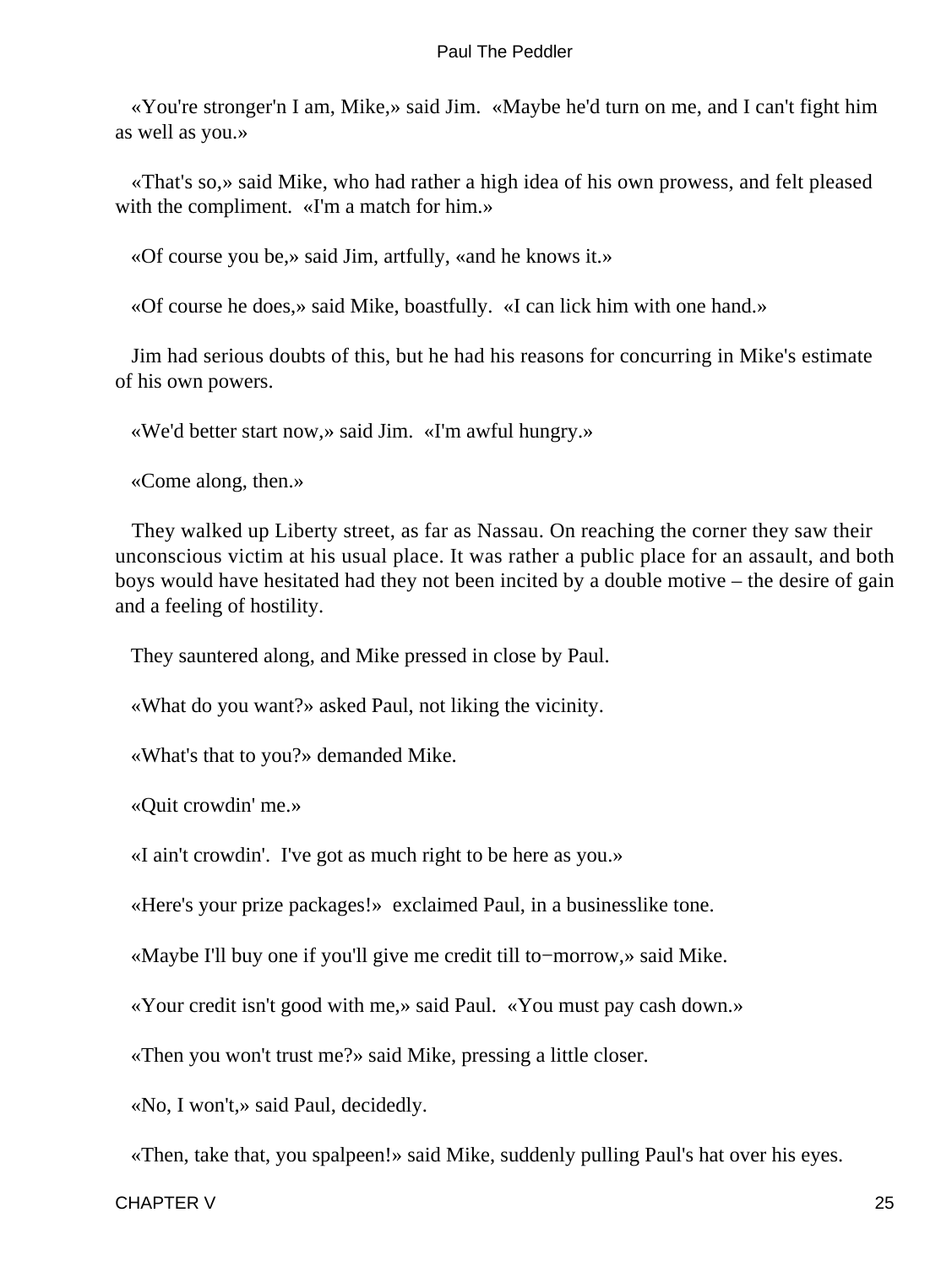At the same time Jim, to whom he had tipped a wink, snatched the basket, which Paul held loosely in his hand, and disappeared round the corner.

 The attack was so sudden and unexpected that Paul was at first bewildered. But he quickly recovered his presence of mind, and saw into the trick. He raised his hat, and darted in pursuit of Mike, not knowing in what direction his basket had gone.

«That's a mean trick!» he exclaimed, indignantly. «Give me back my basket, you thief!»

«I ain't got no basket,» said Mike, facing round.

«Then you know where it is.»

«I don't know nothin' of your basket.»

«You pulled my hat over my eyes on purpose to steal my basket.»

«No, I didn't. You insulted me, that's why I did it.»

«Tell me where my basket is, or I'll lick you,» said Paul, incensed.

«I ain't nothin' to do with your basket.»

 «Take that, then, for pulling my hat over my eyes,» and Paul, suiting the action to the word, dealt Mike a staggering blow in the face.

 «I'll murder you!» shouted Mike, furiously, dashing at Paul with a blow which might have leveled him, if he had not fended it off.

 Paul was not quarrelsome, but he knew how to fight, and he was prepared now to fight in earnest, indignant as he was at the robbery which entailed upon him a loss he could ill sustain.

 «I'll give you all you want,» he said, resolutely, eyeing Mike warily, and watching a chance to give him another blow.

 The contest was brief, being terminated by the sudden and unwelcome arrival of a policeman.

 «What's this?» he asked authoritatively, surveying the combatants; Paul, with his flushed face, and Mike, whose nose was bleeding freely from a successful blow of his adversary.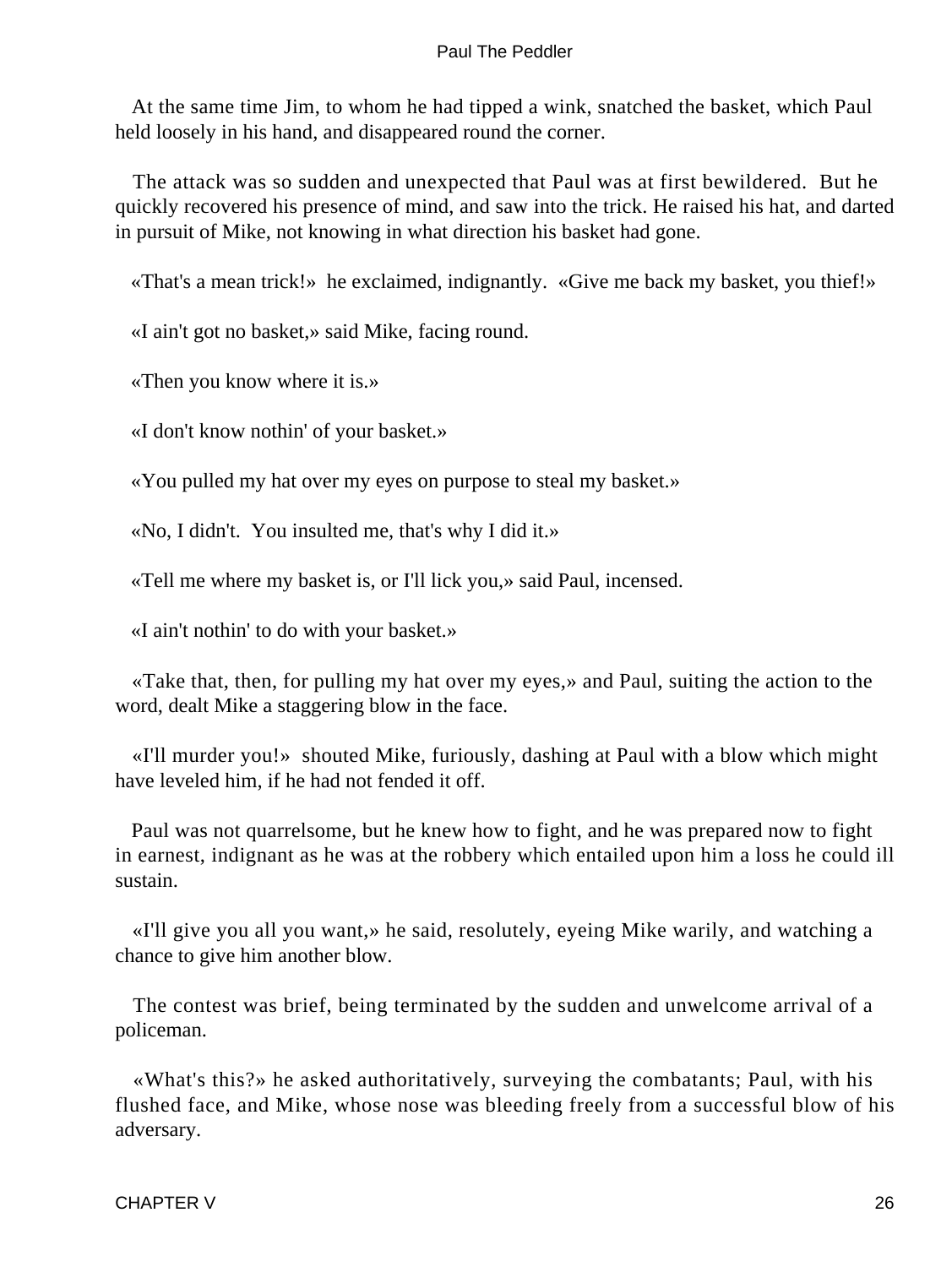«He pitched into me for nothin',» said Mike, glaring at Paul, and rubbing his bloody nose on the sleeve of his ragged coat.

 «That isn't true,» said Paul, excitedly. «He came up while I was selling prize packages of candy in front of the post office, and pulled my hat over my eyes, while another boy grabbed my basket.»

«You lie!» said Mike. «I don't know nothin' of your basket.»

«Why did you pull his hat over his eyes?» asked the policeman.

«Because he insulted me.»

«How did he insult you?»

«He wouldn't trust me till to−morrow.»

 «I don't blame him much for that,» said the policeman, who was aware of Mike's shady reputation, having on a former occasion been under the necessity of arresting him. Even without such acquaintance, Mike's general appearance would hardly have recommended him to Officer Jones.

 «I'll let you go this time,» he said, «but if I catch you fighting again on my beat I'll march you off to the station−house.»

 Mike was glad to escape, though he would almost have been willing to be arrested if Paul could have been arrested also.

The officer walked away, and Mike started down the street.

Paul followed him.

 That didn't suit Mike's ideas, as he was anxious to meet Jim and divide the spoils with him.

«What are you follerin' me for?» he demanded, angrily.

«I have my reasons,» said Paul.

«Then you'd better stay where you are. Your company ain't wanted.»

«I know that,» said Paul, «but I'm going to follow you till I find my basket.»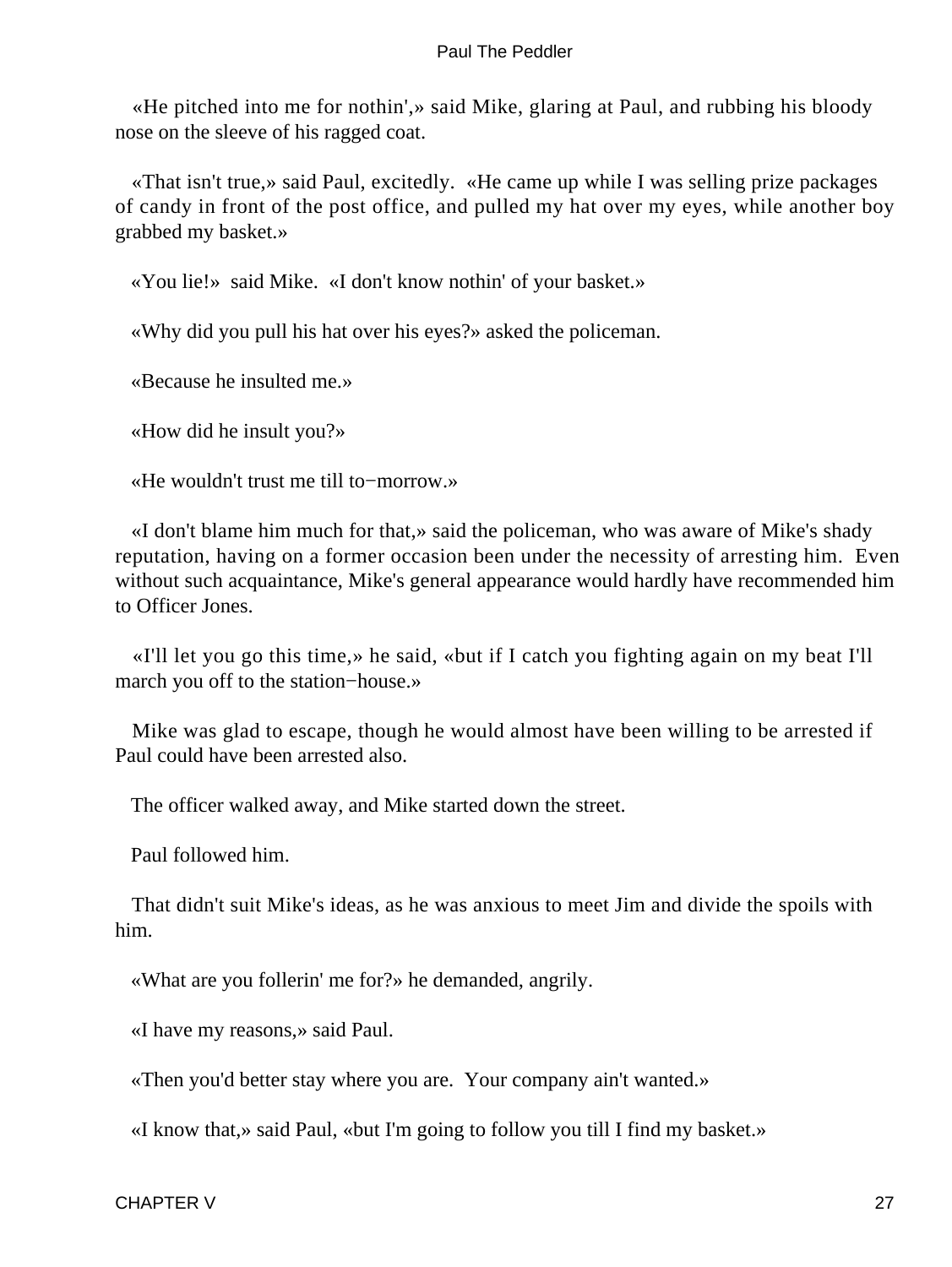«What do I know of your basket?»

«That's what I want to find out.»

 Mike saw, by Paul's resolute tone, that he meant what he said. Desirous of shaking him of, he started on a run.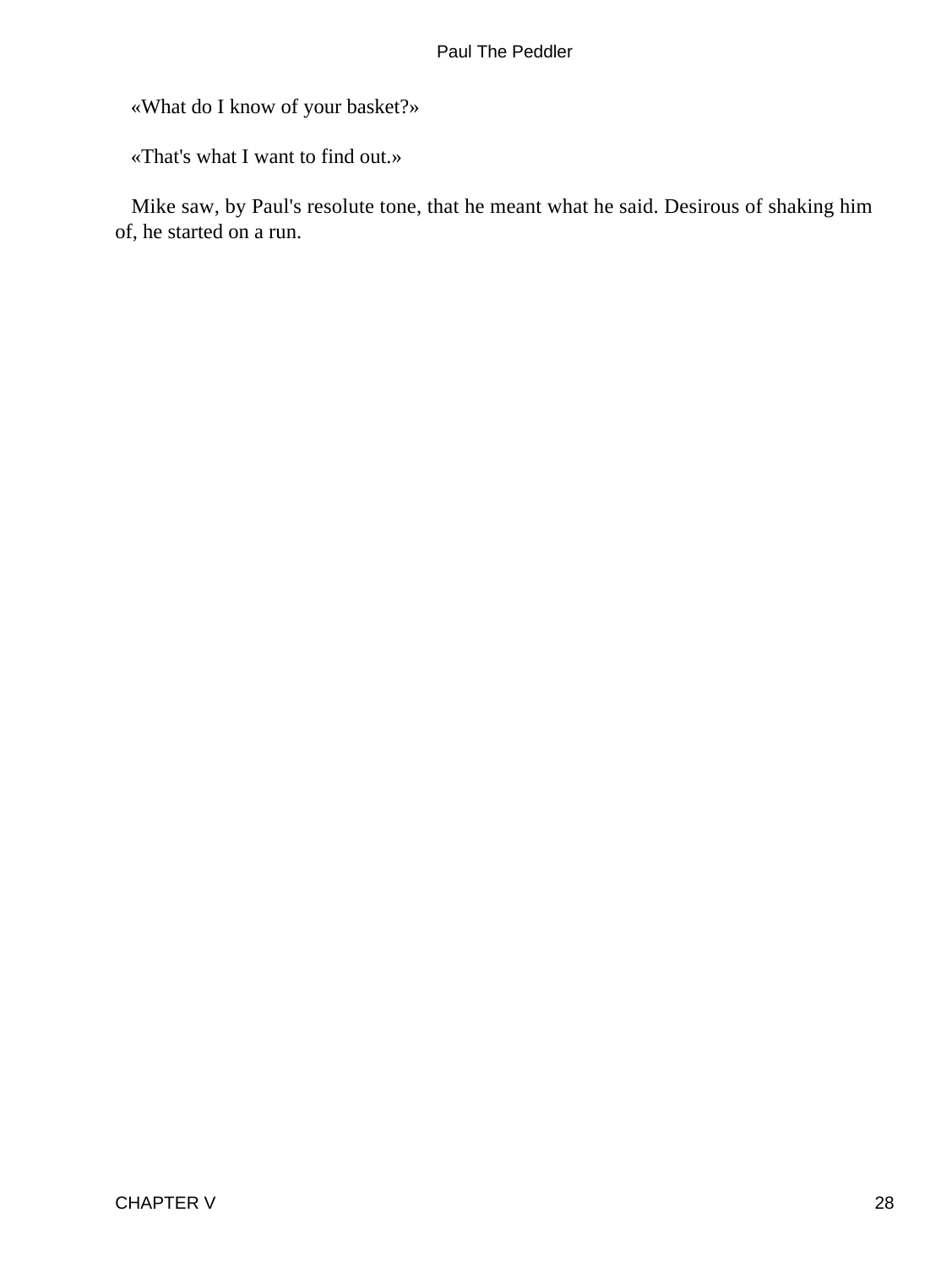# **[CHAPTER VI](#page-153-0)**

## *P*AUL **AS AN ARTIST**

 Paul was not slow in following Mike. He was a good runner, and would have had no difficulty in keeping up with his enemy if the streets had been empty. But to thread his way in and out among the numerous foot passengers that thronged the sidewalks was not so easy. He kept up pretty well, however, until, in turning a street corner, he ran at full speed into a very stout gentleman, whose scanty wind was quite knocked out of him by the collision. He glared in anger at Paul, but could not at first obtain breath enough to speak.

 «I beg your pardon, sir,» said Paul, who, in spite of his desire to overtake Mike, felt it incumbent upon him to stop and offer an apology.

 «What do you mean, sir,» exploded the fat man, at last, «by tearing through the streets like a locomotive? You've nearly killed me.»

«I am very sorry, sir.»

 "You ought to be. Don't you know better than to run at such speed? You ought to be indicted as a public nuisance.

«I was trying to catch a thief,» said Paul.

 «Trying to catch a thief? How's that?» asked the stout gentleman, his indignation giving way to curiosity.

 «I was selling packages in front of the post office when he and another boy came up and stole my basket.»

«Indeed! What were you selling?»

«Prize packages, sir.»

«What was in them?»

«Candy.»

«Could you make much that way?»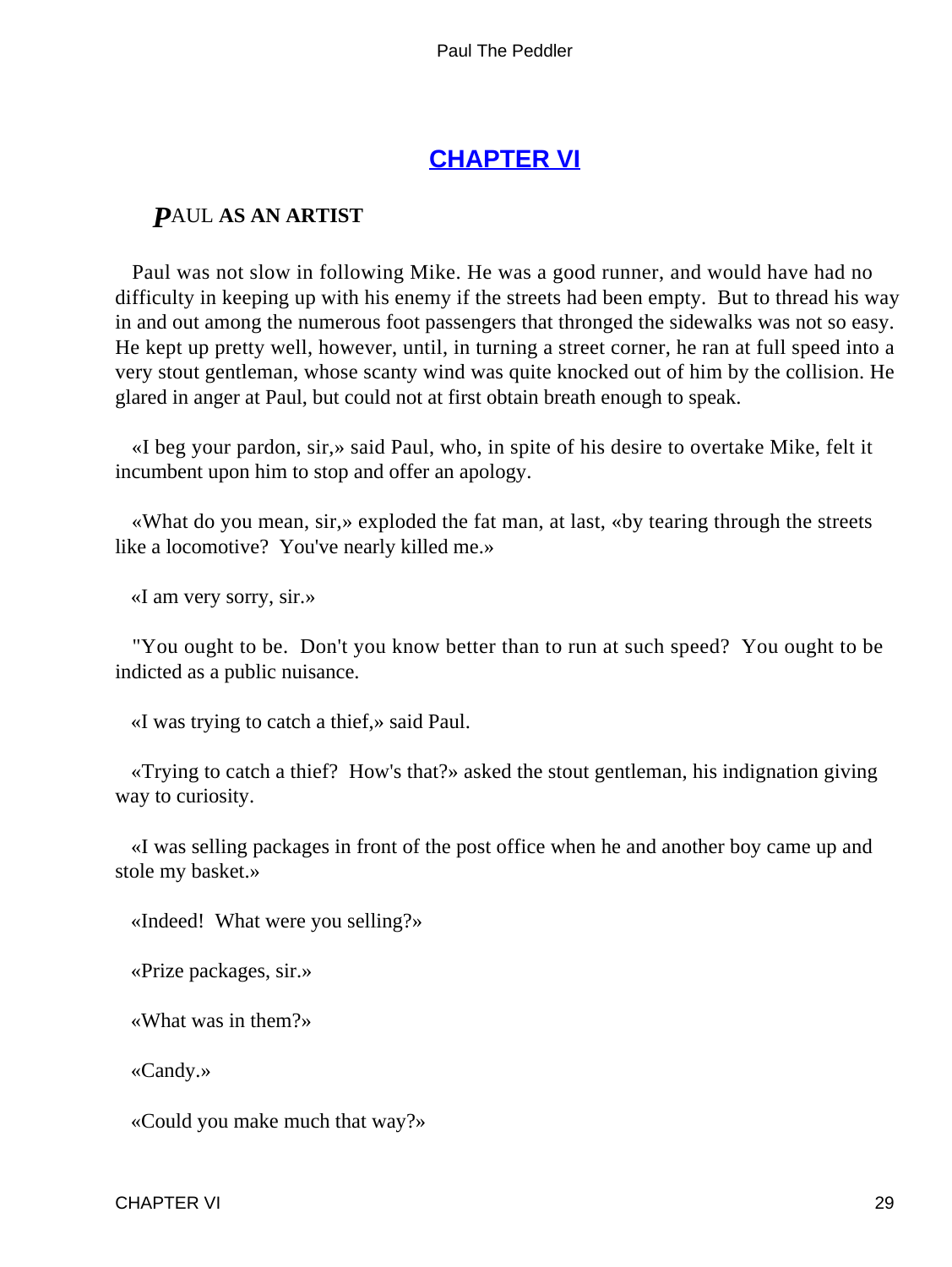«About a dollar a day.»

 «I'd rather have given you a dollar than had you run against me with such violence. I feel it yet.»

«Indeed, sir, I'm very sorry.»

«Well, I'll forgive you, under the circumstances. What's your name?»

«Paul Hoffman.»

 «Well, I hope you'll get back your basket. Some time, if you see me in the street, come up and let me know. Would you know me again?»

«I think I should, sir.»

«Well, good−morning. I hope you'll catch the thief.»

«I thank you, sir.»

 They parted company, but Paul did not continue the pursuit. The conversation in which he had taken part had lasted so long that Mike had had plenty of time to find a refuge, and there would be no use in following him.

So Paul went home.

 «You are home early, Paul,» said his mother. «Surely you haven't sold out by this time.»

«No, but all my packages are gone.»

«How is that?»

«They were stolen.»

«Tell me about it.»

So Paul told the story.

«That Mike was awful mean,» said Jimmy, indignantly. «I'd like to hit him.»

 «I don't think you would hurt him much, Jimmy,» said Paul, amused at his little brother's vehemence.

CHAPTER VI 30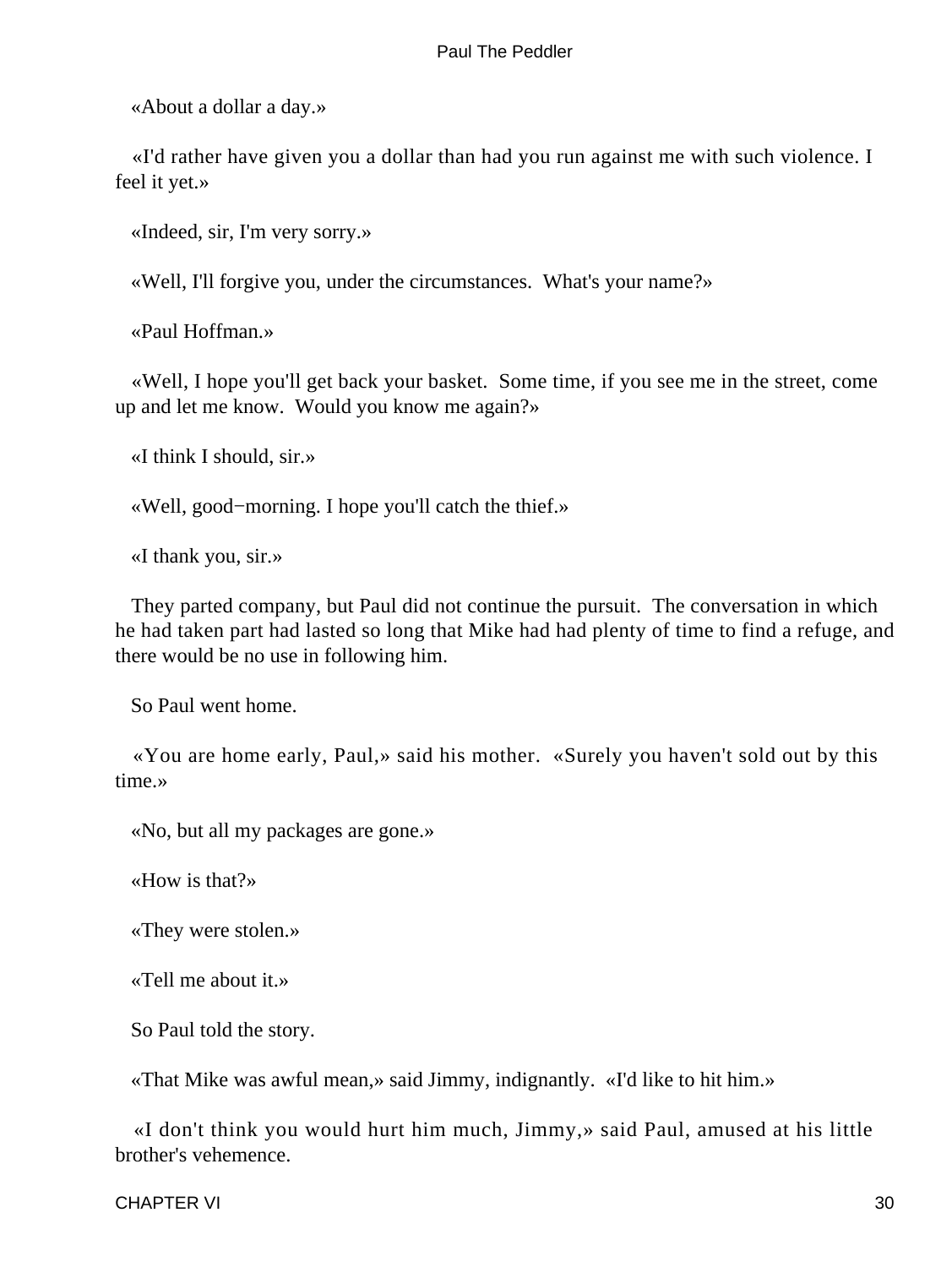«Then I wish I was a big, strong boy,» said Jimmy.

«I hope you will be, some time.»

«How much was your loss, Paul?» asked his mother.

 «There were nearly forty packages. They cost me about a dollar, but if I had sold them all they would have brought me in twice as much. I had only sold ten packages.»

«Shall you make some more?»

 «No, I think not,» said Paul. «I've got tired of the business. It's getting poorer every day. I'll go out after dinner, and see if I can't find something else to do.»

«You ain't going out now, Paul?» said Jimmy.

«No, I'll stop and see you draw a little while.»

«That's bully. I'm going to try these oxen.»

«That's a hard picture. I don't think you can draw it, Jimmy.»

«Yes, I can,» said the little boy, confidently. «Just see if I don't.»

«Jimmy has improved a good deal,» said his mother.

«You'll be a great artist one of these days, Jimmy,» said Paul.

«I'm going to try, Paul,» said the little boy. «I like it so much.»

 Little Jimmy had indeed made surprising progress in drawing. With no instruction whatever, he had succeeded in a very close and accurate imitation of the sketches in the drawing books Paul had purchased for him. It was a great delight to the little boy to draw, and hour after hour, as his mother sat at her work, he sat up to the table, and worked at his drawing, scarcely speaking a word unless spoken to, so absorbed was he in his fascinating employment.

Paul watched him attentively.

 «You'll make a bully artist, Jimmy,» he said, at length, really surprised at his little brother's proficiency. «If you keep on a little longer, you'll beat me.»

«I wish you'd draw something, Paul,» said Jimmy. «I never saw any of your drawings.»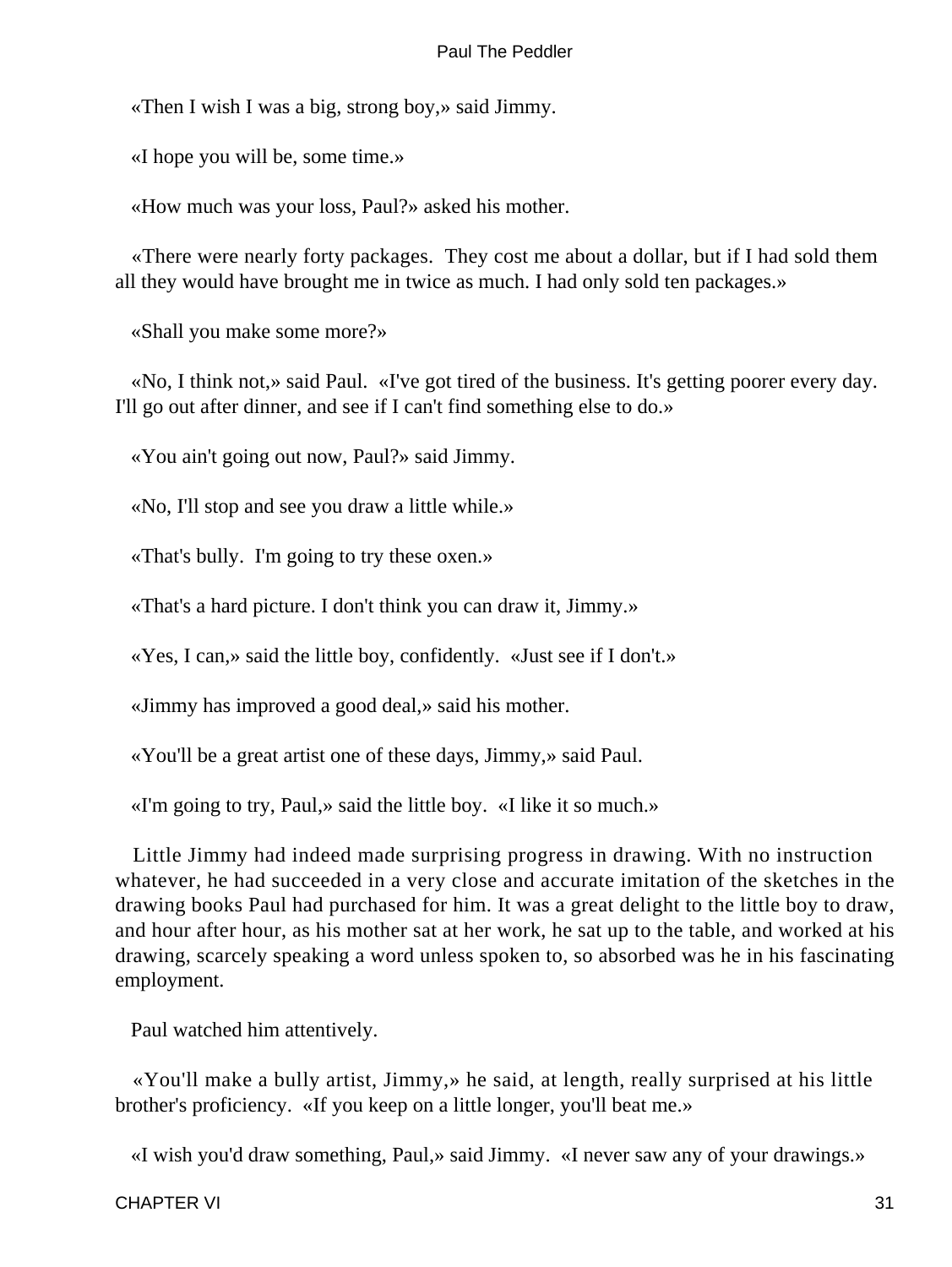«I am afraid, if you saw mine, it would discourage you,» said Paul. «You know, I'm older and ought to draw better.»

His face was serious, but there was a merry twinkle of fun in his eyes.

«Of course, I know you draw better,» said Jimmy, seriously.

«What shall I draw?» asked Paul.

«Try this horse, Paul.»

«All right!» said Paul. «But you must go away; I don't want you to see it till it is done.»

 Jimmy left the table, and Paul commenced his attempt. Now, though Paul is the hero of my story, I am bound to confess that he had not the slightest talent for drawing, though Jimmy did not know it. It was only to afford his little brother amusement that he now undertook the task.

Paul worked away for about five minutes.

«It's done,» he said.

«So quick?» exclaimed Jimmy, in surprise. «How fast you work!»

 He drew near and inspected Paul's drawing. He had no sooner inspected it than he burst into a fit of laughter. Paul's drawing was a very rough one, and such a horse as he had drawn will never probably be seen until the race has greatly degenerated.

«What's the matter, Jimmy?» asked Paul. «Don't you like it?»

«It's awful, Paul,» said the little boy, almost choking with mirth.

 «I see how it is,» said Paul, with feigned resentment. You're jealous of me because you can't draw as well."

 «Oh, Paul, you'll kill me!» and Jimmy again burst into a fit of merriment. «Can't you really draw any better?»

 «No, Jimmy,» said Paul, joining in the laugh. «I can't draw any better than an old cow. You've got all the talent in the family in that line.»

 «But you're smart in other ways, Paul,» said Jimmy, who had a great admiration of Paul, notwithstanding the discovery of his artistic inferiority.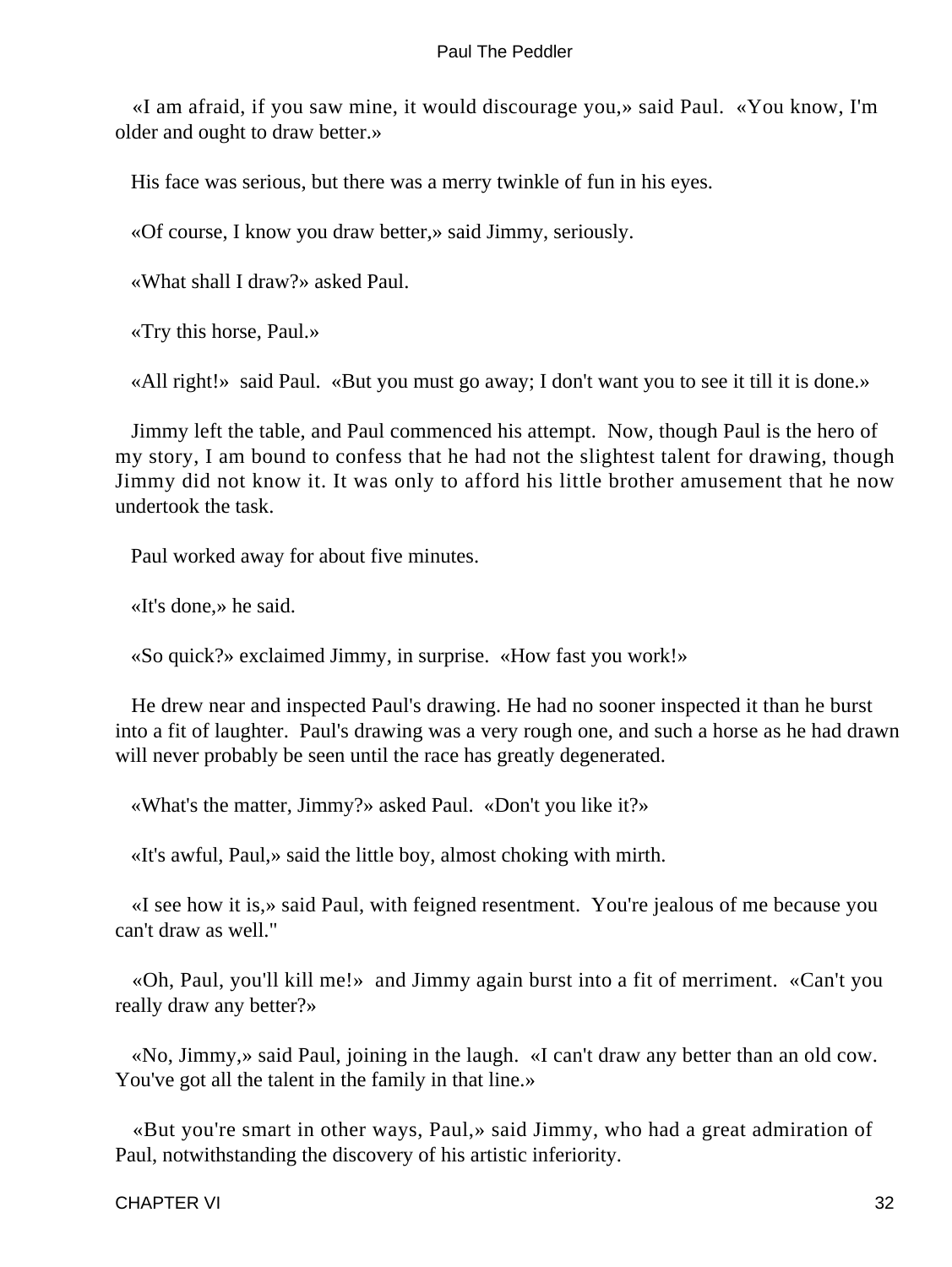«I'm glad there's one that thinks so, Jimmy,» said Paul. «I'll refer to you when I want a recommendation.»

 Jimmy resumed his drawing, and was proud of the praises which Paul freely bestowed upon him.

 «I'll get you a harder drawing book when you've got through with these,» said Paul; «that is, if I don't get reduced to poverty by having my stock in trade stolen again.»

 After a while came dinner. This meal in Mrs. Hoffman's household usually came at twelve o'clock. It was a plain, frugal meal always, but on Sunday they usually managed to have something a little better, as they had been accustomed to do when Mr. Hoffman was alive.

Paul was soon through.

He took his hat from the bureau, and prepared to go out.

 «I'm going out to try my luck, mother,» he said. «I'll see if I can't get into something I like a little better than the prize−package business.»

«I hope you'll succeed, Paul.»

«Better than I did in drawing horses, eh, Jimmy?»

«Yes, I hope so, Paul,» said the little boy.

«Don't you show that horse to visitors and pretend it's yours, Jimmy.»

«No danger, Paul.»

 Paul went downstairs and into the street. He had no definite plan in his head, but was ready for anything that might turn up. He did not feel anxious, for he knew there were plenty of ways in which he could earn something. He had never tried blacking boots, but still he could do it in case of emergency. He had sold papers, and succeeded fairly in that line, and knew he could again. He had pitted himself against other boys, and the result had been to give him a certain confidence in his own powers and business abilities. When he had first gone into the street to try his chances there, it had been with a degree of diffidence. But knocking about the streets soon gives a boy confidence, sometimes too much of it; and Paul had learned to rely upon himself; but the influence of a good, though humble home, and a judicious mother, had kept him aloof from the bad habits into which many street boys are led.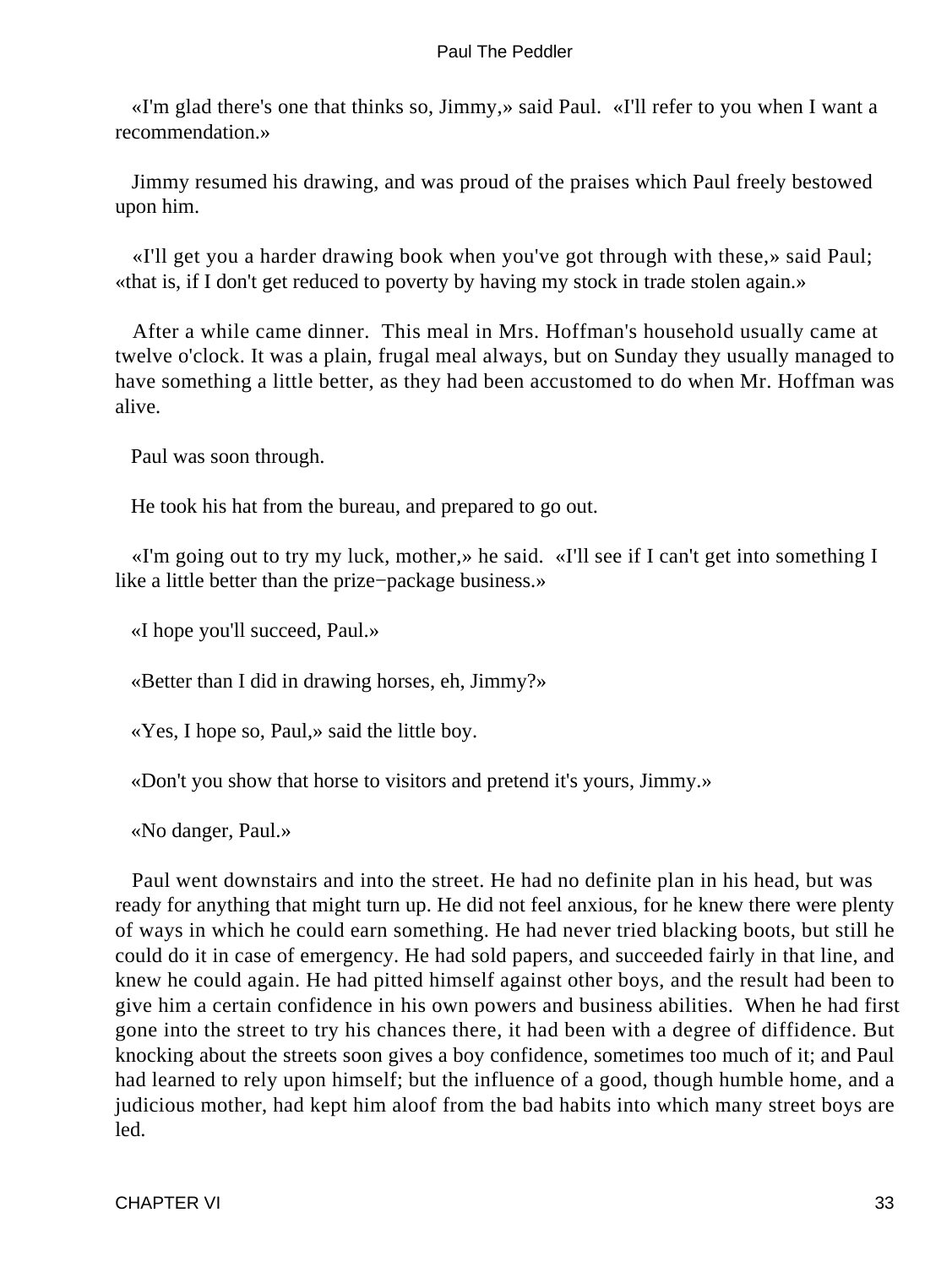So Paul, though his stock in trade had been stolen, and he was obliged to seek a new kind of business, was by no means disheartened. He walked a little way downtown, and then, crossing the City Hall Park, found himself on Broadway.

 A little below the Astor House he came to the stand of a sidewalk−merchant, who dealt in neckties. Upon an upright framework hung a great variety of ties of different colors, most of which were sold at the uniform price of twenty−five cents each.

 Paul was acquainted with the proprietor of the stand, and, having nothing else to do, determined to stop and speak to him.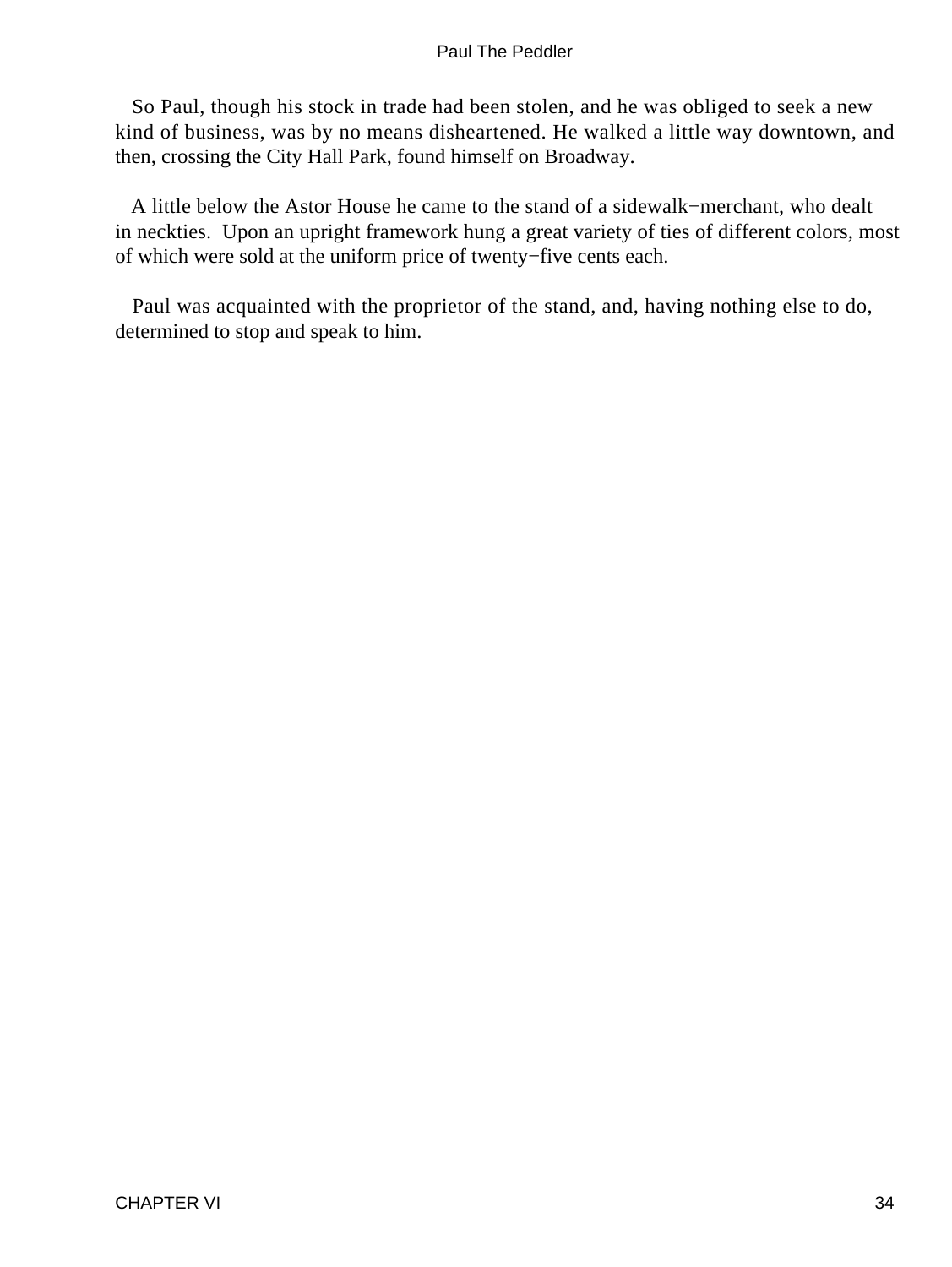# **[CHAPTER VII](#page-153-0)**

## *A* **NEW BUSINESS**

 The proprietor of the necktie stand was a slender, dark−complexioned young man of about twenty−five, or thereabouts.

 His name was George Barry. Paul had known him for over a year, and whenever he passed his stand was accustomed to stop and speak with him.

«Well, George, how's business?» asked Paul.

«Fair,» said Barry. «That isn't what's the matter.»

«What is it, then?»

«I'm sick. I ought not to be out here to−day.»

«What's the matter with you?»

«I've caught a bad cold, and feel hot and feverish. I ought to be at home and abed.»

«Why don't you go?»

«I can't leave my business.»

«It's better to do that than to get a bad sickness.»

 «I suppose it is. I am afraid I am going to have a fever. One minute I'm hot, another I'm cold. But I can't afford to close up my business.»

«Why don't you get somebody to take your place?»

 «I don't know anybody I could get that I could trust. They'd sell my goods, and make off with the money.»

 «Can you trust me?» asked Paul, who saw a chance to benefit himself as well as his friend.

«Yes, Paul, I could trust you, but I'm afraid I couldn't pay you enough to make it worth

CHAPTER VII 35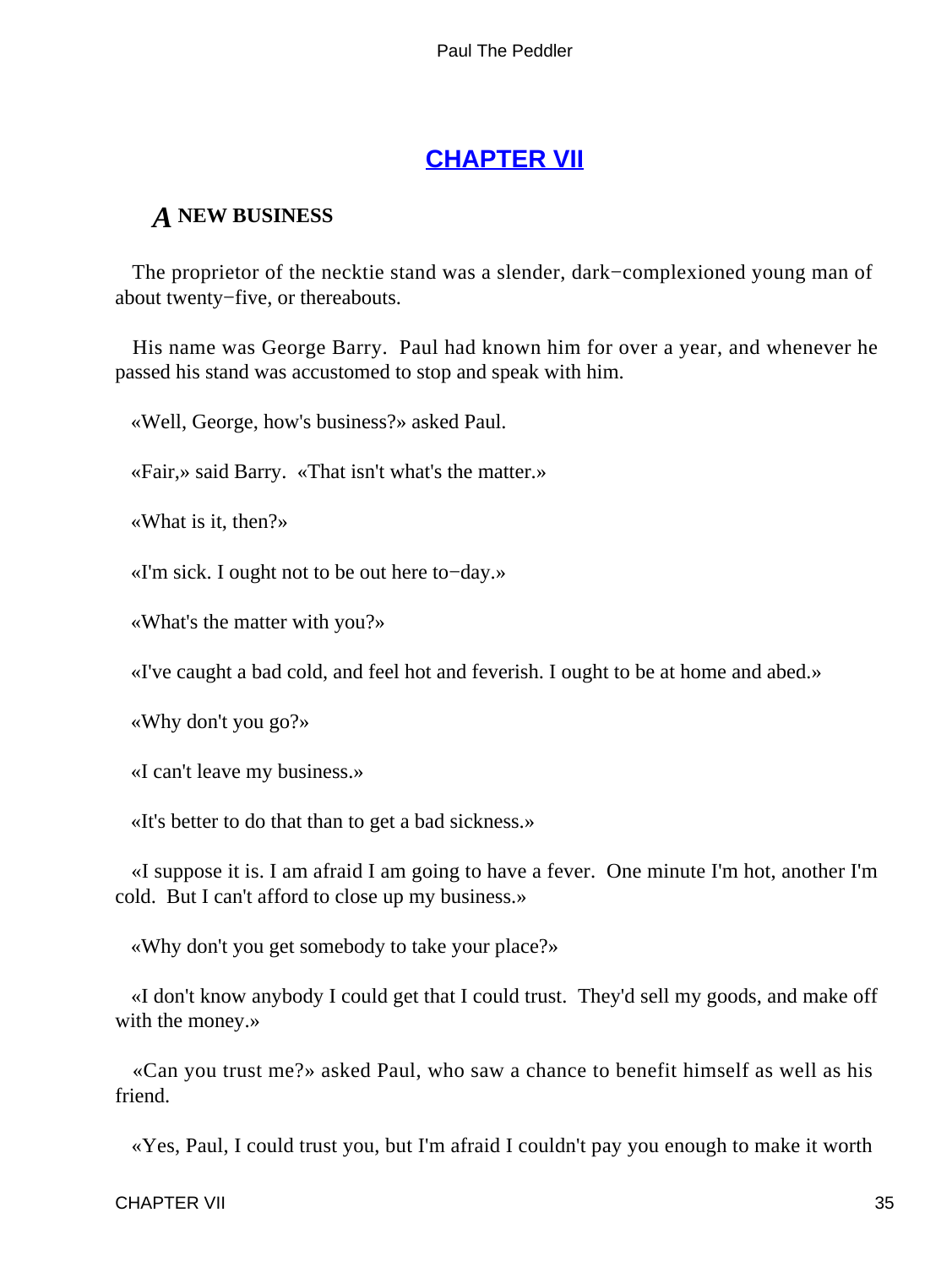while for you to stand here.»

 «I haven't got anything to do just now,» said Paul. «I was in the prize−package business, but two fellows stole my stock in trade, and I'm not going into it again. It's about played out. I'm your man. Just make me an offer.»

 «I should like to have you take my place for a day or two, for I know you wouldn't cheat me.»

«You may be sure of that.»

«I am sure. I know you are an honest boy, Paul. But I don't know what to offer you.»

«How many neckties do you sell a day?» asked Paul, in a businesslike tone.

«About a dozen on an average.»

«And how much profit do you make?»

«It's half profit.»

 Paul made a short calculation. Twelve neckties at twenty−five cents each would bring three dollars. Half of this was a dollar and a half.

«I'll take your place for half profits,» he said.

«That's fair,» said George Barry. «I'll accept your offer. Can you begin now?»

«Yes.»

«Then I'll go home and go to bed. It's the best place for me.»

«You'd better. I'll come round after closing up, and hand over the money.»

«All right! You know where I live?»

«I'm not sure.»

«No. – Bleecker street.»

«I'll come up this evening.»

George Barry walked away, leaving Paul in charge of his business.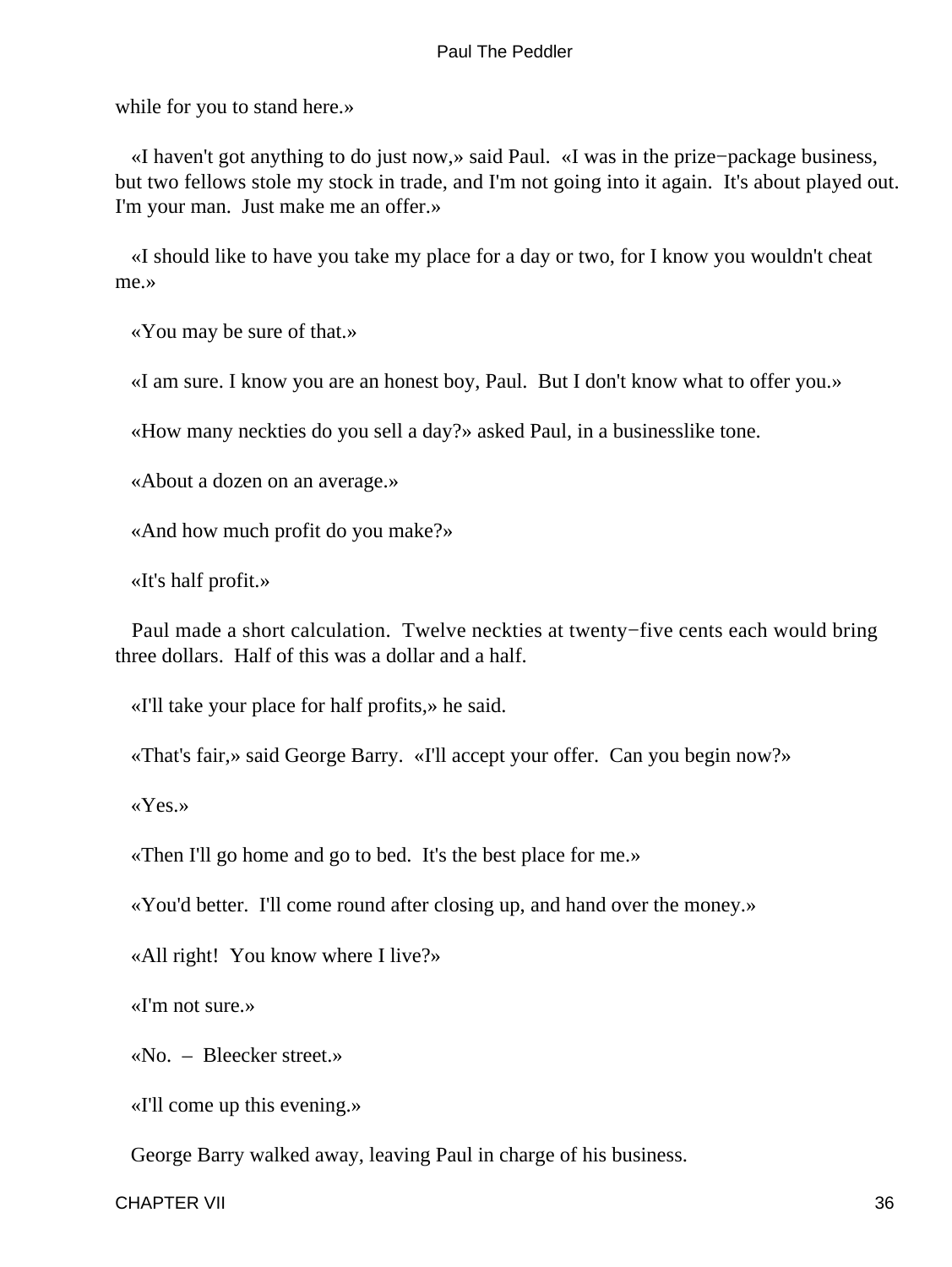He did so with perfect confidence. Not every boy in Paul's circumstances can be trusted, but he felt sure that Paul would do the right thing by him.

 I may as well say, in this connection, that George Barry had a mother living. They occupied two rooms in a lodging−house in Bleecker street, and lived very comfortably. Mrs. Barry had an allowance of two hundred dollars a year from a relation. This, with what she earned by sewing, and her son by his stand, supported them very comfortably, especially as they provided and cooked their own food, which was, of course, much cheaper than boarding. Still, the loss of the young man's earnings, even for a short time, would have been felt, though they had a reserve of a hundred dollars in a savings bank, from which they might draw if necessary. But George did not like to do this. The arrangement which he made with Paul was a satisfactory one, for with half his usual earnings they would still be able to keep out of debt, and not be compelled to draw upon the fund in the bank. Of course, something depended on Paul's success as a salesman, but he would not be likely to fall much below the average amount of sales. So, on the whole, George Barry went home considerably relieved in mind, though his head was throbbing, and he felt decidedly sick.

 Arrived at home, his mother, who understood sickness, at once took measures to relieve him.

 «Don't mind the loss of a few days, George,» she said, cheerfully; «we shall be able to get along very well.»

 «It'll only be part loss, mother,» he said. «I've got Paul Hoffman to take my place for half the profits.»

«Paul Hoffman! Do I know him?»

«I don't think he has ever been here but I have known him for a year.»

«Can you trust him?»

 «Yes, I'm not at all afraid. He is a smart boy, and as honest as he is smart. I think he will sell nearly as much as I would.»

«That is an excellent arrangement. You needn't feel uneasy, then.»

«No, the business will go on right.»

«I should like to see your salesman.»

 «You'll see him to−night, mother. He's coming round this evening to let me know how he's got along, and hand over the money he's taken.»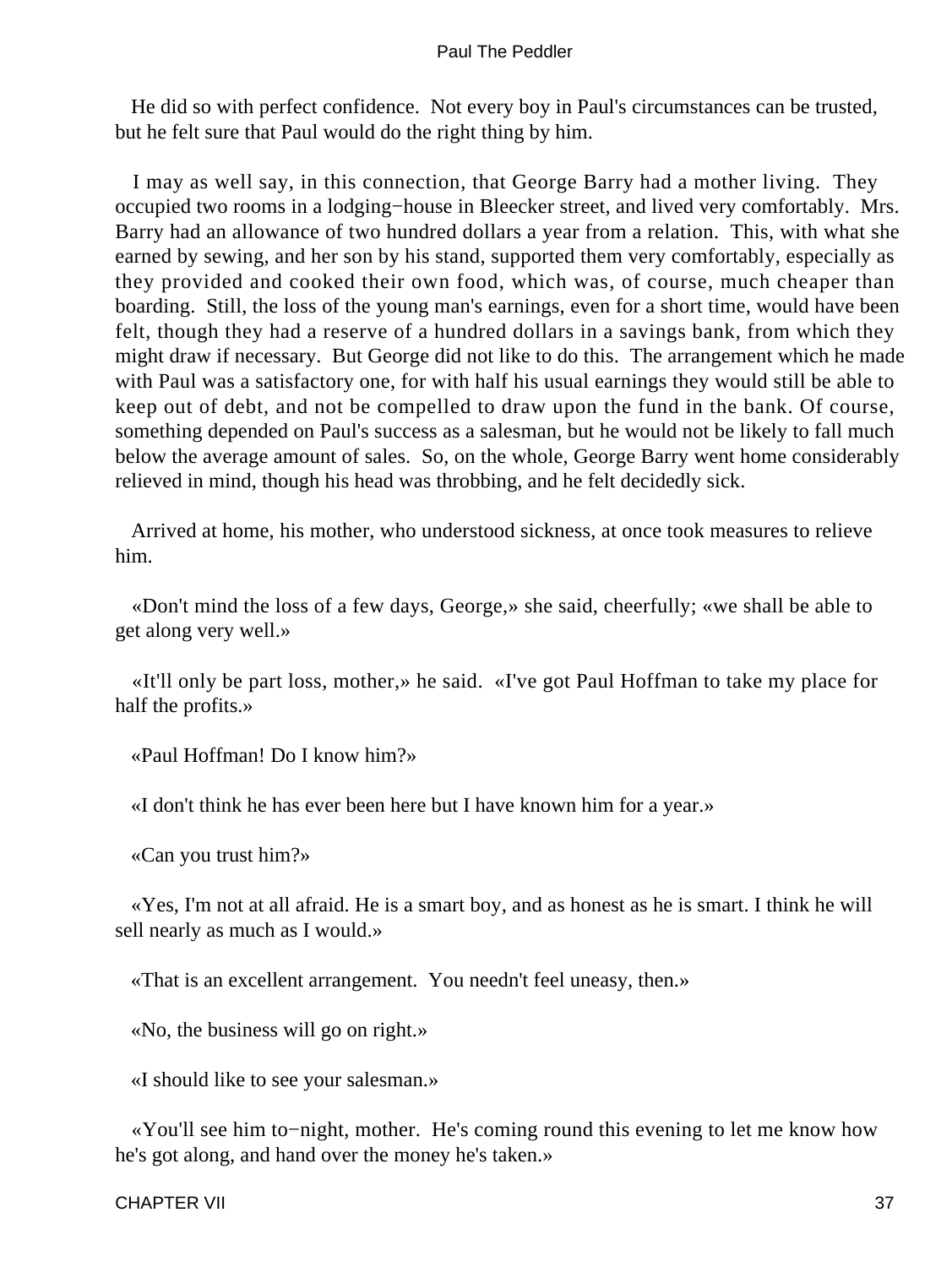«You'd better be quiet now, George, and go to sleep, if you can. I'll make you some warm tea. I think it'll do you good.»

 Meanwhile Paul assumed charge of George Barry's business. He was sorry his friend was sick, but he congratulated himself on getting into business so soon.

 «It's more respectable than selling prize packages,» thought Paul. «I wish I had a stand of my own.»

 He was still a street merchant, but among street merchants there are grades as well as among merchants whose claim to higher respectability rests upon having rent to pay. Paul felt that it was almost like having a shop of his own. He had always looked up to George Barry as standing higher than himself in a business way, and he felt that even if his earnings should not be as great, that it was a step upward to have sole charge of his stand, if only for a day or two.

 Paul's ambition was aroused. It was for his interest to make as large sales as possible. Besides, he thought he would like to prove to George Barry that he had made a good selection in appointing him his substitute.

 Now, if the truth must be told, George Barry himself was not possessed of superior business ability. He was lacking in energy and push. He could sell neckties to those who asked for them, but had no particular talent for attracting trade. He would have been a fair clerk, but was never likely to rise above a very moderate success. Paul was quite different. He was quick, enterprising, and smart. He was a boy likely to push his way to success unless circumstances were very much against him.

 «I'd like to sell more than George Barry,» he said to himself. «I don't know if I can, but I'm going to try.»

 The day was half over, and probably the most profitable, so far as business was concerned. Paul had only four or five hours left.

 «Let me see,» he said to himself. «I ought to sell six neckties to come up to the average of half a day's sale. I wonder whether I can do it.»

 As his soliloquy ended, his quick eye detected a young man glancing at his stock, and he observed that he paused irresolutely, as if half inclined to purchase."

«Can't I sell you a necktie to−day?» asked Paul, promptly.

«I don't know,» said the other. «What do you charge?»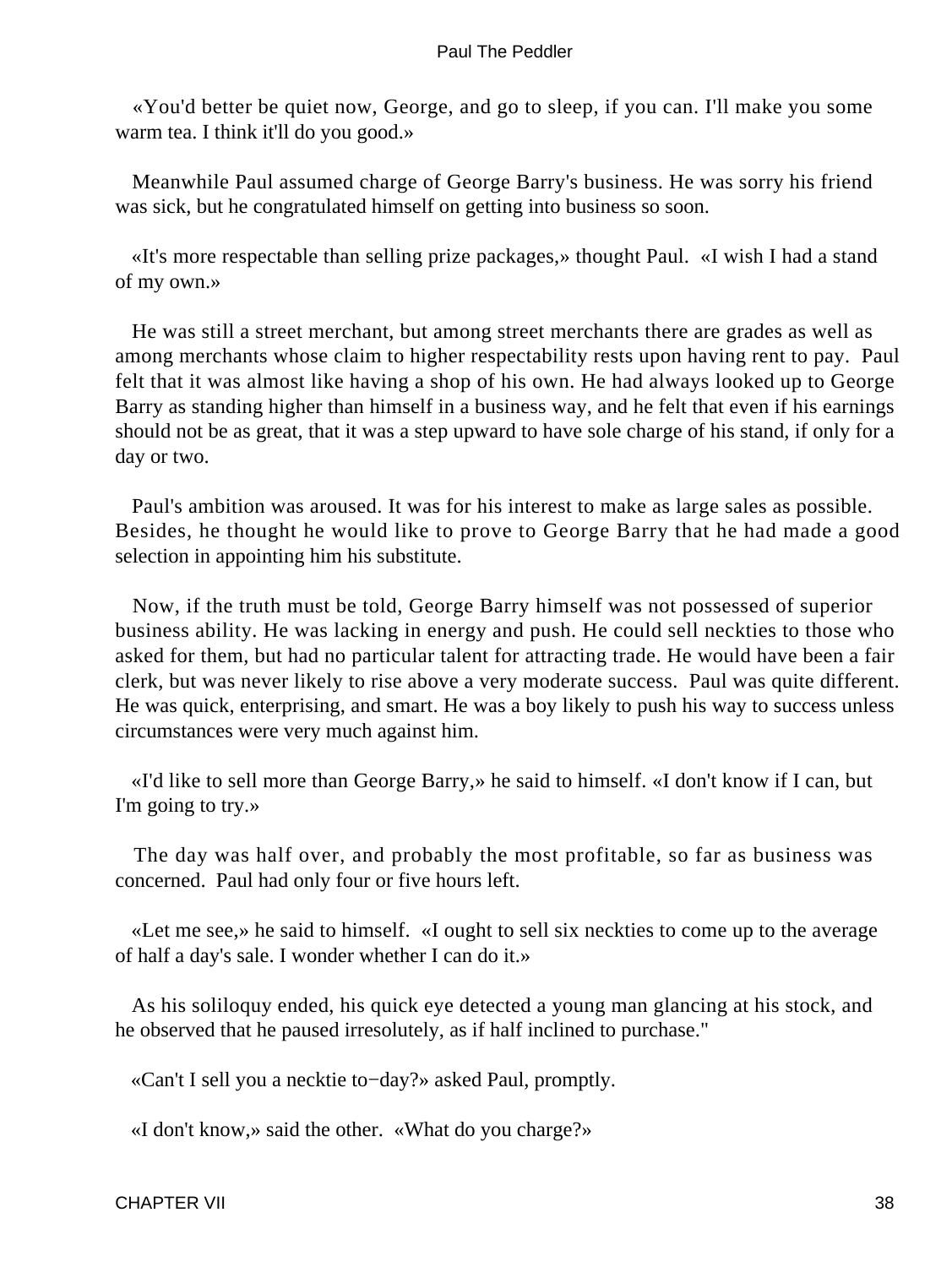«You can have your choice for twenty−five cents. That is cheap, isn't it?»

«Yes, that's cheap. Let me look at them.»

«Here's one that will suit your complexion,» said Paul.

«Yes, that's a pretty one. I think I'll take it.»

 «You have to pay twice as much in the shops,» continued Paul, as he rolled it up. «You see, we have no rent to pay, and so we can sell cheap. You'll save money by always buying your neckties here.»

 «The only objection to that is that I don't live in the city. I am here only for a day. I live about fifty miles in the country.»

 «Then I'll tell you what you'd better do,» said Paul. «Lay in half a dozen, while you are about it. It'll only be a dollar and a half, and you'll save as much as that by doing it.»

 «I don't know but you are right,» said his customer, whom the suggestion impressed favorably. «As you say, it's only a dollar and a half, and it'll give me a good stock.»

 «Let me pick them out for you,» said Paul, briskly, «unless there's something you see yourself.»

«I like that one.»

«All right. What shall be the next?»

 Finally, the young man selected the entire half−dozen, and deposited a dollar and a half in Paul's hands.

 «Come and see me again,» said Paul, «and if you have any friends coming to the city, send them to me.»

«I will,» said the other.

«Tell them it's the first stand south of the Astor House. Then they won't miss it.»

 «That's a good beginning,» said Paul to himself, with satisfaction. «Half a day's average sales already, and I've only been here fifteen minutes. Let me see, what will my profits be on that? Three shillings, I declare. That isn't bad, now!»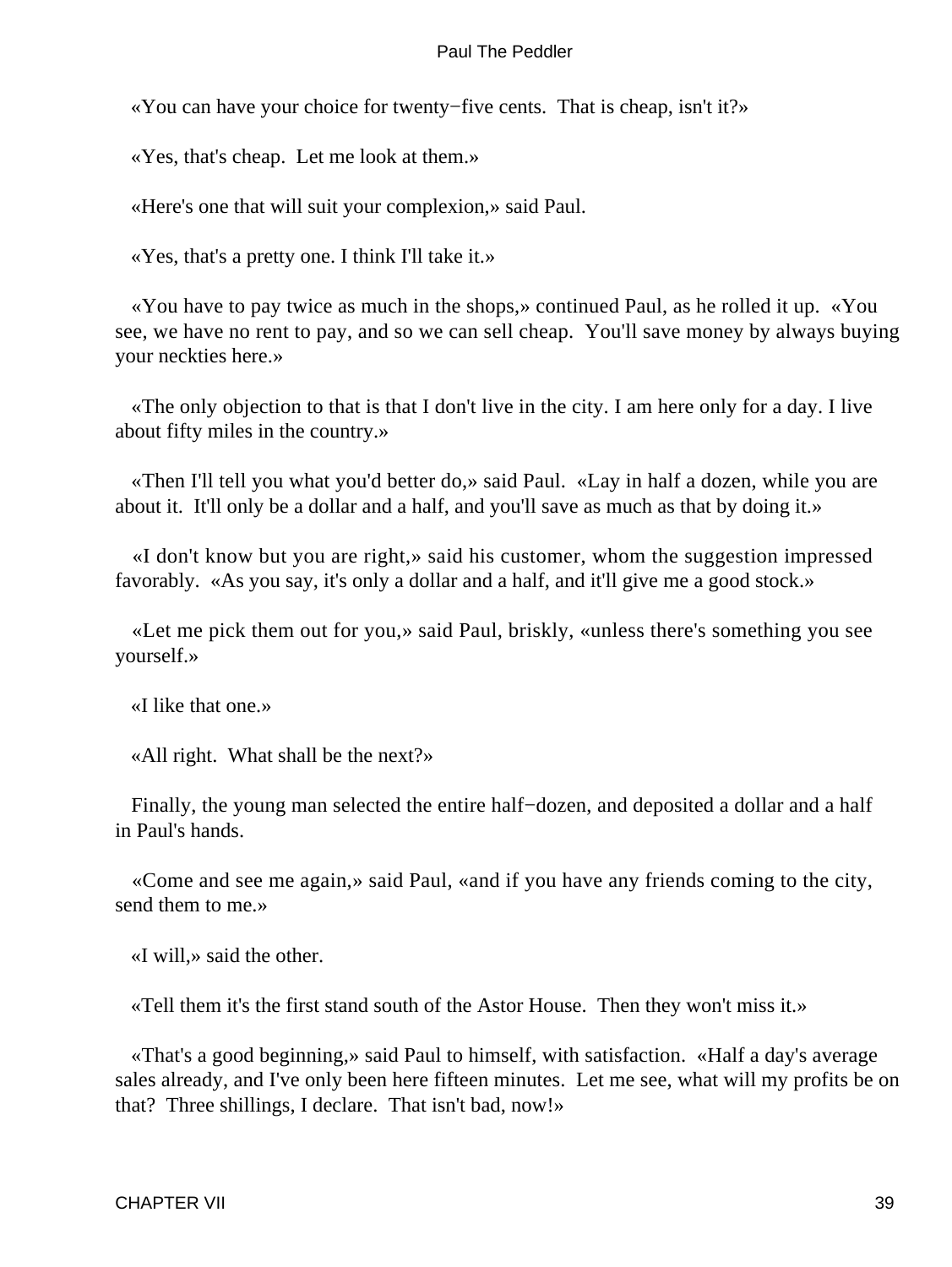Paul had reason to be satisfied with himself. If he had not spoken, the young man would very probably have gone on without purchasing at all, or, at any rate, remained content with a single necktie. Paul's manner and timely word had increased his purchase sixfold. That is generally the difference between a poor salesman and one of the first class. Anybody can sell to those who are anxious to buy; but it takes a smart man to persuade a customer that he wants what otherwise he would go without. The difference in success is generally appreciated by dealers, and a superior salesman is generally paid a handsome salary.

 «I don't believe George Barry would have sold that man so many ties,» thought Paul. «I hope I shall have as good luck next time.»

 But this, of course, was not to be expected. It is not every customer who can be persuaded to buy half−a−dozen ties, even by the most eloquent salesman. However, in the course of an hour more, Paul had sold three more to single customers. Then came a man who bought two. Then there was a lull, and for an hour Paul sold none at all. But business improved a little toward the close of the afternoon, and when it was time to close up, our young merchant found that he had disposed of fifteen.

 «My share of the profits will be ninety−three cents,» thought Paul, with satisfaction. «That isn't bad for an afternoon's work.»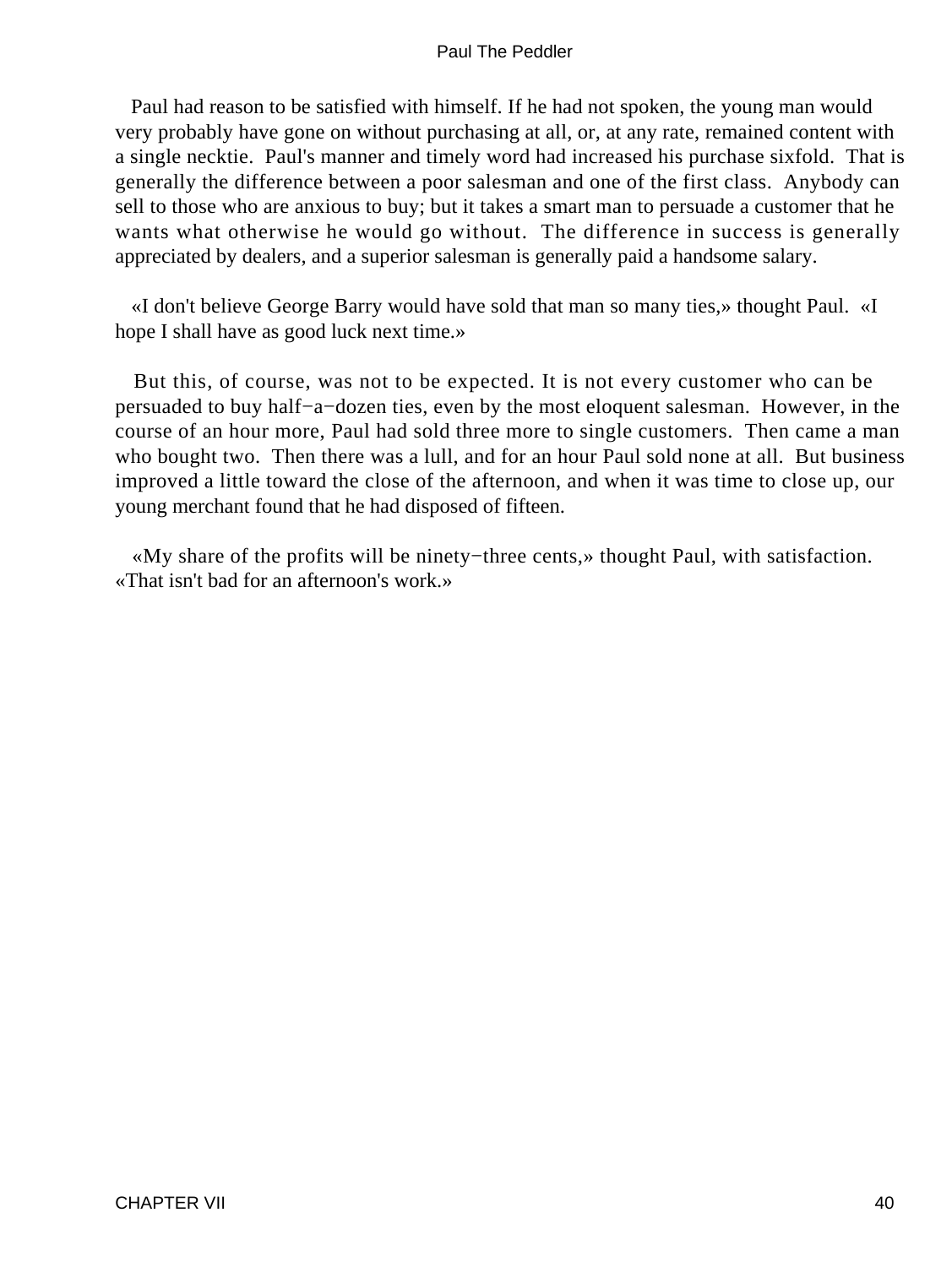## **[CHAPTER VIII](#page-153-0)**

### *A* **STROKE OF ILL LUCK**

 Paul transferred his frame of goods to a neighboring office at the end of the afternoon, the arrangement having been made by George Barry, on first entering into business as a street merchant. This saved a good deal of trouble, as otherwise he would have been compelled to carry them home every night and bring them back in the morning.

 «Well, Paul,» asked his mother, when he returned to supper, «have you found anything to do yet?»

 «I have got employment for a few days,» said Paul. «to tend a necktie stand. The man that keeps it is sick.»

«How much does he pay you, Paul?» asked Jimmy.

«Half the profits. How much do you think I have made this afternoon?»

«Forty cents.»

 «What do you say to ninety−three cents? Just look at this,» and Paul displayed his earnings.

«That is excellent.»

«I had good luck. Generally, I shan't make more in a whole day than this.»

«That will be doing very well.»

 «But I shall make more, if I can. One fellow bought six neckties of me this afternoon. I wish everybody would do that. Now, mother, I hope supper is most ready, for selling neckties has made me hungry.»

«Almost ready, Paul.»

 It was a humble meal, but a good one. There were fresh rolls and butter, tea and some cold meat. That was all; but the cloth was clean, and everything looked neat. All did justice to the plain meal, and never thought of envying the thousands who, in their rich uptown mansions, were sitting down at the same hour to elaborate dinners costing more than their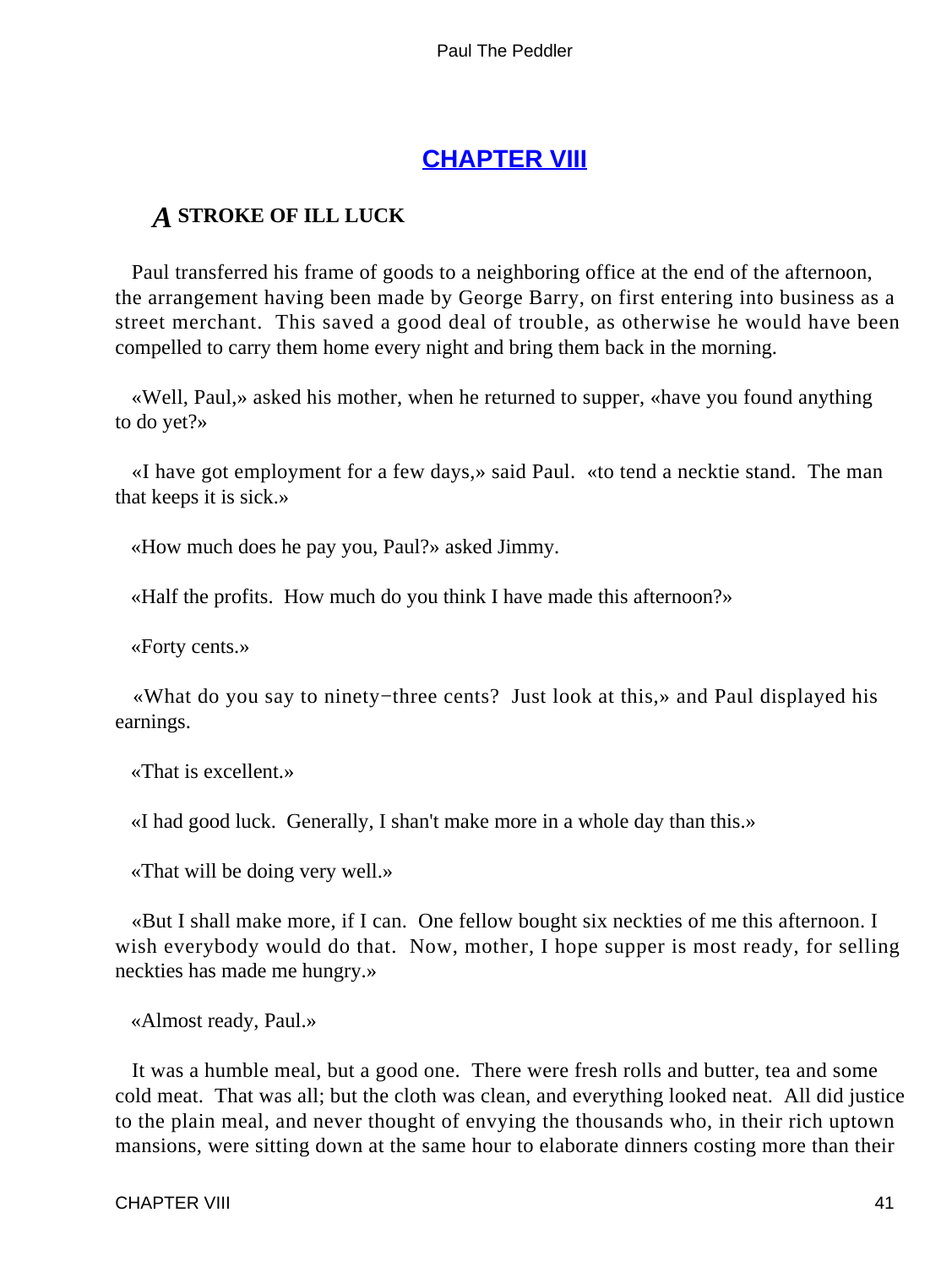entire week's board.

«Are you going out, Paul?» asked Mrs. Hoffman, noticing that he took his hat.

«Yes, I must go and see George Barry, and carry the money I have received for sales.»

«Where does he live?»

«In Bleecker street. I shan't be gone long.»

 Paul reached the number which had been given him. It was a large, four−story house, with the appearance of a barracks.

«Mr. Barry,» said the servant, in answer to his question  $-$  «he lives upstairs on the fourth floor. Room on the right.»

Paul plodded his way upstairs, and found the room without difficulty.

On knocking, the door was opened by Mrs. Barry, who looked at him inquiringly.

«Does George Barry live here?» asked Paul.

«Yes. Are you the one he left in charge of his business?»

Paul answered in the affirmative, adding, «How is he?»

 «He seems quite feverish. I am afraid he is going to have a fever. It's fortunate he came home. He was not able to attend to his business.»

«Can I see him?»

«Come in,» said Mrs. Barry.

 The room was covered with a worn carpet, but looked neat and comfortable. There was a cheap sewing−machine in one corner, and some plain furniture. There was a bedroom opening out of this room, and here it was that George Barry lay upon the bed.

«Is that Paul Hoffman, mother?» was heard from the bedroom.

«Yes,» said Paul, answering for himself.

«Go in, if you like,» said Mrs. Barry. "My son wishes to see you.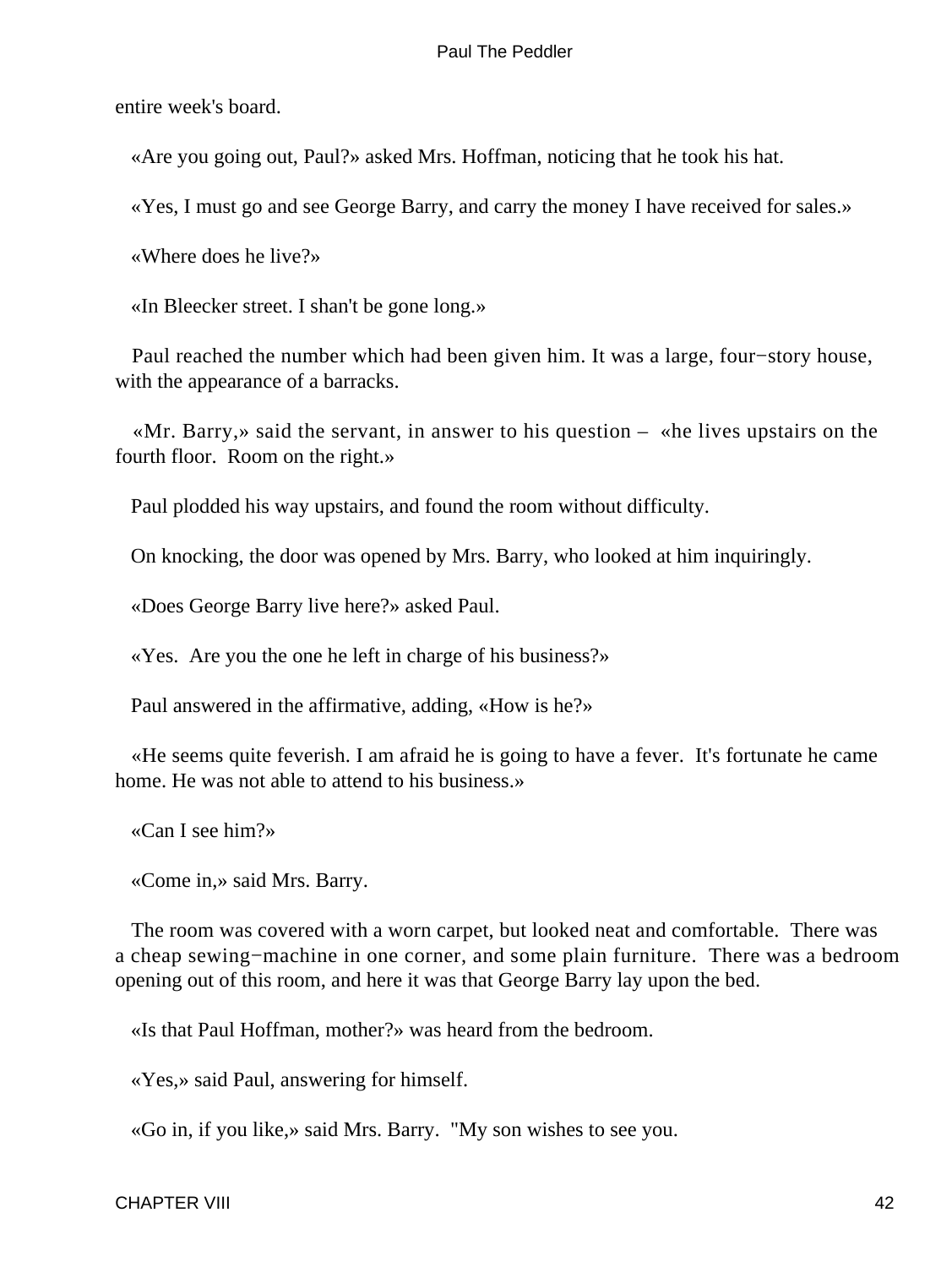«How do you feel now, George?» asked Paul.

 «Not very well, Paul. I didn't give up a minute too soon. I think I am going to have a fever.»

«That is not comfortable,» said Paul. «Still, you have your mother to take care of you.»

 «I don't know how I should get along without her. Can you look after my business as long as I am sick?»

«Yes; I have nothing else to do.»

«Then that is off my mind. By the way, how many ties did you sell this afternoon?»

«Fifteen.»

«What!» demanded Barry, in surprise. «You sold fifteen?»

«Yes.»

«Why, I never sold so many as that in an afternoon.»

«Didn't you?» said Paul, gratified. «Then you think I did well?»

«Splendidly. How did you do it?»

 «You see, there was a young man from the country that I persuaded to buy six, as he could not get them so cheap at home. That was my first sale, and it encouraged me.»

«I didn't think you'd sell more than six in the whole afternoon.»

 «Nor did I, when I started; but I determined to do my best. I don't expect to do as well every day.»

 «No, of course not. I've been in the business more than a year; and I know what it is. Some days are very dull.»

 «I've got the money for you. The fifteen ties came to three dollars and seventy−five cents. I keep one−fourth of this as my commission. That leaves two dollars and eighty−two cents.»

 «Quite correct. However, you needn't give me the money. You may need to change a bill, or else lose a sale. It will do if you settle with me at the end of the week.»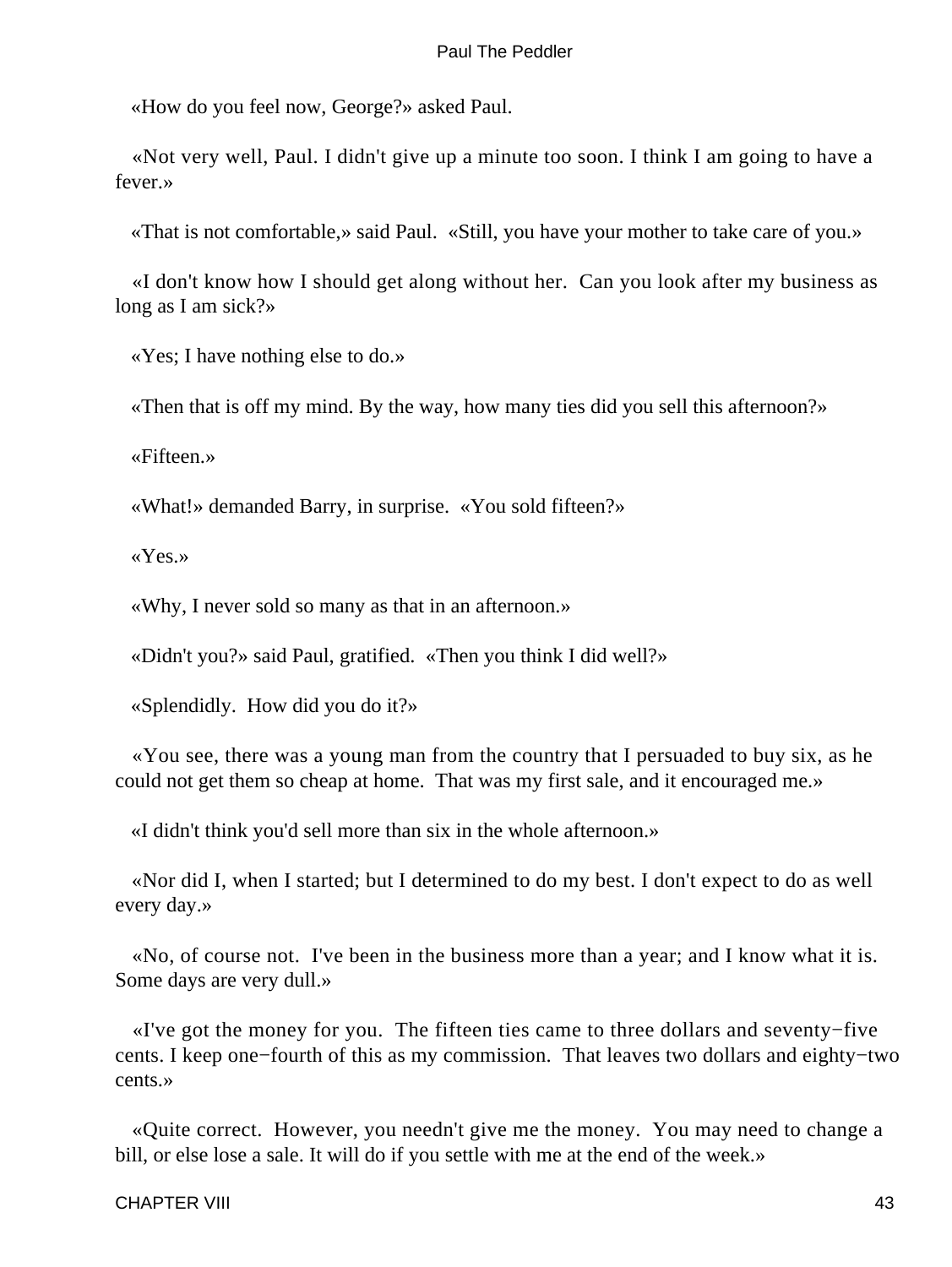«I see you have confidence in me, George. Suppose I should take a fancy to run away with the money?»

«I am not afraid.»

«If I do, I will give you warning a week beforehand.»

 After a little more conversation, Paul withdrew, thinking he might worry the sick man. He offered to come up the next evening, but George Barry said, «It would be too much to expect you to come up every evening. I shall be satisfied if you come up every other evening.»

 «Very well,» said Paul. «Then you may expect me Saturday. I hope I shall have some good sales to report, and that I shall find you better.»

 Paul descended to the street, and walked slowly homeward. He couldn't help wishing that the stand was his own, and the entire profits his. This would double his income, and enable him to save up money. At present this was hardly possible. His own earnings had been, and were likely to continue, very fluctuating.

 Still, they constituted the main support of the family. His mother made shirts for an establishment on Broadway at twenty−five cents each, which was more than some establishments paid. She could hardly average more than one shirt a day, in addition to her household work, and in order to accomplish this, even, she was obliged to work very steadily all day. Jimmy, of course, earned nothing. Not that he was too young. There were plenty of little newsboys who were as small as he – perhaps smaller. I have seen boys, who did not appear to be more than four years old, standing at the corners, crying the news in their childish treble. But Paul was not willing to have Jimmy sent out into the streets to undergo the rough discipline of street life. He was himself of a strong, robust nature, and did not shrink from the rough and tumble of life. He felt sure he could make his way, and give as well as receive blows. But Jimmy was shy and retiring, of a timid, shrinking nature, who would suffer from what would only exhilarate Paul, and brace him for the contest. So it was understood that Jimmy was to get an education, studying at present at home with his mother, who had received a good education, and that Mrs. Hoffman and Paul were to be the breadwinners. «I wish mother didn't have to sit so steadily at her work,» thought Paul, many a time. He resolved some time to relieve her from the necessity; but at present it was impossible.

To maintain their small family in comfort required all that both could earn.

 The next morning Paul started out after breakfast for the street stand, wondering what success he was destined to meet with.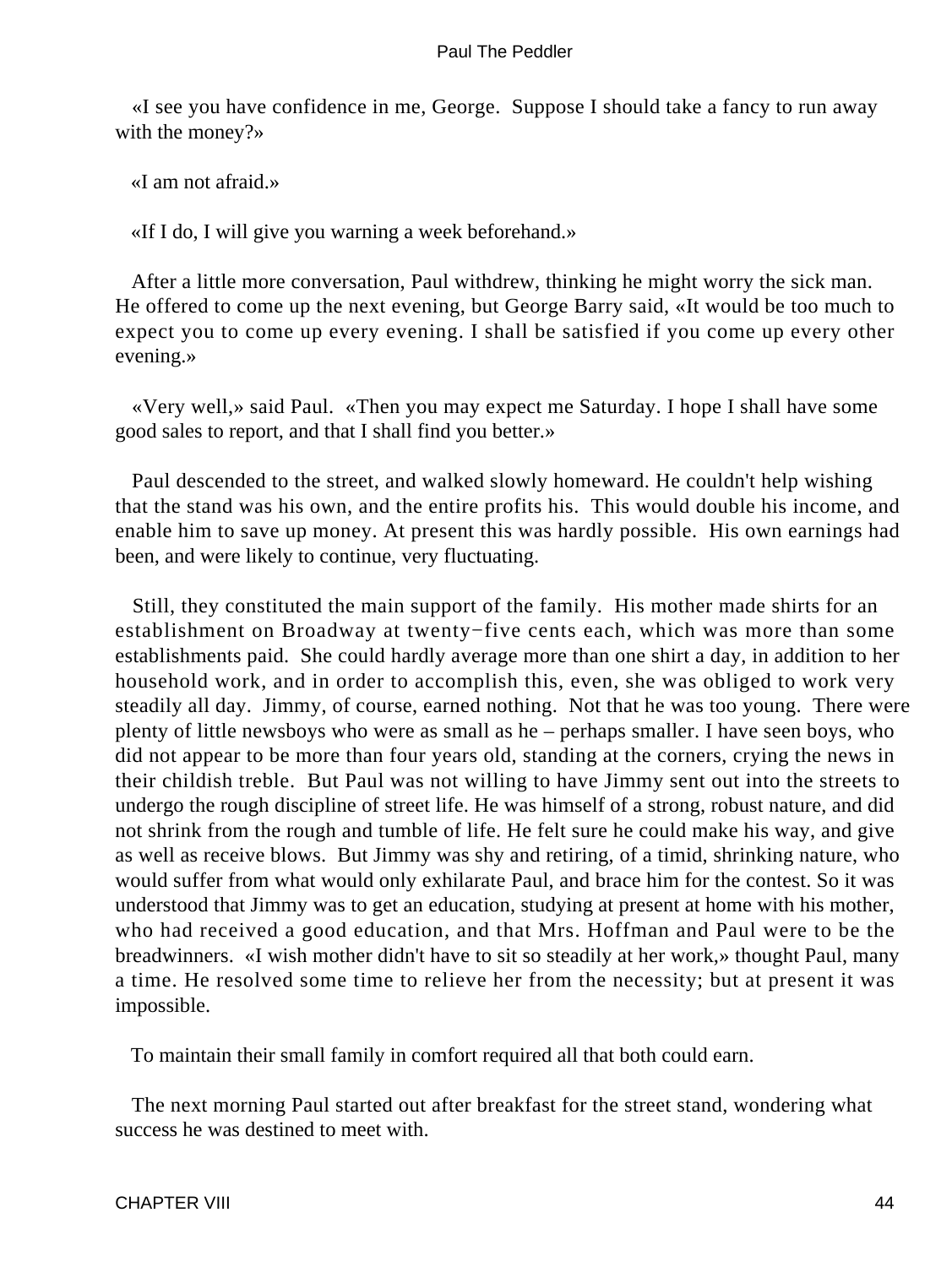About the middle of the forenoon Mrs. Hoffman prepared to go out.

«Do you think you can stay alone for an hour or two, Jimmy?» she asked.

 «Yes, mother,» answered Jimmy, who was deep in a picture which he was copying from one of the drawing−books Paul had bought him. «Where are you going mother?»

 «To carry back some work, Jimmy. I have got half−a−dozen shirts done, and must return them, and ask for more.»

 «They ought to pay you more than twenty−five cents apiece, mother. How long has it taken you to make them?»

«Nearly a week.»

«That is only a dollar and a half for a week's work.»

 «I know it, Jimmy; but they can get plenty to work at that price, so it won't do for me to complain. I shall be very glad if I can get steady work, even at that price.»

Jimmy said no more, and Mrs. Hoffman, gathering up her bundle, went out.

 She had a little more than half a mile to go. This did not require long. She entered the large door, and advanced to the counter behind which stood a clerk with a pen behind his ear.

«How many?» he said, as she laid the bundle upon the counter.

«Six.»

«Name?»

«Hoffman.»

«Correct. I will look at them.»

 He opened the bundle hastily, and surveyed the work critically. Luckily there was no fault to find, for Mrs. Hoffman was a skillful seamstress.

«They will do,» he said, and, taking from a drawer the stipulated sum, paid for them.

«Can I have some more?» asked Mrs. Hoffman, anxiously.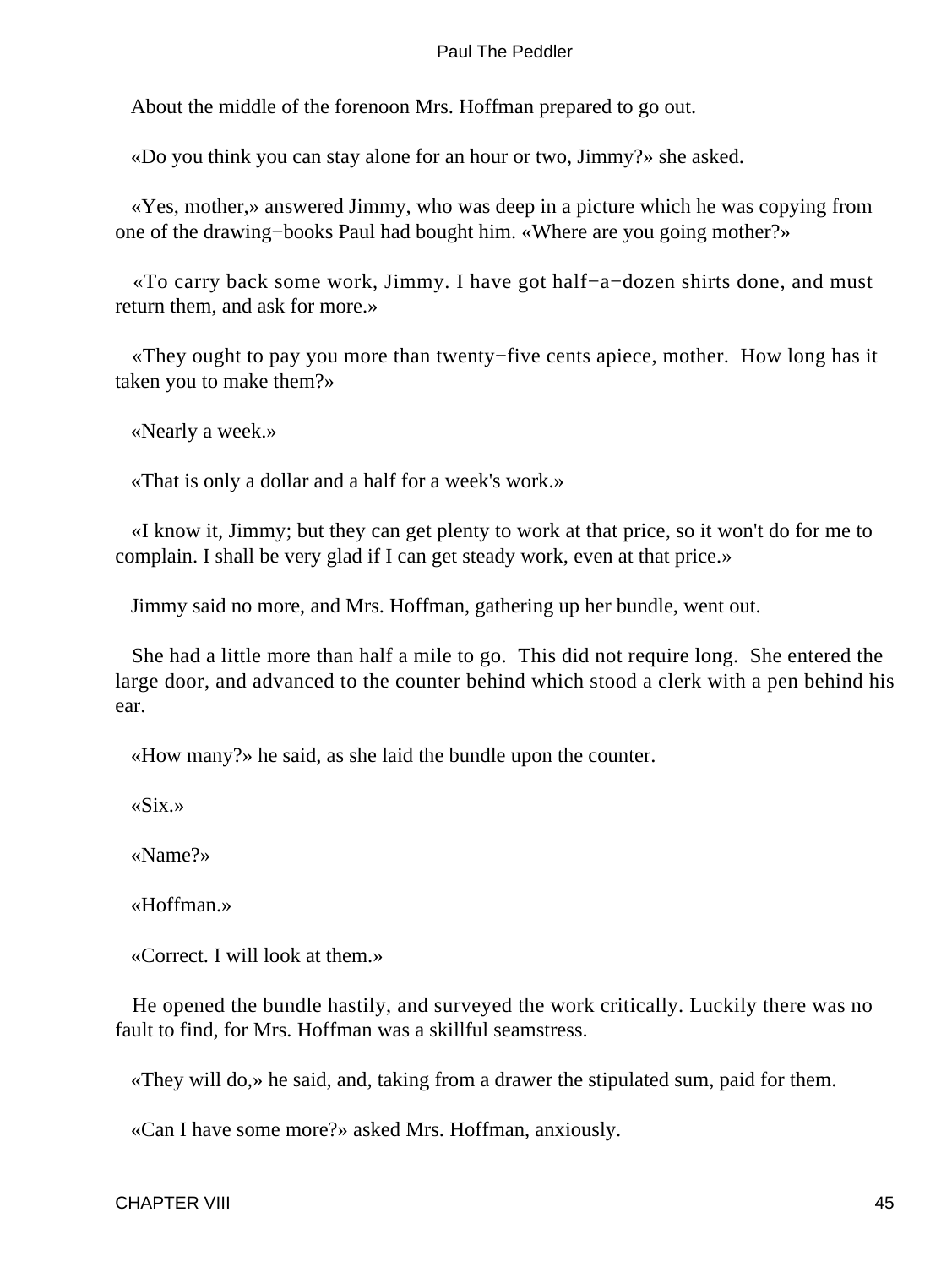«Not to−day. We're overstocked with goods made up. We must contract our manufacture.»

 This was unexpected, and carried dismay to the heart of the poor woman. What she could earn was very little but it was important to her.

«When do you think you can give me some more work?» she asked.

«It may be a month or six weeks,» he answered, carelessly.

 A month or six weeks! To have her supply of work cut off for so long a time would, indeed, be a dire misfortune. But there was nothing to say. Mrs. Hoffman knew very well that no one in the establishment cared for her necessities. So, with a heavy heart, she started for home, making up her mind to look elsewhere for work in the afternoon. She could not help recalling, with sorrow, the time when her husband was living, and they lived in a pleasant little home, before the shadow of bereavement and pecuniary anxiety had come to cloud their happiness. Still, she was not utterly cast down. Paul had proved himself a manly and a helpful boy, self−reliant and courageous, and, though they might be pinched, she knew that as long as he was able to work they would not actually suffer.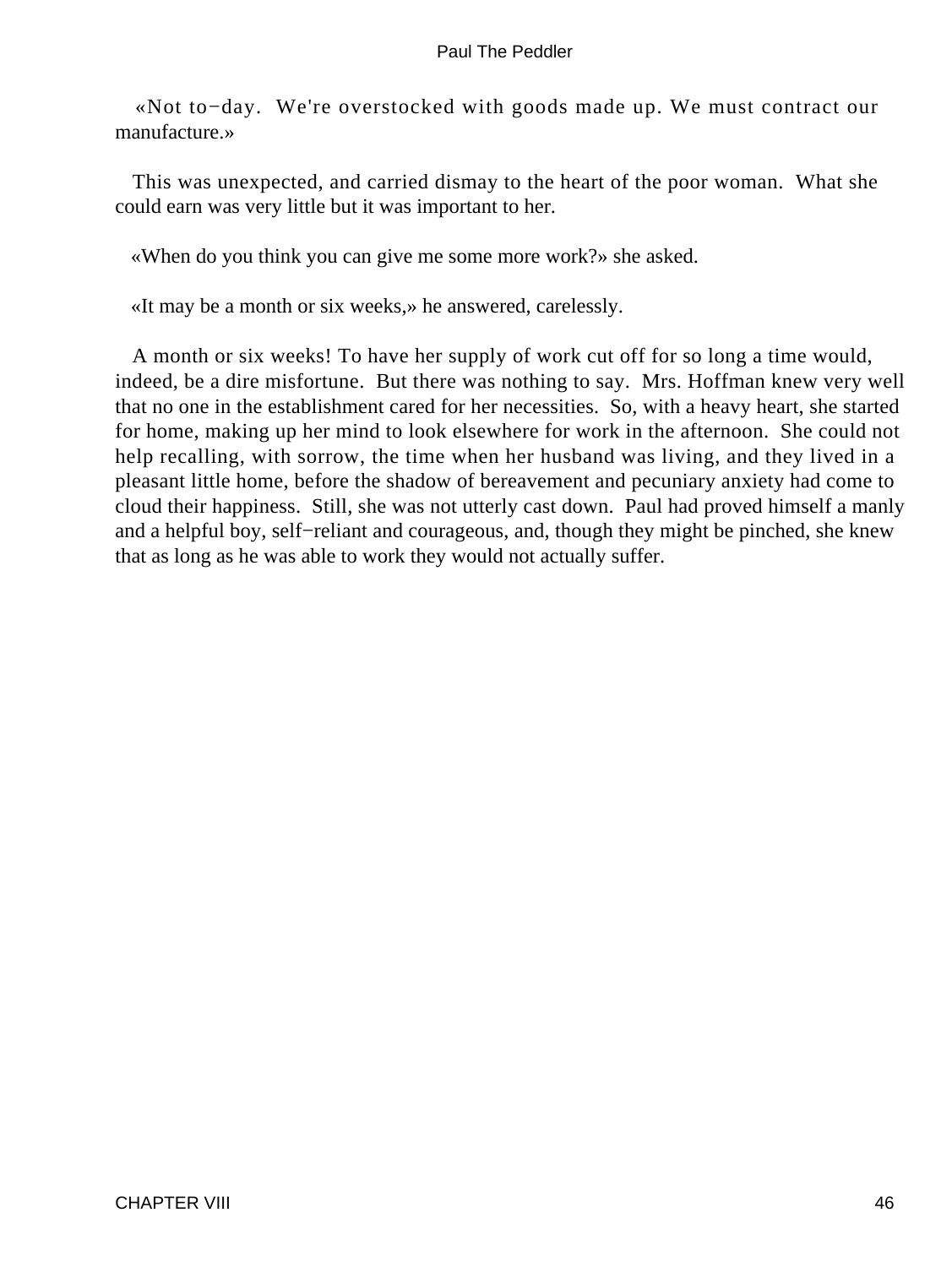## **[CHAPTER IX](#page-153-0)**

## *A* **NEW PATRON**

 Mrs. Hoffman went out in the afternoon, and visited several large establishments in the hope of obtaining work. But everywhere she was met with the stereotyped reply, «Business is so dull that we are obliged to turn off some who are accustomed to work for us. We have no room for new hands.»

 Finally she decided that it would be of no use to make any further applications, and went home, feeling considerably disheartened.

 «I must find something to do,» she said to herself. «I cannot throw upon Paul the entire burden of supporting the family.»

 But it was not easy to decide what to do. There are so few paths open to a woman like Mrs. Hoffman. She was not strong enough to take in washing, nor, if she had been, would Paul, who was proud for his mother, though not for himself, have consented to her doing it. She determined to think it over during the evening, and make another attempt to get work of some kind the next day.

 «I won't tell Paul till to−morrow night,» she decided. "Perhaps by that time I shall have found something to do.

 All that day, the first full day in his new business, Paul sold eighteen ties. He was not as successful proportionately as the previous afternoon. Still his share of the profits amounted to a dollar and twelve cents, and he felt quite satisfied. His sales had been fifty per cent. more than George Barry's average sales, and that was doing remarkably well, considering that the business was a new one to him.

 The next morning about ten o'clock, as he stood behind his stand, he saw a stout gentleman approaching from the direction of the Astor House. He remembered him as the one with whom he had accidentally come in collision when he was in pursuit of Mike Donovan. Having been invited to speak to him, he determined to do so.

«Good−morning, sir,» said Paul, politely.

«Eh? Did you speak to me?» inquired the stout gentleman.

«Yes, sir; I bade you good−morning.»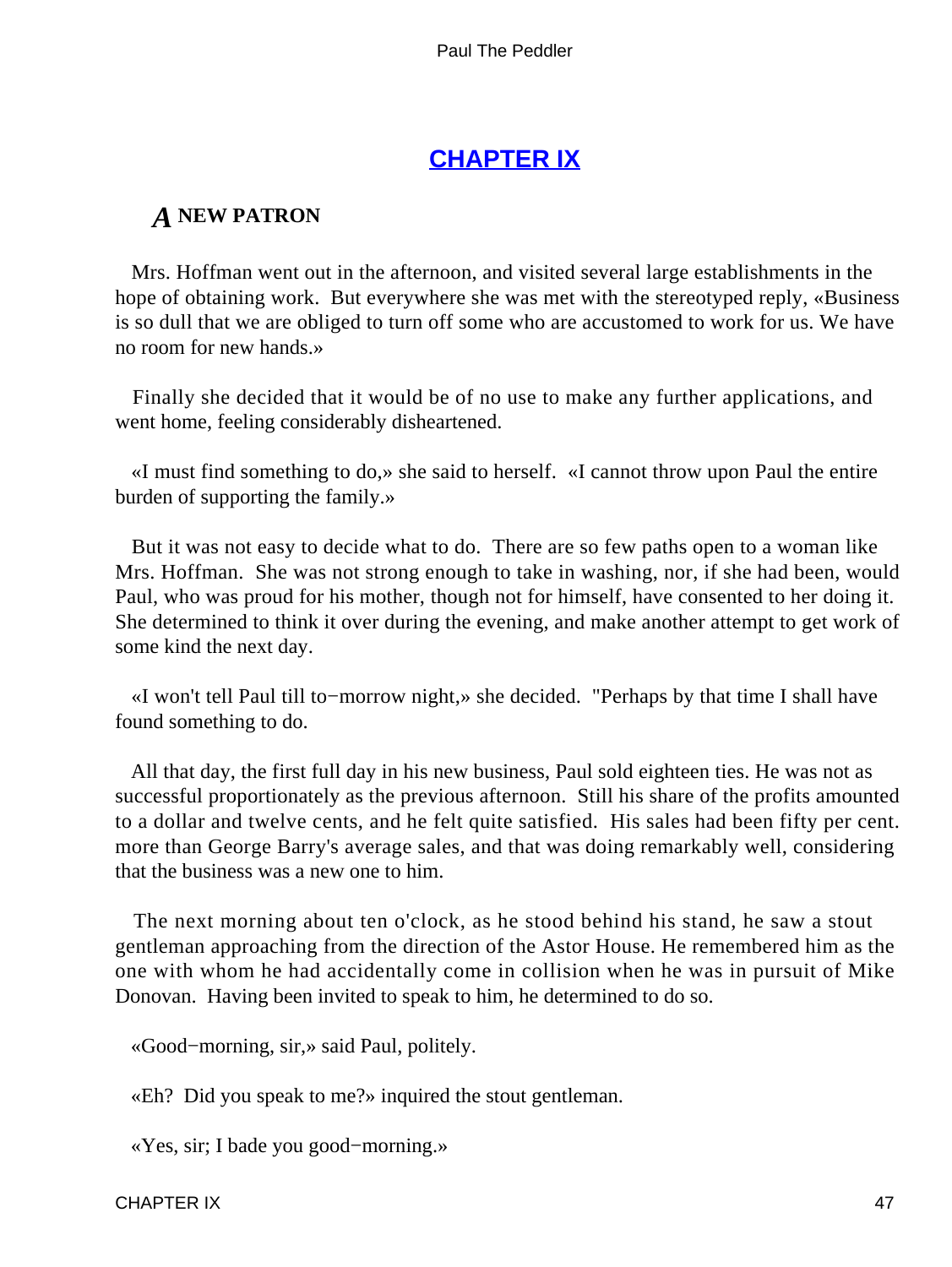«Good−morning. I don't remember you, though. What's your name?»

«Paul Hoffman. Don't you remember my running against you a day or two since?»

«Oho! you're the boy, then. You nearly knocked the breath out of me.»

«I am very sorry, sir.»

«Of course you didn't mean to. Is this your stand?»

«No, sir; I am tending for the owner, who is sick.»

«Does he pay you well?»

«He gives me half the profits.»

«And does that pay you for your labor?»

«I can earn about a dollar a day.»

«That is good. It is more than I earned when I was of your age.»

«Indeed, sir!»

«Yes; I was a poor boy, but I kept steadily at work, and now I am rich.»

«I hope I shall be rich some time,» said Paul.

«You have the same chance that I had.»

 «I don't care so much for myself as for my mother and my little brother. I should like to become rich for their sake.»

«So you have a mother and a brother. Where do they live?»

Paul told him.

«And you help support them?»

«Yes, sir.»

 «That's a good boy,» said the gentleman, approvingly. «Is your mother able to earn anything?»

CHAPTER IX 48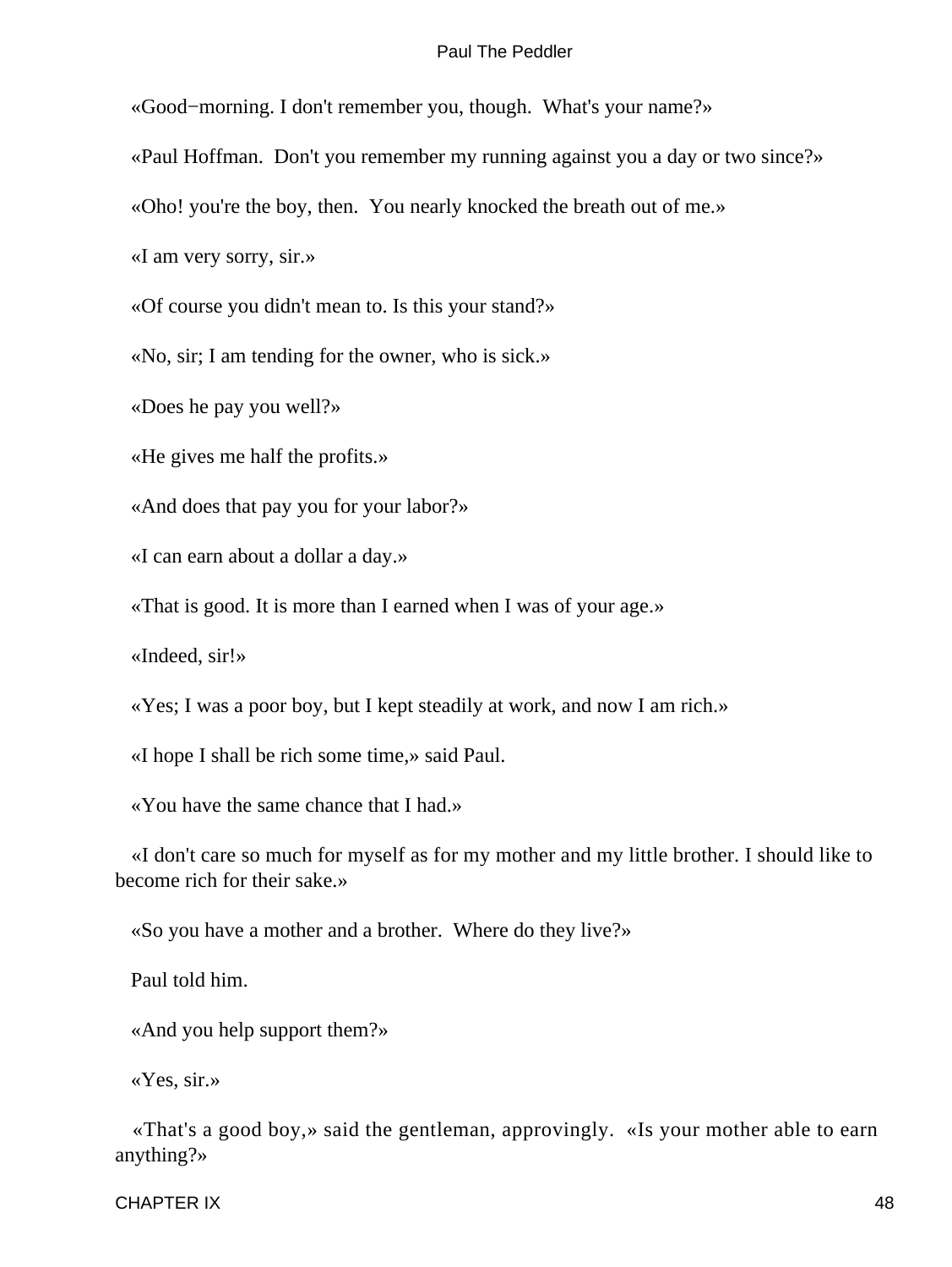«Not much, sir. She makes shirts for a Broadway store, but they only pay her twenty−five cents apiece.»

«That's very small. She can sew well, I suppose?»

«Oh, yes, sir; no fault is ever found with her work.»

«Do you think she would make me a dozen shirts?»

 «She would be glad to do so,» said Paul, quickly, for he knew that his new acquaintance would pay far more liberally than the Broadway firm.

«I will give the price I usually pay – ten shillings apiece.»

 Ten shillings in New York currency amount to a dollar and a quarter, which would be five times the price Mrs Hoffman had been accustomed to receive. A dozen shirts would come to fifteen dollars, which to a family in their circumstances would be a great help.

 «Thank you, sir,» said Paul. «My mother will accept the work thankfully, and will try to suit you. When shall I come for the cloth?»

 «You may come to my house this evening, and I will give you a pattern, and an order for the materials on a dry goods dealer in Broadway.»

«Where do you live, sir?»

 «No. – – Madison avenue, between Thirty−fourth and Thirty−fifth streets. My name is Preston. Can you remember it?»

«Yes, sir; but I will put it down to make sure.»

«Well, good−morning.»

«Good−morning, sir. I suppose you don't want a tie this morning?»

 «I don't think you keep the kind I am accustomed to wear,» said Mr. Preston, smiling. «I stick to the old fashions, and wear a stock.»

 The old gentleman had scarcely gone, when two boys of twelve or thirteen paused before the stand.

 «That's a bully tie, Jeff!» said George, the elder of the two. «I have a good mind to buy it.»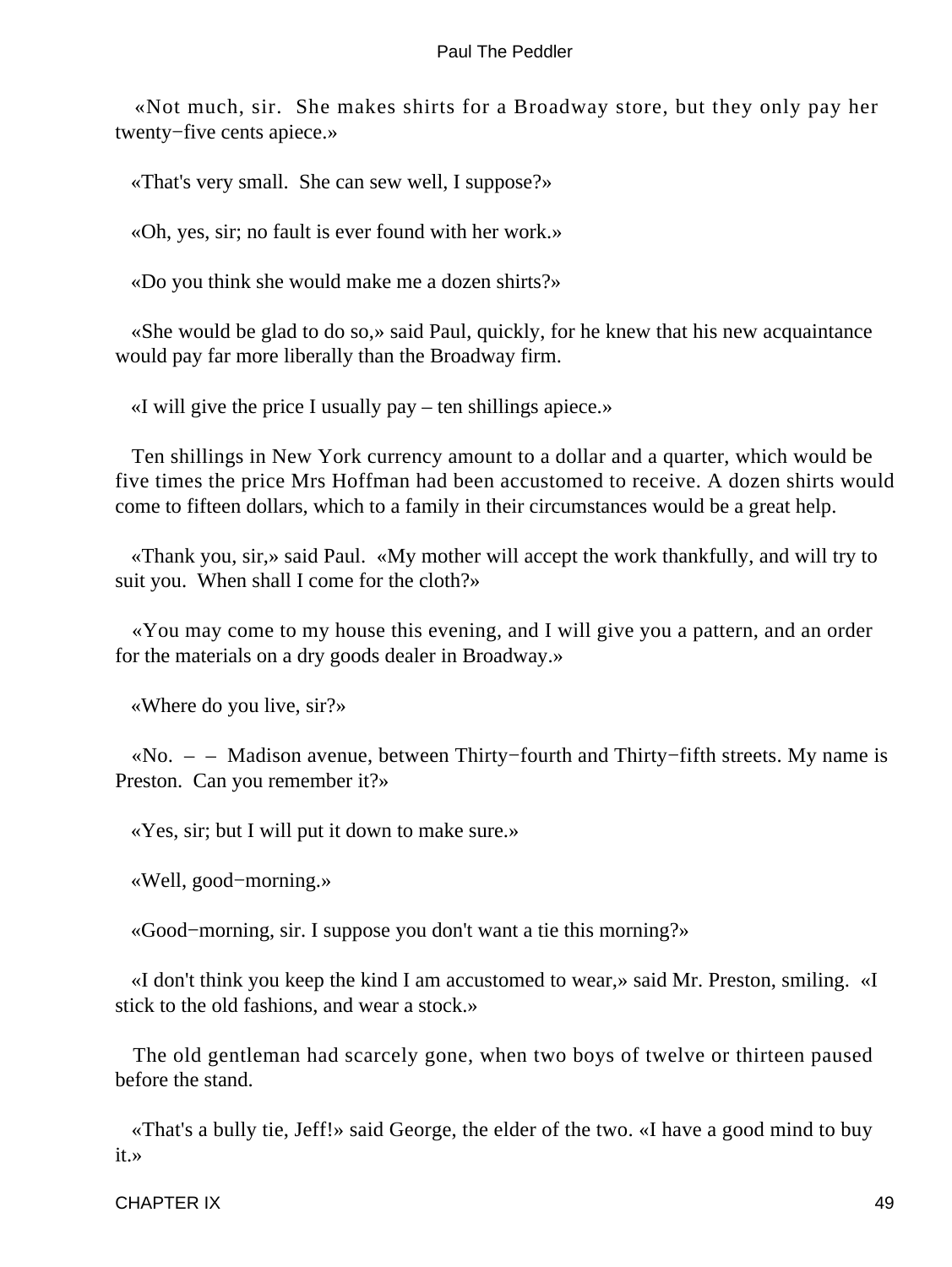«It won't cost much,» said Jeff. «Only twenty−five cents. But I like that one better.»

«If you buy one, I will.»

 «All right,» said Jeff, whose full name was Jefferson. «We can wear them to dancing−school this afternoon.»

 So the two boys bought a necktie, and this, in addition to previous sales, made six sold during the morning.

 «I hope I shall do as well as I did yesterday,» thought Paul. «If I can make nine shillings every day I won't complain. It is better than selling prize−packages.»

 Paul seemed likely to obtain his wish, since at twelve o'clock, when he returned home to dinner, he had sold ten ties, making rather more than half of the previous day's sales.

 Mrs. Hoffman had been out once more, but met with no better success than before. There seemed to be no room anywhere for a new hand. At several places she had seen others, out of employment like herself, who were also in quest of work. The only encouragement she received was that probably in a month or six weeks business might so far improve that she could obtain work. But to Mrs. Hoffman it was a serious matter to remain idle even four weeks. She reflected that Paul's present employment was only temporary, and that he would be forced to give up his post as soon as George Barry should recover his health, which probably would be within a week or two. She tried in vain to think of some temporary employment, and determined, in case she should be unsuccessful in the afternoon, which she hardly anticipated, to consult Paul what she had better do.

 Paul noticed when he came in that his mother looked more sober and thoughtful than usual.

«Have you a headache, mother?» he inquired.

«No, Paul,» she said, smiling faintly.

«Something troubles you, I am sure,» continued Paul.

 «You are right, Paul,» said Mrs. Hoffman, «though I didn't mean to tell you till evening.»

«What is it?» asked Paul, anxiously.

 «When I carried back the last shirts I made for Duncan Co., they told me I couldn't have any more for a month or six weeks.»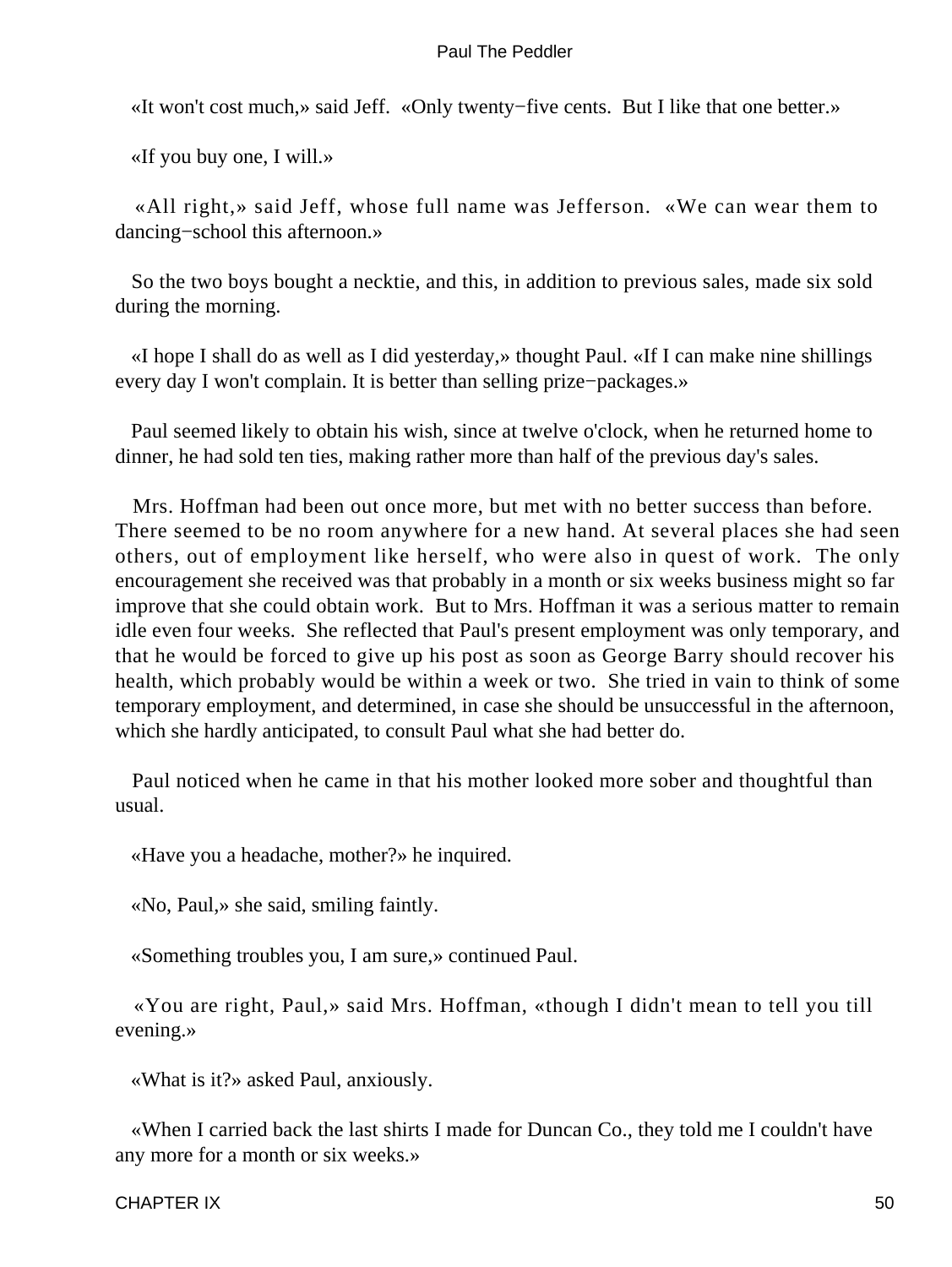«That will give you some time to rest, mother,» said Paul, who wanted to keep back his good news for a while.

«But I can't afford to rest, Paul.»

«You forget that I am earning money, mother. I am sure I can earn a dollar a day.»

 «I know you are a good, industrious boy, Paul, and I don't know how we should get along without you. But it is necessary for me to do my part, though it is small.»

«Don't be anxious, mother; I am sure we can get along.»

 «But I am not willing that the whole burden of supporting the family should come upon you. Besides, you are not sure how long you can retain your present employment.»

"I know that, mother; but something else will be sure to turn up.

 If I can't do anything else, I can turn bootblack, though I would prefer something else. There is no chance of my being out of work long."

 «There are fewer things for me to do,» said his mother, «but perhaps you can think of something. I shall go out this afternoon, and try my luck once more. If I do not succeed, I will consult with you this evening.»

 «Suppose I tell you that I have work for you, enough to last for two or three weeks, that will pay five times as well as the work you have been doing; what would you say to that?» asked Paul, smiling.

«Are you in earnest, Paul?» asked his mother, very much surprised.

 «Quite in earnest, mother. There's a gentleman up−town that wants a dozen shirts made, and is willing to pay ten shillings apiece.»

«Ten shillings! Why, that's a dollar and a quarter.»

«Of course it is. I told him I thought you would accommodate him.»

«You are sure I can get the work to do?»

 «Certainly. I am to go up to his house this evening and get the pattern and an order for the materials.»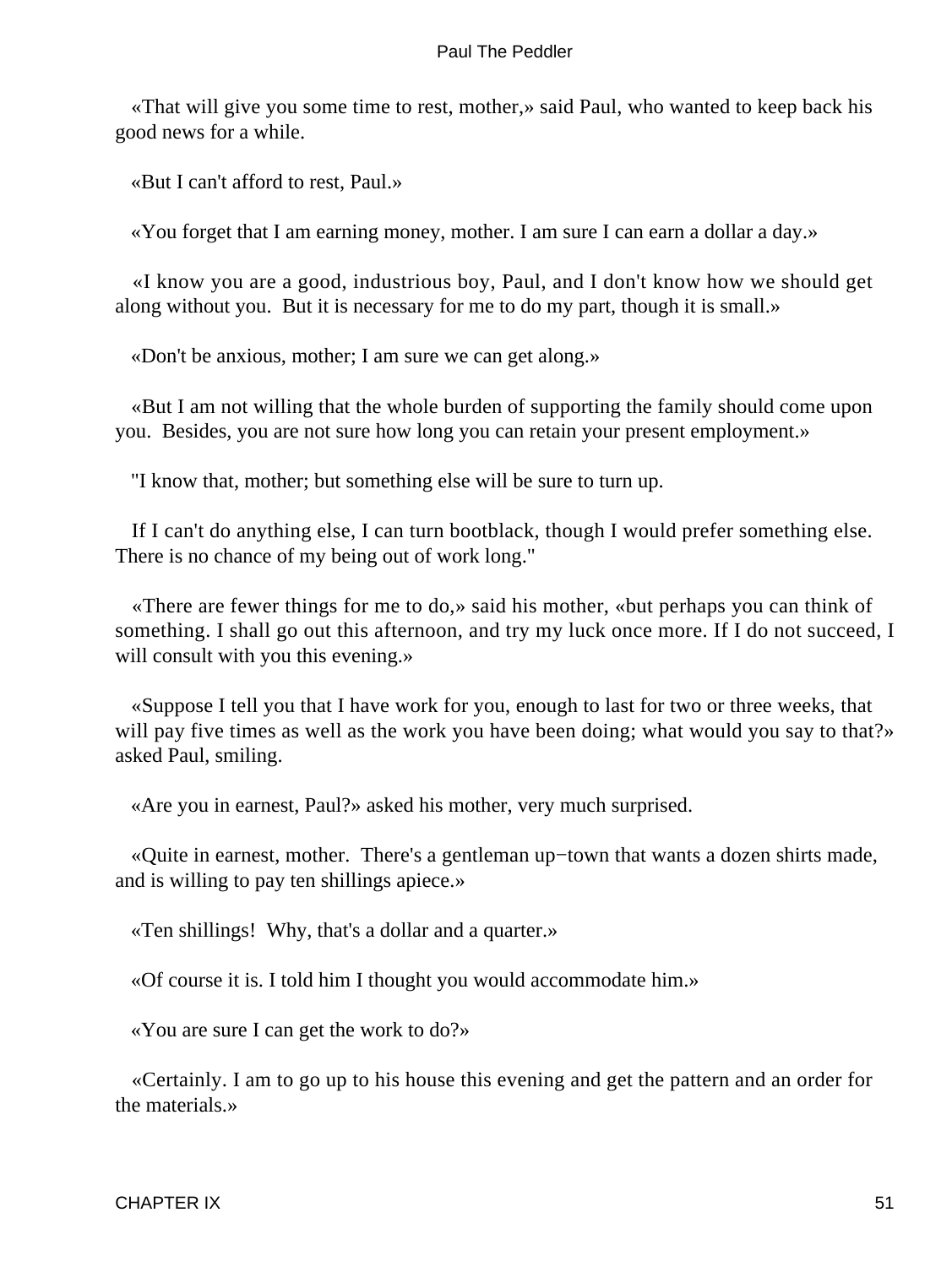«It seems too good to be true,» said his mother. «Why, I can earn at least a dollar a day.»

«Then you will be doing as well as I am.»

«Tell me how you heard of it, Paul,» said Mrs. Hoffman.

Paul told the story of the manner in which he formed Mr. Preston's acquaintance.

«It's lucky you ran into him, Paul,» said Jimmy.

 «He didn't think so at the time,» said Paul, laughing. «He said I nearly knocked the breath out of him.»

«You won't go out this afternoon, mother, will you?» asked Jimmy.

 «No, it will not be necessary now; I didn't think this morning that such a piece of good luck was in store for, me.»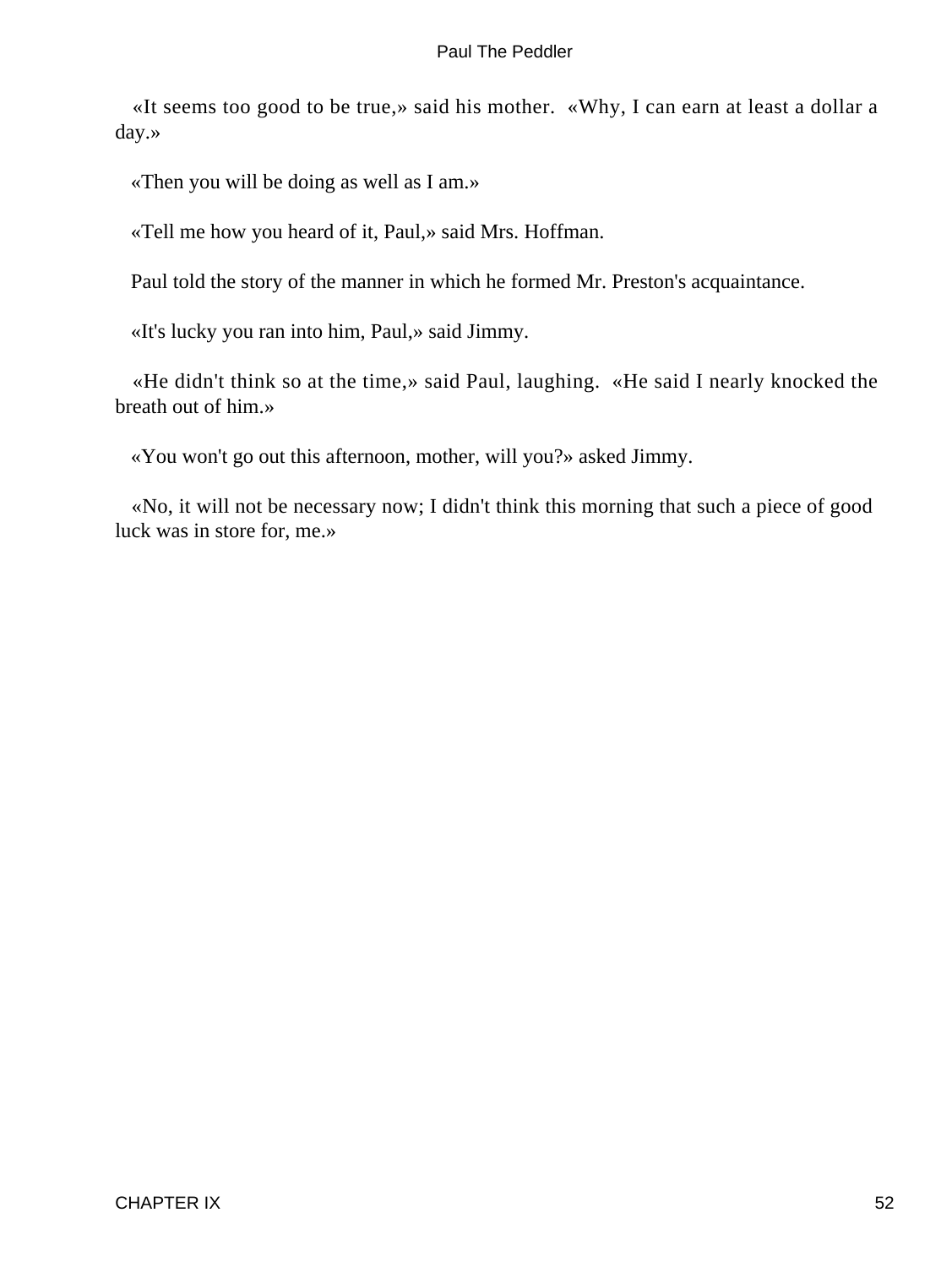# **[CHAPTER X](#page-153-0)**

### *A*NOTHER **LOSS**

 After supper Paul brushed his clothes carefully and prepared to go to the address given him by Mr. Preston. He decided to walk one way, not wishing to incur the expenses of two railroad fares.

 The distance was considerable, and it was nearly eight o'clock when he arrived at his destination.

 Paul found himself standing before a handsome house of brown stone. He ascended the steps, and inquired, on the door being opened, if Mr. Preston was at home.

«I'll see,» said the servant.

She returned in a short time, and said: «He says you may come upstairs.»

Paul followed the servant, who pointed out a door at the head of the first staircase.

Paul knocked, and, hearing «Come in» from within, he opened the door and entered.

 He found himself in a spacious chamber, handsomely furnished. Mr. Preston, in dressing−gown and slippers, sat before a cheerful, open fire.

«Come and sit down by the fire,» he said, sociably.

«Thank you, sir, I am warm with walking,» and Paul took a seat near the door.

 «I am one of the cold kind,» said Mr. Preston, «and have a fire earlier than most people. You come about the shirts, I suppose?»

«Yes, sir.»

«Will your mother undertake them?»

«With pleasure, sir. She can no longer get work from the shop.»

«Business dull, I suppose?»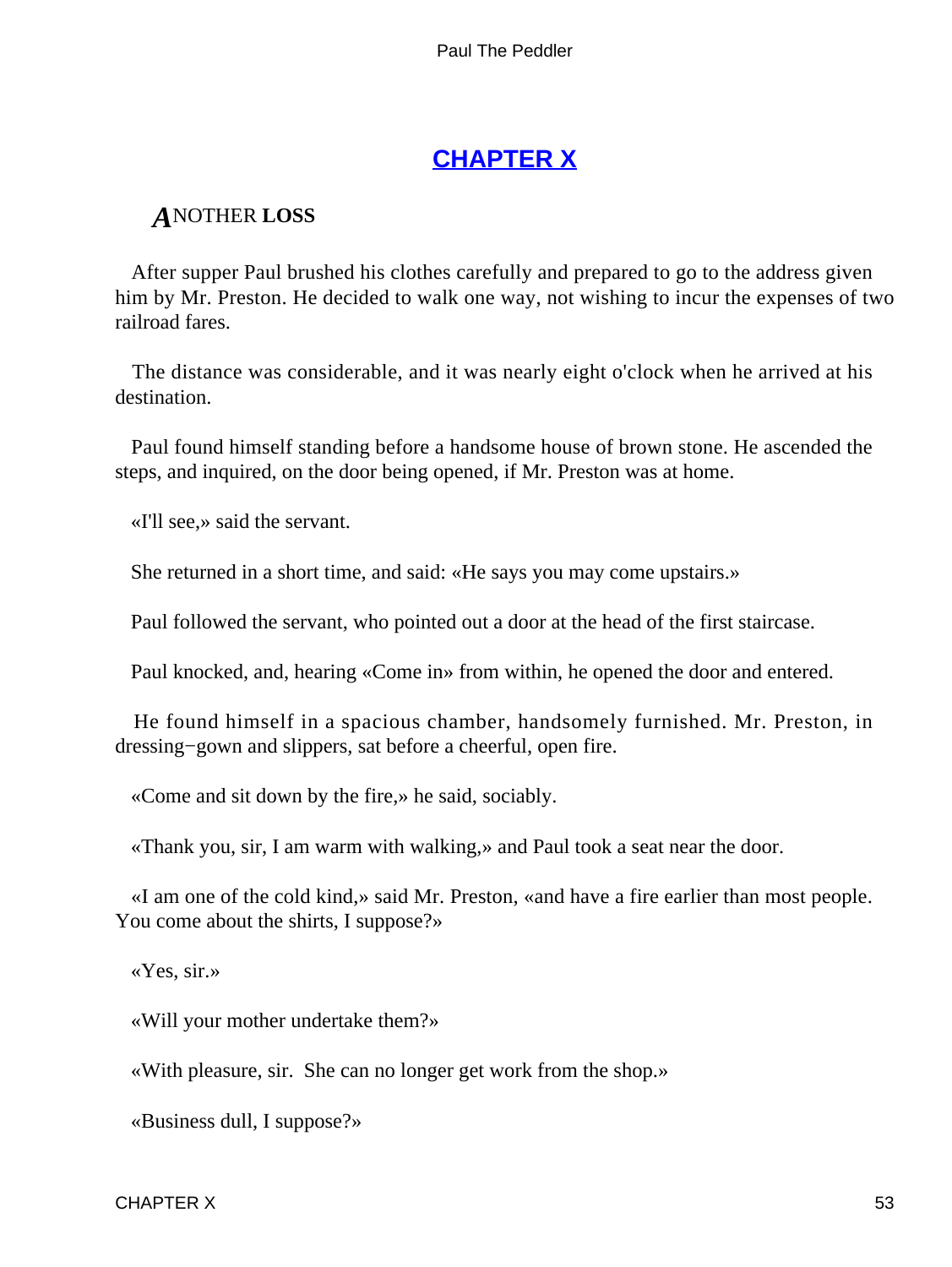«Yes, sir.»

 «Then I am glad I thought of giving her the commission. How's business with you to−day, eh?»

«Pretty good, sir.»

«How many neckties did you sell?»

«Nineteen, sir.»

«And how much do you get for that?»

«Nine shillings and a half – a dollar and eighteen cents.»

 «That's pretty good for a boy like you. When I was of your age I was working on a farm for my board and clothes.»

«Were you, sir?» asked Paul, interested.

 «Yes, I was bound out till I was twenty−one. At the end of that time I was to receive a hundred dollars and a freedom suit to begin the world with. That wasn't a very large capital, eh?»

«No, sir.»

 «But the death of my employer put an end to my apprenticeship at the age of eighteen. I hadn't a penny of money and was thrown upon my own resources. However, I had a pair of good strong arms, and a good stock of courage. I knew considerable about farming, but I didn't like it. I thought I should like trade better. So I went to the village merchant, who kept a small dry−goods store, and arranged with him to supply me with a small stock of goods, which I undertook to sell on commission for him. His business was limited, and having confidence in my honesty, he was quite willing to intrust me with what I wanted. So I set out with my pack on my back and made a tour of the neighboring villages.»

 Paul listened with eager interest. He had his own way to make, and it was very encouraging to find that Mr. Preston, who was evidently rich and prosperous, was no better off at eighteen than he was now.

 "You will want to know how I succeeded. Well, at first only moderately; but I think I had some tact in adapting myself to the different classes of persons with whom I came in contact; at any rate, I was always polite, and that helped me. So my sales increased, and I did a good thing for my employer as well as myself. He would have been glad to employ me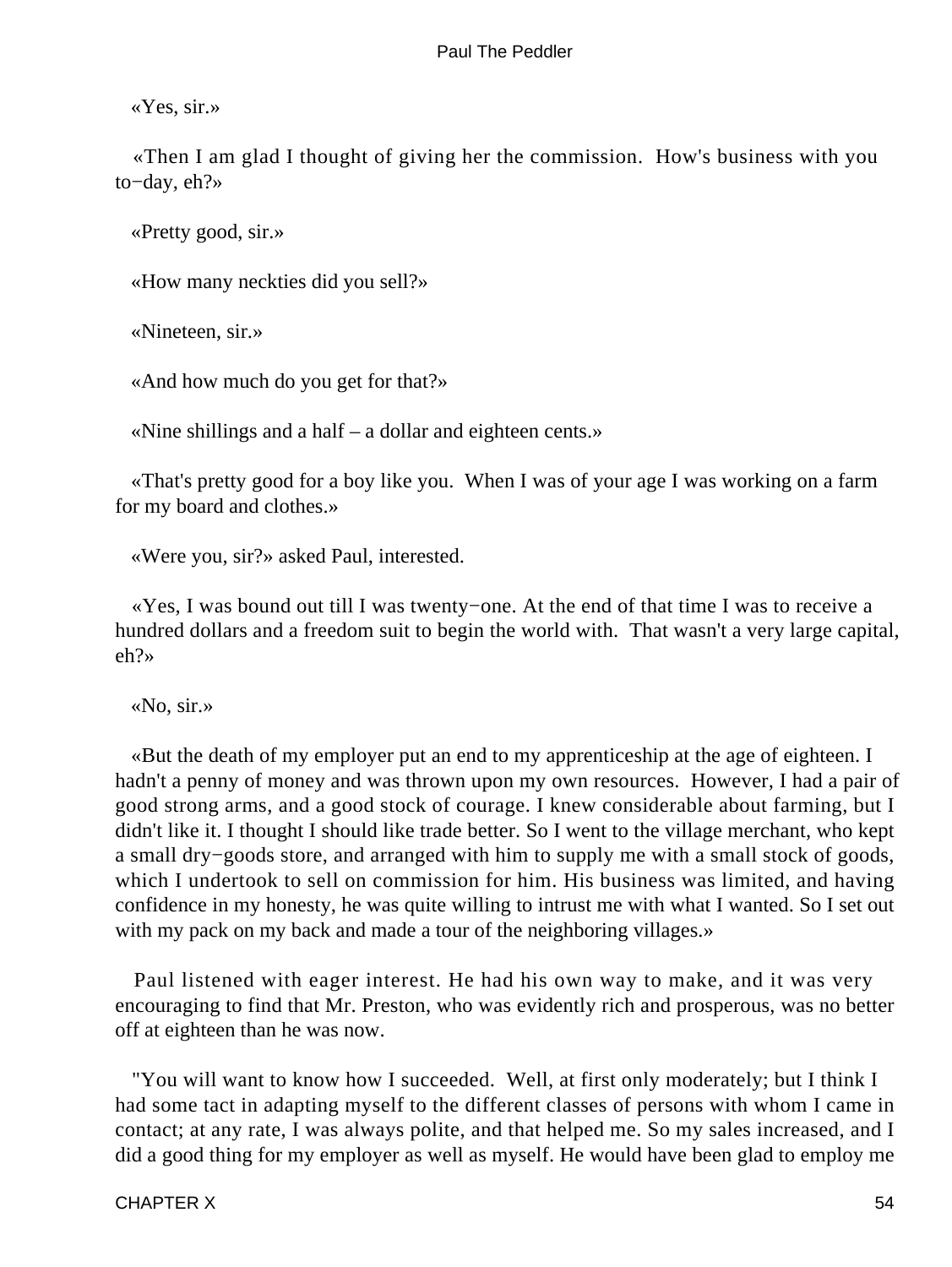for a series of years, but I happened to meet a traveling salesman of a New York wholesale house, who offered to obtain me a position similar to his own. As this would give me a larger field and larger profits, I accepted gladly, and so changed the nature of my employment. I became very successful. My salary was raised from time to time, till it reached five thousand dollars. I lived frugally and saved money, and at length bought an interest in the house by which I had been so long employed. I am now senior partner, and, as you may suppose, very comfortably provided for.

 «Do you know why I have told you this?» asked Mr. Preston, noticing the eagerness with which Paul had listened.

«I don't know, sir; but I have been very much interested.»

 «It is because I like to give encouragement to boys and young men who are now situated as I used to be. I think you are a smart boy.»

«Thank you, sir.»

 «And, though you are poor, you can lift yourself to prosperity, if you are willing to work hard enough and long enough.»

«I am not afraid of work,» said Paul, promptly.

 «No, I do not believe you are. I can tell by a boy's face, and you have the appearance of one who is willing to work hard. How long have you been a street peddler?»

«About a year, sir. Before that time my father was living, and I was kept at school.»

 «You will find the street a school, though of a different kind, in which you can learn valuable lessons. If you can get time in the evening, however, it will be best to keep up your school studies.»

«I am doing that now, sir.»

 «That is well. And now, about the shirts. Did your mother say how long it would take her to make them?»

«About three weeks, I think, sir. Will that be soon enough?»

 «That will do. Perhaps it will be well, however, to bring half the number whenever they are finished.»

«All right, sir.»

 $CHAPTER X$  55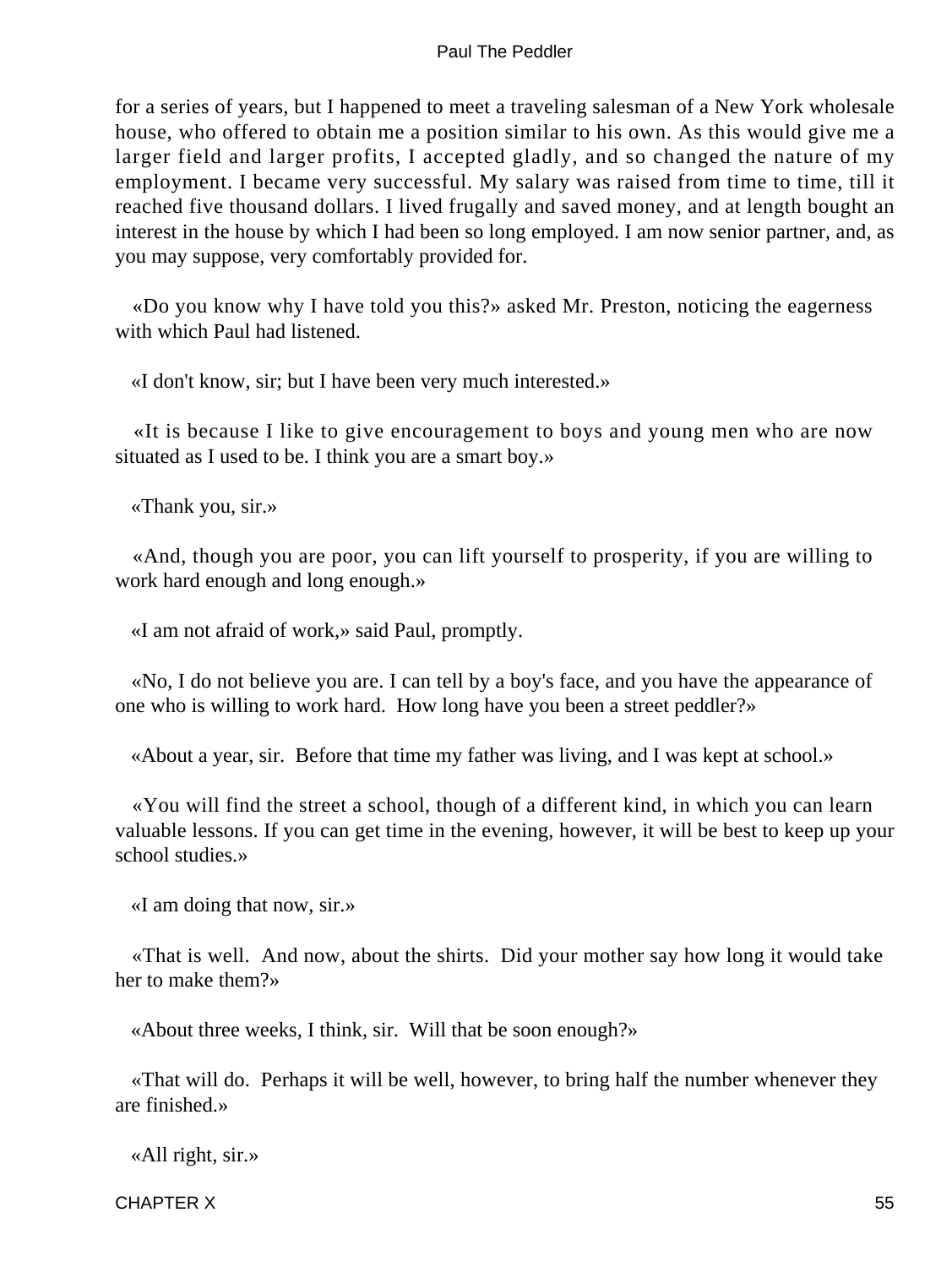«I suppose your mother can cut them out if I send a shirt as a pattern?»

«Yes, sir.»

 Mr. Preston rose, and, going to a bureau, took therefrom a shirt which he handed to Paul. He then wrote a few lines on a slip of paper, which he also handed our hero.

 «That is an order on Barclay Co.,» he explained, «for the requisite materials. If either you or your mother presents it, they will be given you.»

«Very good, sir,» said Paul.

He took his cap, and prepared to go.

«Good−evening, Mr. Preston,» he said.

«Good−evening. I shall expect you with the shirts when they are ready.»

 Paul went downstairs and into the street, thinking that Mr. Preston was very sociable and agreeable. He had fancied that rich men were generally «stuck up,» but about Mr. Preston there seemed an absence of all pretense. Paul's ambition was aroused when he thought of the story he had heard, and he wondered whether it would be possible for him to raise himself to wealth and live in as handsome a house as Mr. Preston. He thought what a satisfaction it would be if the time should ever come when he could free his mother from the necessity of work, and give little Jimmy a chance to develop his talent for drawing. However, such success must be a long way off, if it ever came.

 He had intended to ride home, but his mind was so preoccupied that he forgot all about it, and had got some distance on his way before it occurred to him. Then, not feeling particularly tired, he concluded to keep on walking, as he had commenced.

 «It will save me six cents,» he reflected, «and that is something. If I am ever going to be a prosperous merchant, I must begin to save now.»

 So he kept on walking. Passing the Cooper Institute, he came into the Bowery, a broad and busy street, the humble neighbor of Broadway, to which it is nearly parallel.

 He was still engaged in earnest thought, when he felt a rude slap on the back. Looking round, he met the malicious glance of Mike Donovan, who probably would not have ventured on such a liberty if he had not been accompanied by a boy a head taller than himself, and, to judge from appearances, of about the same character.

«What did you do that for, Mike?» demanded Paul.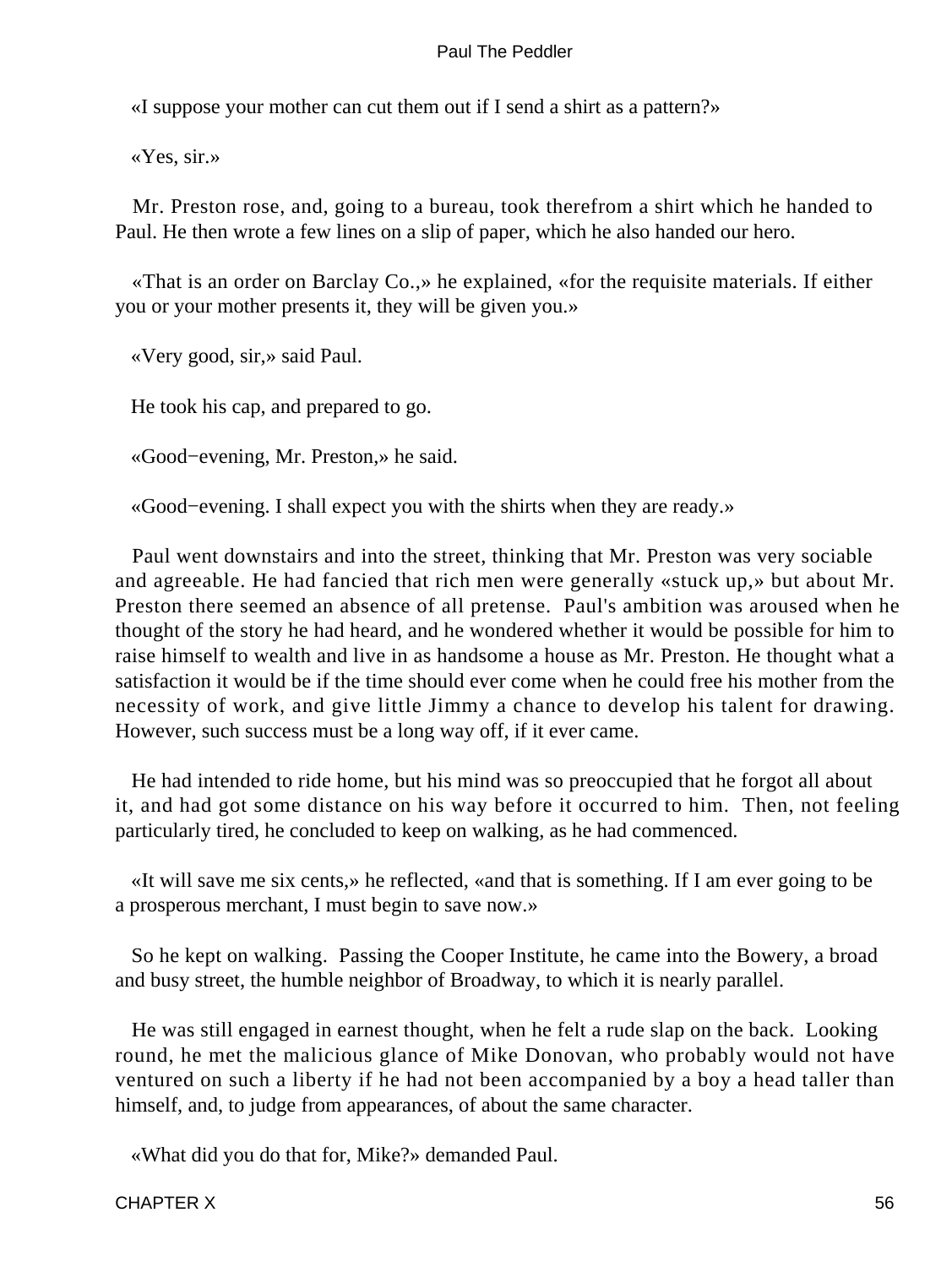«None of your business. I didn't hurt you, did I?» returned Mike, roughly.

«No, but I don't care to be hit that way by you.»

«So you're putting on airs, are you?»

 «No, I don't do that,» returned Paul; «but I don't care about having anything to do with you.»

«That's because you've got a new shirt, is it?» sneered Mike.

«It isn't mine.»

«That's what I thought. Who did you steal it from?»

«Do you mean to insult me, Mike Donovan?» demanded Paul, angrily.

«Just as you like,» said Mike, independently.

«If you want to know why I don't want to have anything to do with you, I will tell you.»

«Tell ahead.»

«Because you're a thief.»

«If you say that again, I'll lick you,» said Mike, reddening with anger.

 «It's true. You stole my basket of candy the other day, and that isn't the only time you've been caught stealing.»

 «I'll give you the worst licking you ever had. Do you want to fight?» said Mike, flourishing his fist.

«No, I don't,» said Paul. «Some time when I haven't a bundle, I'll accommodate you.»

 «You're a coward!» sneered Mike, gaining courage as he saw Paul was not disposed for an encounter.

«I don't think I am,» said Paul, coolly.

«I'll hold your shirt,» said Mike's companion, with a grin, «if you want to fight.»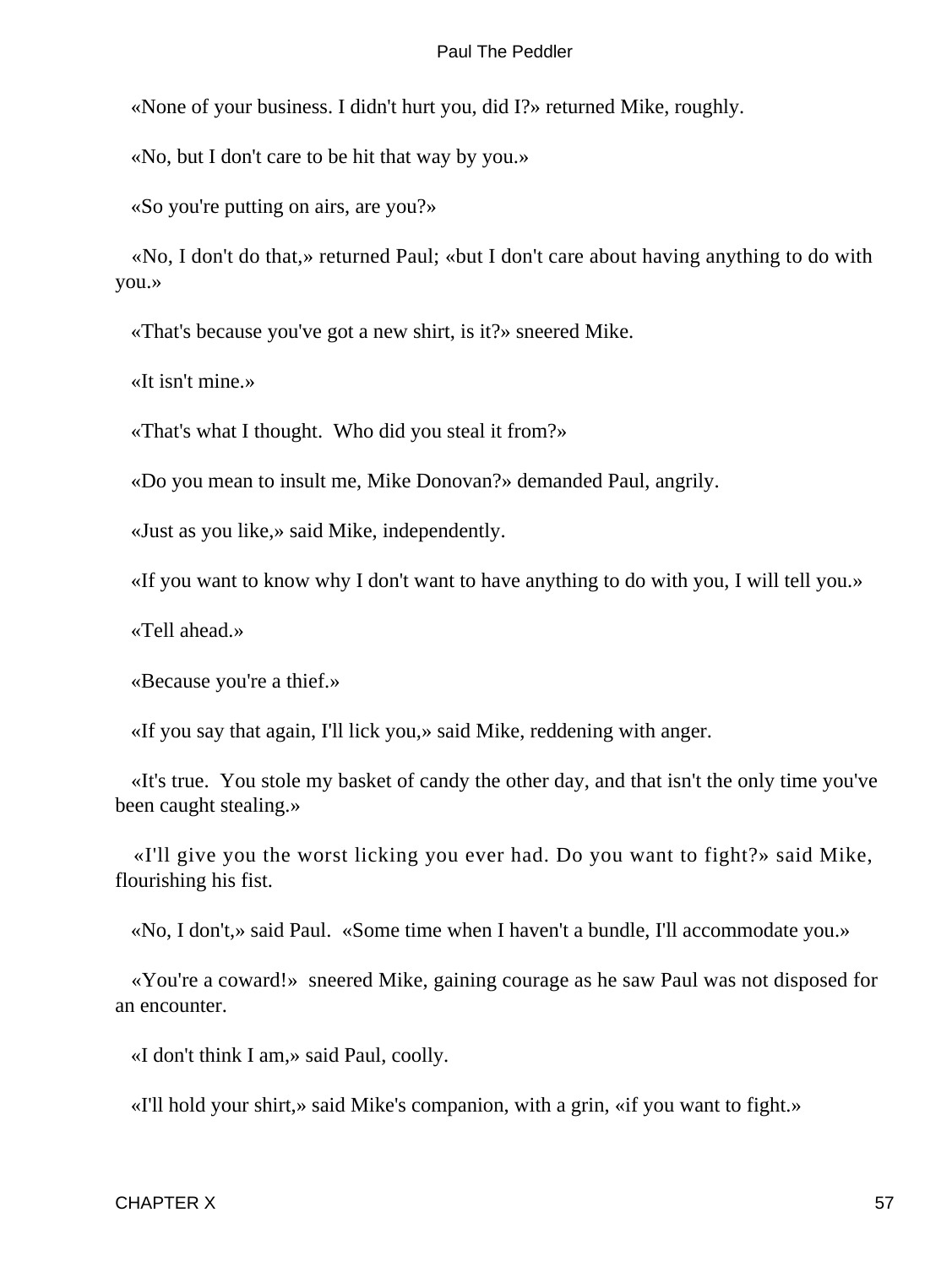Paul, however, did not care to intrust the shirt to a stranger of so unprepossessing an appearance.

 He, therefore, attempted to pass on. But Mike, encouraged by his reluctance, stepped up and shook his fist within an inch of Paul's nose, calling him at the same time a coward. This was too much for Paul's self−restraint. He dropped the shirt and pitched into Mike in so scientific a manner that the latter was compelled to retreat, and finally to flee at the top of his speed, not without having first received several pretty hard blows.

 «I don't think he will meddle with me again,» said Paul to himself, as he pulled down the sleeves of his jacket.

 He walked back, and looked for the shirt which he had laid down before commencing the combat. But he looked in vain. Nothing was to be seen of the shirt or of Mike's companion. Probably both had disappeared together.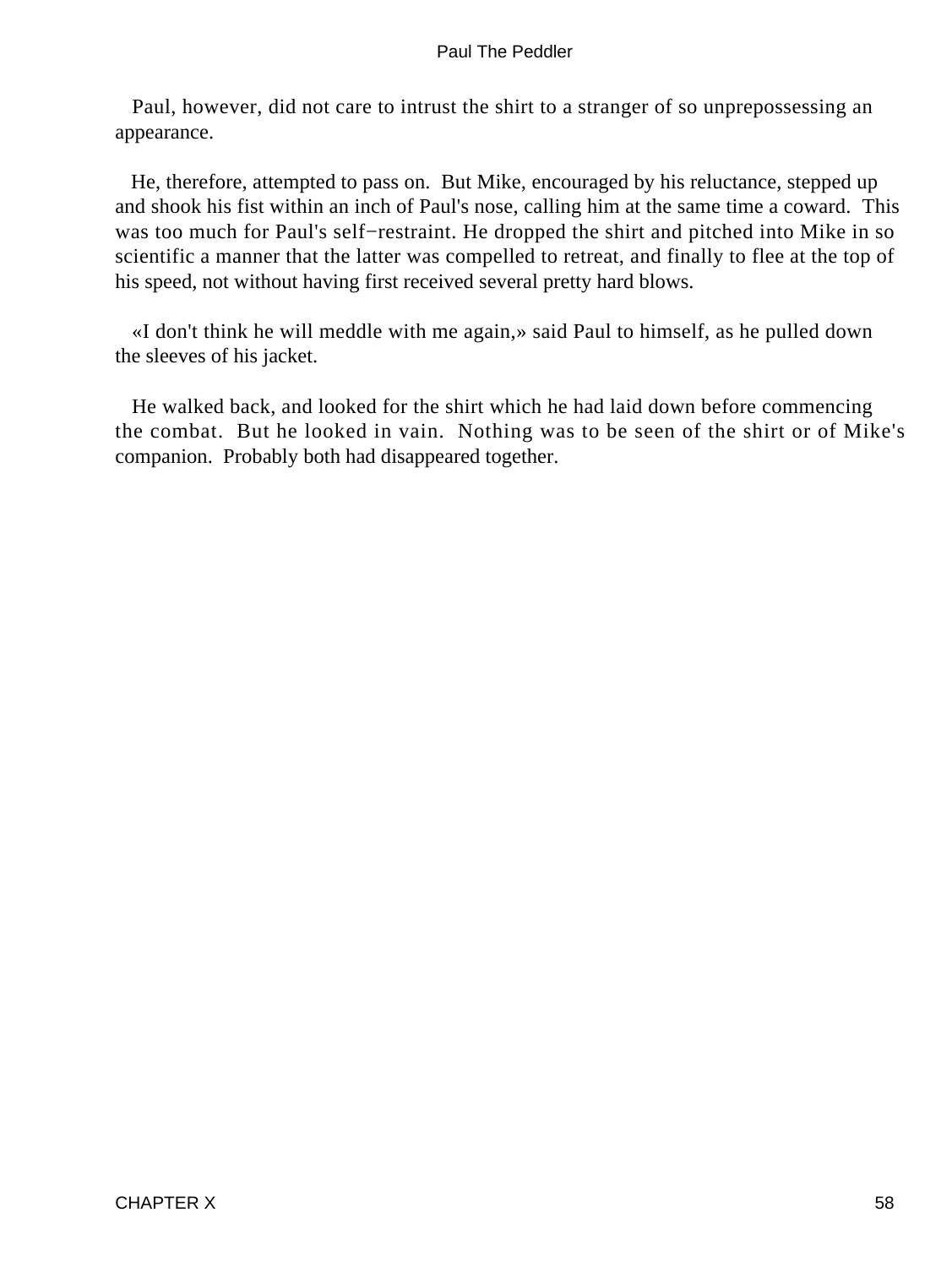## **[CHAPTER XI](#page-153-0)**

## *B*ARCLAY CO.

 The loss of the shirt was very vexatious. It was not so much the value of it that Paul cared for, although this was a consideration by no means to be despised by one in his circumstances; but it had been lent as a pattern, and without it his mother would be unable to make Mr. Preston's shirts. As to recovering it, he felt that there was little chance of this. Besides, it would involve delay, and his mother could not afford to remain idle. Paul felt decidedly uncomfortable. Again Mike Donovan had done him an injury, and this time of a more serious nature than before.

What should he do?

 There seemed but one answer to this question. He must go back to Mr. Preston, explain the manner in which he had lost his shirt, and ask him for another, promising, of course, to supply the place of the one lost. He was not sure whether Mr. Preston would accept this explanation. He might think it was only an attempt to defraud him. But, at any rate, it seemed the only thing to do, and it must be done at once. He entered a passing car, for it was too late to walk.

«I wish I had taken the car down,» thought Paul. «Then I shouldn't have lost the shirt.»

But it was too late for regrets now. He must do the best that remained to him.

 It was nearly ten o'clock when Paul once more stood before the door of Mr. Preston's boarding−place. He rang the bell and asked to see him.

«You have been here before this evening?» said the servant.

«Yes.»

«Then you know the room. You can walk right up.»

 Paul went upstairs and knocked at Mr. Preston's room. He was bidden to come in, and did so.

Mr. Preston looked up with surprise.

«I suppose you are surprised to see me,» said Paul, rather awkwardly.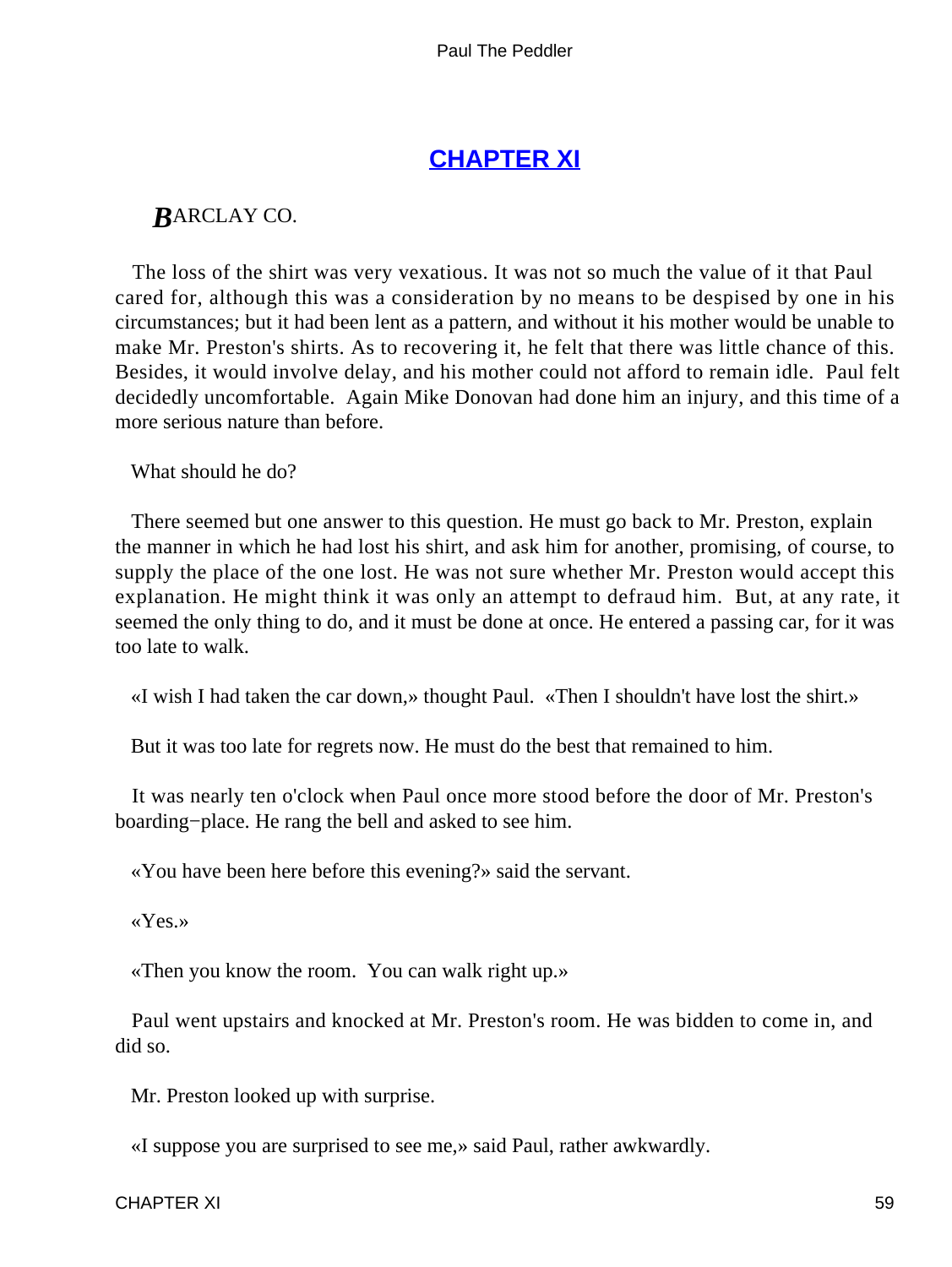«Why, yes. I did not anticipate that pleasure quite so soon,» said Mr. Preston, smiling.

«I am afraid it won't be a pleasure, for I bring bad news.»

«Bad news?» repeated the gentleman, rather startled.

«Yes; I have lost the shirt you gave me.»

«Oh, is that all?» said Mr. Preston, looking relieved. «But how did you lose it?»

 «I was walking home down the Bowery, when two fellows met me. One of them, Mike Donovan, forced me into a fight. I gave him a licking,» added Paul, with satisfaction; «but when it was all over. I found the other fellow had run off with the shirt.»

«I don't believe it will fit him,» said Mr. Preston, laughing.

 As the speaker probably weighed two hundred and fifty pounds, it was, indeed, rather doubtful. Paul couldn't help laughing himself at the thought.

 «You were certainly unlucky,» said Mr. Preston. «Did you know the boy you fought with?»

 «Yes, sir; he once before stole my stock of candy, when I was in the prize−package business.»

«That was the day we got acquainted,» remarked Mr. Preston.

«Yes, sir.»

«He doesn't seem to be a very particular friend of yours.»

 «No; he hates me, Mike does, though I don't know why. But I hope you won't be angry with me for losing the shirt?»

«No; it doesn't seem to be your fault, only your misfortune.»

 «I was afraid you might think I had made up the story, and only wanted to get an extra shirt from you.»

 «No, my young friend; I have some faith in physiognomy, and you have an honest face. I don't believe you would deceive me.»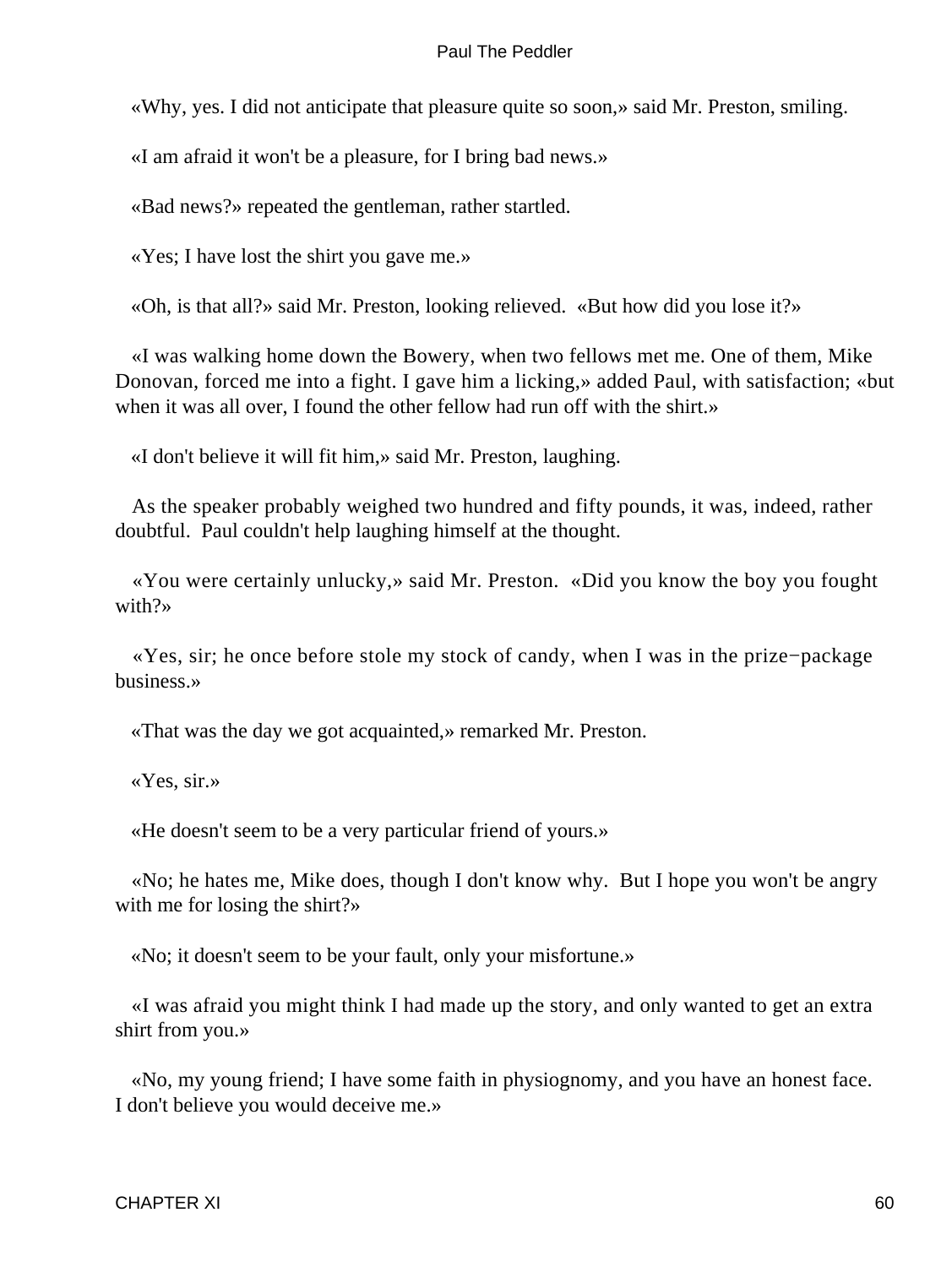«No, I wouldn't,» said Paul, promptly. «If you will trust me with another shirt, mother will make you an extra one to make up for the one I have lost.»

 «Certainly you shall have the extra shirt, but you needn't supply the place of the one lost.»

«It is only fair that I should.»

 «That may be, and I am glad you made the offer, but the loss is of little importance to me. It was no fault of yours that you lost it, and you shall not suffer for it.»

«You are very kind, sir,» said Paul, gratefully.

«Only just, Paul.»

Mr. Preston went to the bureau, and drew out another shirt, which he handed to Paul.

 «Let me suggest, my young friend,» he said, «that you ride home this time. It is late, and you might have another encounter with your friend. I should like to see him with the shirt on,» and Mr. Preston laughed heartily at the thought.

 Paul decided to follow his patron's advice. He had no idea of running any more risk in the matter. He accordingly walked to Fourth avenue and got on board the car.

 It was nearly eleven o'clock when he reached home. As it was never his habit to stay out late, his mother had become alarmed at his long absence.

«What kept you so late, Paul?» she asked.

 «I'll tell you, pretty soon, mother. Here's the shirt that is to serve as a pattern. Can you cut out the new shirts by it?»

Mrs. Hoffman examined it attentively.

 «Yes,» she said; «there will be no difficulty about that. Mr. Preston must be a pretty large man.»

 «Yes, he is big enough for an alderman; but he is very kind and considerate, and I like him. You shall judge for yourself when I tell you what happened this evening.»

 It will not be necessary to tell Paul's adventure over again. His mother listened with pardonable indignation against Mike Donovan and his companion.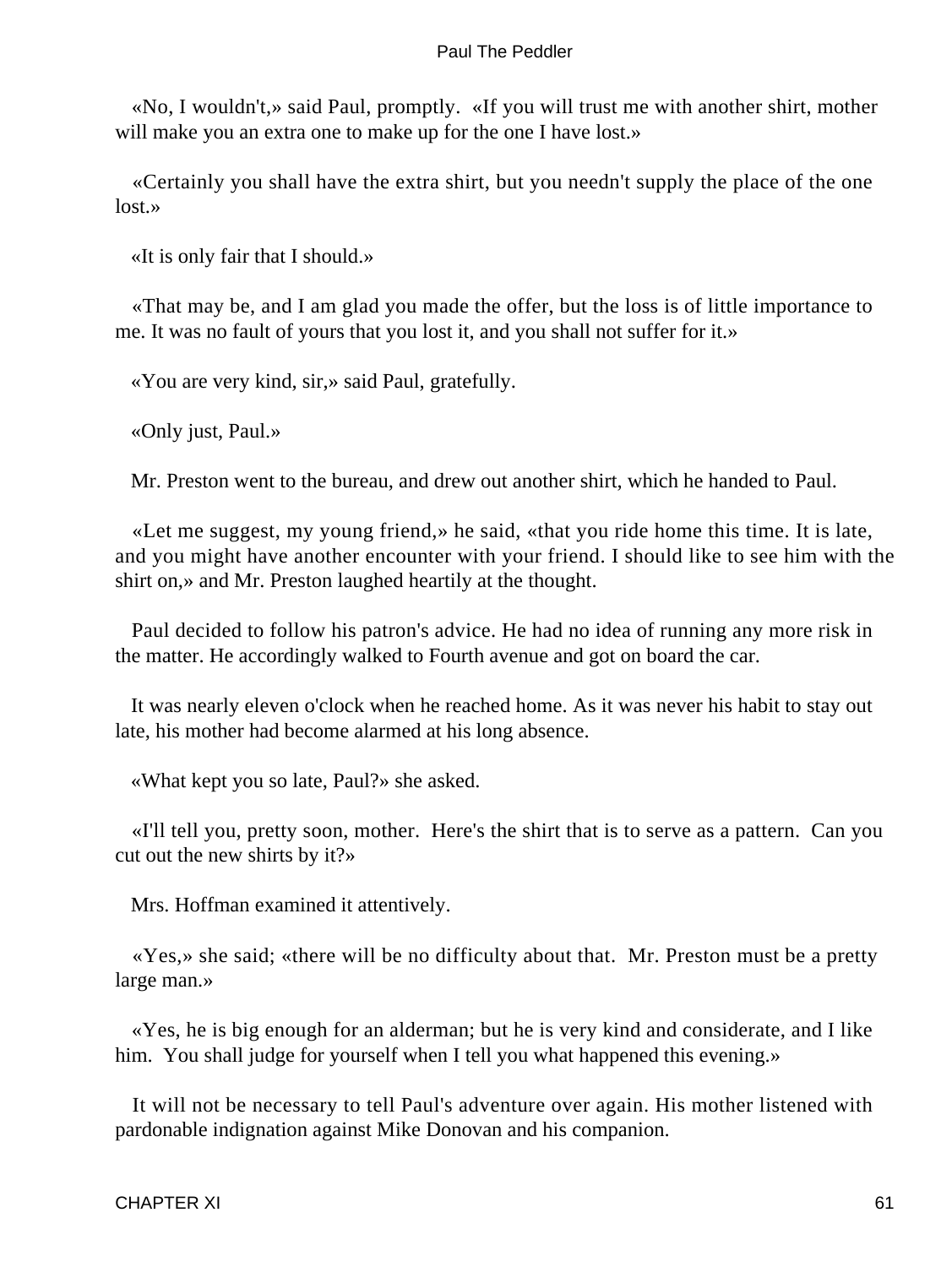«I hope you won't have anything to do with that bad boy, Paul,» she said.

 «I shan't, if I can help it,» said Paul. «I didn't want to speak to him to−night, but I couldn't help myself. Oh, I forgot to say, when half the shirts are ready, I am to take them to Mr. Preston.»

«I think I can make one a day.»

«There is no need of working so steadily, mother. You will be well paid, you know.»

 «That is true; and for that reason I shall work more cheerfully. I wish I could get paid as well for all my work.»

 «Perhaps Mr. Preston will recommend you to his friends, and you can get more work that way.»

«I wish I could.»

«I will mention it to him, when I carry back the last half dozen.»

«Is he going to send the cloth?»

 «I nearly forgot that, too. I have an order on Barclay Co. for the necessary amount of cloth. I can go up there to−morrow morning and get it.»

«That will take you from your work, Paul.»

«Well, I can close up for a couple of hours.»

 «I don't think that will be necessary. I will go up myself and present the order, and get them to send it home for me.»

«Will they do that?»

 «It is their custom. Or, if the bundle isn't too large. I can bring it home myself in the car.»

 «That's all right, then. And now, mother, as it's past eleven o'clock, I think we may as well both go to bed.»

 The next day Paul went as usual to his business, and Mrs. Hoffman, after clearing away the breakfast, put on her bonnet and shawl, and prepared to go for the materials for the shirts.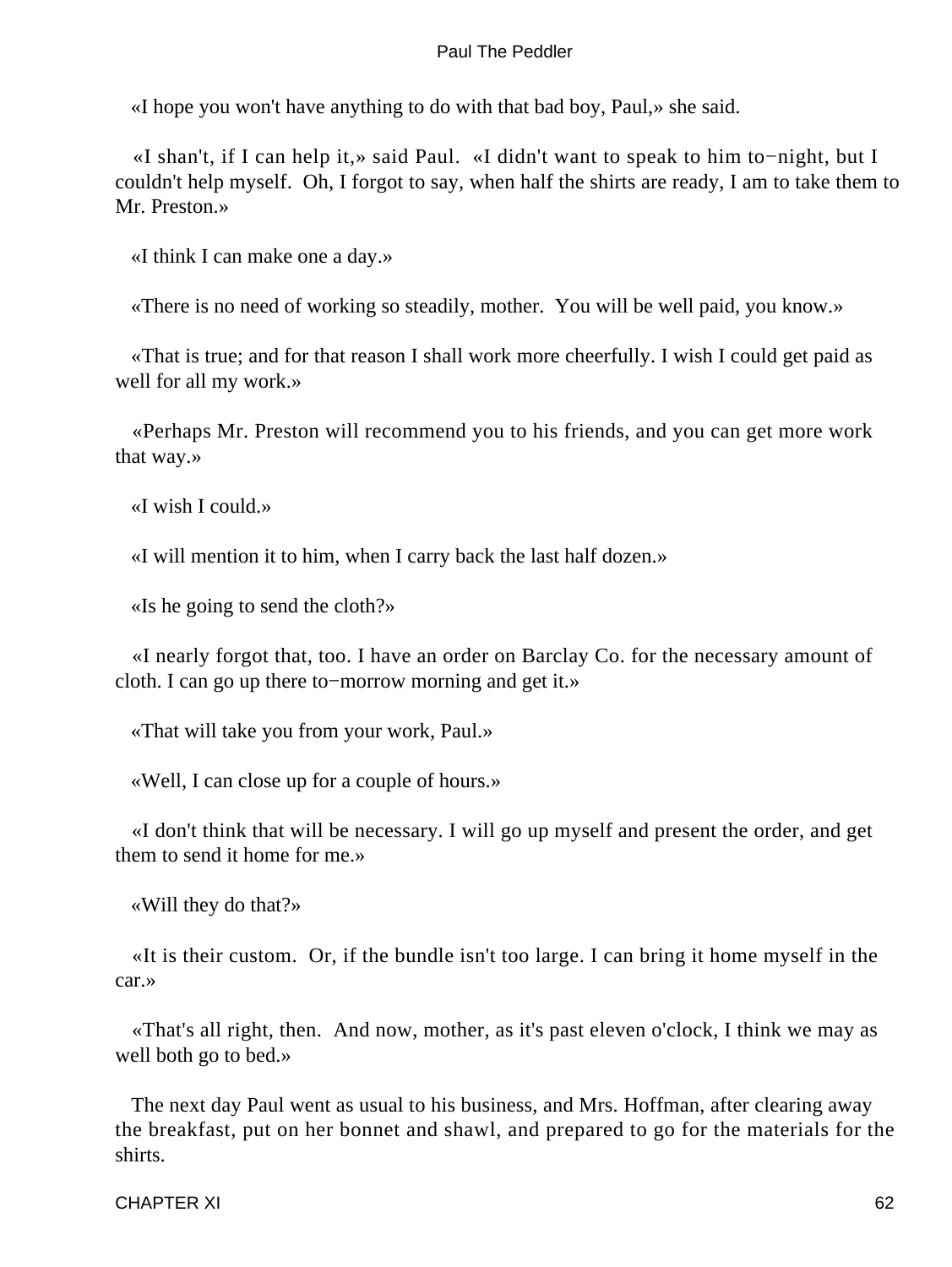The retail store of Barclay Co. is of great size, and ranks among the most important in New York. It was not so well filled when Mrs. Hoffman entered as it would be later. She was directed to the proper counter, where she presented the order, signed by Mr. Preston. As he was a customer of long standing, there was no difficulty about filling the order. A bundle was made up, which, as it contained the materials for twelve shirts, necessarily was of considerable size.

«Here is your bundle, ma'am,» said the clerk.

 Mrs. Hoffman's strength was slender, and she did not feel able to carry the heavy bundle offered her. Even if she took the car, she would be obliged to carry it a portion of the way, and she felt that it would overtask her strength.

«Don't you send bundles?» she asked.

 «Sometimes,» said the clerk, looking superciliously at the modest attire of the poor widow, and mentally deciding that she was not entitled to much consideration. Had she been richly dressed, he would have been very obsequious, and insisted on sending home the smallest parcel. But there are many who have two rules of conduct, one for the rich, and quite a different one for the poor, and among these was the clerk who was attending upon Mrs. Hoffman.

«Then,» said Mrs. Hoffman, «I should like to have you send this.»

«It's a great deal of trouble to send everything,» said the clerk, impertinently.

«This bundle is too heavy for me to carry,» said the widow, deprecatingly.

«I suppose we can send it,» said the clerk, ill−naturedly, «if you insist upon it.»

 Meanwhile, though he had not observed it, his employer had approached, and heard the last part of the colloquy. He was considered by some as a hard man, but there was one thing he always required of those in his employ; that was to treat all purchasers with uniform courtesy, whatever their circumstances.

«Are you objecting to sending this lady's bundle?» said Mr. Barclay, sternly.

The clerk looked up in confusion.

«I told her we would send it,» he stammered.

 «I have heard what passed. You have been deficient in politeness. If this happens again, you leave my employ.»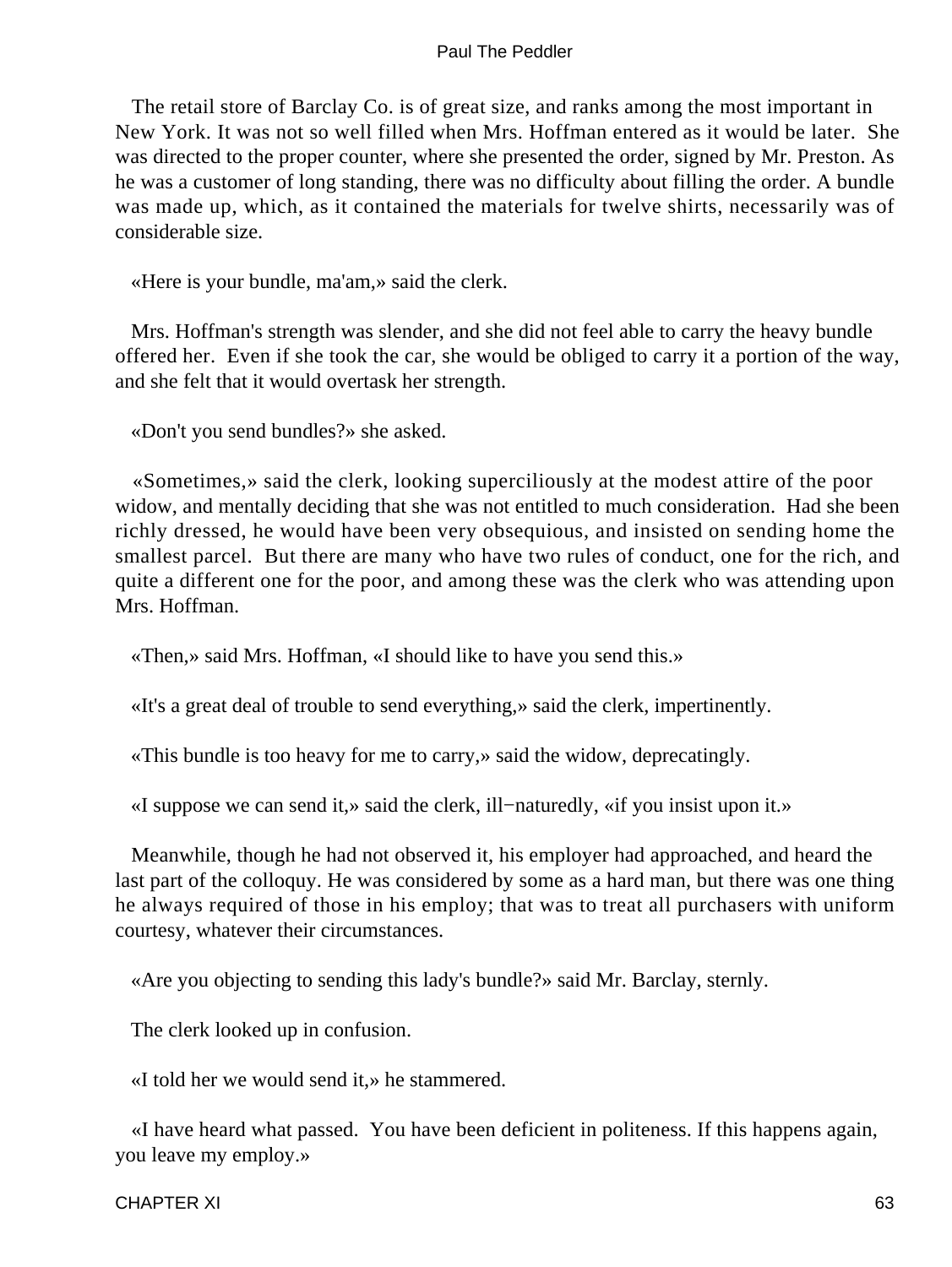«I will take your address,» said the clerk, in a subdued tone.

 Mrs. Hoffman gave it, and left the store, thankful for the interference of the great merchant who had given his clerk a lesson which the latter, as he valued his situation, found it advisable to bear in mind.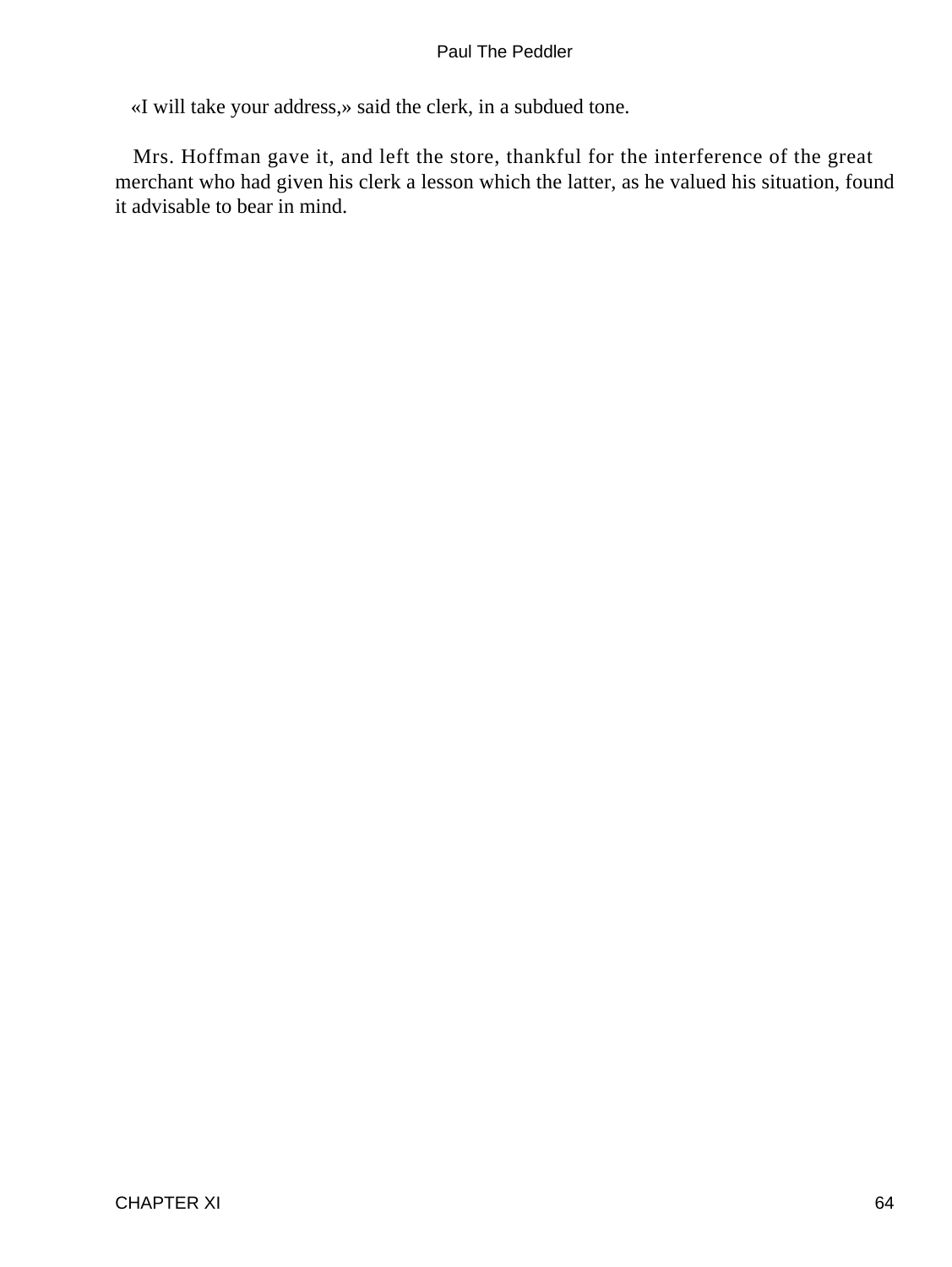# **[CHAPTER XII](#page-153-0)**

### *T*HE **BARREL THIEF**

 While Mike Donovan was engaged in his contest with Paul, his companion had quietly walked off with the shirt. It mattered very little to him which party conquered, as long as he carried off the spoils. His conduct in the premises was quite as unsatisfactory to Mike as it was to Paul. When Mike found himself in danger of being overpowered, he appealed to his companion for assistance, and was incensed to see him coolly disregarding the appeal, and selfishly appropriating the booty.

 «The mane thafe!» he exclaimed after the fight was over, and he was compelled to retreat. «He let me be bate, and wouldn't lift his finger to help me. I'd like to put a head on him, I would.»

 Just at that moment Mike felt quite as angry with his friend, Jerry McGaverty, as with his late opponent.

«The shirt's mine, fair,» he said to himself, «and I'll make Jerry give it to me.»

 But Jerry had disappeared, and Mike didn't know where to look for him. In fact, he had entered a dark alleyway, and, taking the shirt from the paper in which it was wrapped, proceeded to examine his prize.

The unusual size struck him.

 «By the powers,» he muttered, «it's big enough for me great−grandfather and all his children. I wouldn't like to pay for the cloth it tuck to make it. But I'll wear it, anyway.»

 Jerry was not particular as to an exact fit. His nether garments were several sizes too large for him, and the shirt would complete his costume appropriately. He certainly did need a new shirt, for the one he had on was the only article of the kind he possessed, and was so far gone that its best days, if it ever had any, appeared to date back to a remote antiquity. It had been bought cheap in Baxter street, its previous history being unknown.

 Jerry decided to make the change at once. The alley afforded a convenient place for making the transfer. He accordingly pulled off the ragged shirt he wore and put on the article he had purloined from Paul. The sleeves were too long, but he turned up the cuffs, and the ample body he tucked inside his pants.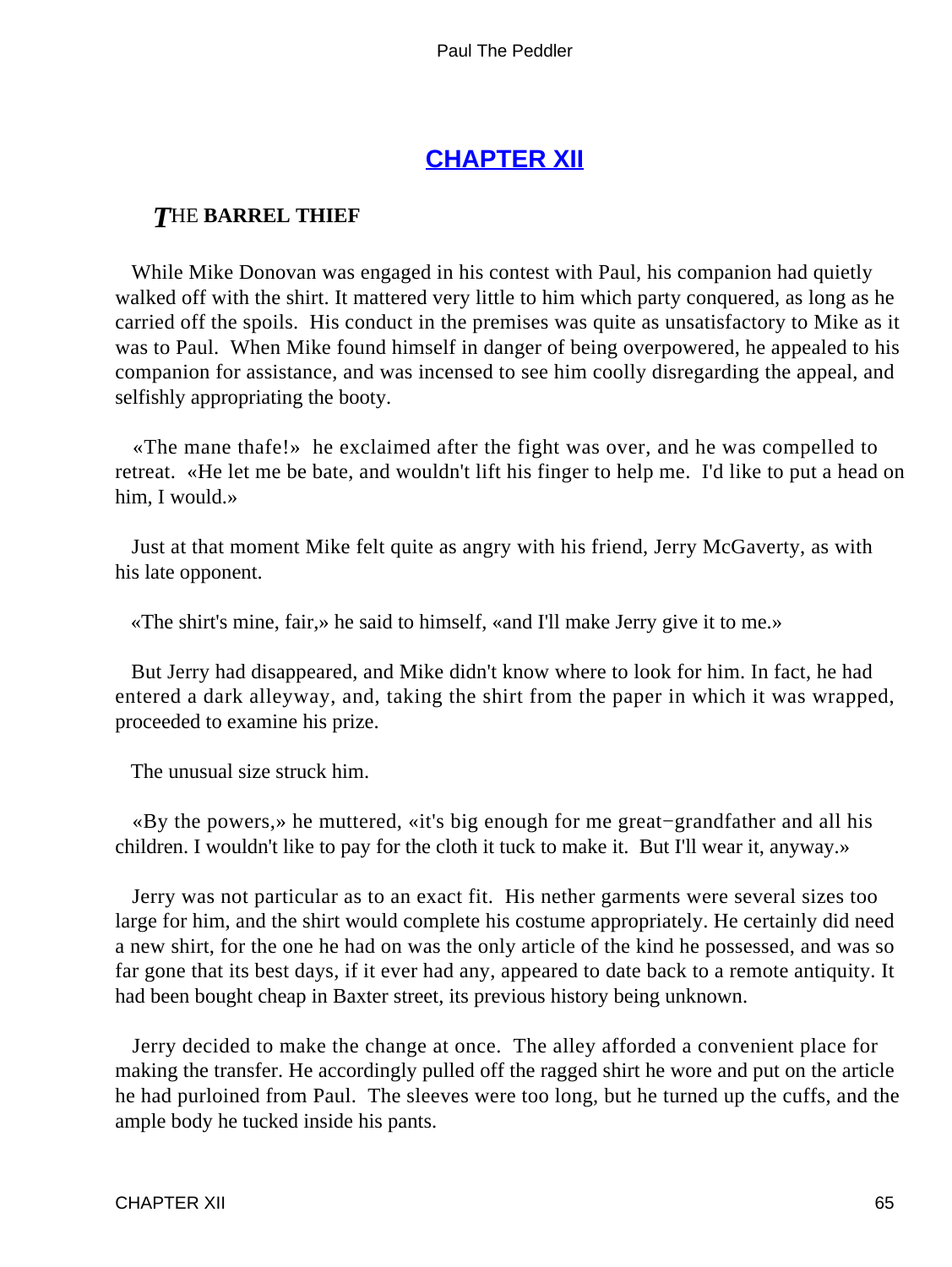«It fits me too much,» soliloquized Jerry, as he surveyed himself after the exchange. «I could let out the half of it, and have enough left for meself. Anyhow, it's clane, and it came chape enough.»

 He came out of the alley, leaving his old shirt behind him. Even if it had been worth carrying away, Jerry saw no use in possessing more than one shirt. It was his habit to wear one until it was ready to drop off from him, and then get another if he could. There is a practical convenience in this arrangement, though there are also objections which will readily occur to the reader.

 On the whole, though the shirt fitted him too much, as he expressed it, he regarded himself complacently.

 The superabundant material gave the impression of liberal expenditure and easy circumstances, since a large shirt naturally costs more than a small one. So Jerry, as he walked along the Bowery, assumed a jaunty air, precisely such as some of my readers may when they have a new suit to display. His new shirt was quite conspicuous, since he was encumbered neither with vest nor coat.

 Mike, feeling sore over his defeat, met Jerry the next morning on Chatham street. His quick eye detected the improved state of his friend's apparel, and his indignation rose, as he reflected that Jerry had pocketed the profits while the hard knocks had been his.

«Jerry!» he called out.

 Jerry did not see fit to heed the call. He was sensible that Mike had something to complain of, and he was in no hurry to meet his reproaches.

«Jerry McGaverty!» called Mike, coming near.

 «Oh, it's you, Mike, is it?» answered Jerry, unable longer to keep up the pretense of not hearing.

«Yes, it's me,» said Mike. «What made you leave me for last night?»

 «I didn't want to interfere betwane two gintlemen,» said Jerry, with a grin. «Did you mash him, Mike?»

«No,» said Mike, sullenly, «he mashed me. Why didn't you help me?»

«I thought you was bating him, so, as I had some business to attind to, I went away.»

«You went away wid the shirt.»

CHAPTER XII 66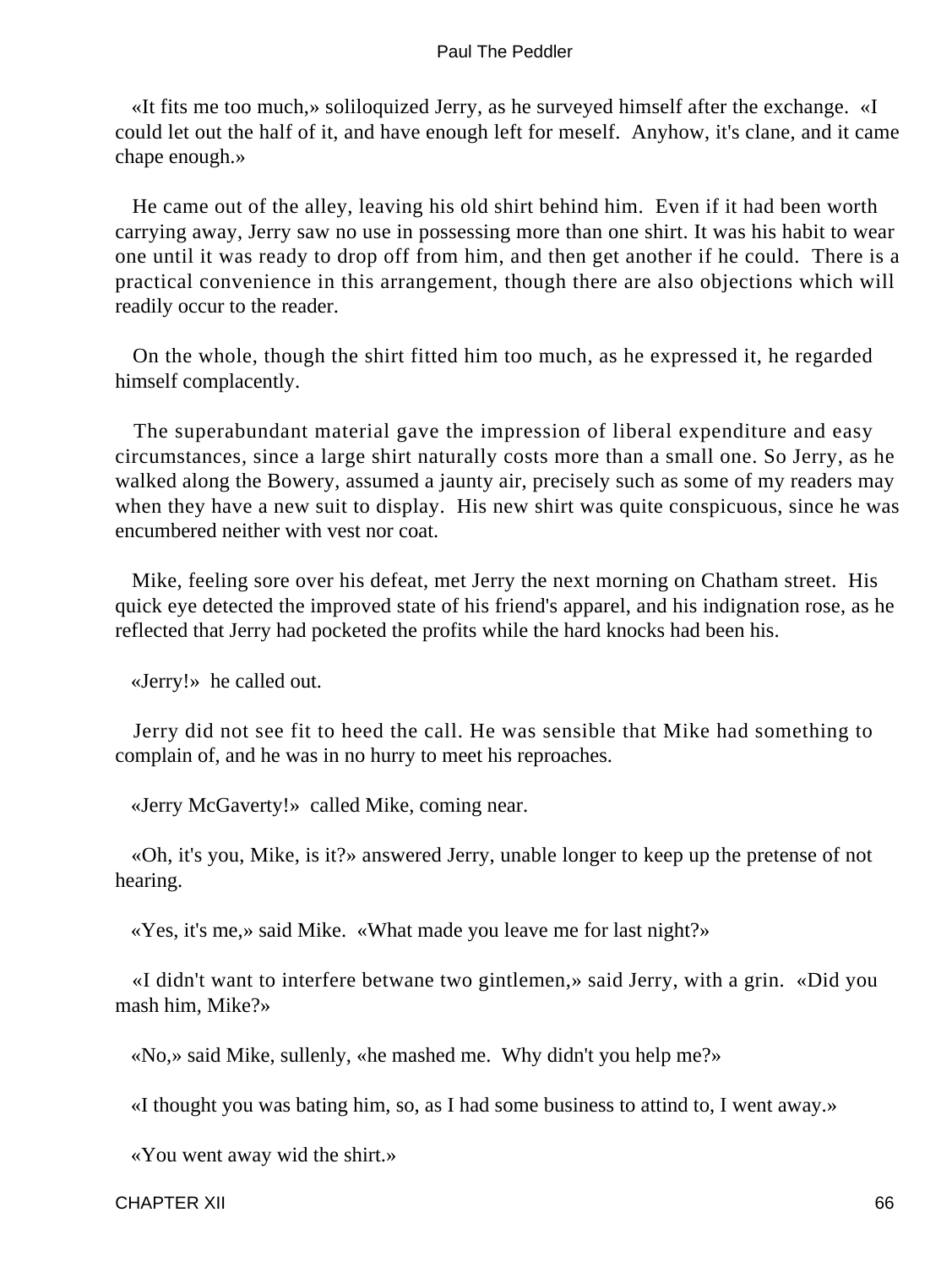«Yes, I took it by mistake. Ain't it an illigant fit?»

«It's big enough for two of you.»

«Maybe I'll grow to it in time,» said Jerry.

«And how much are you goin' to give me for my share?» demanded Mike.

«Say that ag'in,» said Jerry.

Mike repeated it.

«I thought maybe I didn't hear straight. It ain't yours at all. Didn't I take it?»

«You wouldn't have got it if I hadn't fit with Paul.»

«That ain't nothin' to me,» said Jerry. «The shirt's mine, and I'll kape it.»

 Mike felt strongly tempted to «put a head on» Jerry, whatever that may mean; but, as Jerry was a head taller already, the attempt did not seem quite prudent. He indulged in some forcible remarks, which, however, did not disturb Jerry's equanimity.

«I'll give you my old shirt, Mike,» he said, "if you can find it.

I left it in an alley near the Old Bowery."

«I don't want the dirty rag,» said Mike, contemptuously.

 Finally a compromise was effected, Jerry offering to help Mike on the next occasion, and leave the spoils in his hands.

 I have to chronicle another adventure of Jerry's, in which he was less fortunate than he had been in the present case. He was a genuine vagabond, and lived by his wits, being too lazy to devote himself to any regular street employment, as boot blacking or selling newspapers. Occasionally he did a little work at each of these, but regular, persistent industry was out of his line. He was a drone by inclination, and a decided enemy to work. On the subject of honesty his principles were far from strict. If he could appropriate what did not belong to him he was ready to do so without scruple. This propensity had several times brought him into trouble, and he had more than once been sent to reside temporarily on Blackwell's Island, from which he had returned by no means improved.

 Mike was not quite so much of a vagabond as his companion. He could work at times, though he did not like it, and once pursued the vocation of a bootblack for several months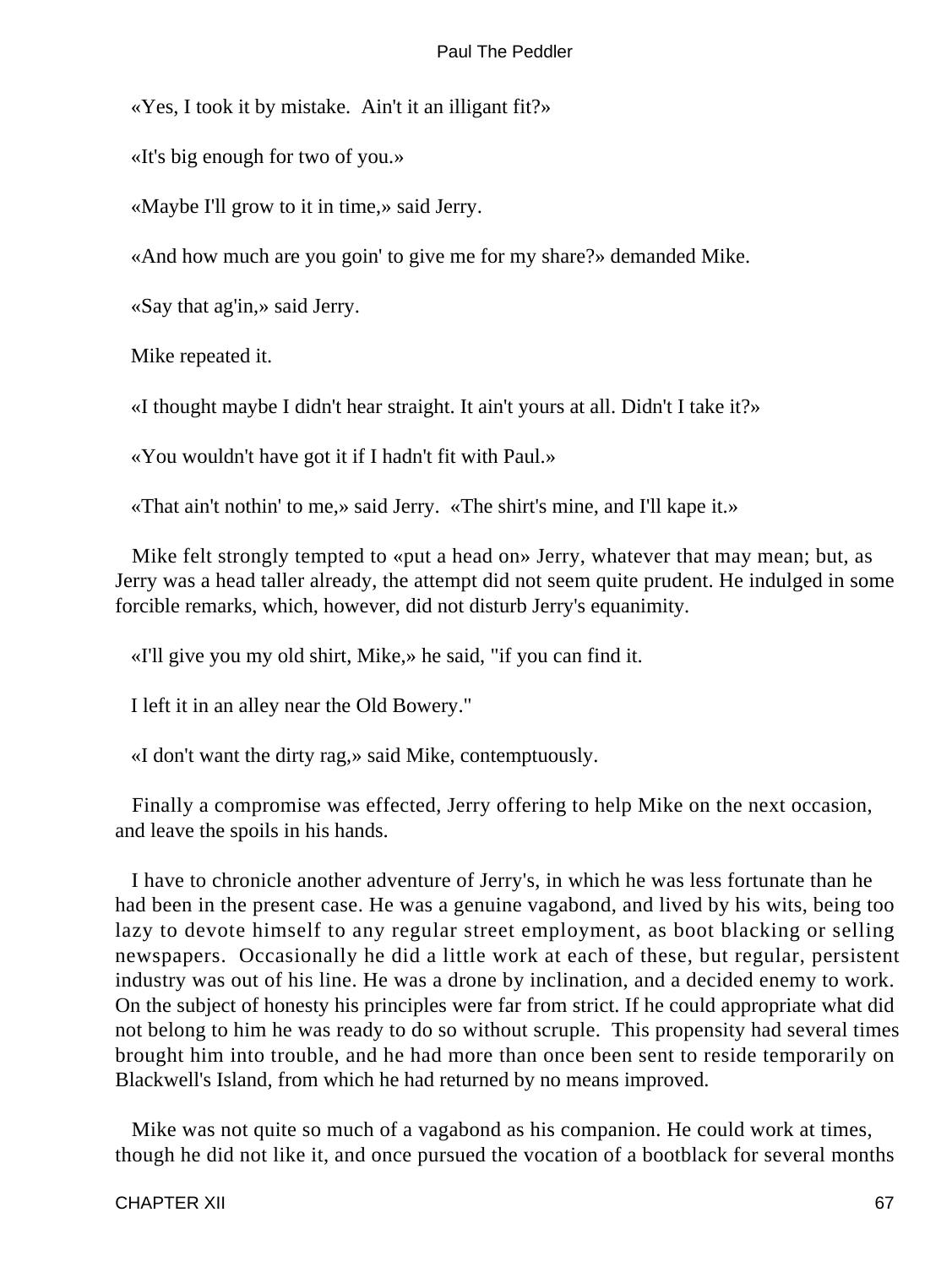with fair success.

 But Jerry's companionship was doing him no good, and it seemed likely that eventually he would become quite as shiftless as Jerry himself.

 Jerry, having no breakfast, strolled down to one of the city markets. He frequently found an opportunity of stealing here, and was now in search of such a chance. He was a dexterous and experienced barrel thief, a term which it may be necessary to explain. Barrels, then, have a commercial value, and coopers will generally pay twenty−five cents for one in good condition. This is enough, in the eyes of many a young vagabond, to pay for the risk incurred in stealing one.

 Jerry prowled round the market for some time, seeking a good opportunity to walk off with an apple or banana, or something eatable. But the guardians of the stands seemed unusually vigilant, and he was compelled to give up the attempt, as involving too great risk. Jerry was hungry, and hunger is an uncomfortable feeling. He began to wish he had remained satisfied with his old shirt, dirty as it was, and carried the new one to some of the Baxter street dealers, from whom he could perhaps have got fifty cents for it. Now, fifty cents would have paid for a breakfast and a couple of cigars, and those just now would have made Jerry happy.

 «What a fool I was not to think of it!» he said. «The old shirt would do me, and I could buy a bully breakfast wid the money I'd get for this.»

 Just at this moment he espied an empty barrel – a barrel apparently quite new and in an unguarded position. He resolved to take it, but the affair must be managed slyly.

 He lounged up to the barrel, and leaned upon it indolently. Then, in apparent unconsciousness, he began to turn it, gradually changing its position. If observed, he could easily deny all felonious intentions. This he kept up till he got round the corner, when, glancing around to see if he was observed, he quickly lifted it on his shoulder and marched off.

 All this happened without his being observed by the owner of the barrel. But a policeman, who chanced to be going his rounds, had been a witness of Jerry's little game. He remained quiet till Jerry's intentions became evident, then walked quietly up and put his hand on his shoulder.

«Put down that barrel!» he said, authoritatively.

 Jerry had been indulging in visions of the breakfast he would get with the twenty−five cents he expected to obtain for the barrel, and the interruption was not an agreeable one. But he determined to brazen it out if possible.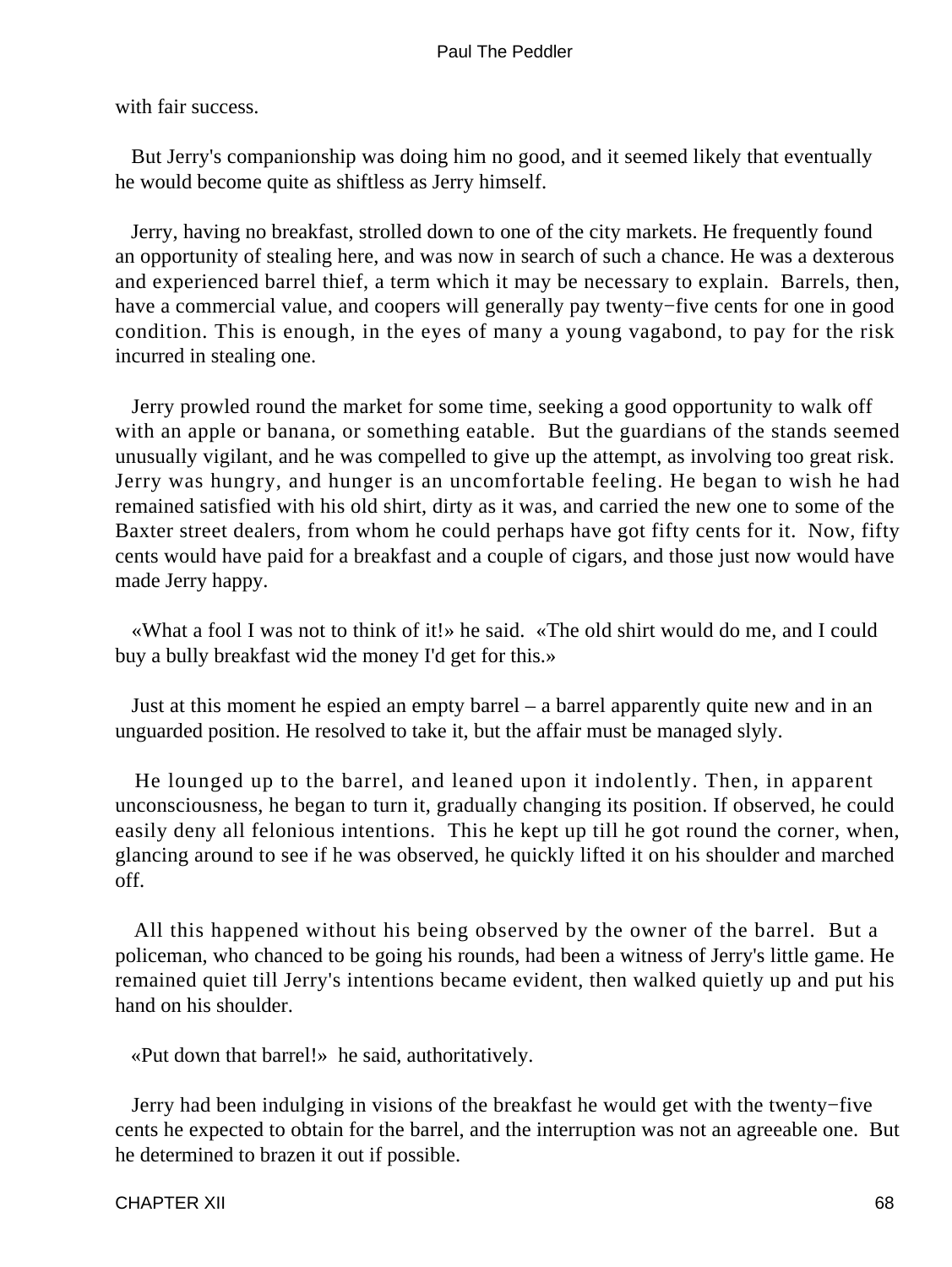«What for will I put it down?» he said.

«Because you have stolen it, that's why.»

«No,» said Jerry, «I'm carrying it round to my boss. It's his.»

«Where do you work?»

«In Fourth street,» said Jerry, at random.

«What number?»

«No. 136.»

 «Then your boss will have to get some one in your place, for you will have to come with me.»

«What for?»

 «I saw you steal the barrel. You're a barrel thief, and this isn't the first time you've been caught at it. Carry back the barrel to the place you took it from and then come with me.»

Jerry tried to beg off, but without avail.

 At that moment Mike Donovan lounged up. When he saw his friend in custody, he felt a degree of satisfaction, remembering the trick Jerry had played on him.

 «Where are you goin', Jerry?» he asked, with a grin, as he passed him. «Did ye buy that barrel to kape your shirt in?»

 Jerry scowled but thought it best not to answer, lest his unlawful possession of the shirt might also be discovered, and lead to a longer sentence.

 «He's goin' down to the island to show his new shirt,» thought Mike, with a grin. «Maybe he'll set the fashion there.»

 Mike was right. Jerry was sent to the island for two months, there introducing Mr. Preston's shirt to company little dreamed of by its original proprietor.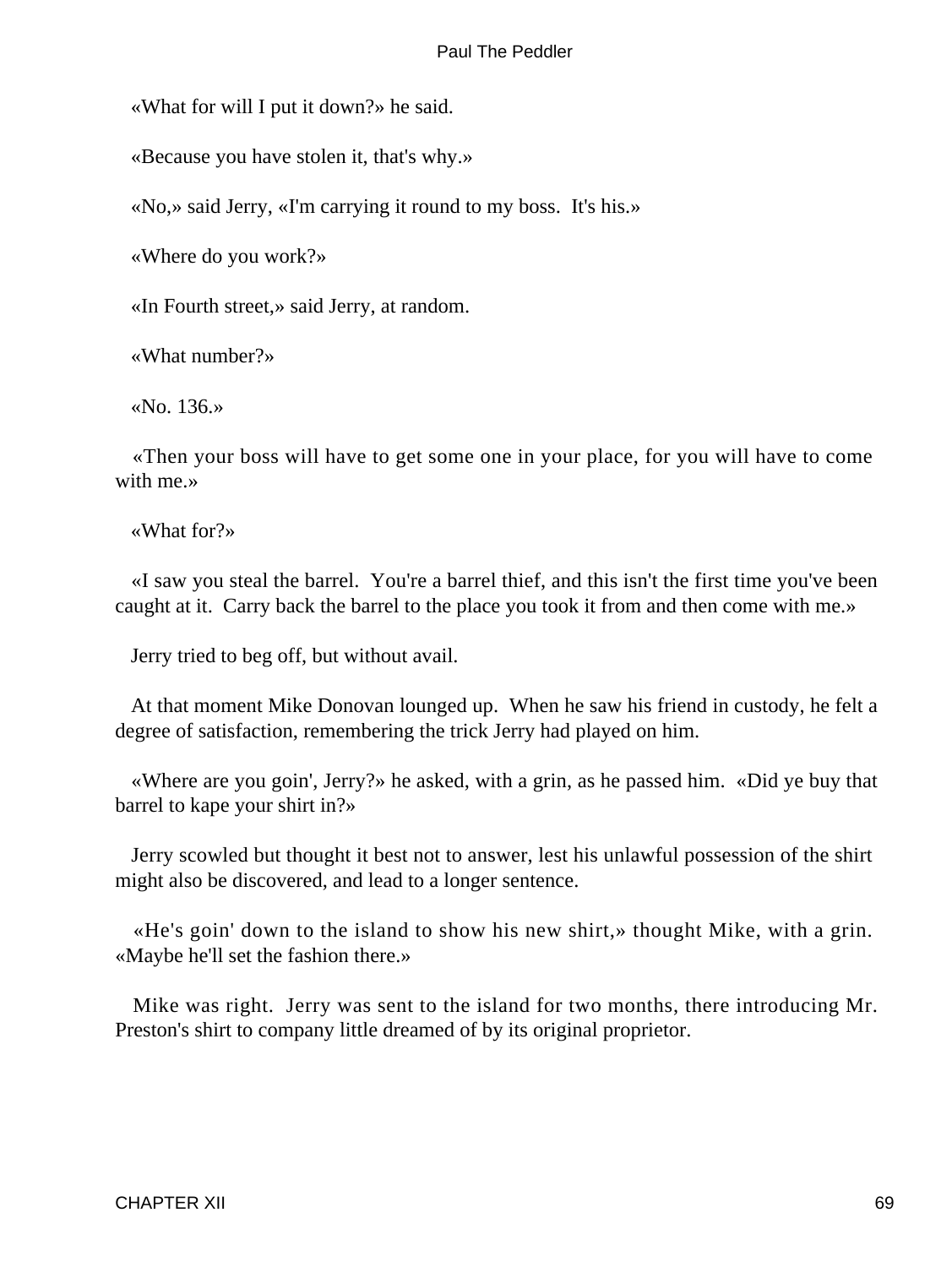## **[CHAPTER XIII](#page-153-0)**

### *O*UT **OF BUSINESS**

 The next day Mrs. Hoffman commenced work upon Mr. Preston's shirts. She worked with much more cheerfulness now that she was sure of obtaining a liberal price for her labor. As the shirts were of extra size, she found herself unable to finish one in a day, as she had formerly done, but had no difficulty in making four in a week. This, however, gave her five dollars weekly, instead of a dollar and a half as formerly. Now, five dollars may not seem a very large sum to some of my young readers, but to Mrs. Hoffman it seemed excellent compensation for a week's work.

 «If I could only earn as much every week,» she said to Paul on Saturday evening, «I should feel quite rich.»

 «Your work will last three weeks, mother, and perhaps at the end of that time some of Mr. Preston's friends may wish to employ you.»

«I hope they will.»

«How much do you think I have made?» continued Paul.

«Six dollars.»

«Seven dollars and a half.»

«So between us we have earned over twelve dollars.»

«I wish I could earn something,» said little Jimmy, looking up from his drawing.

 «There's time enough for that, Jimmy. You are going to be a great artist one of these days.»

«Do you really think I shall?» asked the little boy, wistfully.

«I think there is a good chance of it. Let me see what you are drawing.»

 The picture upon which Jimmy was at work represented a farmer standing upright in a cart, drawn by a sturdy, large−framed horse. The copy bore a close resemblance to the original, even in the most difficult portions – the face and expression, both in the man and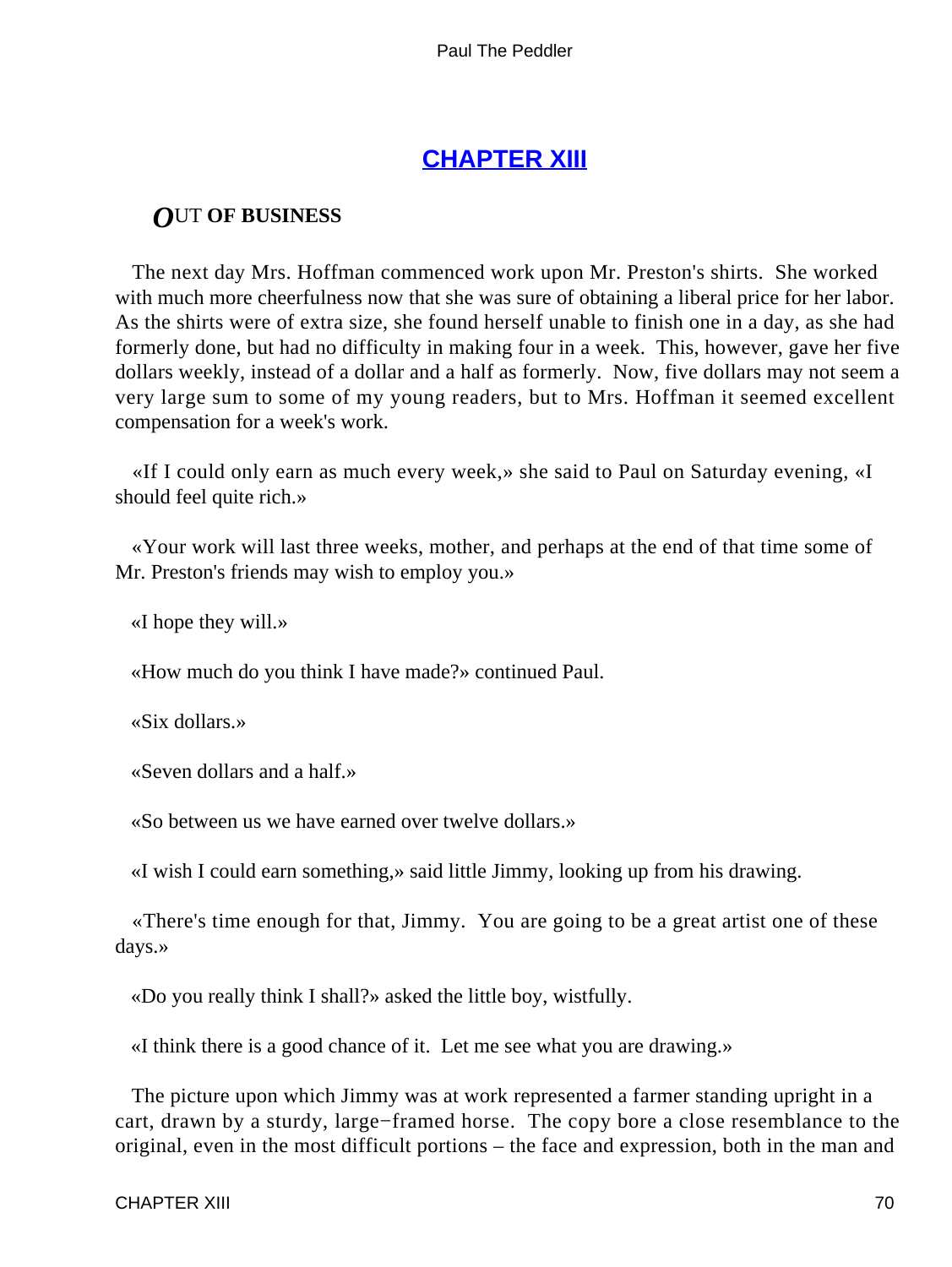the horse, being carefully reproduced.

 «This is wonderful, Jimmy,» exclaimed Paul, in real surprise. «Didn't you find it hard to get the man's face just right?»

 «Rather hard,» said Jimmy; «I had to be careful, but I like best the parts where I have to take the most pains.»

 «I wish I could afford to hire a teacher for you,» said Paul. «Perhaps, if mother and I keep on earning so much money, we shall be able to some time.»

 By the middle of the next week six of the shirts were finished, and Paul, as had been agreed upon, carried them up to Mr. Preston. He was fortunate enough to find him at home.

«I hope they will suit you,» said Paul.

 «I can see that the sewing is excellent,» said Mr. Preston, examining them. «As to the fit, I can tell better after I have tried one on.»

 «Mother made them just like the one you sent; but if there is anything wrong, she will, of course, be ready to alter them.»

«If they are just like the pattern, they will be sure to suit me.»

 «And now, my young friend,» he added, «let me know how you are getting on in your own business.»

«I am making a dollar a day, sometimes a little more.»

«That is very good.»

«Yes, sir; but it won't last long.»

«I believe you told me that the stand belonged to some one else.»

 «Yes, sir; I am only tending it in his sickness; but he is getting better, and when he gets about again, I shall be thrown out of business.»

«But you don't look like one who would remain idle long.»

«No, sir; I shall be certain to find something to do, if it is only blacking boots.»

«Have you ever been in that business?»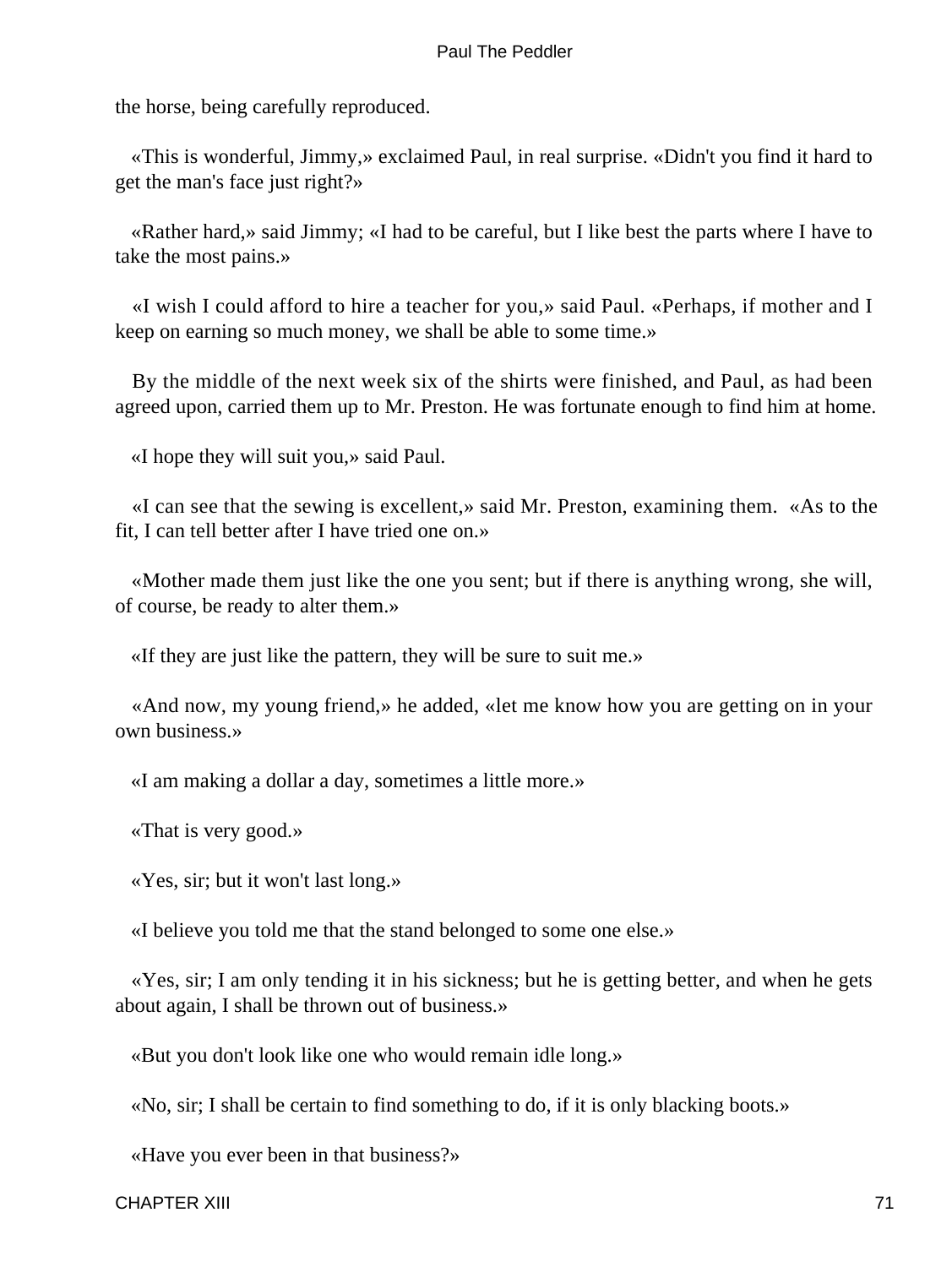«I've tried about everything,» said Paul, laughing.

«I suppose you wouldn't enjoy boot−blacking much?»

«No, sir; but I would rather do that than be earning nothing.»

 «You are quite right there, and I am glad you have no false shame in the matter. There are plenty who have. For instance, a stout, broad−shouldered young fellow applied to me thus morning for a clerkship. He said he had come to the city in search of employment, and had nearly expended all his money without finding anything to do. I told him I couldn't give him a clerkship, but was in want of a porter. I offered him the place at two dollars per day. He drew back, and said he should not be willing to accept a porter's place.»

«He was very foolish,» said Paul.

 «So I thought. I told him that if such were his feelings, I could not help him. Perhaps he may regret his refusal, when he is reduced to his last penny. By the way, whenever you have to give up your stand, you may come to me, and I will see what I can do for you.»

«Thank you, sir.»

«And now, about these shirts; I believe I agreed to pay a dollar and a quarter each.»

«Yes, sir.»

«As they are of extra size, I think I ought to pay twelve shillings, instead of ten.»

«My mother thinks herself well paid at ten shillings.»

 «There must be a great deal of work about one. Twelve shillings are none too much,» and Mr. Preston placed nine dollars in Paul's hand.

«Thank you,» said Paul, gratefully. «My mother will consider herself very lucky.»

 When Mrs. Hoffman received from Paul a dollar and a half more than she anticipated, she felt in unusually good spirits. She had regretted the loss of her former poorly paid work, but it appeared that her seeming misfortune had only prepared the way for greater prosperity. The trouble was that it would not last. Still, it would tide over the dull time, and when this job was over, she might be able to resume her old employment. At any rate, while the future seemed uncertain, she did not feel like increasing her expenditures on account of her increased earnings, but laid carefully away three−quarters of her receipts to use hereafter in case of need.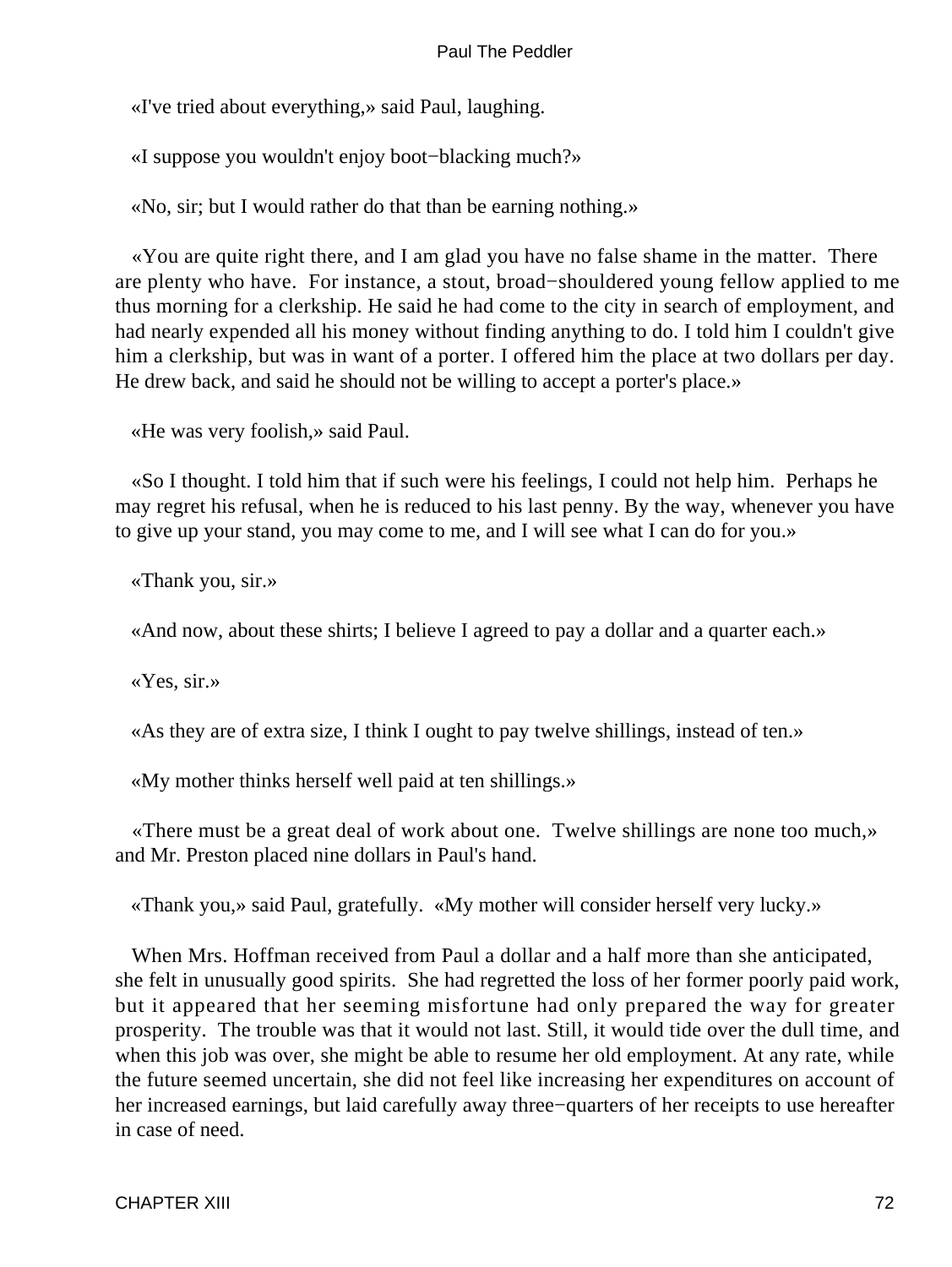Meanwhile, Paul continued to take care of George Barry's business. He had been obliged to renew the stock, his large sales having materially reduced it. Twice a week he went up to see his principal to report sales. George Barry could not conceal the surprise he felt at Paul's success.

«I never thought you would do so well,» he said. «You beat me.»

 «I suppose it's because I like it,» said Paul. «Then, as I get only half the profits, I have to work the harder to make fair wages.»

 «It is fortunate for my son that he found you to take his place,» said Mrs. Barry. «He could not afford to lose all the income from his business.»

 «It is a good thing for both of us,» said Paul. «I was looking for a job just when he fell sick.»

«What had you been doing before?»

 «I was in the prize−package business, but that got played out, and I was a gentleman at large, seeking for a light, genteel business that wouldn't require much capital.»

 «I shall be able to take my place pretty soon now,» said the young man. «I might go to−morrow, but mother thinks it imprudent.»

 «Better get back your strength first, George,» said his mother, «or you may fall sick again.»

 But her son was impatient of confinement and anxious to get to work again. So, two days afterward, about the middle of the forenoon, Paul was surprised by seeing George Barry get out of a Broadway omnibus, just in front of the stand.

«Can I sell you a necktie, Mr. Barry?» he asked, in a joke.

«I almost feel like a stranger,» said Barry, «it's so long since I have been here.»

«Do you feel strong enough to take charge now?» asked Paul.

 «I am not so strong as I was, and the walk from our rooms would tire me; but I think if I rode both ways for the present I shall be able to get along.»

«Then you won't need me any longer?»

«I would like to have you stay with me to−day. I don't know how I shall hold out.»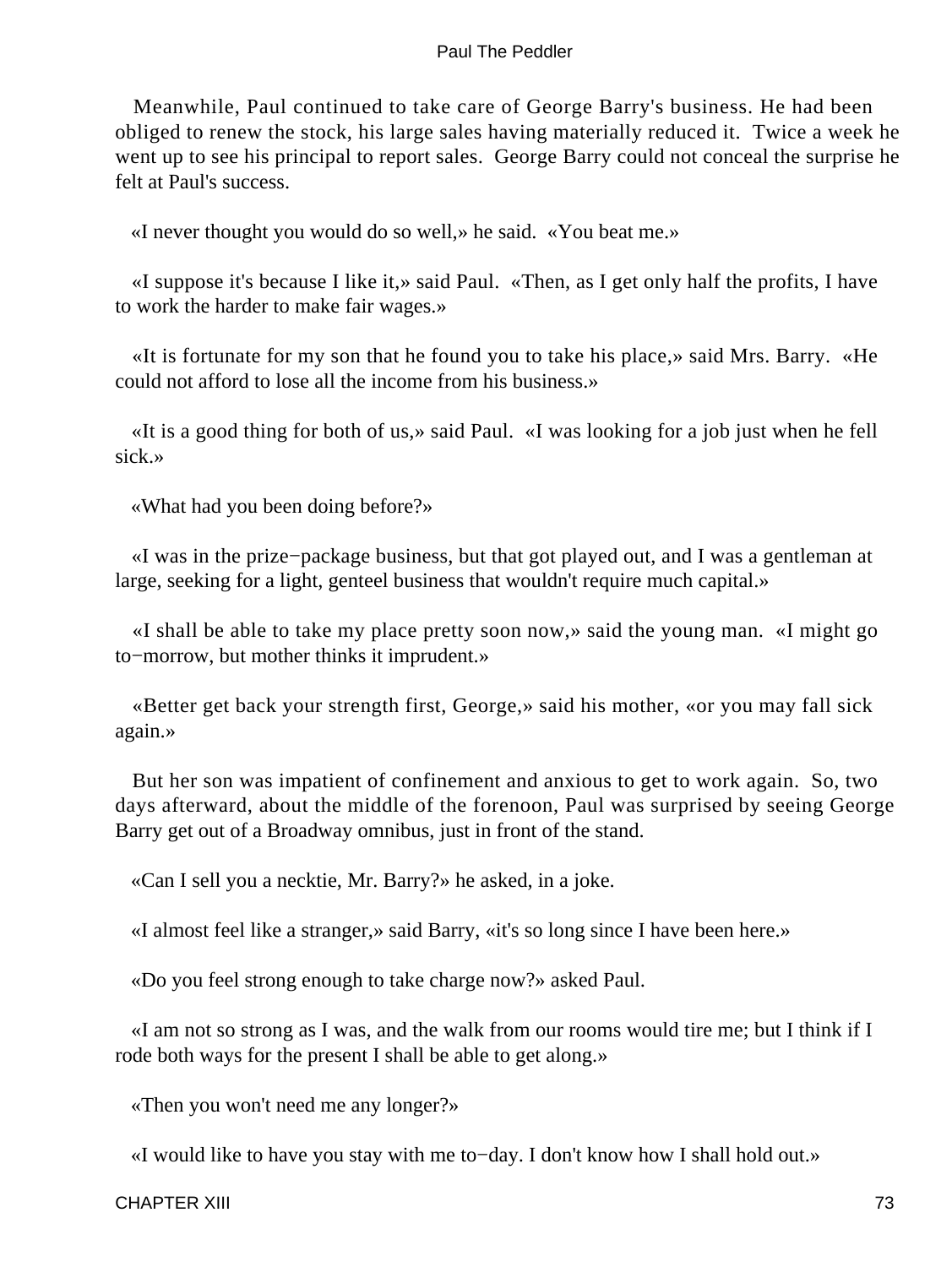«All right! I'll stop.»

 George Barry remained in attendance the rest of the day. He found that his strength had so far returned that he should be able to manage alone hereafter, and he told Paul so.

 «I am glad you are well again, George,» said Paul. «It must have been dull work staying at home sick.»

 «Yes, it was dull; but I felt more comfortable from knowing that you were taking my place. If I get sick again I will send for you.»

«I hope you won't get sick; but if you do, I will do what I can to help you.»

 So the two parted on the best of terms. Each had been of service to the other, and neither had cause to complain.

«Well,» said Paul to himself, «I am out of work again. What shall I go at next?»

 It was six o'clock, and there was nothing to be done till the morrow. He went slowly homeward, revolving this subject in his mind. He knew that he need not remain idle. He could black boots, or sell newspapers, if nothing better offered, and he thought it quite possible that he might adopt the latter business, for a few days at least. He had not forgotten Mr. Preston's injunction to let him know when he got out of business; but, as the second half dozen shirts would be ready in three or four days, he preferred to wait till then, and not make a special call on Mr Preston. He had considerable independence of feeling, and didn't like to put himself in the position of one asking a favor, though he had no objection to accept one voluntarily offered.

«Well, mother,» he said, entering his humble home, «I am out of business.»

«Has George recovered, then?»

«Yes, he was at the stand to−day, but wanted me to stay with him till this evening.»

«Oh, I'm so sorry!» said Jimmy.

«Sorry that George has got well? For shame, Jimmy!»

«No, I don't mean that, Paul. I am sorry you are out of work.»

 «I shall find plenty to do, Jimmy. Perhaps Mr. Stewart will take me in as senior partner, if I ask him.»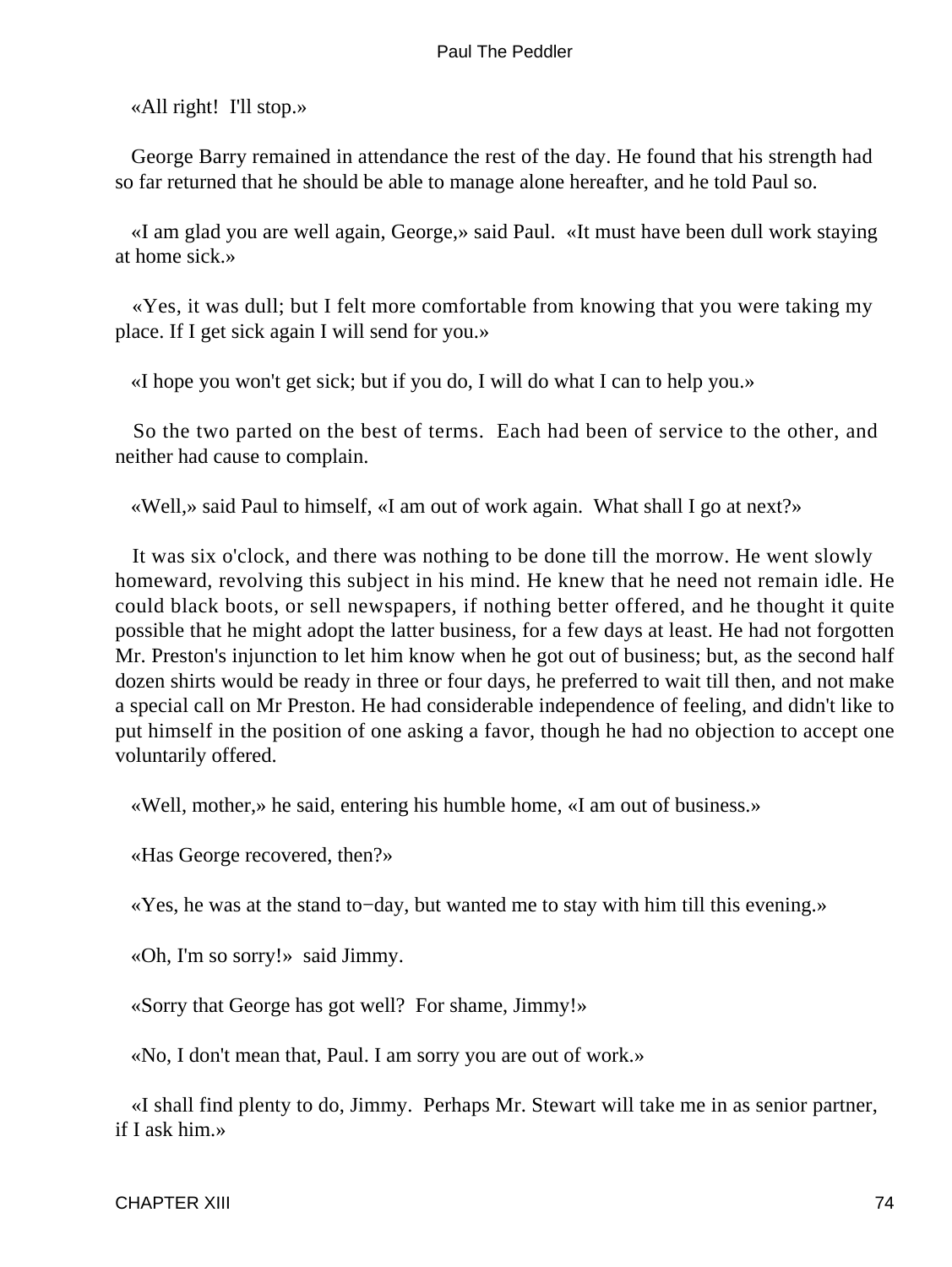«I don't think he will,» said Jimmy, laughing.

«Then perhaps I can get a few scholars in drawing. Can't you recommend me?»

«I am afraid not, Paul, unless you have improved a good deal.»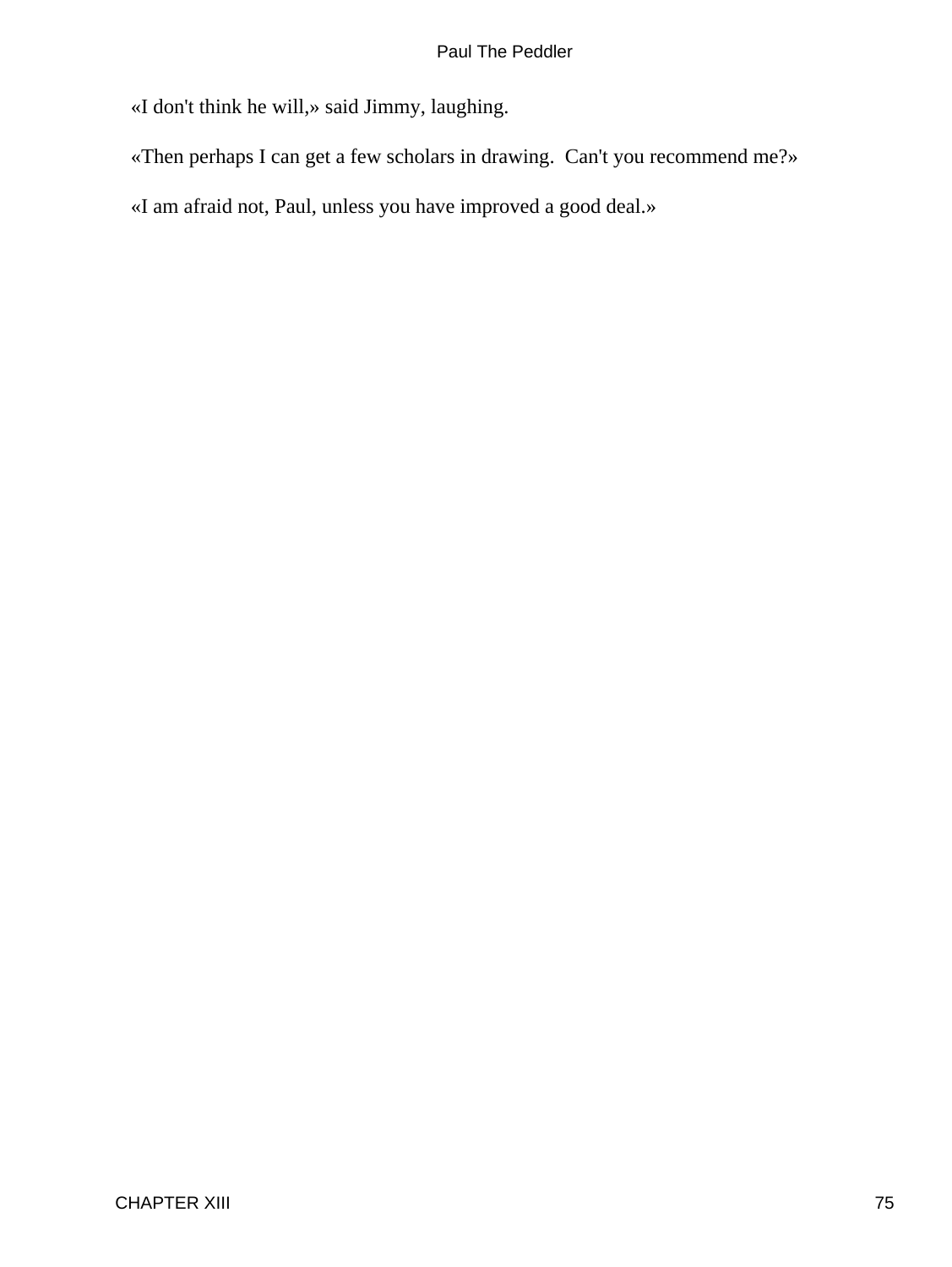## **[CHAPTER XIV](#page-153-0)**

### *T*HE **DIAMOND RING**

 Paul was up betimes the next morning. He had made up his mind for a few days, at least, to sell newspapers, and it was necessary in this business to begin the day early. He tool a dollar with him and invested a part of it in a stock of dailies. He posted himself in Printing House square, and began to look out for customers. Being an enterprising boy, he was sure to meet with fair success in any business which he undertook. So it happened that at ten o'clock he had sold out his stock of papers, and realized a profit of fifty cents.

 It was getting late for morning papers, and there was nothing left to do till the issue of the first edition of the afternoon papers.

«I'll go down and see how George Barry is getting along,» thought Paul.

He crossed Broadway and soon reached the familiar stand.

«How's business, George?» he inquired.

«Fair,» said Barry. «I've sold four ties.»

«How do you feel?»

 «I'm not so strong as I was, yet. I get tired more easily. I don't think I shall stay in this business long.»

«You don't? What will you do then?»

«I've got a chance in Philadelphia, or I shall have by the first of the month.»

«What sort of a chance?»

 «Mother got a letter yesterday from a cousin of hers who has a store on Chestnut street. He offers to take me as a clerk, and give me ten dollars a week at first, and more after a while.»

«That's a good offer. I should like to get one like it.»

«I'll tell you what, Paul, you'd better buy out my stand. You know how to sell ties, and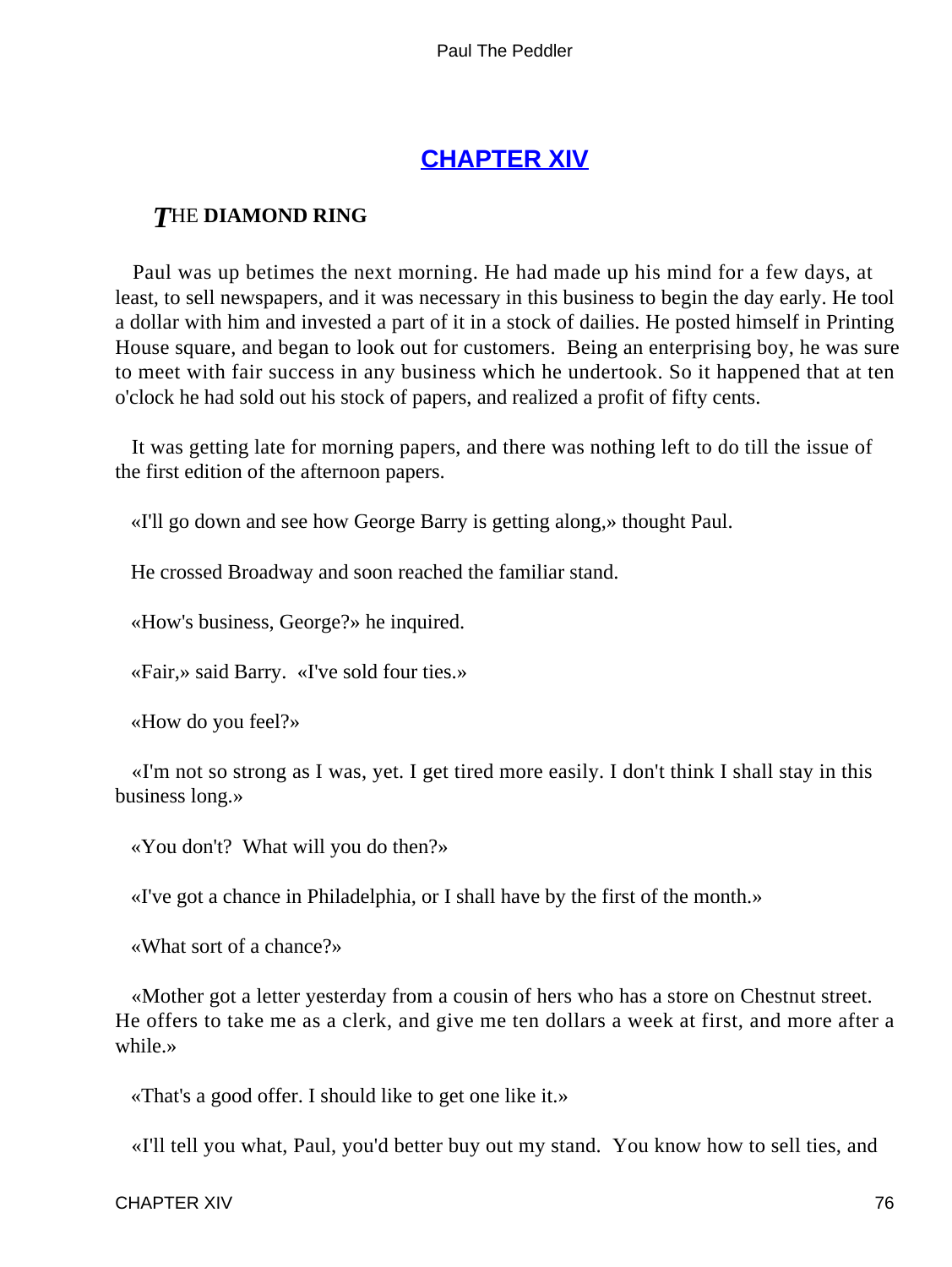can make money.»

«There's only one objection, George.»

«What's that?»

«I haven't got any capital.»

«It don't need much.»

«How much?»

«I'll sell out all my stock at cost price.»

«How much do you think there is?»

 «About twenty−five dollars' worth. Then there is the frame, which is worth, say ten dollars, making thirty−five in all. That isn't much.»

 «It's more than I've got. I'll tell you what I'll do. I'll take it, and pay you five dollars down and the rest in one month.»

 «I would take your offer, Paul, but I need all the money how. It will be expensive moving to Philadelphia and I shall want all I can get.»

«I wish I could buy you out,» said Paul, thoughtfully.

«Can't you borrow the money?»

«How soon do you want to give up?»

«It's the seventeenth now. I should like to get rid of it by the twenty−second.»

«I'll see what I can do. Just keep it for me till to−morrow.»

«All right.»

 Paul walked home revolving in his mind this unexpected opportunity. He had made, as George Barry's agent, a dollar a day, though he received only half the profits. If he were himself the proprietor, and did equally well, he could make twelve dollars a week. The calculation almost took away his breath. Twelve dollars a week would make about fifty dollars a month. It would enable him to contribute more to the support of the family, and save up money besides. But the great problem was, how to raise the necessary money. If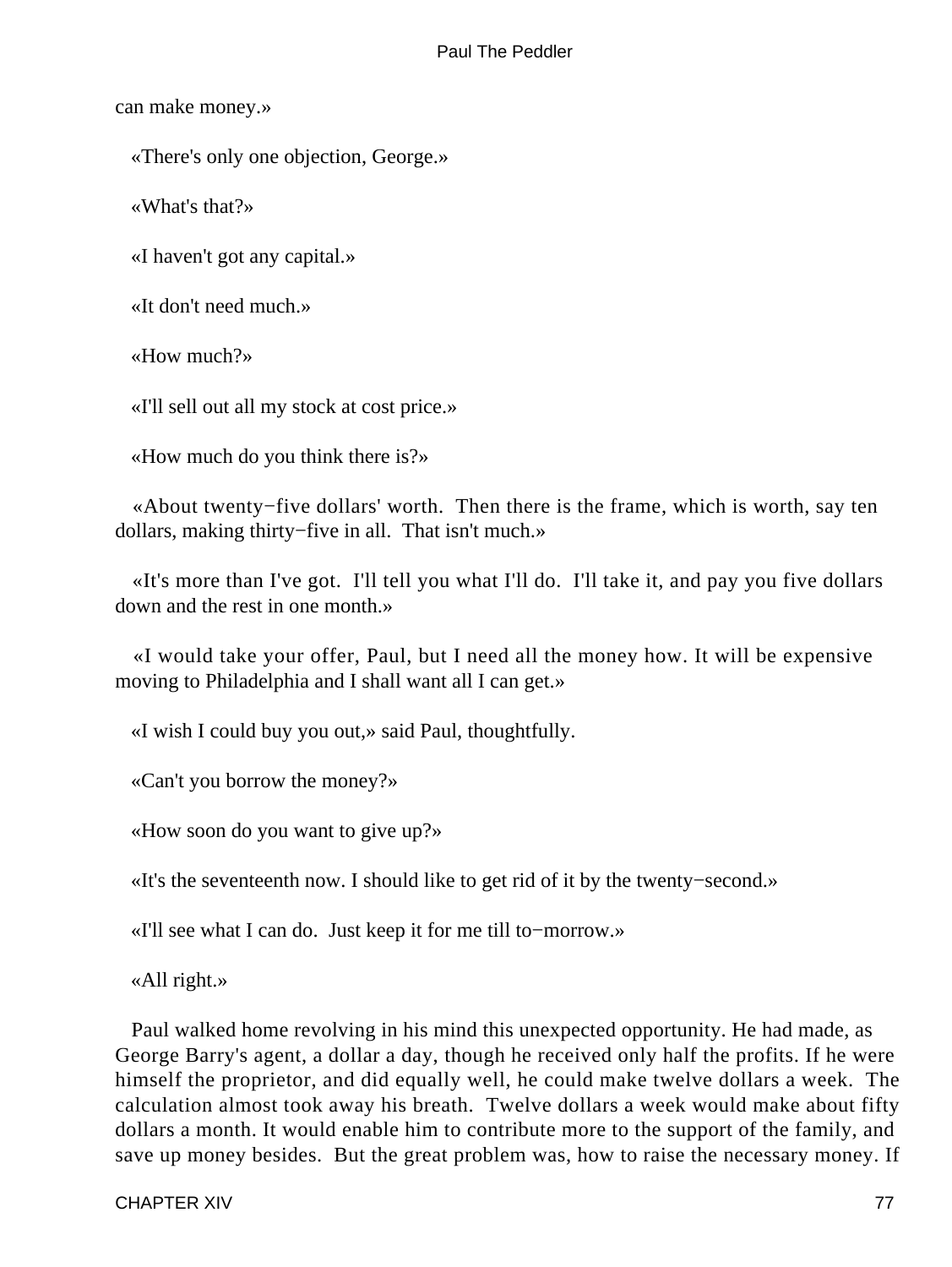Paul had been a railroad corporation, he might have issued first mortgage bonds at a high rate of interest, payable in gold, and negotiated them through some leading banker. But he was not much versed in financial schemes, and therefore was at a loss. The only wealthy friend he had was Mr. Preston, and he did not like to apply to him till he had exhausted other ways and means.

 «What makes you so sober, Paul?» asked his mother, as he entered the room. «You are home early.»

 «Yes, I sold all my papers, and thought I would take an early dinner, so as to be on hand in time for the first afternoon papers.»

«Don't you feel well?»

«Tiptop; but I've had a good offer, and I'm thinking whether I can accept it.»

«What sort of an offer?»

«George Barry wants to sell out his stand.»

«How much does he ask?»

«Thirty−five dollars.»

«Is it worth that?»

 «Yes, it's worth all that, and more, too. If I had it I could make two dollars a day. But I haven't got thirty−five dollars.»

 «I can let you have nine, Paul. I had a little saved up, and I haven't touched the money Mr. Preston paid me for the shirts.»

«I've got five myself, but that will only make fourteen.»

«Won't he wait for the rest?»

«No, he's going to Philadelphia early next week, and wants the whole in cash.»

«It would be a pity to lose such a good chance,» said Mrs. Hoffman.

«That's what I think.»

«You could soon save up the money on two dollars a day.»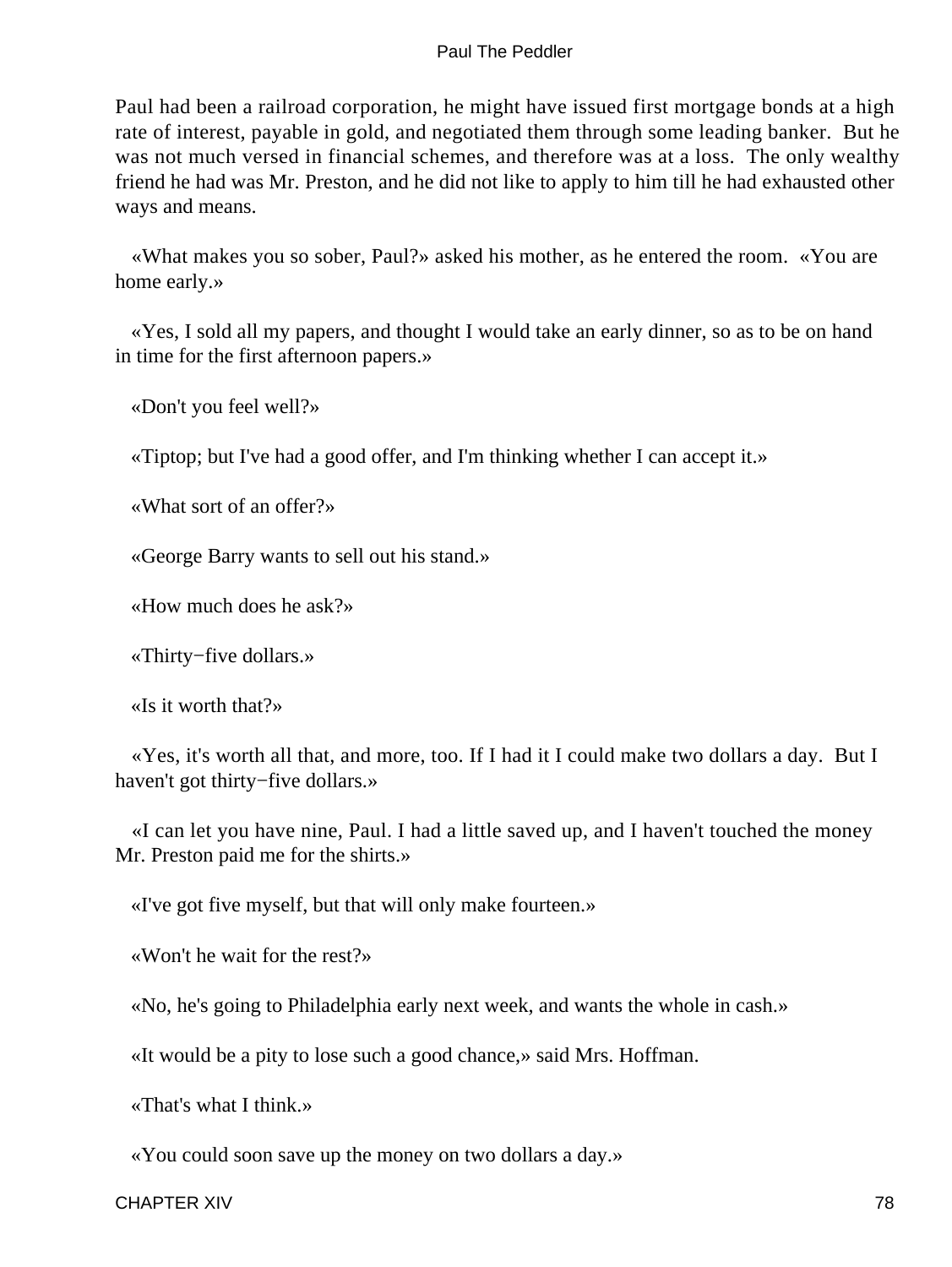«I could pay for it in a month – I mean, all above the fourteen dollars we have.»

 «In a day or two I shall have finished the second half−dozen shirts, and then I suppose Mr. Preston will pay me nine dollars more. I could let you have six dollars of that.»

 «That would make twenty. Perhaps George Barry will take that. If he won't I don't know but I will venture to apply to Mr. Preston.»

«He seems to take an interest in you. Perhaps he would trust you with the money.»

«I could offer him a mortgage on the stock,» said Paul.

 «If he has occasion to foreclose, he will be well provided with neckties,» said Mrs. Hoffman, smiling.

 «None of which he could wear. I'll tell you what, mother, I should like to pick up a pocketbook in the street, containing, say, twenty or twenty−five dollars.»

 «That would be very convenient,» said his mother; «but I think it will hardly do to depend on such good luck happening to you. By the way,» she said, suddenly, "perhaps I can help you, after all.

Don't you remember that gold ring I picked up in Central Park two years ago?"

«The one you advertised?»

«Yes. I advertised, or, rather, your father did; but we never found an owner for it.»

«I remember it now, mother. Have you got the ring still?»

«I will get it.»

 Mrs. Hoffman went to her trunk, and, opening it, produced the ring referred to. It was a gold ring with a single stone of considerable size.

 «I don't know how much it is worth,» said Mrs. Hoffman; «but if the ring is a diamond, as I think it is, it must be worth as much as twenty dollars.»

«Did you ever price it?»

 «No, Paul; I have kept it, thinking that it would be something to fall back upon if we should ever be hard pressed. As long as we were able to get along without suffering, I thought I would keep it. Besides, I had another feeling. It might belong to some person who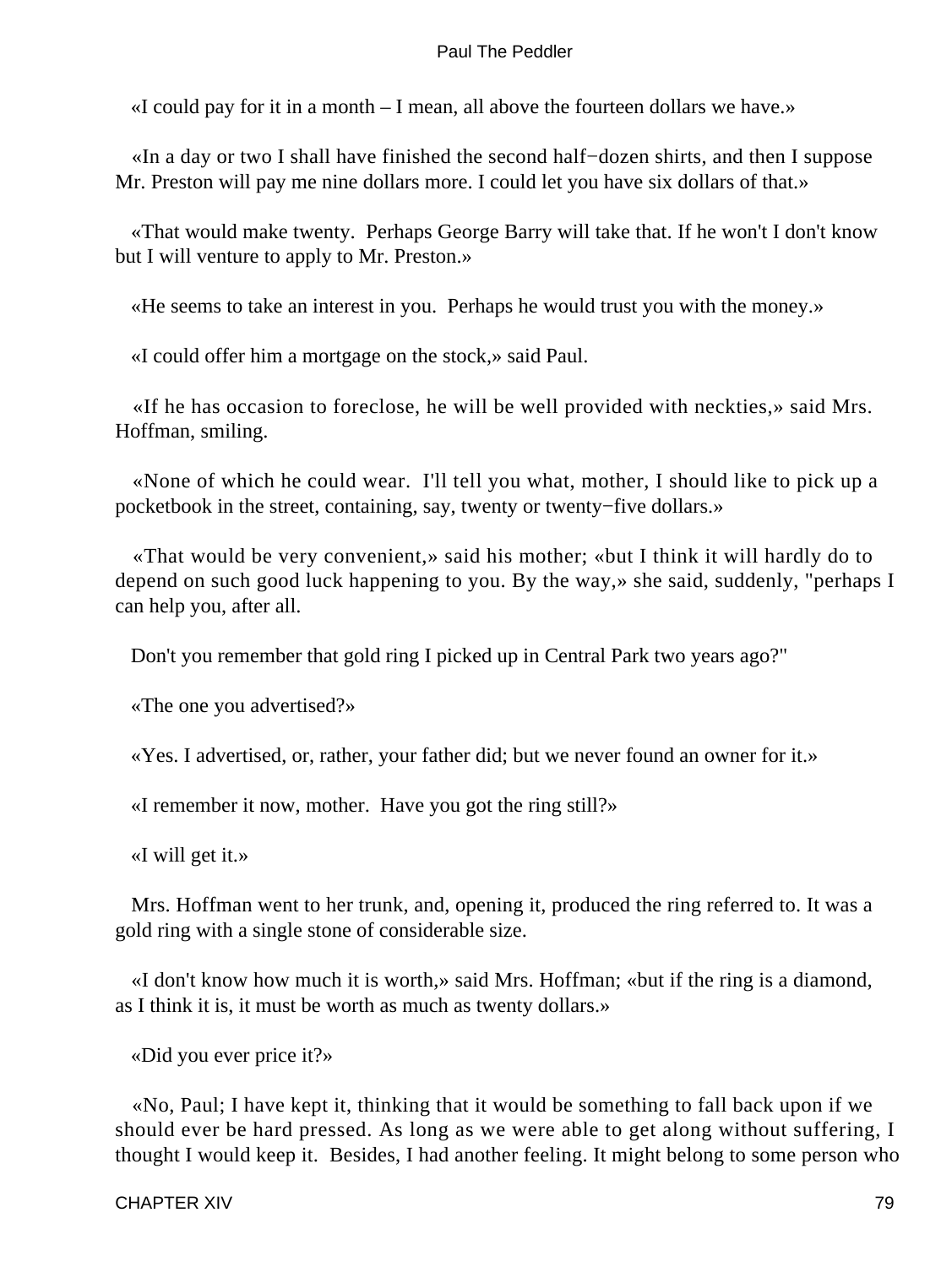prized it very much, and the time might come when we could find the owner. However, that is not likely after so long a time. So, if you cannot raise the money in any other way, you may sell the ring.»

 «I might pawn it for thirty days, mother. By that time I should be able to redeem it with the profits of my business.»

«I don't think you could get enough from a pawn−broker.»

 «I can try, at any rate; but first I will see George Barry, and find out whether he will take twenty dollars down, and the rest at the end of a month.»

 Paul wrapped up the ring in a piece of paper, and deposited it in his vest pocket. He waited till after dinner, and then went at once to the necktie stand, where he made the proposal to George Barry.

The young man shook his head.

 «I'd like to oblige you, Paul,» he said, «but I must have the money. I have an offer of thirty−two dollars, cash, from another party, and I must take up with it if I can't do any better. I'd rather sell out to you, but you know I have to consult my own interest.»

«Of course, George, I can't complain of that.»

«I think you will be able to borrow the money somewhere.»

 «Most of my friends are as poor as myself,» said Paul. «Still, I think I shall be able to raise the money. Only wait for me two days.»

 «Yes, Paul, I'll wait that long. I'd like to sell out to you, if only because you have helped me when I was sick. But for you all that would have been lost time.»

 «Where there's a will there's a way, George,» said Paul. «I'm bound to buy your stand and I will raise the money somehow.»

 Paul bought a few papers, for he did not like to lose the afternoon trade, and in an hour had sold them all off, realizing a profit of twenty cents. This made his profits for the day seventy cents.

 «That isn't as well as I used to do,» said Paul to himself, «but perhaps I can make something more by and by. I will go now and see what I can get for the ring.»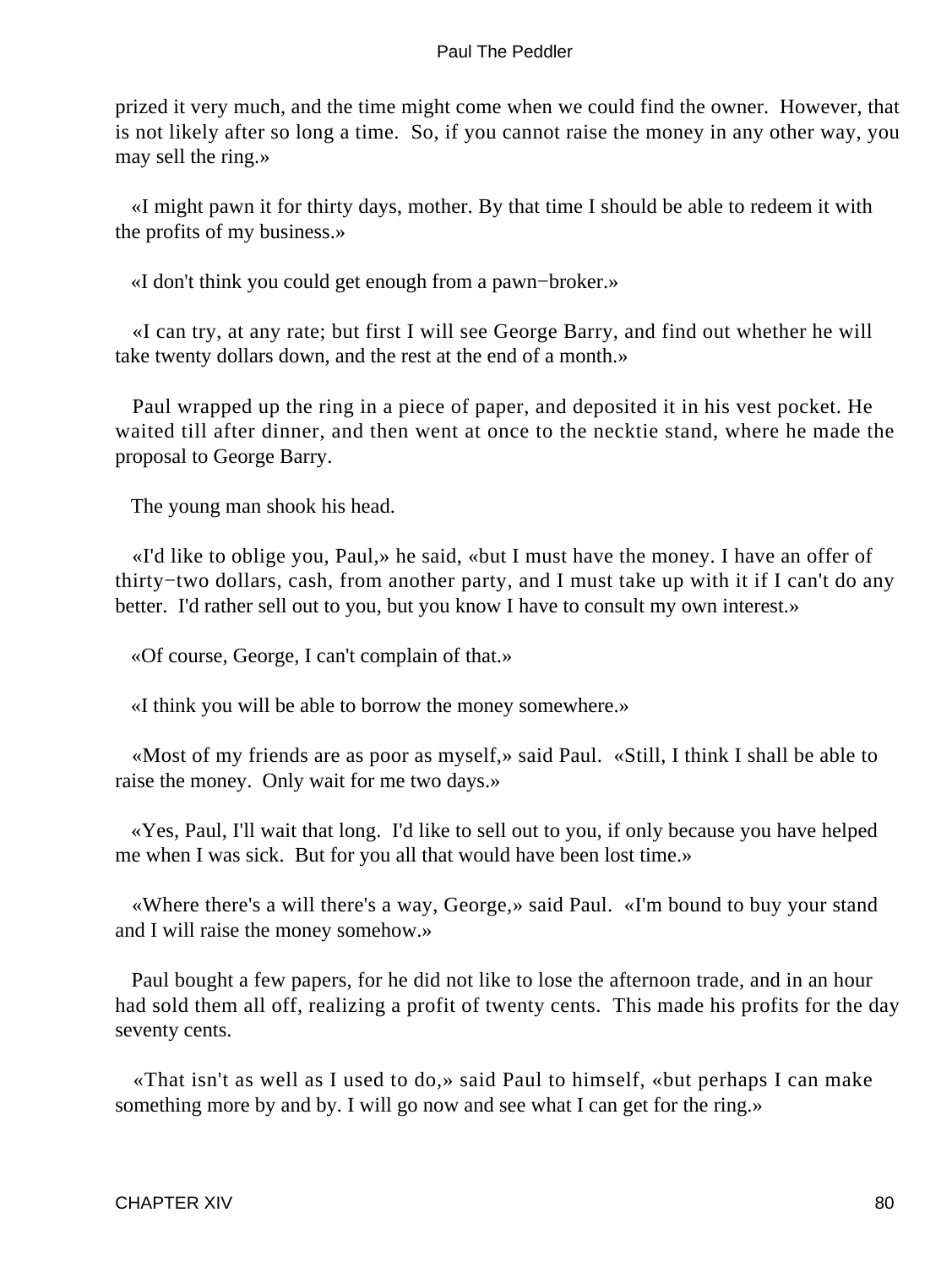As he had determined, he proceeded to a pawnbroker's shop which he had often passed. It was on Chatham street, and was kept by an old man, an Englishman by birth, who, though he lived meanly in a room behind his shop, was popularly supposed to have accumulated a considerable fortune.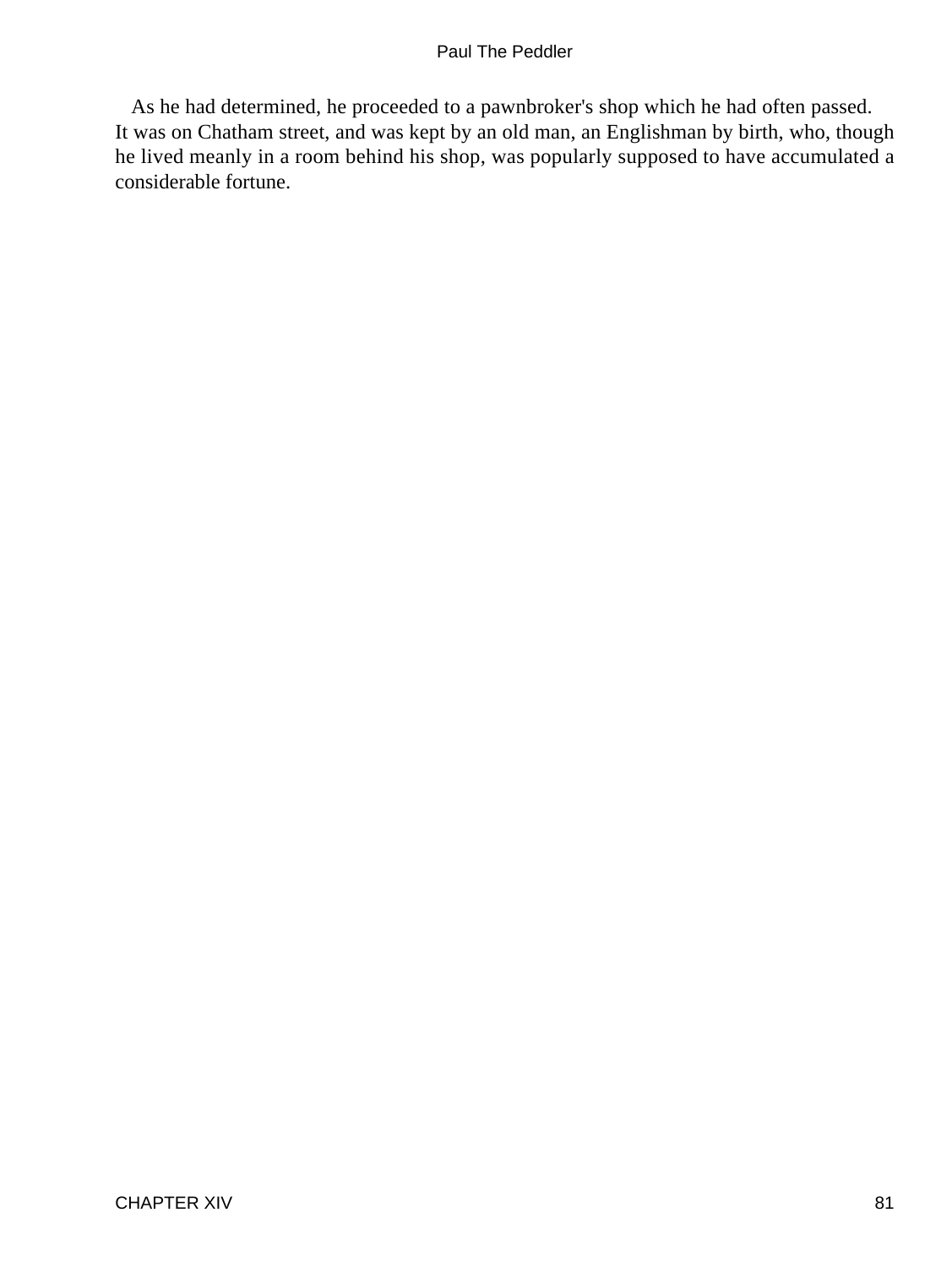## **[CHAPTER XV](#page-153-0)**

### *T*HE PAWNBROKER'S **SHOP**

 Stuffed behind the counter, and on the shelves of the pawnbroker's shop, were articles in almost endless variety. All was fish that came to his net. He was willing to advance on anything that had a marketable value, and which promised to yield him, I was about to say, a fair profit. But a fair profit was far from satisfying the old man. He demanded an extortionate profit from those whom ill−fortune drove to his door for relief.

 Eliakim Henderson, for that was his name, was a small man, with a bald head, scattering yellow whiskers, and foxlike eyes. Spiderlike he waited for the flies who flew of their own accord into his clutches, and took care not to let them go until he had levied a large tribute. When Paul entered the shop, there were three customers ahead of him. One was a young woman, whose pale face and sunken cheeks showed that she was waging an unequal conflict with disease. She was a seamstress by occupation, and had to work fifteen hours a day to earn the little that was barely sufficient to keep body and soul together. Confined in her close little room on the fourth floor, she scarcely dared to snatch time to look out of the window into the street beneath, lest she should not be able to complete her allotted task. A two days' sickness had compelled her to have recourse to Eliakim Henderson. She had under her arm a small bundle covered with an old copy of the Sun.

 «What have you got there?» asked the old man, roughly. «Show it quick, for there's others waiting.»

Meekly she unfolded a small shawl, somewhat faded from long use.

«What will you give me on that?» she asked, timidly.

«It isn't worth much.»

«It cost five dollars.»

«Then you got cheated. It never was worth half the money. What do you want on it?»

 The seamstress intended to ask a dollar and a half, but after this depreciation she did not venture to name so high a figure.

«A dollar and a quarter,» she said.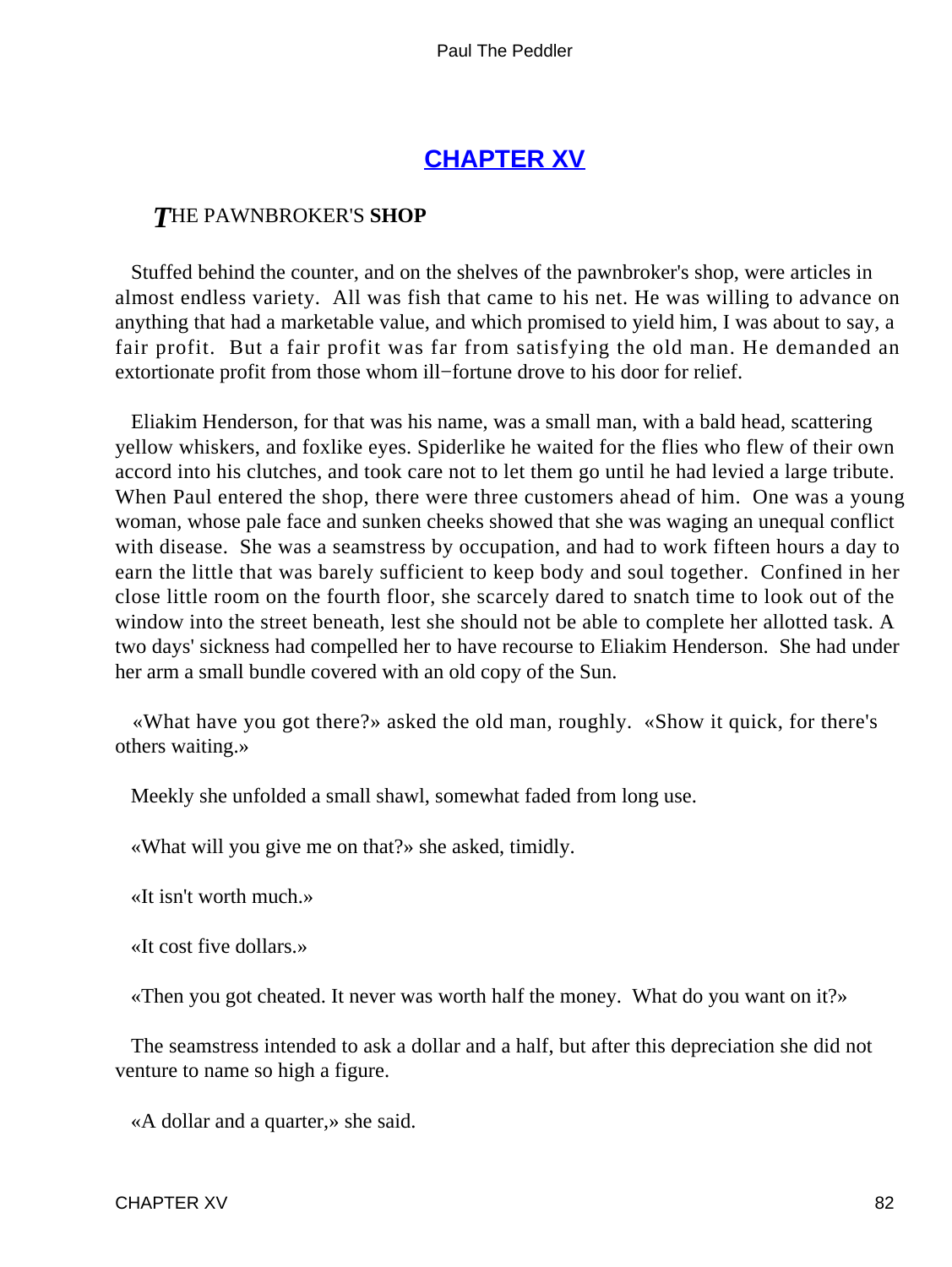«A dollar and a quarter!» repeated the old man, shrilly. «Take it home with you. I don't want it.»

«What will you give?» asked the poor girl, faintly.

«Fifty cents. Not a penny more.»

 «Fifty cents!» she repeated, in dismay, and was about to refold it. But the thought of her rent in arrears changed her half−formed intention.

«I'll take it, sir.»

 The money and ticket were handed her, and she went back to her miserable attic−room, coughing as she went.

«Now, ma'am,» said Eliakim.

 His new customer was an Irish woman, by no means consumptive in appearance, red of face and portly of figure.

«And what'll ye be givin' me for this?» she asked, displaying a pair of pantaloons.

«Are they yours, ma'am?» asked Eliakim, with a chuckle.

 «It's not Bridget McCarty that wears the breeches,» said that lady. «It's me husband's, and a dacent, respectable man he is, barrin' the drink, which turns his head. What'll ye give for 'em?»

 «Name your price,» said Eliakim, whose principle it was to insist upon his customers making the first offer.

«Twelve shillin's,» said Bridget.

 «Twelve shillings!» exclaimed Eliakim, holding up both hands. «That's all they cost when they were new.»

 «They cost every cint of five dollars,» said Bridget. «They was made at one of the most fashionable shops in the city. Oh, they was an illigant pair when they was new.»

«How many years ago was that?» asked the pawnbroker.

«Only six months, and they ain't been worn more'n a month.»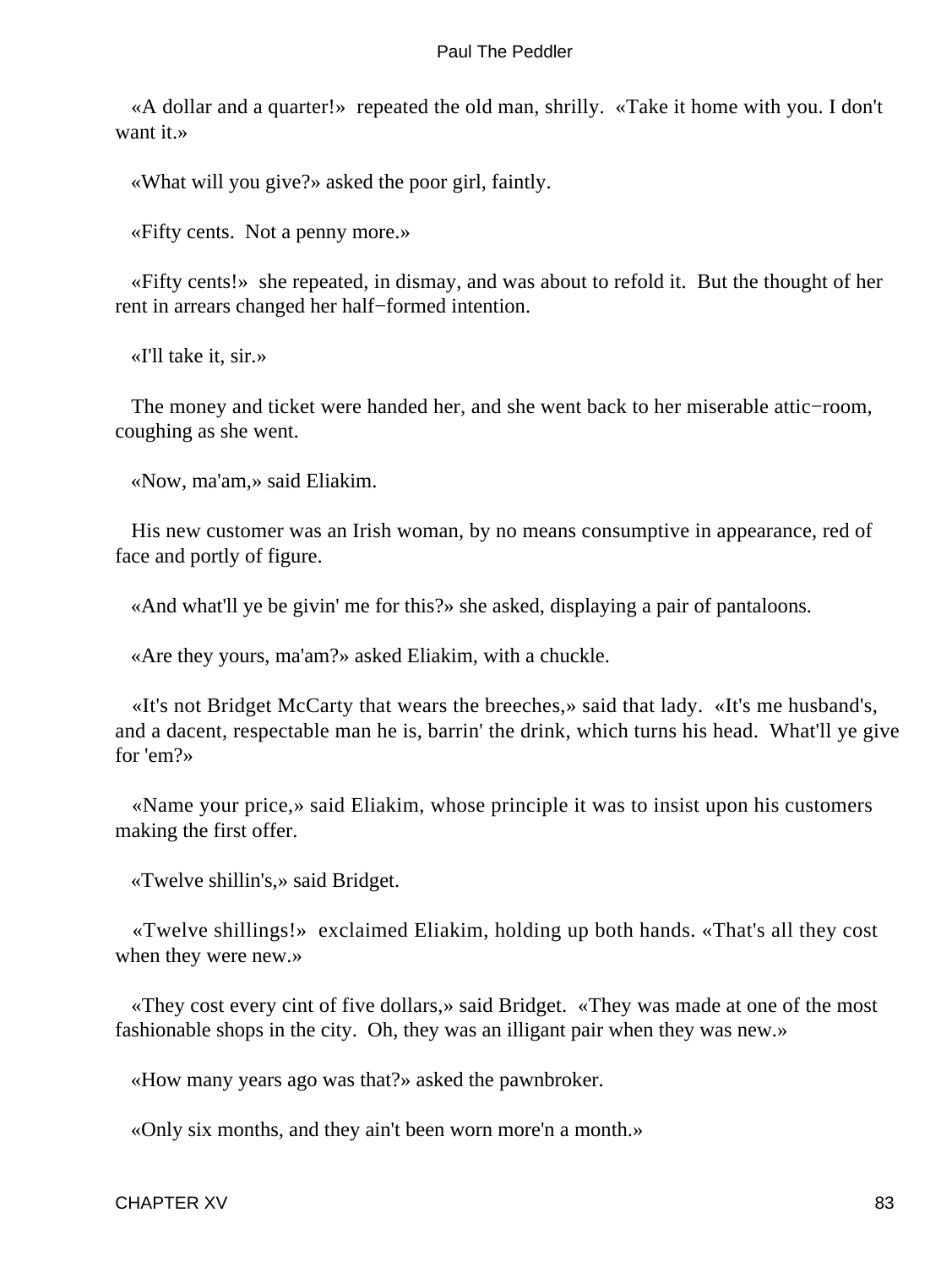«I'll give you fifty cents.»

 «Fifty cints!» repeated Mrs. McCarty, turning to the other customers, as if to call their attention to an offer so out of proportion to the valuable article she held in her hand. «Only fifty cints for these illigant breeches! Oh, it's you that's a hard man, that lives on the poor and the nady.»

«You needn't take it. I should lose money on it, if you didn't redeem it.»

 «He says he'd lose money on it,» said Mrs. McCarty. «And suppose he did, isn't he a−rollin' in gold?»

 «I'm poor,» said Eliakim; «almost as poor as you, because I'm too liberal to my customers.»

 «Hear till him!» said Mrs. McCarty. «He says he's liberal and only offers fifty cints for these illigant breeches.»

«Will you take them or leave them?» demanded the pawnbroker, impatiently.

 «You may give me the money,» said Bridget; «and it's I that wonder how you can slape in your bed, when you are so hard on poor folks.»

 Mrs. McCarty departed with her money, and Eliakim fixed his sharp eyes on the next customer. It was a tall man, shabbily dressed, with a thin, melancholy−looking face, and the expression of one who had struggled with the world, and failed in the struggle.

 «How much for this?» he asked, pointing to the violin, and speaking in a slow, deliberate tone, as if he did not feel at home in the language.

«What do you want for it?»

«Ten dollar,» he answered.

«Ten dollars! You're crazy!» was the contemptuous comment of the pawnbroker.

 «He is a very good violin,» said the man. «If you would like to hear him,» and he made a movement as if to play upon it.

 «Never mind!» said Eliakim. «I haven't any time to hear it. If it were new it would be worth something; but it's old, and  $-$  – »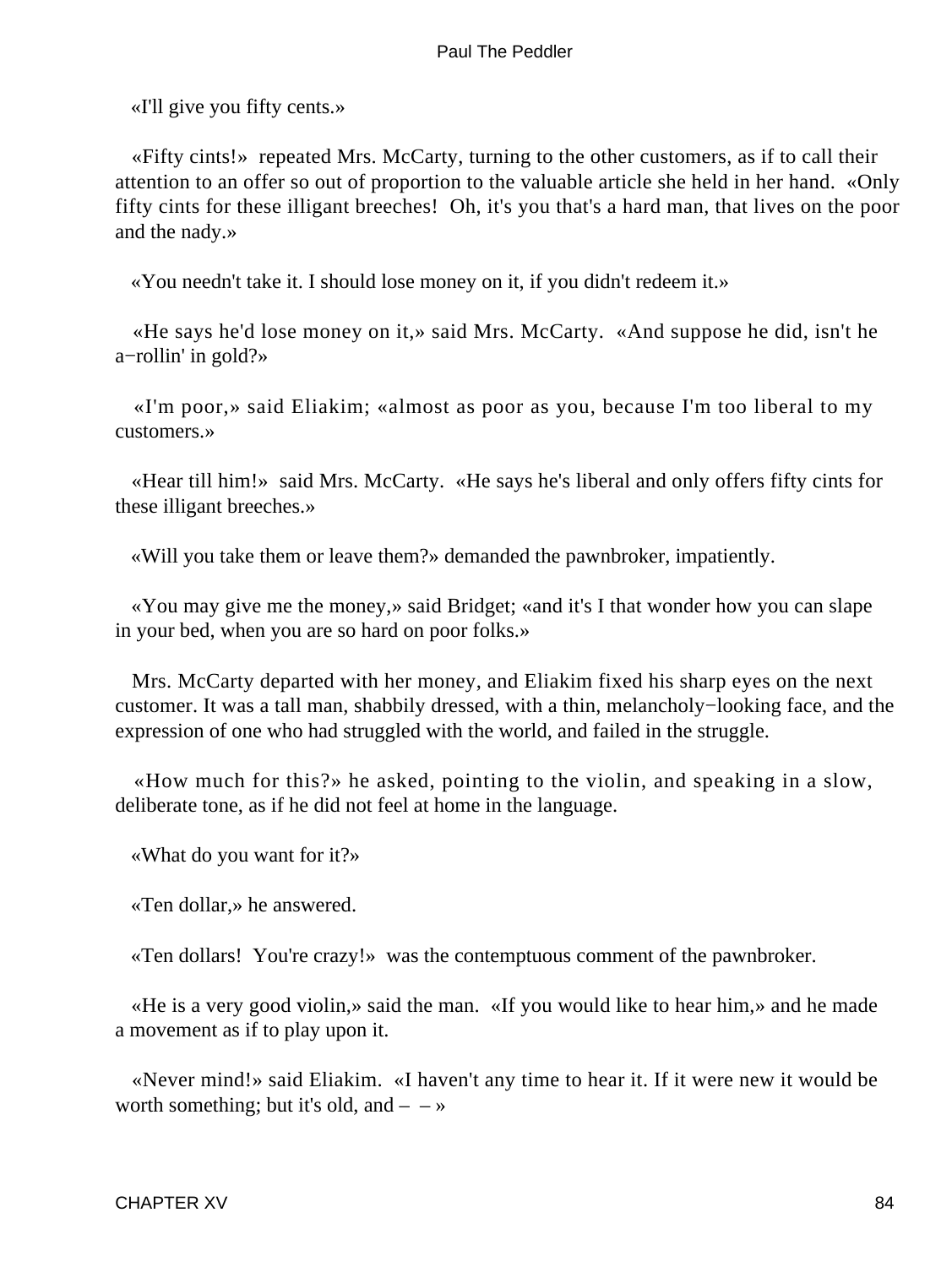«But you do not understand,» interrupted the customer, eagerly. «It is worth much more than new. Do you see, it is by a famous maker? I would not sell him, but I am poor, and my Bettina needs bread. It hurts me very much to let him go. I will buy him back as soon as I can.»

«I will give you two dollars, but I shall lose on it, unless you redeem it.»

 «Two dollar!» repeated the Italian. «Ocielo! it is nothing. But Bettina is at home without bread, poor little one! Will you not give three dollar?»

«Not a cent more.»

«I will take it.»

«There's your money and ticket.»

 And with these the poor Italian departed, giving one last lingering glance at his precious violin, as Eliakim took it roughly and deposited it upon a shelf behind him. But he thought of his little daughter at home, and the means of relief which he held in his hand, and a smile of joy lightened his melancholy features. The future might be dark and unpromising, but for three days, at any rate, she should not want bread.

Paul's turn came next.

«What have you got?» asked the pawnbroker.

Paul showed the ring.

 Eliakim took it, and his small, beadlike eyes sparkled avariciously as he recognized the diamond, for his experience was such that he could form a tolerably correct estimate of its value. But he quickly suppressed all outward manifestations of interest, and said, indifferently, «What do you want for it?»

«I want twenty dollars,» said Paul, boldly.

«Twenty dollars!» returned the pawnbroker. «That's a joke.»

«No, it isn't,» said Paul. «I want twenty dollars, and you can't have the ring for less.»

 «If you said twenty shillings, I might give it to you,» said Eliakim; «but you must think I am a fool to give twenty dollars.»

«That's cheap for a diamond ring,» said Paul. «It's worth a good deal more.»

CHAPTER XV 85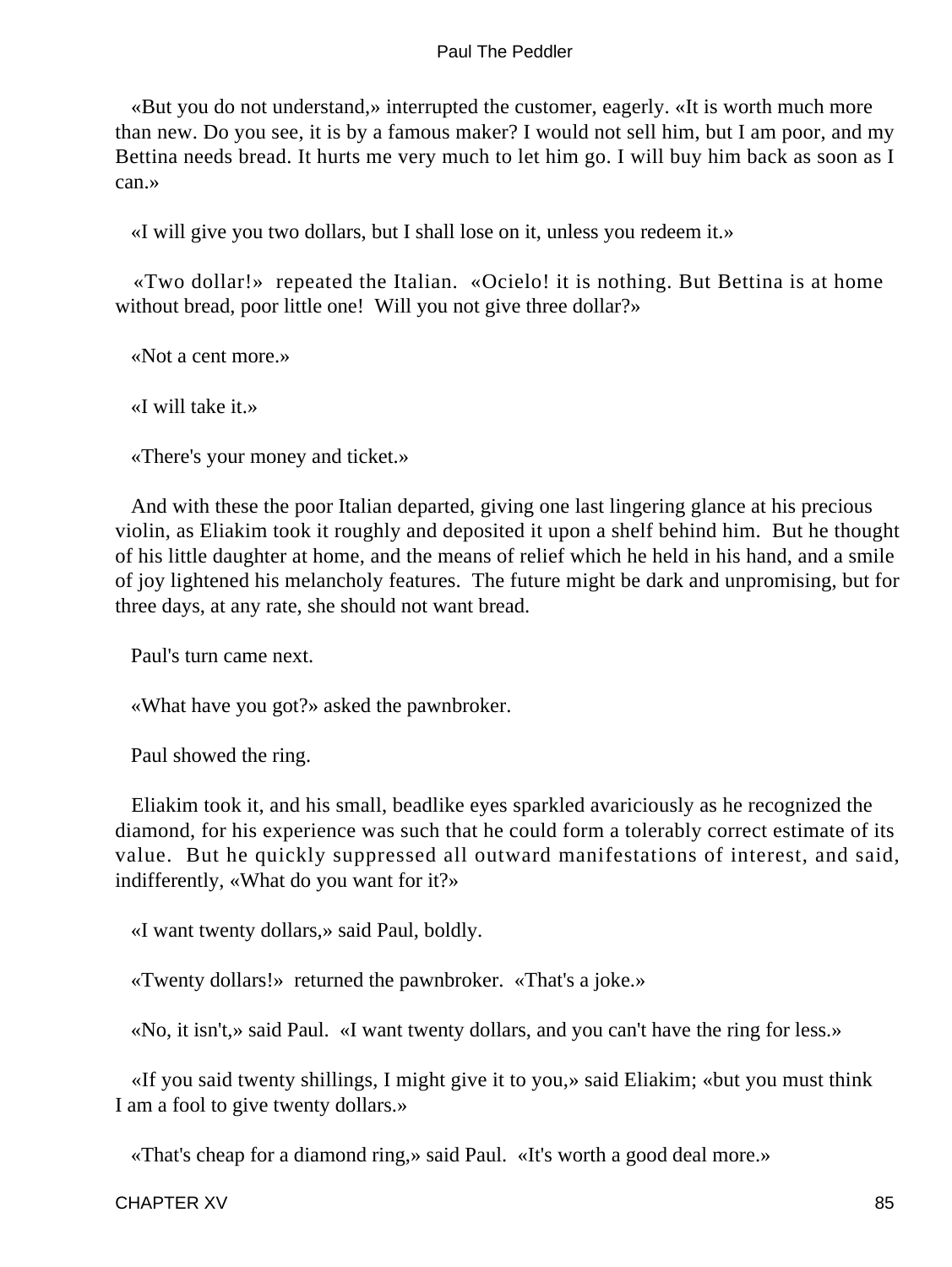The pawnbroker eyed Paul sharply. Did the boy know that it was a diamond ring? What chance was there of deceiving him as to its value? The old man, whose business made him a good judge, decided that the ring was not worth less than two hundred and fifty dollars, and if he could get it into his possession for a trifle, it would be a paying operation.

«You're mistaken, boy,» he said. «It's not a diamond.»

«What is it?»

«A very good imitation.»

«How much is it worth?»

«I'll give you three dollars.»

«That won't do. I want to raise twenty dollars, and if I can't get that, I'll keep the ring.»

 The pawnbroker saw that he had made a mistake. Paul was not as much in need of money as the majority of his customers. He would rather pay twenty dollars than lose the bargain, though it went against the grain to pay so much money. But after pronouncing the stone an imitation, how could he rise much above the offer he had already made? He resolved to approach it gradually. Surveying it more closely, he said:

«It is an excellent imitation. I will give you five dollars.»

 Paul was not without natural shrewdness, and this sudden advance convinced him that it was, after all, a real stone. He determined to get twenty dollars or carry the ring home.

«Five dollars won't do me any good,» he said. «Give me back the ring.»

«Five dollars is a good deal of money,» said Eliakim.

«I'd rather have the ring.»

«What is your lowest price?»

«Twenty dollars.»

«I'll give you eight.»

«Just now you said it was worth only three,» said Paul, sharply.

«It is very fine gold. It is better than I thought. Here is the money.»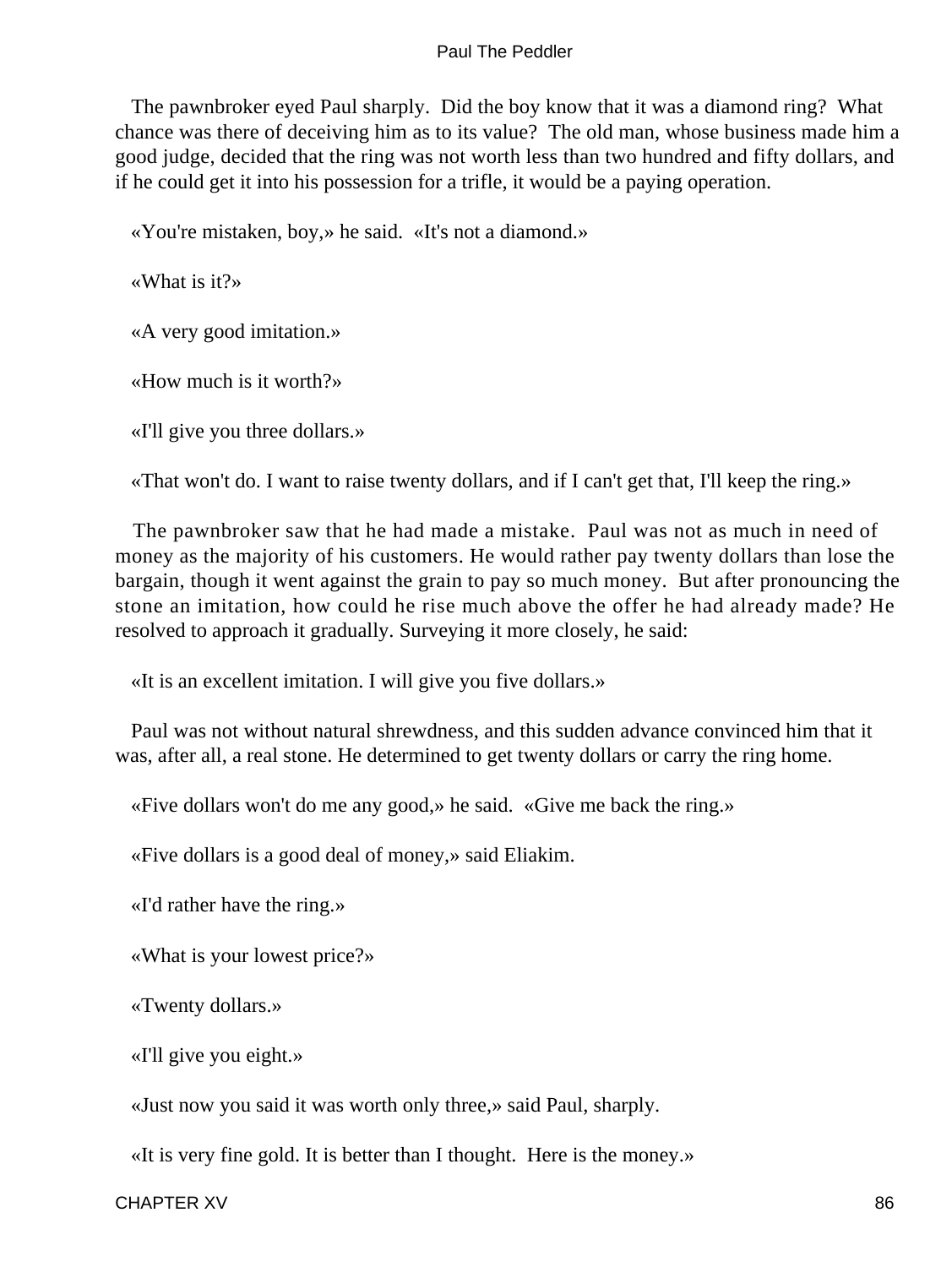«You're a little too fast,» said Paul, coolly. «I haven't agreed to part with the ring for eight dollars, and I don't mean to. Twenty dollars is my lowest price.»

 «I'll give you ten,» said the old man, whose eagerness increased with Paul's indifference.

«No, you won't. Give me back the ring.»

«I might give eleven, but I should lose money.»

 «I don't want you to lose money, and I've concluded to keep the ring,» said Paul, rightly inferring from the old man's eagerness that the ring was much more valuable than he had at first supposed.

 But the old pawnbroker was fascinated by the sparkling bauble. He could not make up his mind to give it up. By fair means or foul he must possess it. He advanced his bid to twelve, fourteen, fifteen dollars, but Paul shook his head resolutely. He had made up his mind to carry it to Ball Black's, or some other first−class jewelers, and ascertain whether it was a real diamond or not, and if so to obtain an estimate of its value.

«I've changed my mind,» he said. «I'll keep the ring. Just give it back to me.»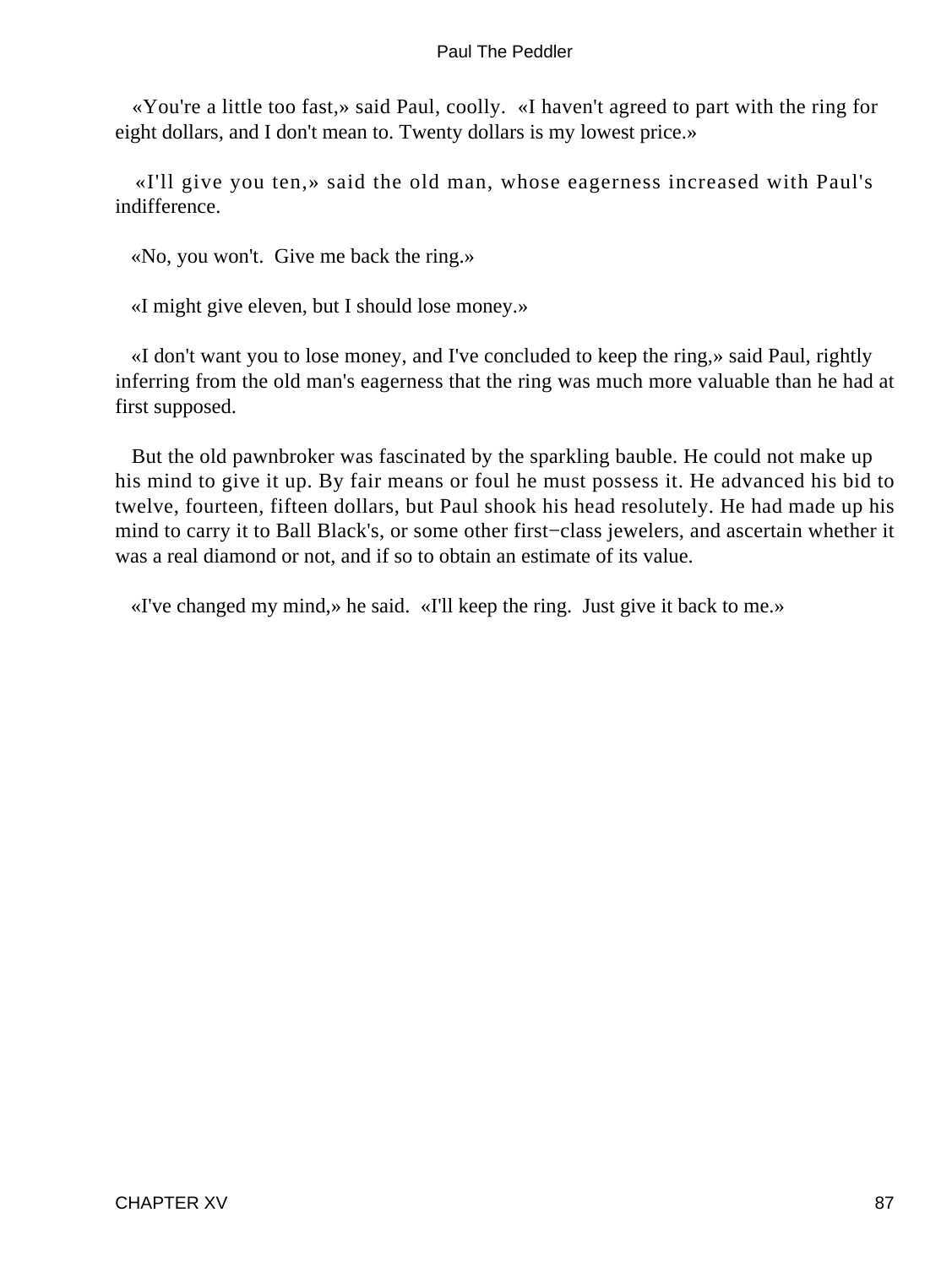# **[CHAPTER XVI](#page-153-0)**

## *T*HE JEWELER'S **PRICE**

 But to give it back was not Eliakim's intention. Should he buy it at twenty dollars, he would make at least two hundred, and such bargains were not to be had every day. He decided to give Paul his price.

«I will give you twenty dollars,» he said; «but it is more than the ring is worth.»

«I have concluded not to take twenty dollars,» said Paul. «You may give it back.»

«You agreed to take twenty dollars,» said Eliakim, angrily.

«That was when I first came in. You said you wouldn't give it.»

«I have changed my mind.»

«So have I,» said Paul. «You had a chance to get it, but now it's too late.»

 Eliakim was deeply disappointed. Generally he had his own way with his customers, who, being in urgent need of money, were obliged to accept such terms as he chose to offer. But now the tables were turned, and Paul proved more than a match for him. He resolved to attempt intimidation.

«Boy, where did you get this ring?» he asked, in a significant tone.

«Honestly,» said Paul. «That's all you need to know.»

«I don't believe it,» said the old man, harshly. «I believe you stole it.»

«You may believe what you like, but you must give it back to me,» said Paul, coolly.

«I've a great mind to call a policeman,» said Eliakim.

 «If you did,» said Paul, «I'd tell him that you were anxious to get the ring, though you believed it to be stolen. Perhaps he might have something to say to you.»

 Eliakim perceived the force of Paul's argument, for in law the receiver of stolen goods is as bad as the thief, and there had been occasions when the pawnbroker had narrowly escaped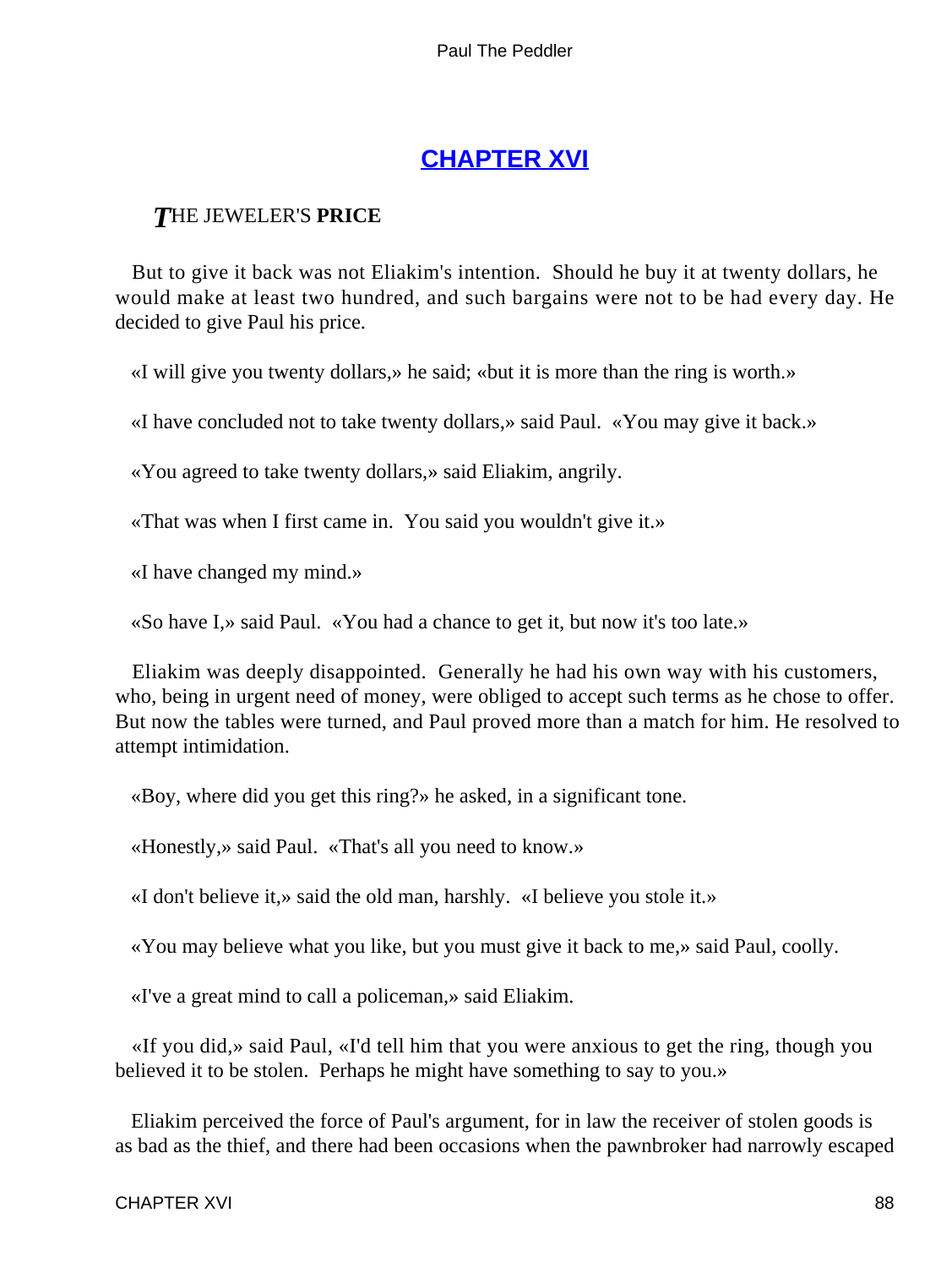punishment for thus indirectly conniving at theft.

 «If you say you got it honestly, I'll buy it of you,» he said, changing his tune. «What will you take?»

«I don't care about selling to−day,» answered Paul.

«I'll give you twenty−five dollars.»

«I can't sell without consulting my mother. It belongs to her.»

Reluctantly Eliakim gave back the ring, finding his wiles of no effect.

 «Bring your mother round to−morrow,» he said. «I'll give you a better price than you will get anywhere else.»

«All right,» said Paul. «I'll tell her what you say.»

 The old pawnbroker followed Paul with wistful glances, vainly wishing that he had not at first depreciated the ring to such an extent, that his subsequent advances had evidently excited his customer's suspicion that it was more valuable than be supposed. He felt that he had lost it through not understanding the character of the boy with whom he had to deal.

«Well, Paul, what news of the ring?» asked Mrs. Hoffman, as he re−entered the room.

«I was offered twenty−five dollars for it,» said Paul.

«Did you sell it?»

«No, mother.»

«Why not?» asked Jimmy. «Twenty−five dollars is a lot of money.»

«I know it,» said Paul; «but the ring is worth a great deal more.»

«What makes you think so, Paul?»

 «Because the offer was made by a pawnbroker, who never pays quarter what an article is worth. I am sure the ring is worth a hundred dollars.»

«Yes, I am sure it is worth all that.»

«A hundred dollars!» repeated Jimmy, awestruck at the magnitude of the sum.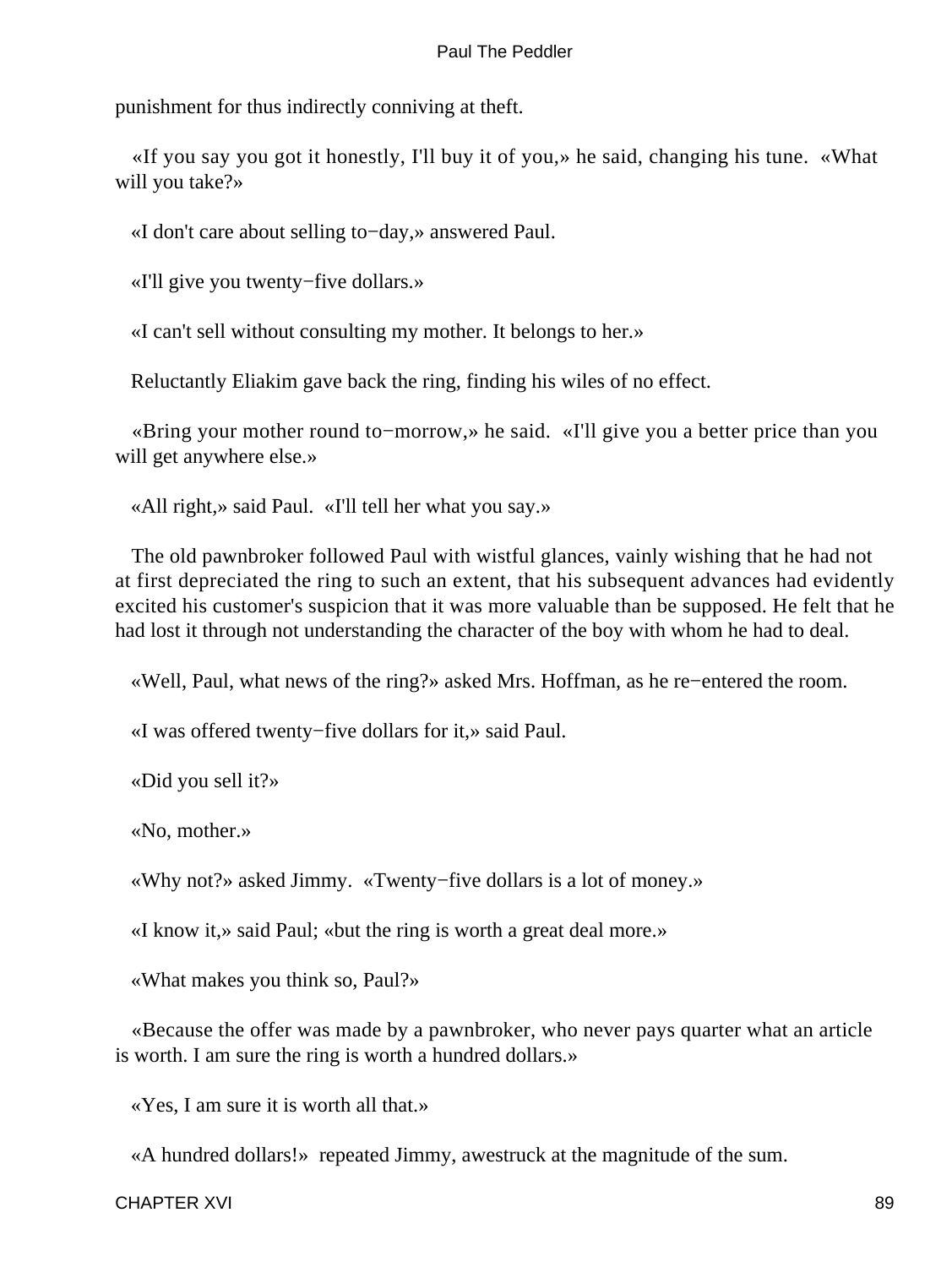«What shall we do about it, Paul?» asked his mother. «A hundred dollars will do us more good than the ring.»

 «I know that, mother. What I propose is, to carry it to Ball Black's, or Tiffany's, and sell it for whatever they say it is worth. They are first−class houses, and we can depend upon fair treatment.»

«Your advice is good, Paul. I think we will follow it. When will you go?»

 «I will go at once. I have nothing else to do, and I would like to find out as soon as I can how much it will bring. Old Henderson wanted me to think, at first, that it was only imitation, and offered me twenty shillings on it. He's an old cheat. When he found that I wasn't to be humbugged, he raised his offer by degrees to twenty−five dollars. That was what made me suspect its value.»

«If you get a hundred dollars, Paul,» said Jimmy, «you can buy out the stand.»

 «That depends on whether mother will lend me the money,» said Paul. «You know it's hers. She may not be willing to lend without security.»

 «I am so unaccustomed to being a capitalist,» said Mrs. Hoffman, smiling, «that I shan't know how to sustain the character. I don't think I shall be afraid to trust you, Paul.»

 Once more, with the ring carefully wrapped in a paper and deposited in his pocketbook, Paul started uptown. Tiffany, whose fame as a jeweler is world−wide, was located on Broadway. He had not yet removed to his present magnificent store on Union Square.

 Paul knew the store, but had never entered it. Now, as he entered, he was struck with astonishment at the sight of the immense and costly stock, unrivaled by any similar establishment, not only in the United States, but in Europe. Our hero walked up to the counter, and stood beside a richly−dressed lady who was bargaining for a costly bracelet. He had to wait ten minutes while the lady was making her choice from a number submitted to her for inspection. Finally she selected one, and paid for it. The clerk, now being at leisure, turned to our hero and asked: –

«Well, young man, what can I do for you?»

«I have a ring which I should like to show you. I want to know how much it is worth.»

«Very well. Let me see it.»

 When Paul produced the diamond ring, the clerk, who had long been in the business, and perceived its value at once, started in surprise.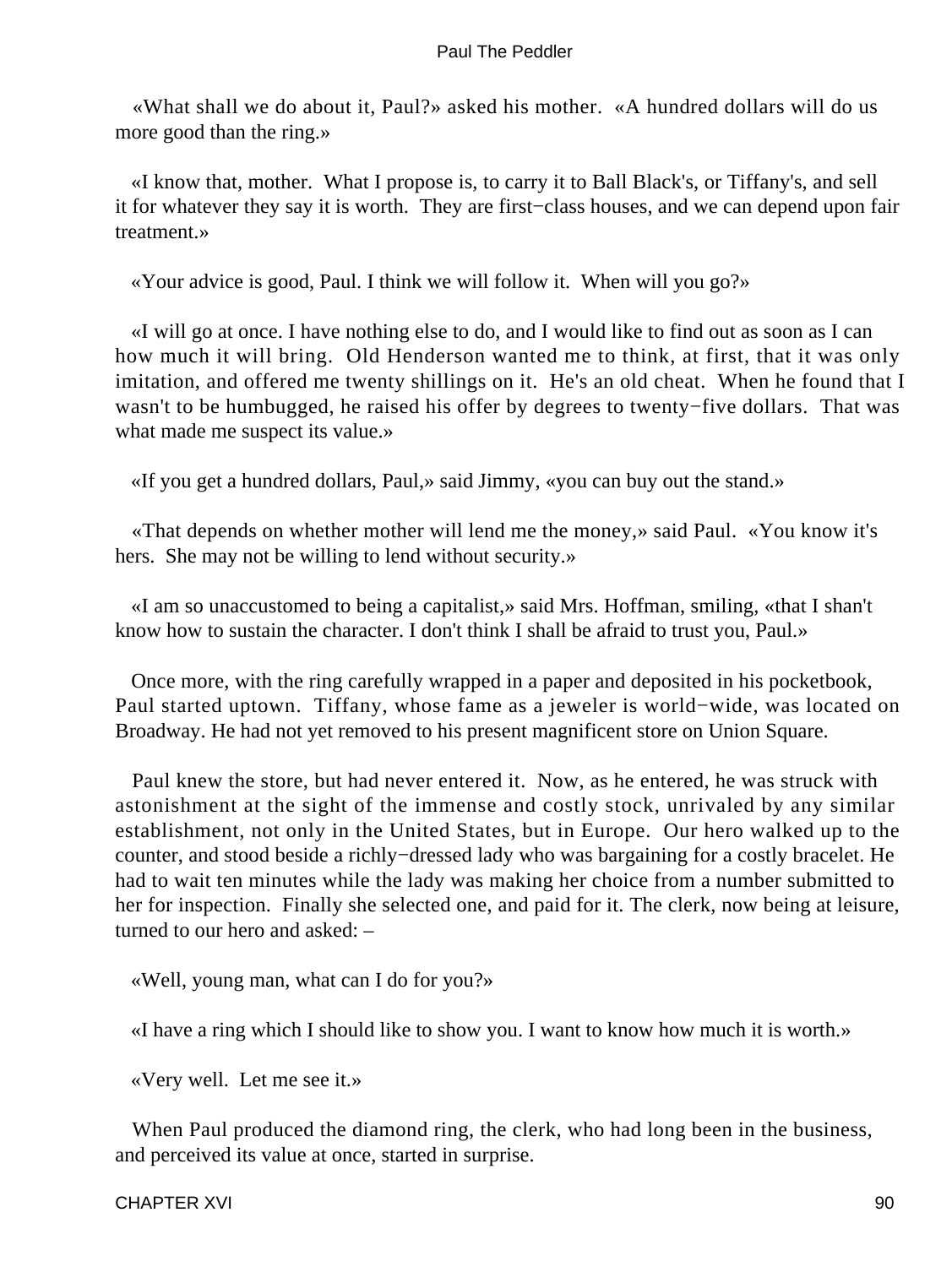«This is a very valuable ring,» he said.

«So I thought,» said Paul. «How much is it worth?»

«Do you mean how much should we ask for it?»

«No; how much would you give for it?»

 «Probably two hundred and fifty dollars.» Paul was quite startled on finding the ring so much more valuable than he had supposed. He had thought it might possibly be worth a hundred dollars; but he had not imagined any rings were worth as much as the sum named.

«Will you buy it of me?» he asked.

The clerk regarded Paul attentively, and, as he thought, a little suspiciously.

«Does the ring belong to you?» he asked.

«No, to my mother.»

«Where did she buy it?»

"She didn't buy it at all. She found it one day at Central Park.

 It belongs to her now. She advertised for an owner, and examined the papers to see if it was advertised as lost, but could hear nothing of the one to whom it belonged."

«How long ago was this?»

«Two years ago.»

«I will show this ring to Mr. Tiffany,» said the clerk.

«Very well.»

Paul took a seat and waited.

Soon Mr. Tiffany came up.

«Are you the boy who brought in the ring?» he asked.

«Yes, sir.»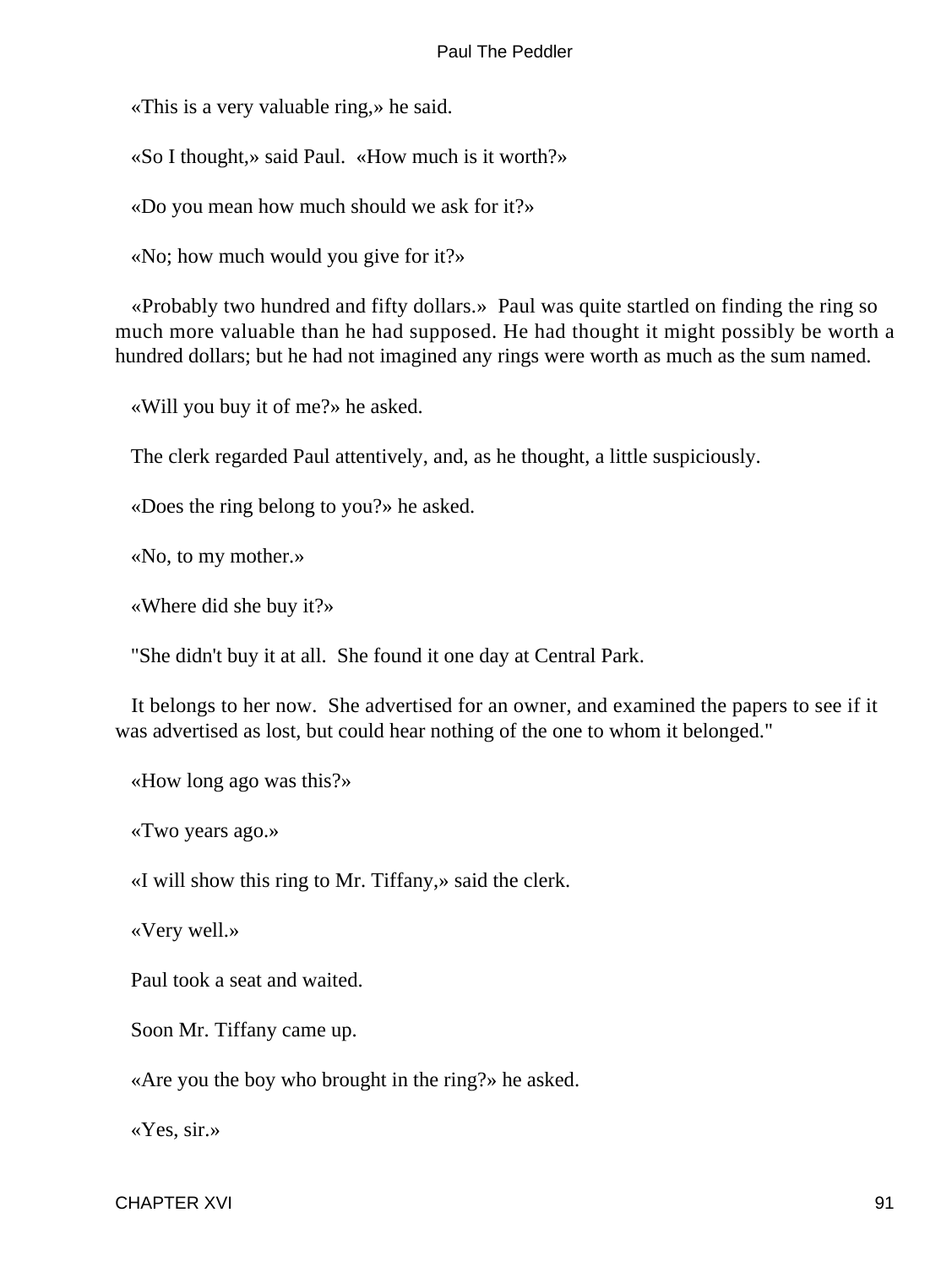«You say your mother found it two years ago in Central Park?»

«Yes, sir.»

 «It is a valuable ring. I should be willing to buy it for two hundred and fifty dollars, if I were quite certain that you had a right to dispose of it.»

 «I have told you the truth, Mr. Tiffany,» said Paul, a little nettled at having his word doubted.

«That may be, but there is still a possibility that the original owner may turn up.»

 «Won't you buy it, then?» asked Paul, disappointed, for, if he were unable to dispose of the ring, he would have to look elsewhere for the means of buying out Barry's street stand.

 «I don't say that; but I should want a guaranty of indemnity against loss, in case the person who lost it should present a claim.»

«In that case,» said Paul, «I would give you back the money you paid me.»

Mr. Tiffany smiled.

 «But suppose the money were all spent,» he suggested. «I suppose you are intending to use the money?»

«I am going to start in business with it,» said Paul, «and I hope to add to it.»

 «Every one thinks so who goes into business; but some get disappointed. You see, my young friend, that I should incur a risk. Remember, I don't know you. I judge from your appearance that you are honest; but appearances are sometimes deceitful.»

«Then I suppose you won't buy it?» said Paul, who saw the force of this remark.

 «If you can bring here any responsible gentleman who knows you, and is willing to guarantee me against loss in the event of the owner's being found I will buy the ring for two hundred and fifty dollars.»

 Paul brightened up. He thought at once of Mr. Preston, and, from the friendly interest which that gentleman appeared to take in him, he judged that he would not refuse him this service.

 «I think I can do that,» he said. «Do you know Mr. Andrew Preston? He is a wealthy gentleman, who lives on Madison avenue, between Thirty–fourth and Thirty–fifth streets.»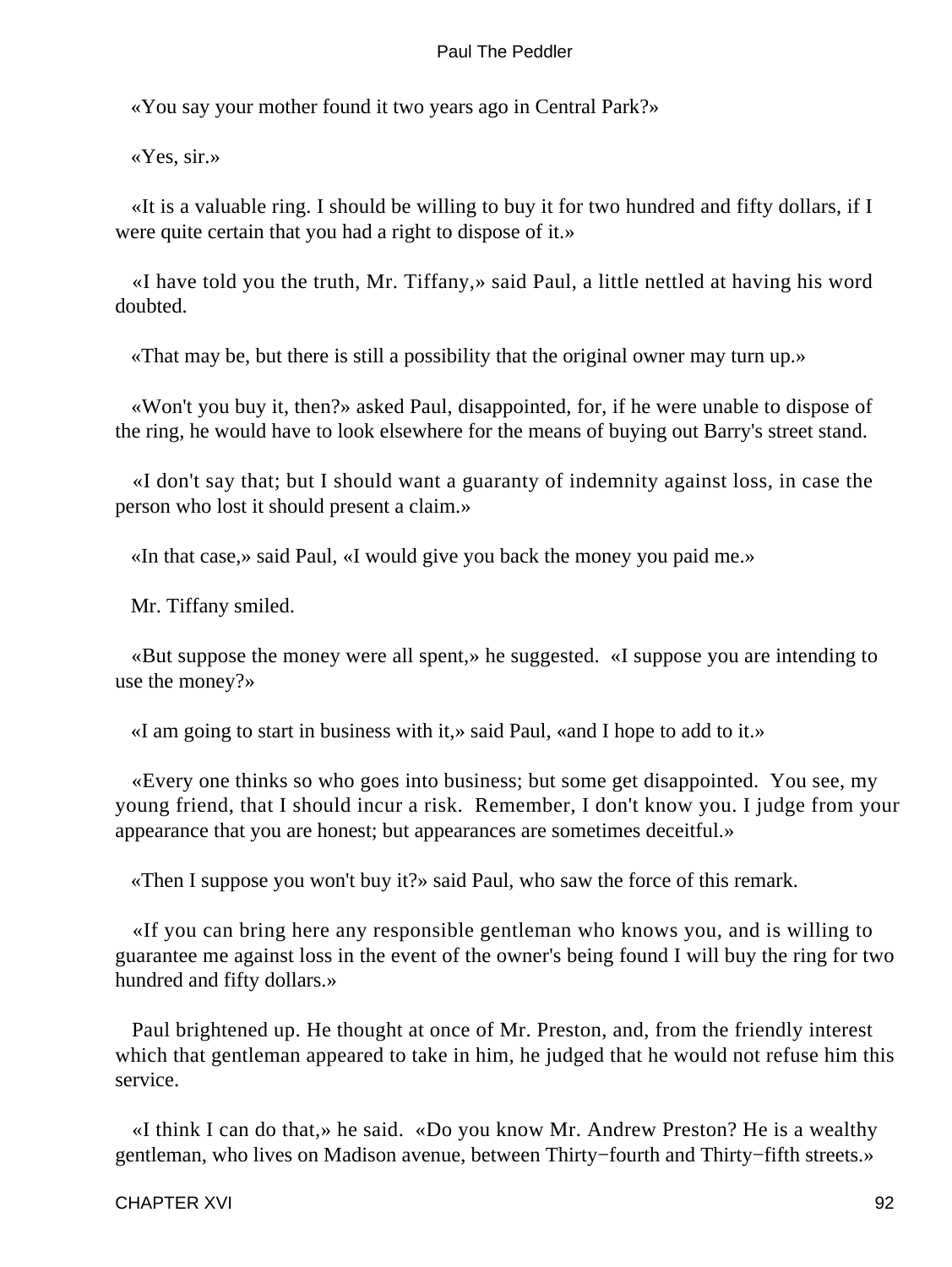«Not personally. I know him by reputation.»

«Will he be satisfactory?»

«Entirely so.»

 «He knows me well,» said Paul. «I think he will be willing to stand security for me. I will come back in a day or two.»

 Paul took the ring, and left the store. He determined to call that evening on Mr. Preston, and ask the favor indicated.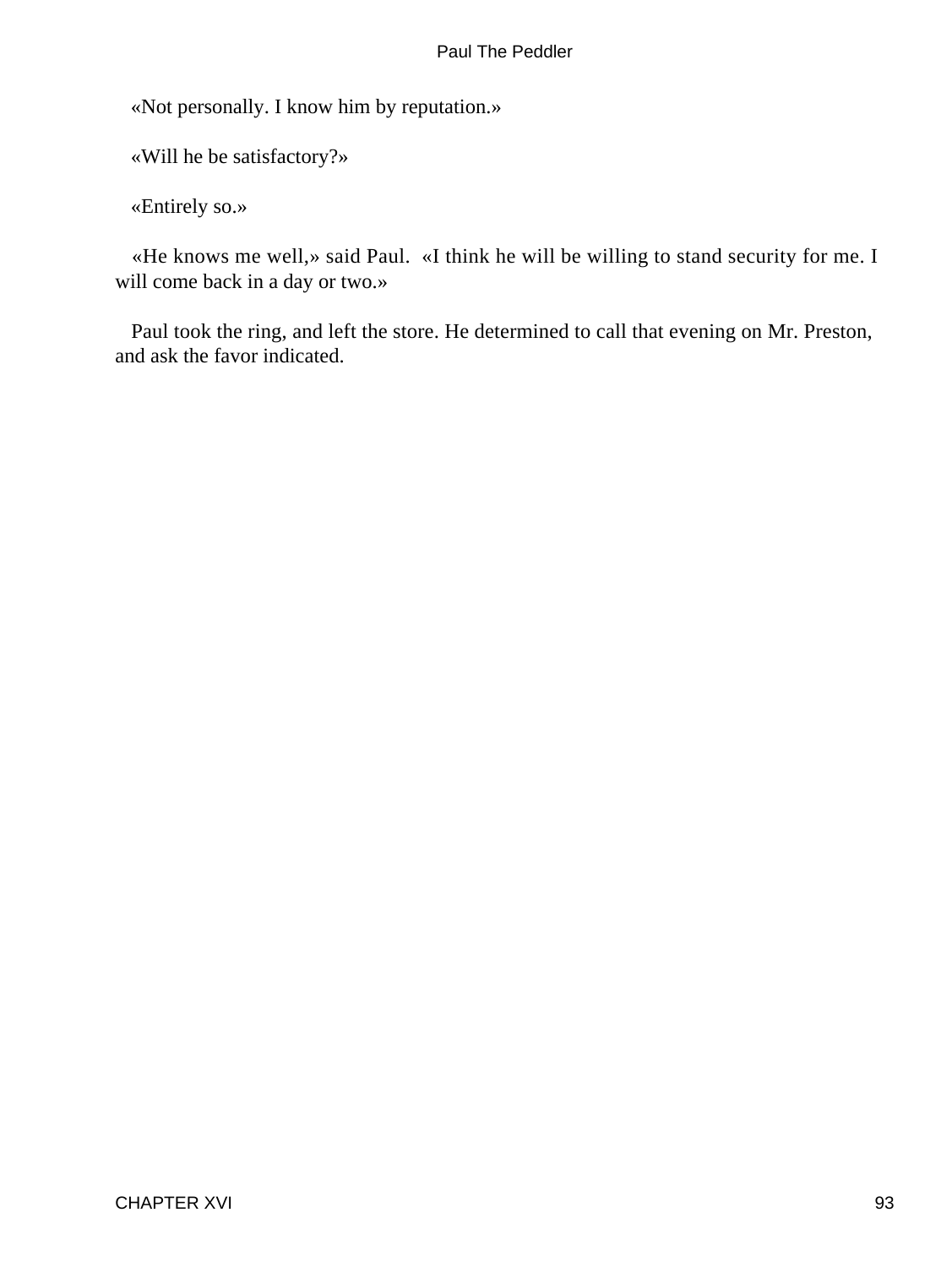# **[CHAPTER XVII](#page-153-0)**

## *M*R. **FELIX MONTGOMERY**

 Paul had an errand farther uptown, and, on leaving Tiffany's walked up as far as Twenty−third street. Feeling rather tired, he got on board a University place car to return. They had accomplished, perhaps, half the distance, when, to his surprise, George Barry entered the car.

 «How do you happen to be here, at this time, Barry?» he asked. «I thought you were attending to business.»

«I closed up for a couple of hours, having an errand at home. Where have you been?»

«To Tiffany's.»

«What, the jewelers?»

«Yes.»

«To buy a diamond ring, I suppose,» said Barry, jocosely.

«No – not to buy, but to sell one.»

«You are joking,» said his companion, incredulously.

 «No, I am not. The ring belongs to my mother. I am trying to raise money enough on it to buy you out.»

«I didn't know your mother was rich enough to indulge in such expensive jewelry.»

«She isn't, and that's the reason I am trying to sell it.»

«I mean, I didn't think she was ever rich enough.»

 «I'll explain it,» said Paul. «The ring was found some time since in Central Park. As no owner has ever appeared, though we advertised it, we consider that it belongs to us.»

«How much is it worth?»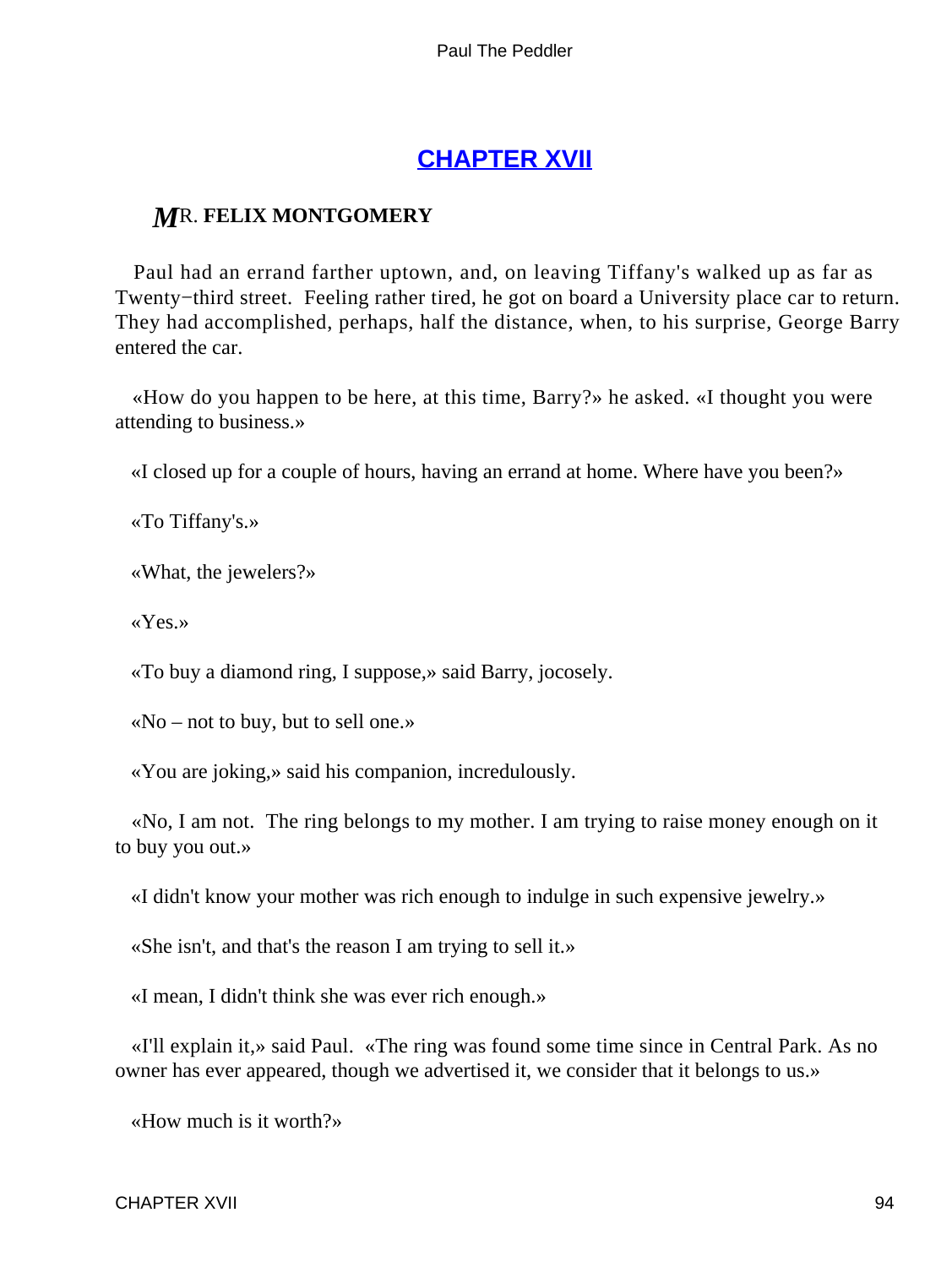«Mr. Tiffany offered two hundred and fifty dollars for it.»

Barry uttered an exclamation of surprise.

«Well, that is what I call luck. Of course, you accepted it.»

 «I intend to do so; but I must bring some gentleman who will guarantee that I am all right and have the right to sell it.»

«Can you do that?»

«I think so! I am going to ask Mr. Preston. I think he will do me that favor.»

«Then there's a fair chance of your buying me out.»

«Yes. I guess I can settle the whole thing up to−morrow.»

«Have you got the ring with you?»

«Yes.»

«I should like to see it, if you have no objection.»

Paul drew it from his pocket, and passed it over to Barry.

 «It's a handsome one, but who would think such a little thing could be worth two hundred and fifty dollars?»

«I'd rather have the money than the ring.»

«So would I.»

 On the right of Paul sat a man of about forty, well−dressed and respectable in appearance, with a heavy gold chain ostentatiously depending from his watch pocket, and with the air of a substantial citizen. He listened to the conversation between Barry and Paul with evident interest, and when Barry had returned the ring, he said:

 «Young gentleman, would you be kind enough to let me look at your ring? I am myself in business as a jeweler in Syracuse, and so feel an interest in examining it.»

 «Certainly, sir,» said Paul, the stranger's explanation of his motives inspiring him with perfect confidence.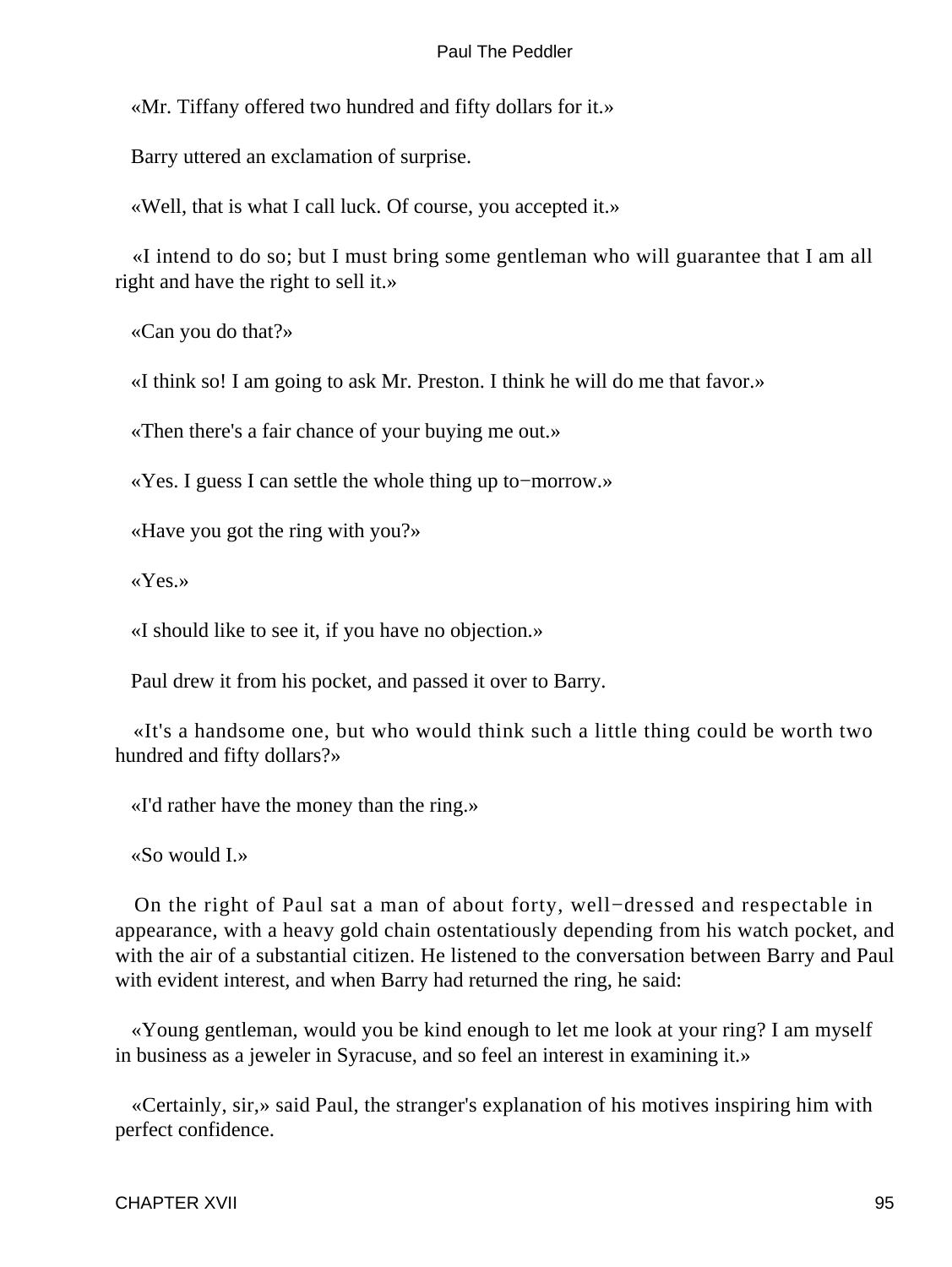The jeweler from Syracuse took the ring in his hands and appeared to examine it carefully.

 «This is a handsome ring,» he said, «and one of great value. How much were you offered for it at Tiffany's?»

«Two hundred and fifty dollars.»

«It is worth more.»

«Yes, I suppose so,» said Paul; «but he has to sell it, and make a profit.»

 «He could do that, and yet make a profit. I will pay you two hundred and seventy−five dollars, myself – that is, on one condition.»

«I don't object to getting twenty−five dollars more,» said Paul. «What is the condition?»

 «I have an order from a gentleman for a diamond ring for a young lady – an engagement ring, in short. If this suits him, as I think it will, I will pay you what I said. I can easily get three hundred and twenty−five from him.»

«How are you going to find out whether it will suit him?»

«Easily. He is stopping at the same hotel with me.»

«What hotel is that?»

 «Lovejoy's. If you can spare the time and will come with me now, we can arrange matters at once. By the way, you can refer me to some responsible citizen, who will guarantee you. Not, of course, that I have any doubts, but we business men are forced to be cautious.»

Paul mentioned Mr. Preston's name.

 «Quite satisfactory,» answered the jeweler. «I know Mr. Preston personally, and as I am pressed for time, I will accept his name without calling upon him. What is your name?»

«Paul Hoffman.»

«I will note it down.»

 The gentleman from Syracuse drew out a memorandum book, in which he entered Paul's name.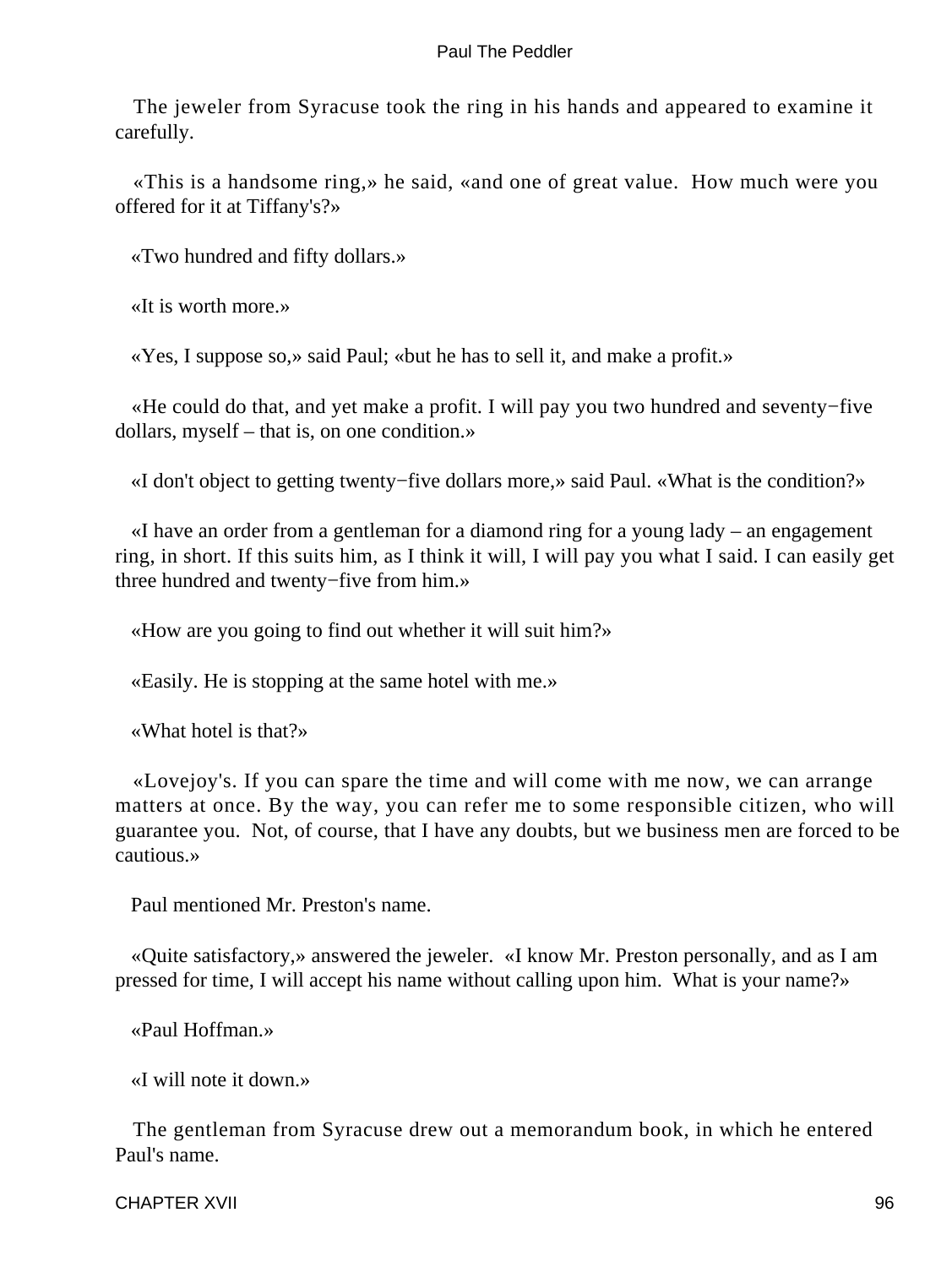«When you see Mr. Preston, just mention my name; Felix Montgomery.»

«I will do so.»

 «Say, if you please, that I would have called upon him, but, coming to the city strictly on business, was too hurried to do so.»

 This also Paul promised, and counted himself fortunate in falling in with a friend, or, at all events, acquaintance of Mr. Preston, since he was likely to make twenty−five dollars more than he would otherwise have done.

When he got out of the car at the Astor House, the stranger said:

 «It will be half an hour before I can reach Lovejoy's, as I have a business call to make first. Can you call there, say, in three−quarters of an hour?»

«Yes, sir.»

 «Very well, then, I will expect you. Inquire for me at the desk, and ask the servant to conduct you to my room – you remember my name?»

«Yes, sir – Mr. Felix Montgomery.»

«Quite right. Good−by, then, till we meet.»

 Mr. Felix Montgomery went into the Astor House, and remained about five minutes. He then came out on the steps, and, looking about him to see if Paul was anywhere near, descended the steps, and walked across to Lovejoy's Hotel. Going up to the desk, he inquired:

«Can you accommodate me with a room?»

«Yes, sir; please enter your name.»

The stranger entered his name with a flourish, as Felix Montgomery, Syracuse.

«Room No. 237,» said the clerk; «will you go up now?»

«Yes, I think so.»

«Any luggage?»

«My trunk will be brought from the St. Nicholas in the course of the afternoon.»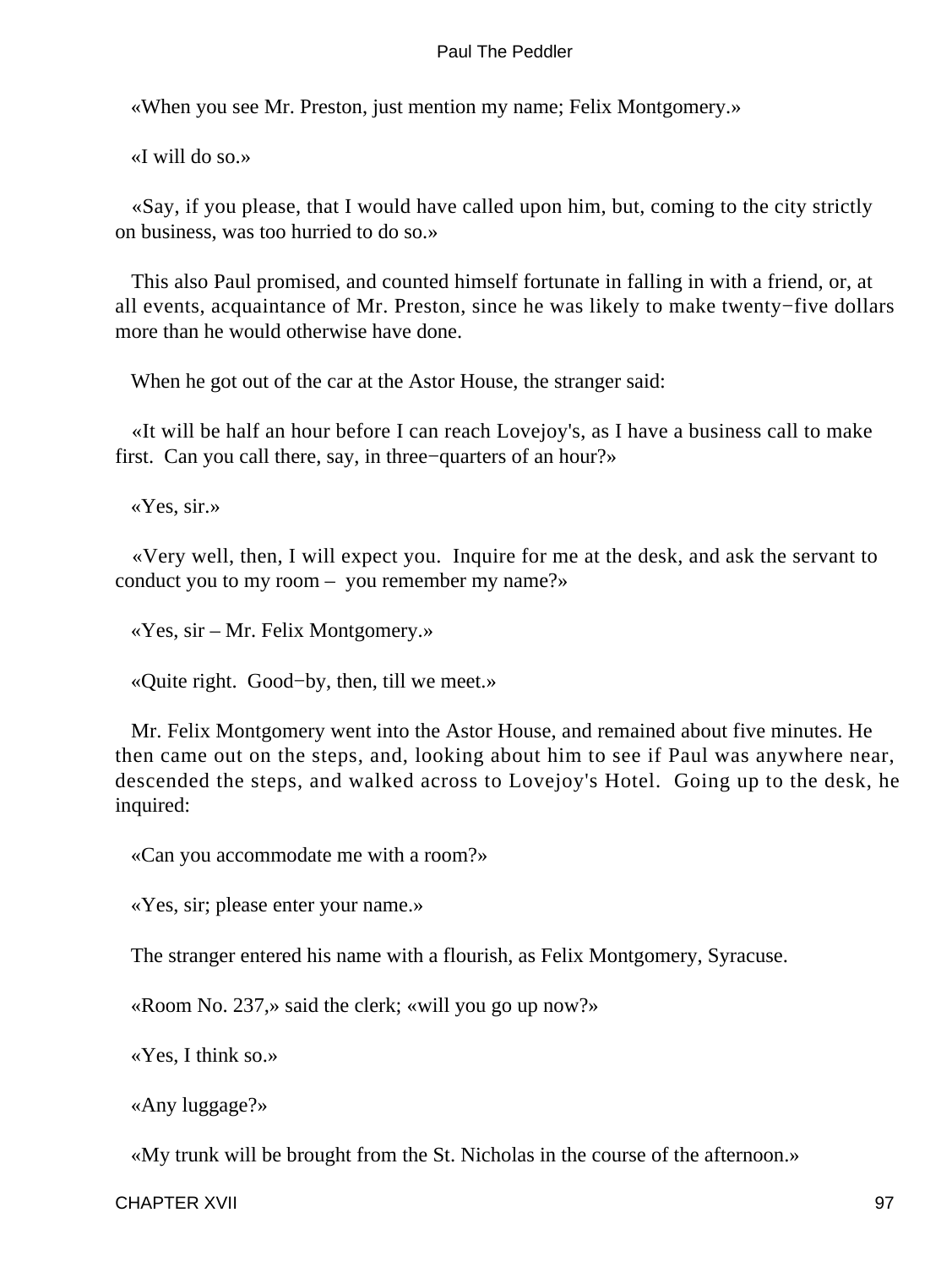«We require payment in advance where there is no luggage.»

 «Very well. I will pay for one day. I am not sure but I shall get through my business in time to go away to−morrow.»

Here the servant appeared to conduct Mr. Montgomery to his room.

 «By the way,» he said, turning back, as if it were an afterthought, «I directed a boy to call here for me in about half an hour. When he comes you may send him up to my room.»

«Very well, sir.»

 Mr. Montgomery followed the servant upstairs to room No. 237. It was rather high up, but he seemed well pleased that this was the case.

«Hope you won't get tired of climbing, sir,» said the servant.

«No – I've got pretty good wind.»

«Most gentlemen complain of going up so far.»

«It makes little difference to me.»

At length they reached the room, and Mr. Montgomery entered.

 «This will answer very well,» he said, with a hasty glance about him. «When my trunk comes, I want it sent up.»

«Yes, sir.»

«I believe that is all; you can go.»

The servant retired and Mr. Felix Montgomery sat down upon the bed.

 «My little plot seems likely to succeed,» he said to himself. «I've been out of luck lately, but this boy's ring will give me a lift. He can't suspect anything. He'll be sure to come.»

 Probably the reader has already suspected that Mr. Felix Montgomery was not a jeweler from Syracuse, nor had he any claim to the name under which he at present figured. He was a noted confidence man, who lived by preying upon the community. His appearance was in his favor, and it was his practice to assume the dress and air of a respectable middle−aged citizen, as in the present instance. The sight of the diamond ring had excited his cupidity,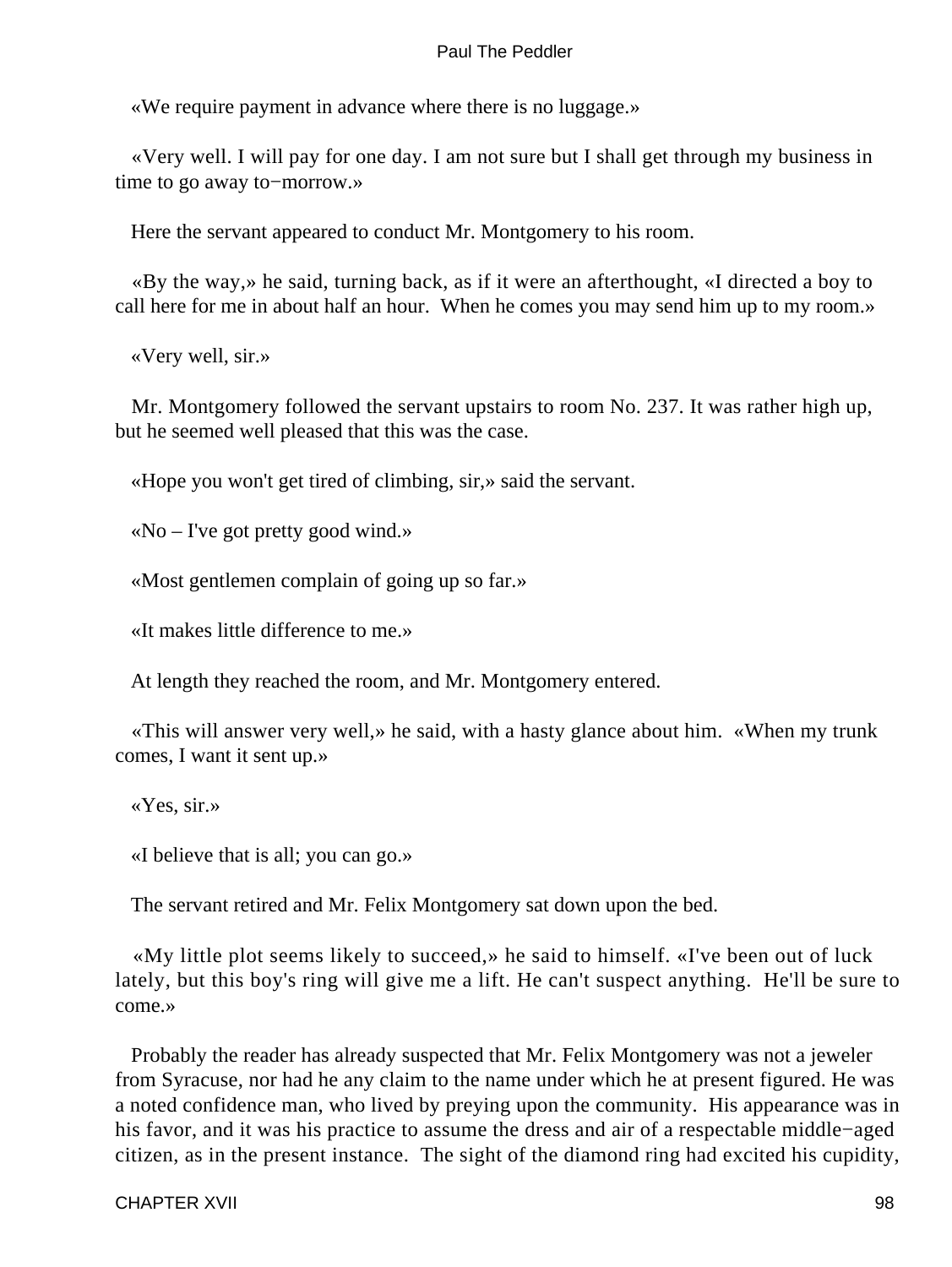and he had instantly formed the design of getting possession of it, if possible. Thus far, his plan promised success.

 Meanwhile, Paul loitered away the time in the City Hall Park for half an hour or more. He did not care to go home until his negotiation was complete, and he could report the ring sold, and carry home the money.

 «Won't mother be astonished,» he thought, «at the price I got for the ring? I'm in luck this morning.»

 When the stipulated time had passed, Paul rose from the bench on which he was seated, and walked to Lovejoy's Hotel, not far distant.

«Has Mr. Felix Montgomery a room here?» he asked.

«Yes,» answered the clerk. «Did you wish to see him?»

«Yes, sir.»

 «He mentioned that a boy would call by appointment. Here, James, show this boy up to No. 237 – Mr. Montgomery's room.»

 A hotel servant appeared, and Paul followed him up several flights of stairs till they stood before No. 237.

«This is the room, sir,» said James. «Wait a minute, and I'll knock.»

In answer to the knock, Mr. Montgomery himself opened the door.

«Come in,» he said to Paul; «I was expecting you.»

So Paul, not suspecting treachery, entered No. 237.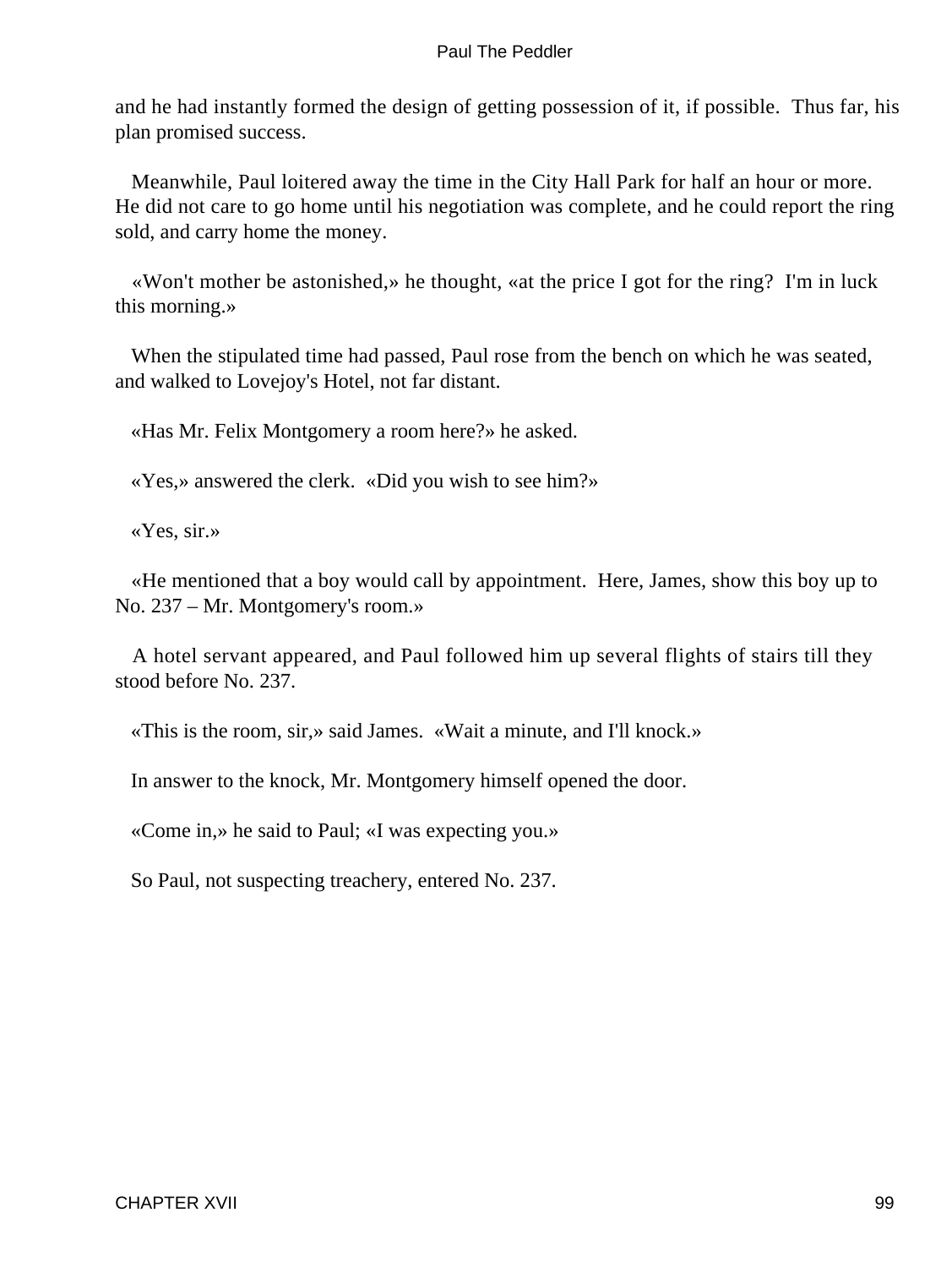## **[CHAPTER XVIII](#page-153-0)**

### *A* **CLEVER THIEF**

 «Take a seat,» said Mr. Montgomery. «My friend will be in directly. Meanwhile will you let me look at the ring once more?»

 Paul took it from his pocket, and handed it to the jeweler from Syracuse, as he supposed him to be.

Mr. Montgomery took it to the window, and appeared to be examining it carefully.

He stood with his back to Paul, but this did not excite suspicion on the part of our hero.

 «I am quite sure,» he said, still standing with his back to Paul, «that this will please my friend. From the instructions he gave me, it is precisely what he wanted.»

 While uttering these words, he had drawn a sponge and a vial of chloroform from his side pocket. He saturated the former from the vial, and then, turning quickly, seized Paul, too much taken by surprise to make immediate resistance, and applied the sponge to his nose. When he realized that foul play was meditated, he began to struggle, but he was in a firm grasp, and the chloroform was already beginning to do its work. His head began to swim, and he was speedily in a state of insensibility. When this was accomplished, Mr. Felix Montgomery, eyeing the insensible boy with satisfaction, put on his hat, walked quickly to the door, which he locked on the outside, and made his way rapidly downstairs. Leaving the key at the desk, he left the hotel and disappeared.

 Meanwhile Paul slowly recovered consciousness. As he came to himself, he looked about him bewildered, not at first comprehending where he was. All at once it flashed upon him, and he jumped up eagerly and rushed to the door. He tried in vain to open it.

 «I am regularly trapped!» he thought, with a feeling of mingled anger and vexation. «What a fool I was to let myself be swindled so easily! I wonder how long I have been lying here insensible?»

 Paul was not a boy to give up easily. He meant to get back the ring if it was a possible thing. The first thing was, of course, to get out of his present confinement. He was not used to hotel arrangements and never thought of the bell, but, as the only thing he could think of, began to pound upon the door. But it so happened that at this time there were no servants on that floor, and his appeals for help were not heard. Every moment that he had to wait seemed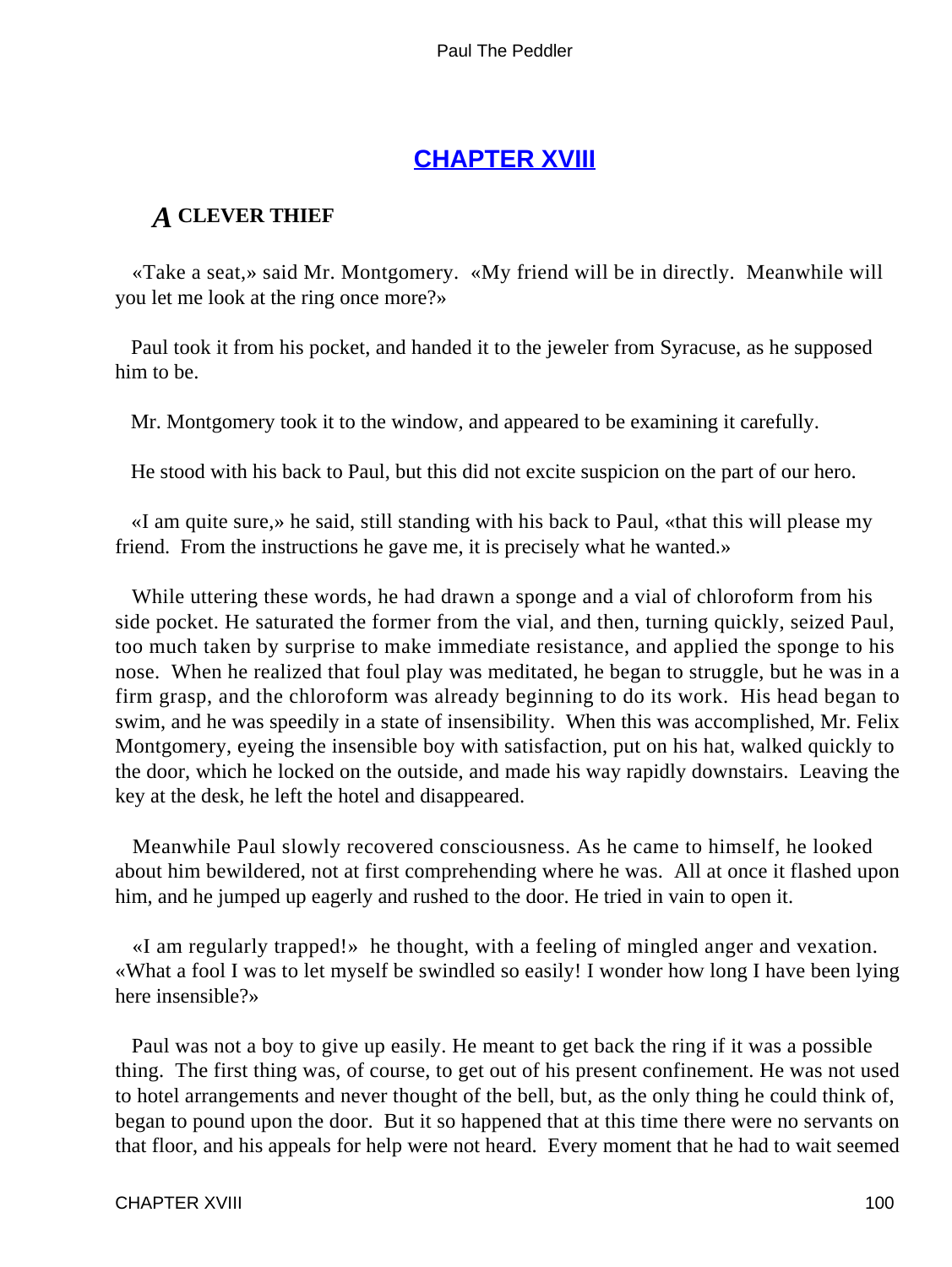at least five, for no doubt the man who had swindled him was improving the time to escape to a place of safety. Finding that his blows upon the door produced no effect, he began to jump up and down upon the floor, making, in his heavy boots, a considerable noise.

 The room directly under No. 237 was occupied by an old gentleman of a very nervous and irascible temper, Mr. Samuel Piper, a country merchant, who, having occasion to be in the city on business for a few days, had put up at Lovejoy's Hotel. He had fatigued himself by some business calls, and was now taking a little rest upon the bed, when he was aroused from half−sleep by the pounding overhead.

 «I wish people would have the decency to keep quiet,» he said to himself, peevishly. «How can I rest with such a confounded racket going on above!»

 He lay back, thinking the noise would cease, but Paul, finding the knocking on the door ineffectual, began to jump up and down, as I have already said. Of course this noise was heard distinctly in the room below.

 «This is getting intolerable!» exclaimed Mr. Piper, becoming more and more excited. «The man ought to be indicted as a common nuisance. How they can allow such goings−on in a respectable hotel, I can't understand. I should think the fellow was splitting wood upstairs.»

 He took his cane, and, standing on the bed, struck it furiously against the ceiling, intending it as signal to the man above to desist. But Paul, catching the response, began to jump more furiously than ever, finding that he had attracted attention.

Mr. Piper became enraged.

 «The man must be a lunatic or overcome by drink,» he exclaimed. «I can't and I won't stand it.»

But the noise kept on.

 Mr. Piper put on his shoes and his coat, and, seizing his cane, emerged upon the landing. He espied a female servant just coming upstairs.

 «Here, you Bridget, or Nancy, or whatever your name is,» he roared, «there's a lunatic upstairs, making a tremendous row in the room over mine. If you don't stop him I'll leave the hotel. Hear him now!»

Bridget let fall her duster in fright.

«Is it a crazy man?» she asked.

CHAPTER XVIII 101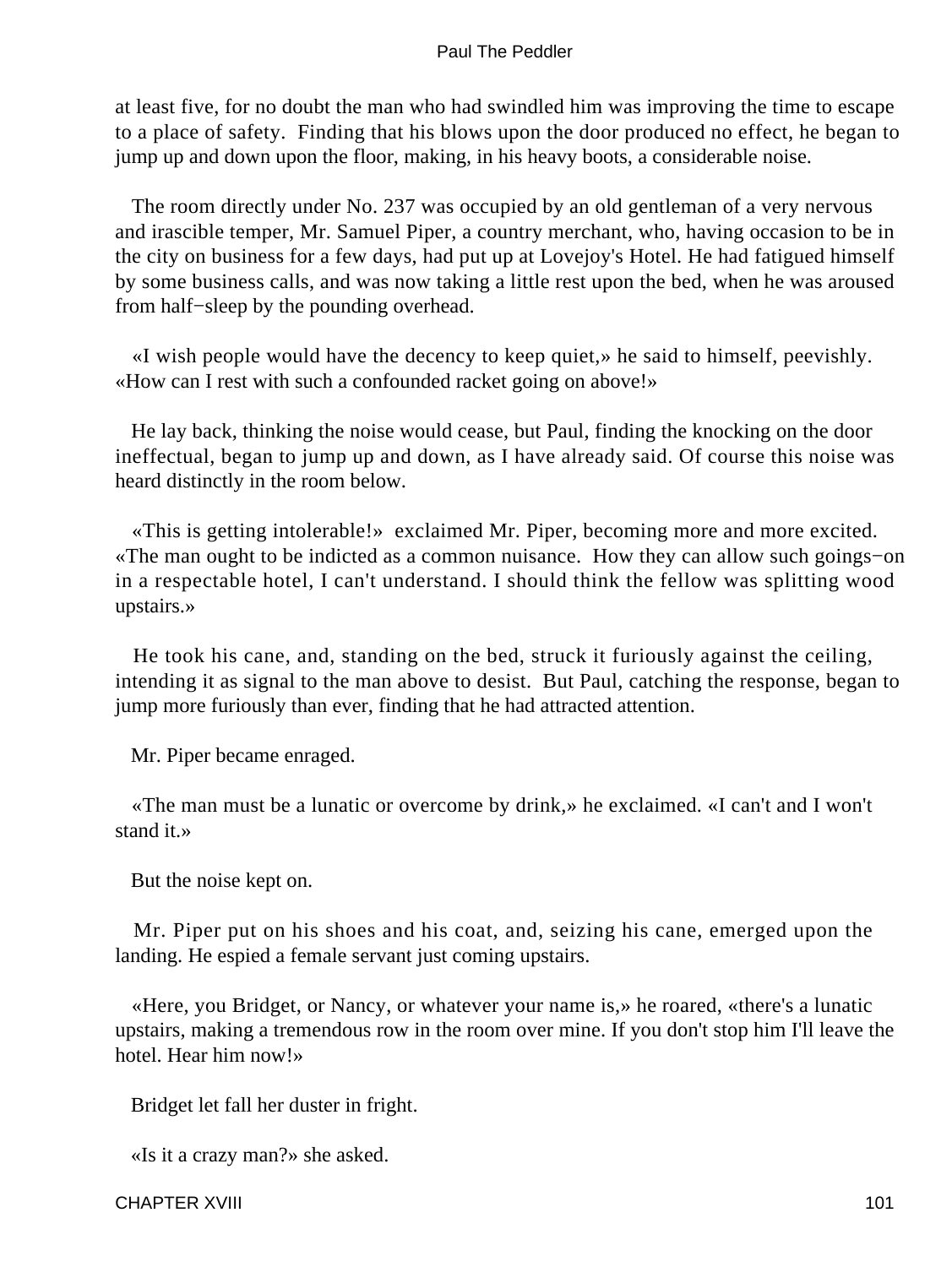«Of course he must be. I want you to go up and stop him.»

 «Is it me that would go near a crazy man?» exclaimed Bridget, horror−struck; «I wouldn't do it for a million dollars; no, I wouldn't.»

 «I insist upon your going up,» said Mr. Piper, irritably. «He must be stopped. Do you think I am going to stand such an infernal thumping over my head?»

«I wouldn't do it if you'd go down on your knees to me,» said Bridget, fervently.

«Come along, I'll go with you.»

But the terrified girl would not budge.

«Then you go down and tell your master there's a madman up here. If you don't, I will.»

 This Bridget consented to do; and, going downstairs, gave a not very coherent account of the disturbance. Three male servants came back with her.

 «Is that the man?» asked the first, pointing to Mr. Piper, who certainly looked half wild with irritation.

«Yes,» said Bridget, stupidly.

Immediately Mr. Piper found himself pinioned on either side by a stout servant.

«What have you been kickin' up a row for?» demanded the first.

 «Let me alone, or I'll have the law take care of you,» screamed the outraged man. «Can't you hear the fellow that's making the racket?»

 Paul, tired with thumping, had desisted for a moment, but now had recommenced with increased energy. The sounds could be distinctly heard on the floor below.

 «Excuse me, sir. I made a mistake,» said the first speaker, releasing his hold. «We'll go up and see what's the matter.»

 So the party went upstairs, followed at a distance by Bridget, who, influenced alike by fear and curiosity, did not know whether to go up or retreat.

 The sounds were easily traced to room No. 237. In front of this, therefore, the party congregated.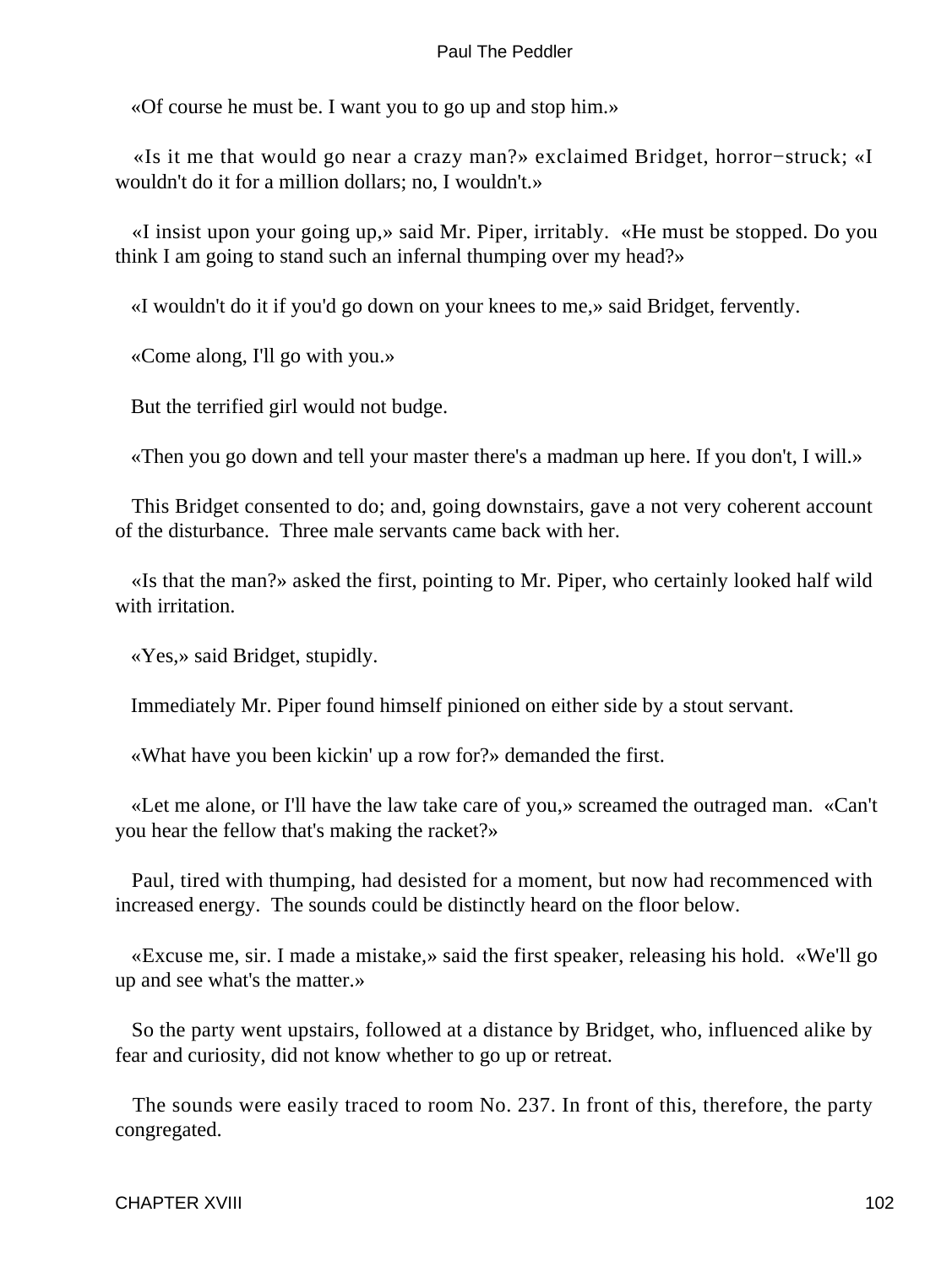«What's the matter in there?» asked James, the first servant, putting his lips to the keyhole.

«Yes,» chimed in Mr. Piper, irritably; «what do you mean by such an infernal hubbub?»

«Open the door, and let me out,» returned Paul, eagerly.

 The party looked at each other in surprise. They did not expect to find the desperate maniac a boy.

«Perhaps there's more than one of them,» suggested the second servant, prudently.

«Why don't you come out yourself?» asked James. «I am locked in.»

The door was opened with a passkey and Paul confronted the party.

 «Now, young man, what do you mean by making such a disturbance?» demanded Mr. Piper, excitably. «My room is just below, and I expected every minute you would come through.»

 «I am sorry if I disturbed you, sir,» said Paul, politely; «but it was the only way I could attract attention.»

«How came you locked up here?»

«Yes,» chimed in James, suspiciously, «how came you locked up here?»

«I was drugged with chloroform, and locked in,» said Paul.

«Who did it?»

 «Mr. Felix Montgomery; or that's what he called himself. I came here by appointment to meet him »

«What did he do that for?»

«He has carried off a diamond ring which I came up here to sell him.»

 «A very improbable story,» said Mr. Piper, suspiciously. «What should such a boy have to do with a diamond ring?»

 Nothing is easier than to impart suspicion. Men are prone to believe evil of each other; and Paul was destined to realize this. The hotel servants, ignorant and suspicious, caught the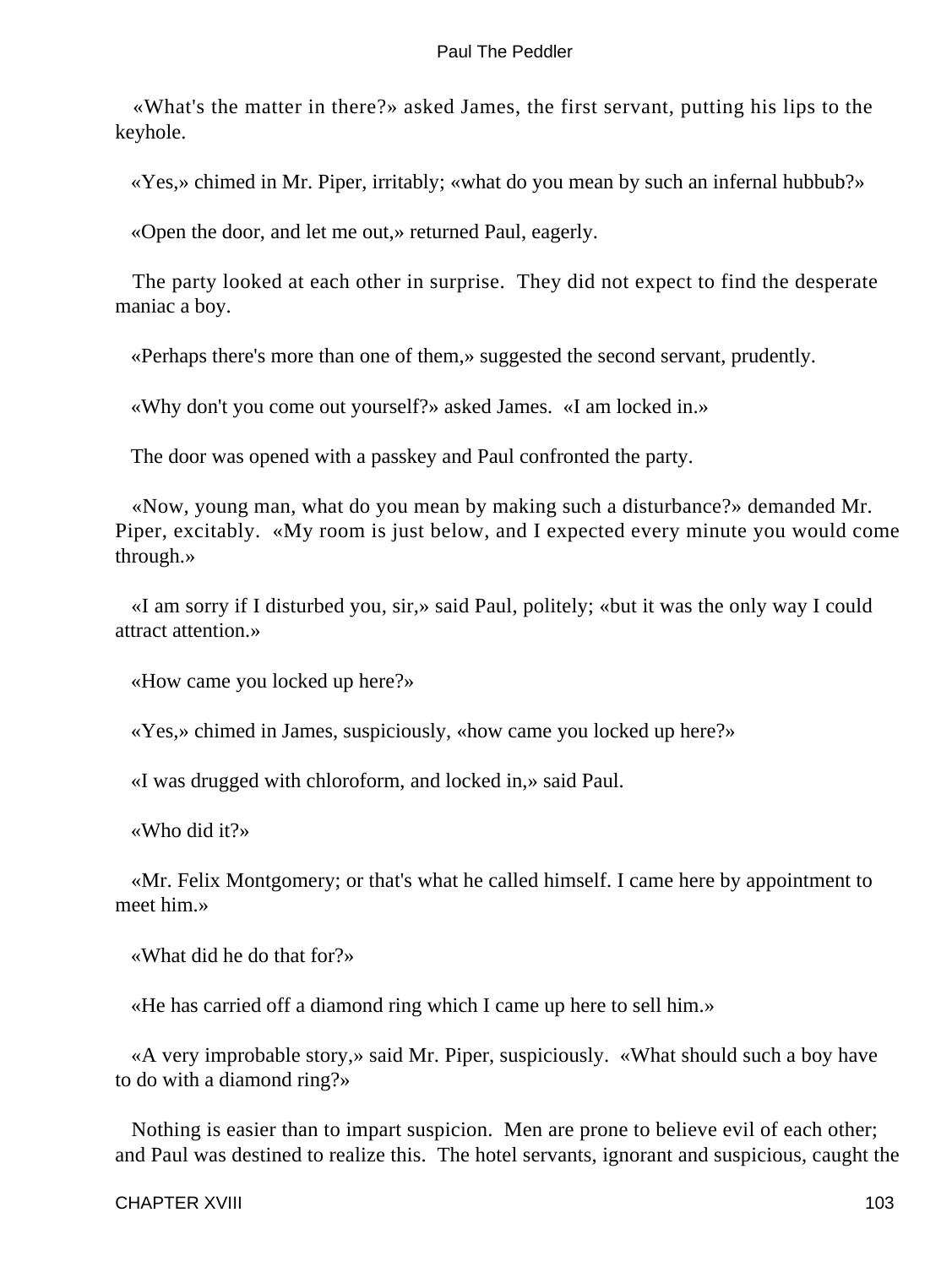suggestion.

«It's likely he's a' thafe,» said Bridget, from a safe distance.

 «If I were,» said Paul, coolly, «I shouldn't be apt to call your attention by such a noise. I can prove to you that I am telling the truth. I stopped at the office, and the bookkeeper sent a servant to show me up here.»

 «If this is true,» said Mr. Piper, «why, when you found yourself locked in, didn't you ring the bell, instead of making such a confounded racket? My nerves won't get over it for a week.»

«I didn't think of the bell,» said Paul; «I am not much used to hotels.»

«What will we do with him?» asked James, looking to Mr. Piper for counsel.

 «You'd better take him downstairs, and see if his story is correct,» said the nervous gentleman, with returning good sense.

 «I'll do it,» said James, to whom the very obvious suggestion seemed marked by extraordinary wisdom, and he grasped Paul roughly by the arm.

 «You needn't hold me,» said our hero, shaking off the grasp. «I haven't any intention of running away. I want to find out, if I can, what has become of the man that swindled me.»

James looked doubtfully at Mr. Piper.

 «I don't think he means to run away,» said that gentleman. «I begin to think his story is correct. And hark you, my young friend, if you ever get locked up in a hotel room again, just see if there is a bell before you make such a confounded racket.»

 «Yes, sir, I will,» said Paul, half−smiling; «but I'll take care not to get locked up again. It won't be easy for anybody to play that trick on me again.»

The party filed downstairs to the office and Paul told his story to the bookkeeper.

«Have you seen Mr. Montgomery go out?» asked our hero.

 «Yes, he went out half an hour ago, or perhaps more. He left his key at the desk, but said nothing. He seemed to be in a hurry.»

«You didn't notice in what direction he went?»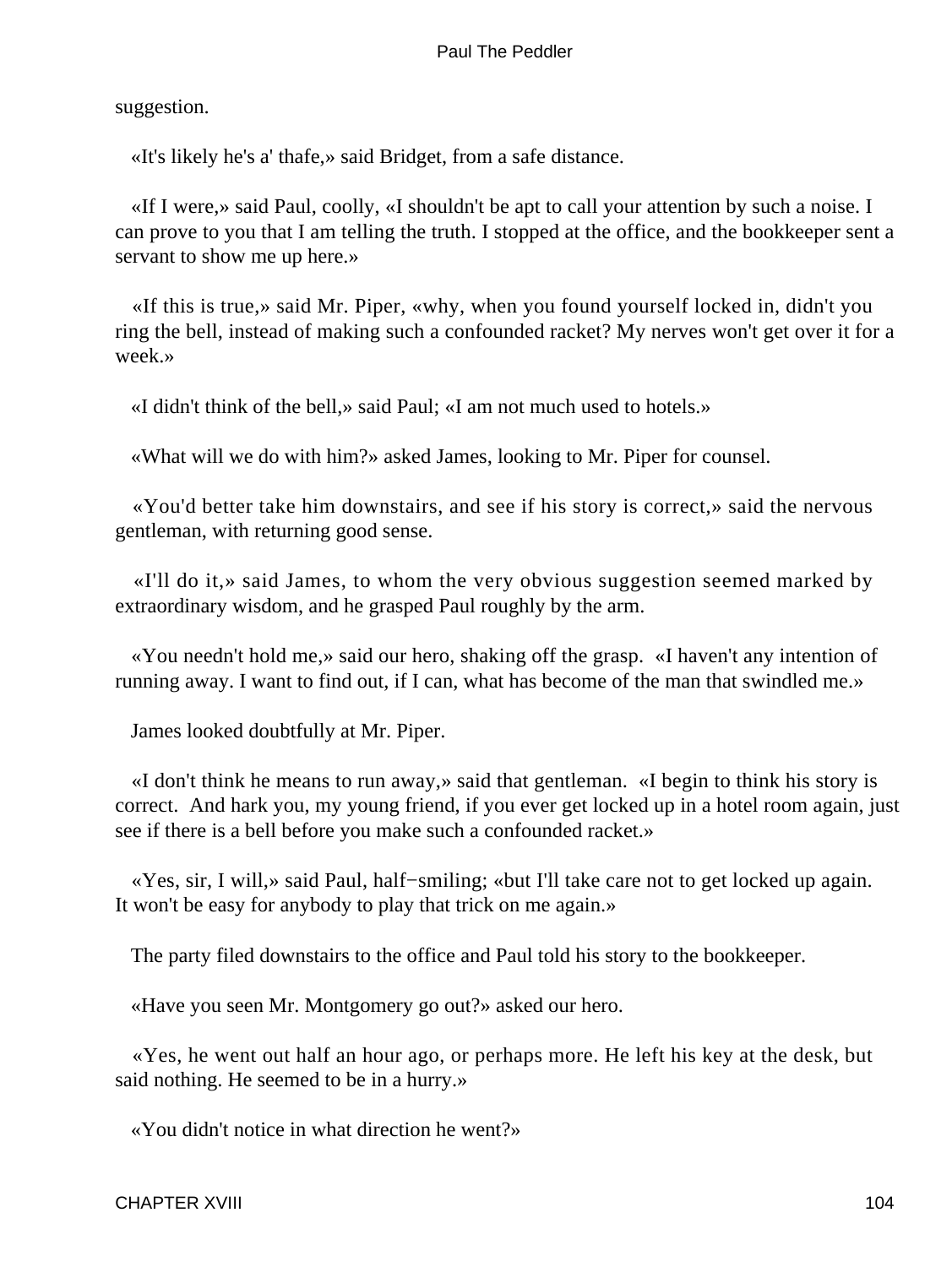«No.»

 Of course no attempt was made to detain Paul. There could be no case against him. He went out of the hotel, and looked up and down Broadway in a state of indecision. He did not mean to sit down passively and submit to the swindle. But he had no idea in what direction to search for Mr. Felix Montgomery.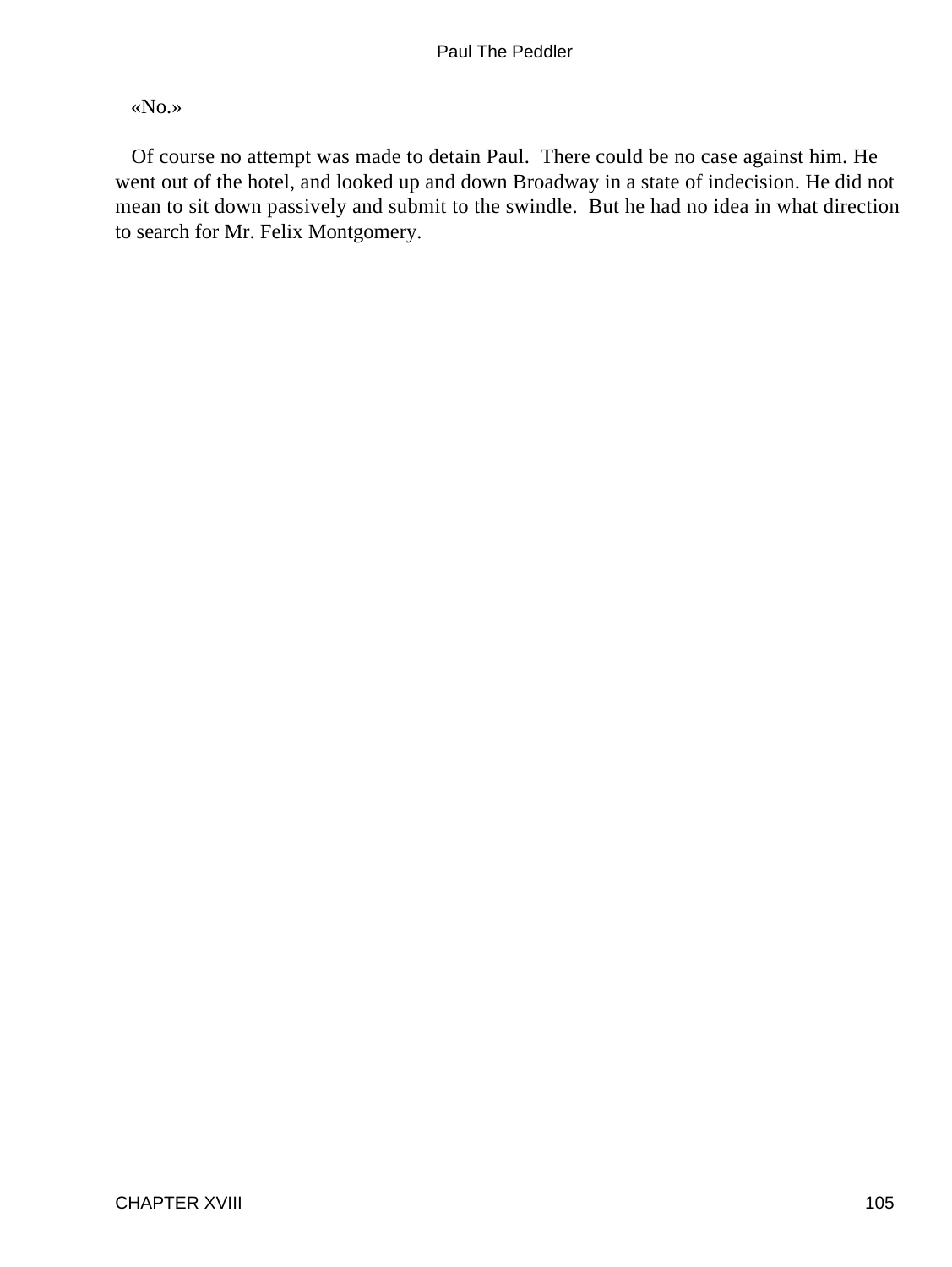# **[CHAPTER XIX](#page-153-0)**

## *P*AUL **DELIBERATES**

 Paul stood in the street irresolute. He looked hopelessly up and down Broadway, but of course the jeweler from Syracuse was not to be seen. Seeking for him in a city containing hundreds of streets and millions of inhabitants was about as discouraging as hunting for a needle in a haystack. But difficult as it was, Paul was by no means ready to give up the search. Indeed, besides the regret he felt at the loss, he was mortified at having been so easily outwitted.

 «He's taken me in just as if I was a country boy,» thought Paul. «I dare say he's laughing at me now. I'd like to get even with him.»

 Finally he decided to go to Tiffany's, and ask them to detain any one who might bring in the ring and offer it for sale. He at once acted upon this thought, and, hailing a Broadway stage, for no time was to be lost, soon reached his destination. Entering the store, he walked up to the counter and addressed the clerk to whom he had before shown the ring.

«Do you remember my offering you a diamond ring for sale this morning?» he asked.

«Yes, I remember it very well. Have you got it with you?»

«No, it has been stolen from me.»

«Indeed! How was that?» asked the clerk, with interest.

 «I met in the cars a well−dressed man, who called himself a jeweler from Syracuse. He examined the ring, and offered me more than Mr. Tiffany, but asked me to bring it to him at Lovejoy's Hotel. When I got there, he drugged me with chloroform, and when I recovered he was gone.»

 «You have been unlucky. There are plenty of such swindlers about. You should have been careful about displaying the ring before strangers.»

«I was showing it to a friend.»

«Have you notified the police?»

«Not yet. I came here to let you know, because I thought the thief might bring it in here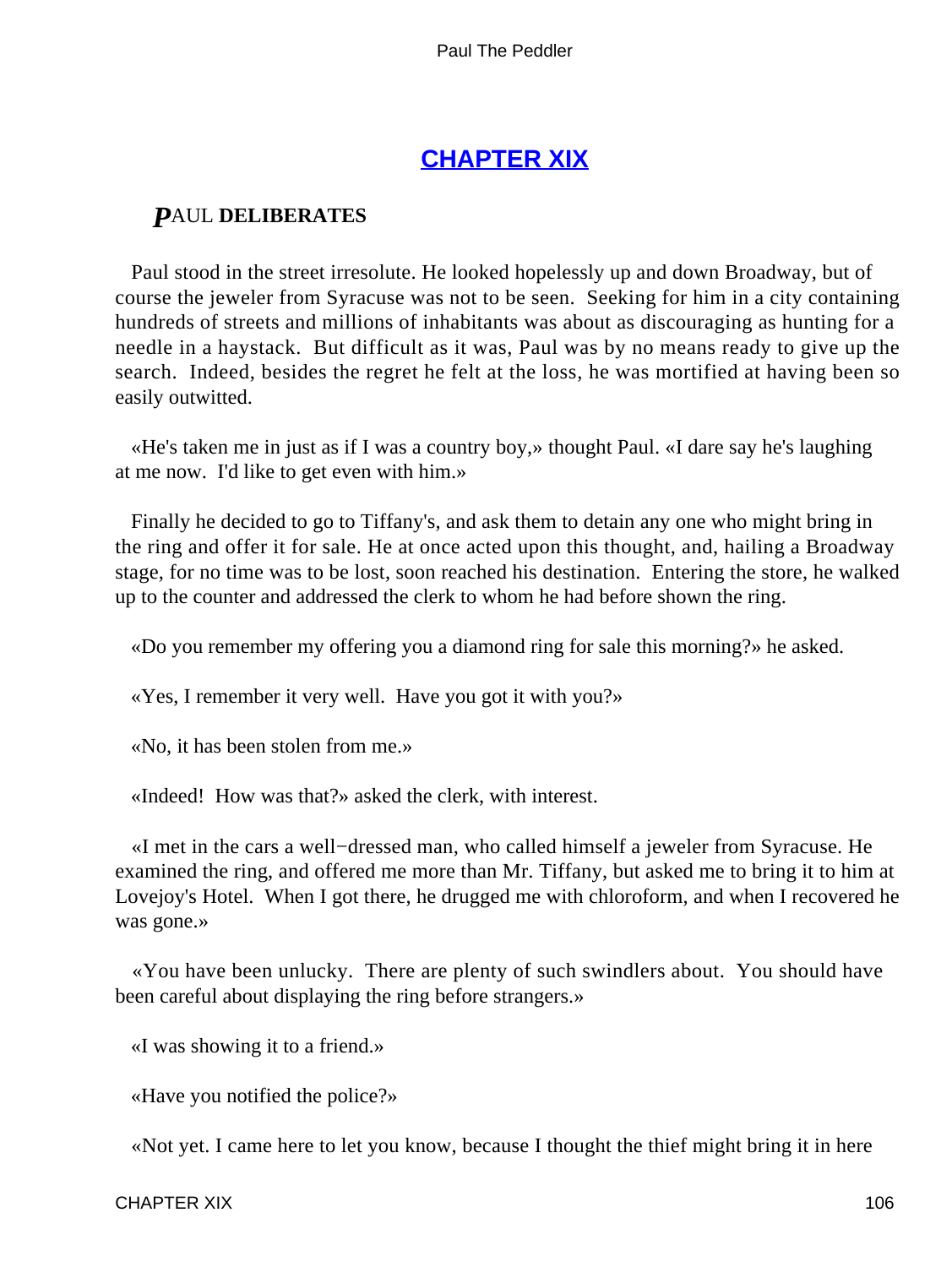to sell.»

«Very likely. Give me a description of him.»

Paul described Mr. Felix Montgomery to the best of his ability.

 «I think I should know him from your description. I will speak to Mr. Tiffany, and he will no doubt give orders to detain any person who may offer the ring for sale.»

«Thank you.»

«If you will give me your address, we will notify you in case the ring is brought in.»

 Paul left his address, and went out of the store, feeling that he had taken one step toward the recovery of his treasure. He next visited the police headquarters, and left a detailed description of the man who had relieved him of the ring and of the circumstances attending the robbery. Then he went home.

His mother looked up as he entered.

«Well, Paul?» she said, inquiringly.

«I've got bad news, mother,» he said.

«What is it? Tell me quick!» she said, nervously.

«The ring has been stolen from me.»

«How did it happen, Paul?»

 «First, I must tell you how much the ring is worth. I went up to Tiffany's, and showed the ring to Mr. Tiffany himself. He told me that he would give me two hundred and fifty dollars for it, if I would satisfy him that I had a right to sell it.»

«Two hundred and fifty dollars!» repeated Mrs. Hoffman, in amazement.

«Yes, the diamond is very large and pure.»

«Two hundred and fifty dollars would be a great help to us.»

«Yes, mother, that is what makes me feel so bad about being swindled out of it.»

«Tell me how it happened. Is there no chance of recovering it?»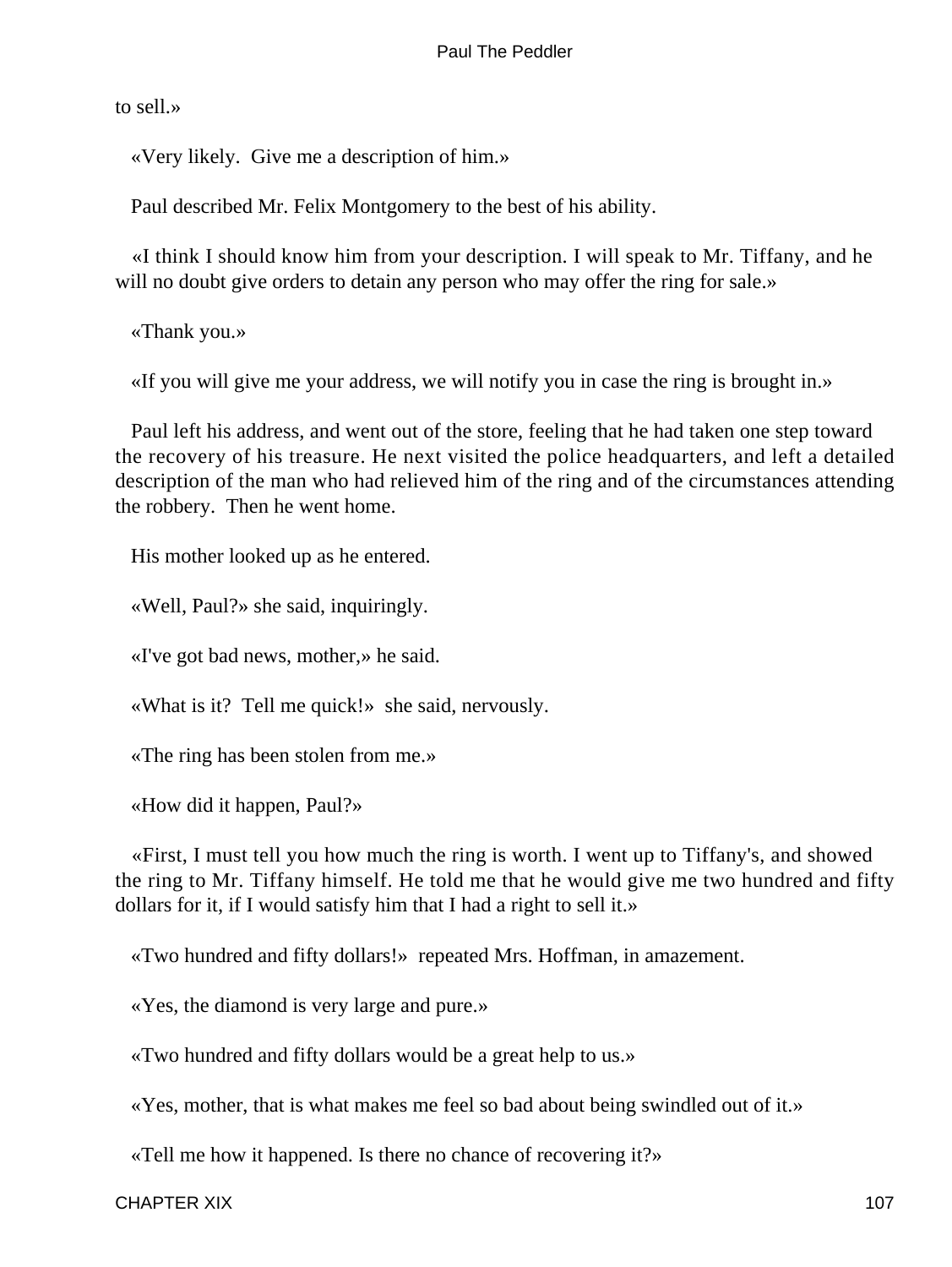«A little. I shall do what I can. I have already notified the police, and Mr. Tiffany.»

«You have not told me yet how you lost it.»

 When Paul had told the story, his mother asked, «Did you mention it in the cars that you had offered it at Tiffany's?»

«Yes, and I mentioned his offer.»

 «Perhaps the thief would be cautious about going there, for that very reason. He might think the ring would be recognized.»

 «He would go to a large place, thinking that so valuable a ring would be more readily purchased there.»

«He might go to Ball Black's.»

«That is true.»

«It would be well to give notice there also.»

 «I will go up there at once. I only wish I could meet Mr. Felix Montgomery; I don't think he would find it so easy to outreach me a second time.»

«Take some dinner first, Paul.»

 «Then I must hurry it down, mother; I don't want to run the risk of getting too late to Ball Black's. I can't help thinking what a splendid thing it would be if we had the two hundred and fifty dollars. I would buy out Barry's stand, and I would get a sewing−machine for you, and we could live much more comfortably. It makes me mad to think I let that villain take me in so! He must think me jolly green.»

 «Anybody might have been deceived, Paul. You mustn't blame yourself too much for that.»

 Leaving Paul on his way to Ball Black's, we return to Mr. Felix Montgomery, as we shall continue to call him, though he had no right to the name. After stupefying Paul, as already described, he made his way downstairs, and, leaving his key at the desk, went out.

 «I hope my young friend will enjoy himself upstairs,» he chuckled to himself. «He's quite welcome to the use of the room till to−morrow morning. It's paid for in advance, and I don't think I shall find it convenient to stop there.»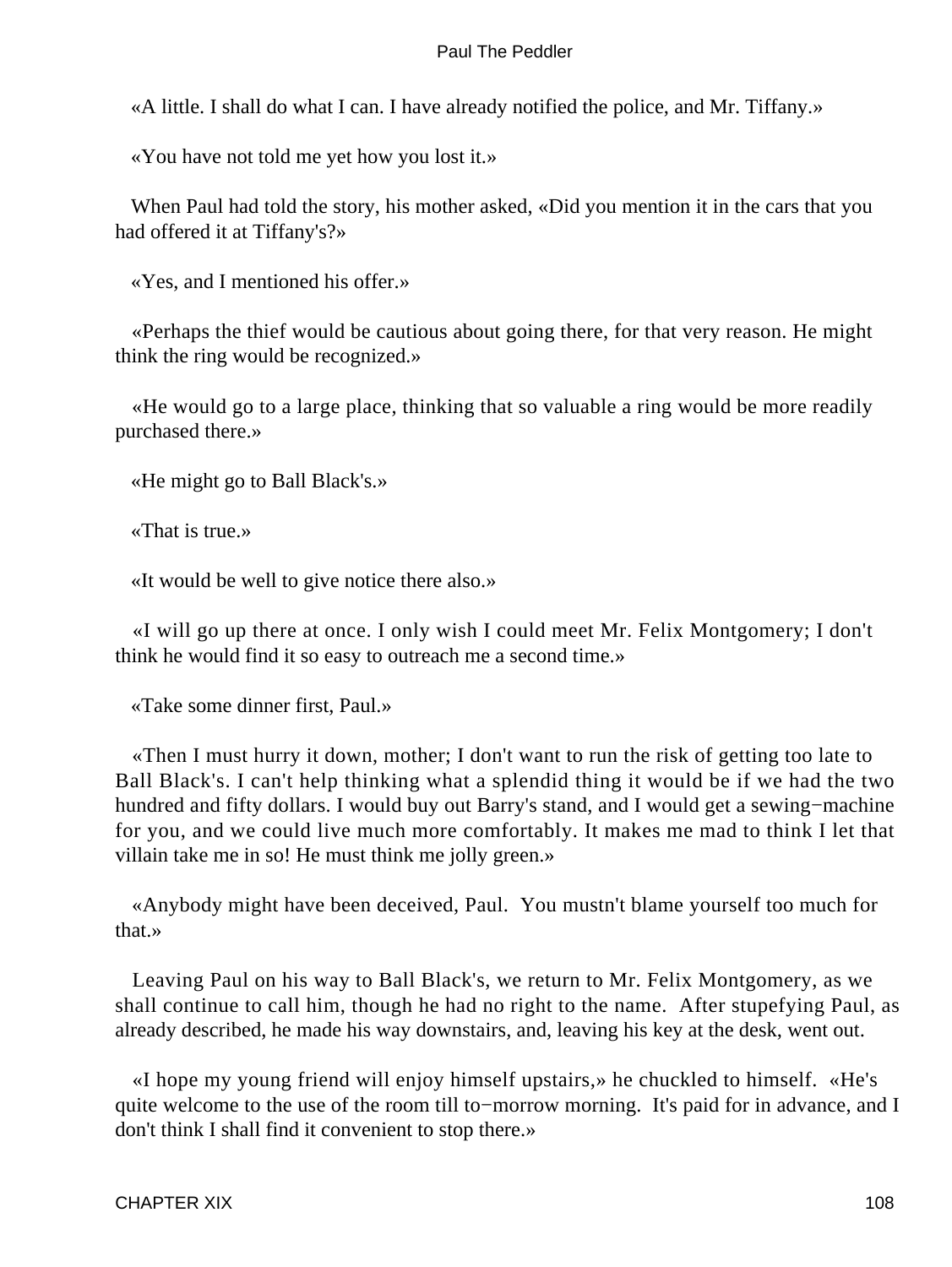He took the ring from his vest pocket and glanced at it furtively.

 «It's a beauty,» he murmured, complacently. «I never saw a handsomer ring of the size. What was it the boy said he was offered for it? Two hundred and fifty dollars! That'll give me a lift, and it doesn't come any too soon. My money is pretty low.»

 He walked across the City Hall Park, and at Barclay street entered a University place car.

 «Evenin' paper, mister?» said a ragged newsboy, whose garments were constructed on the most approved system of ventilation.

«What have you got?»

«Evenin' Post, Mail, Express!»

«Give me an Express. Here's ten cents.»

«I haven't got but three cents change, mister.»

 «Never mind the change,» said Mr. Montgomery, in a fit of temporary generosity, occasioned by his good luck.

 «Thank you, sir,» said the newsboy, regarding Mr. Montgomery as a philanthropist worthy of his veneration.

 Felix Montgomery leaned back in his seat, and, with a benevolent smile, ran his eyes over the columns of the Express. Among the paragraphs which attracted his attention was one relating to a comrade, of similar profession, who had just been arrested in Albany while in the act of relieving a gentleman of his pocketbook.

 «Jerry always was a bungler,» said Mr. Montgomery, complacently, to himself. «He can't hold a candle to me. I flatter myself that I know how to manage a little affair, like this, for instance, as well as the next man. It'll take a sharp detective to lay hold of me.»

 It might have been thought that the manner in which he had gained possession of the ring would have troubled Mr. Montgomery, but it was many years since he had led an honest life. He had made a living by overreaching others, and his conscience had become so blunted as to occasion him little trouble. He appeared to think that the world owed him a living, and that he was quite justified in collecting the debt in any way he could.

 About twenty minutes brought the car to Amity street and Mr. Montgomery signaled the conductor, and, the car being stopped, he got out.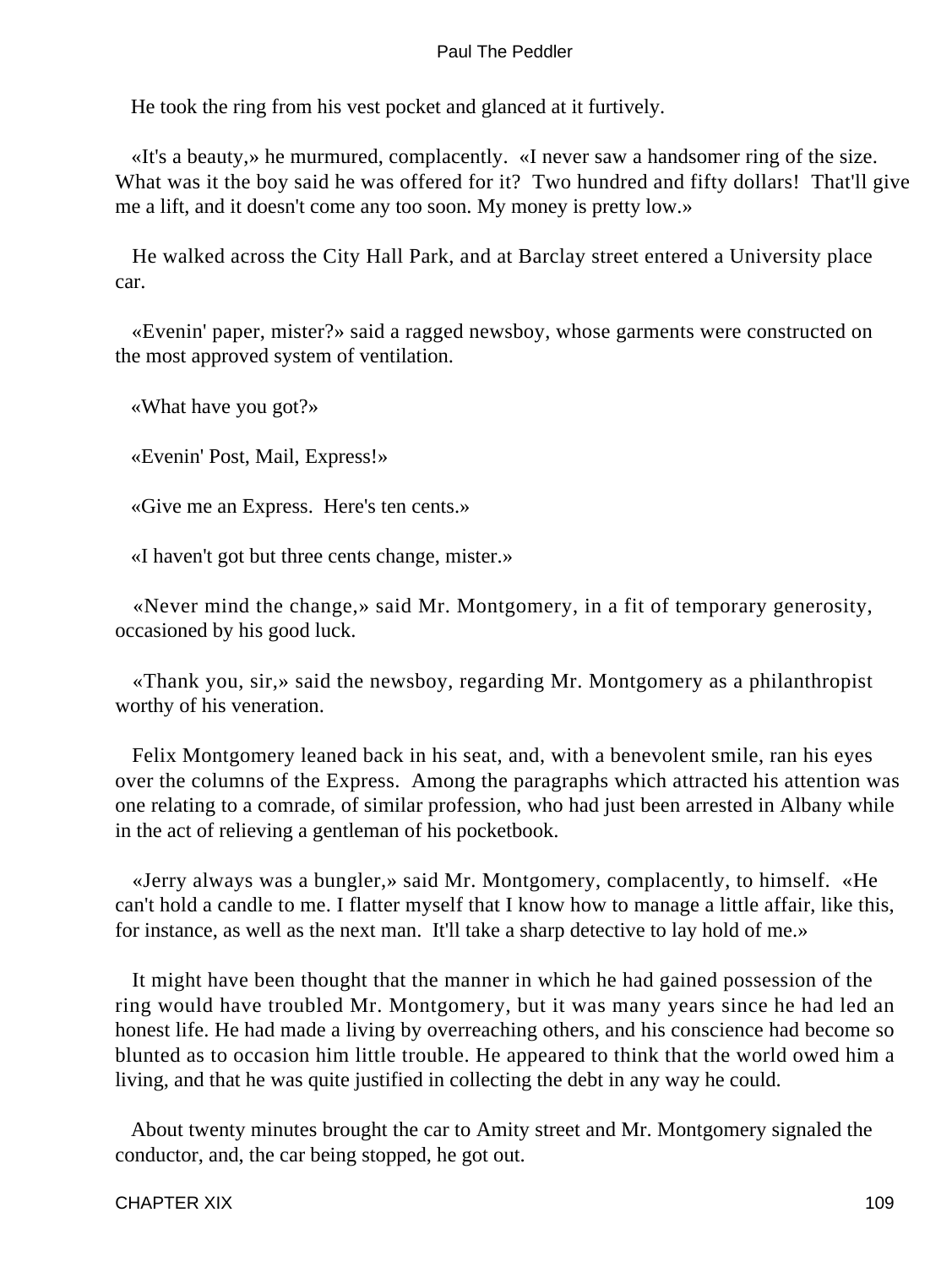He walked a few rods in a westerly direction, and paused before a three−story brick house, which appeared to have seen better days.

 It was now used as a boarding, or rather lodging−house. The guests were not of a very high character, the landlady not being particular as long as her rent was paid regularly. Mr. Montgomery ascended the steps in a jaunty way, and, opening the door with a passkey, ascended the front staircase. He paused before a room on the third floor, and knocked in a peculiar manner.

The door was opened by a tall woman, in rather neglected attire.

«So you're back,» she said.

«Yes, my dear, home again. As the poet says, 'There is no place like home.' »

 «I should hope there wasn't,» said Mrs. Montgomery, looking about her disdainfully. «A very delightful home it makes with such a charming prospect of the back yard. I've been moping here all day.»

 «You've found something to console you, I see,» said her husband, glancing at the table, on which might be seen a bottle of brandy, half−emptied, and a glass.

 «Yes,» said Mrs. Montgomery; «I felt so bad I had to send out for something. It took every cent I had. And, by the way, Mrs. Flagg sent in her bill, this morning, for the last two weeks' board; she said she must have it.»

«My dear,» said Mr. Montgomery, «she shall have it.»

«You don't mean to say you've got the money, Tony!» exclaimed his wife, in surprise.

«No, I haven't got the money; but I've got what's just as good.»

«What have you got?»

 «What do you say to this?» and Mr. Montgomery drew from his pocket the diamond ring, whose loss was so deeply felt by our hero.

«Is that genuine?» asked the lady.

«It's the real thing.»

«What a beauty! Where did you get it?»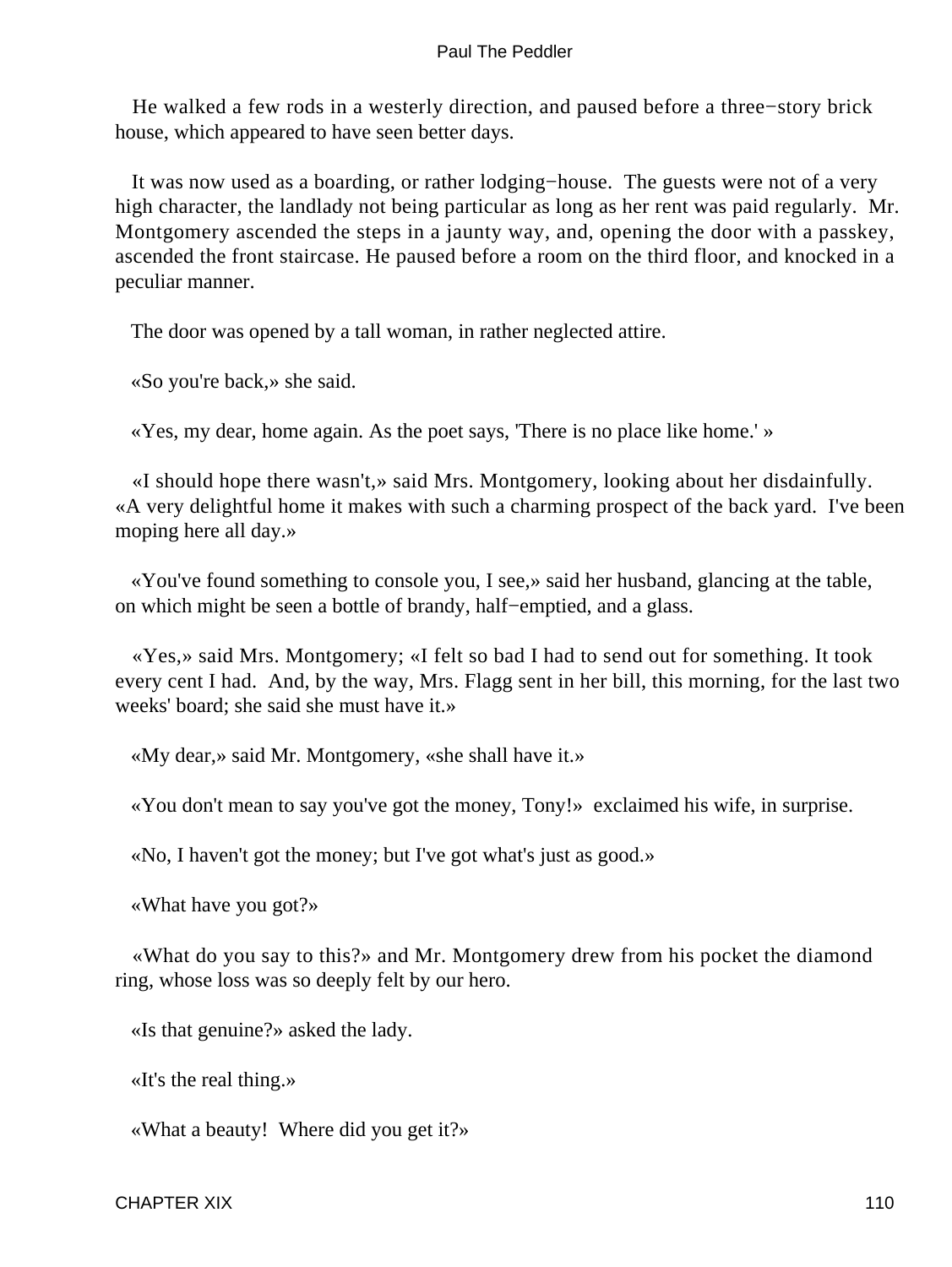«It was kindly presented me by a young man of the tender age of fifteen or thereabouts, who had no further use for it.»

«You did him out of it, that is. Tell me how you did it.»

Mr. Montgomery told the story. His wife listened with interest and appreciation.

«That was a smart operation, Tony,» she said.

«I should say it was, Maria.»

«How much is the ring worth?»

«Two hundred and fifty dollars.»

«Can you get that for it?»

«I can get that for it.»

«Tony, you are a treasure.»

«Have you just found that out, my dear?»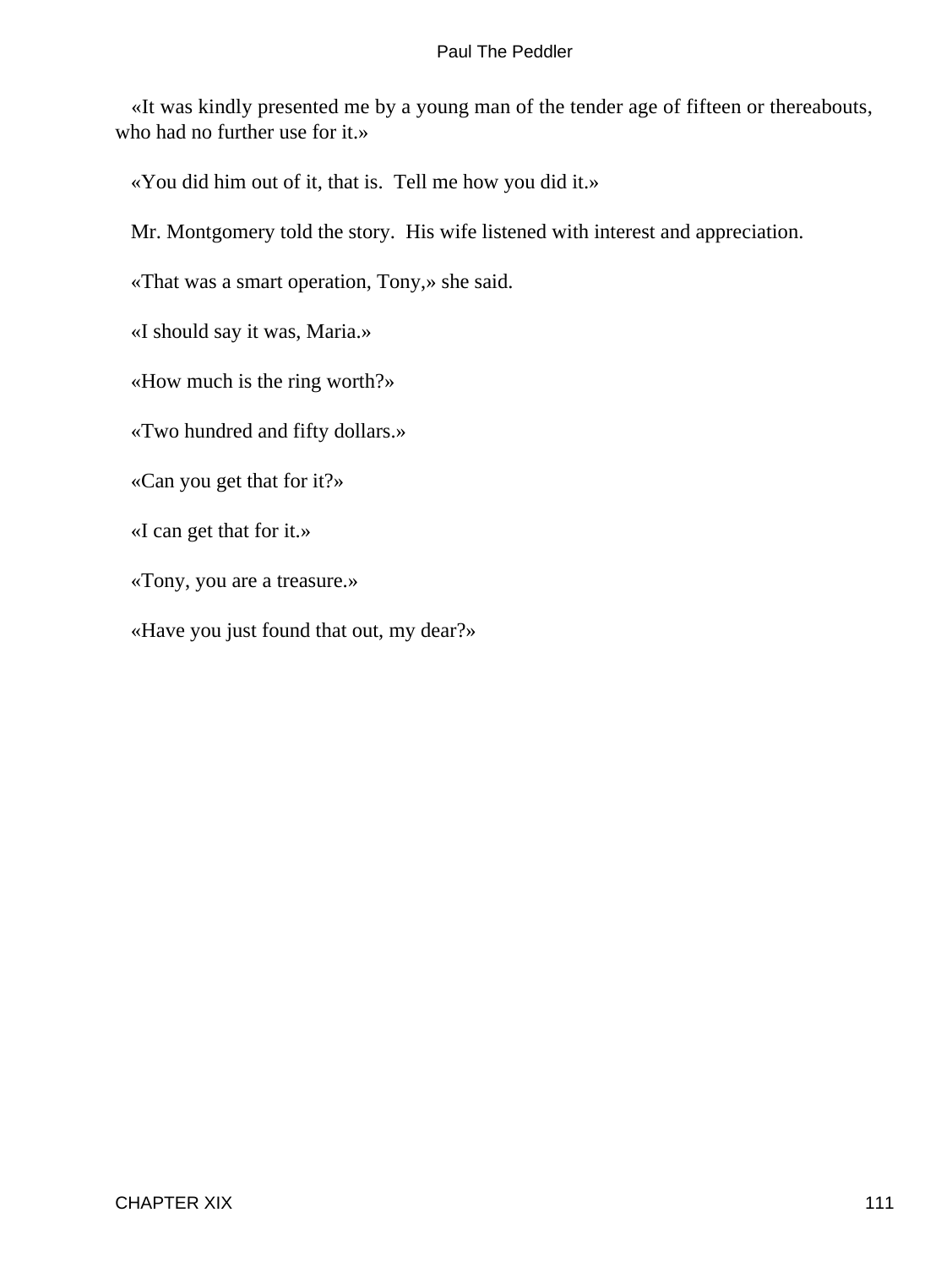# **[CHAPTER XX](#page-153-0)**

### *T*HE **THIEF IN DISGUISE**

 It will be inferred, from the preceding conversation, that Mrs. Montgomery was not likely to be shocked by the lack of honesty in her husband. Her conscience was as elastic as his; and she was perfectly willing to help him spend his unlawful gains.

«How soon are you going to sell the ring?» she asked.

«I should like to dispose of it at once, Maria.»

«You will need to. Mrs. Flagg wants her bill paid at once.»

 «I quite understand the necessity of promptness, my dear. Only, you know, one has to be cautious about disposing of articles obtained in this way.»

 «You say you left the boy locked up. It seems to me, you'd better sell the ring before he has a chance to get out and interfere.»

«I don't know but you're right, my dear. Well, we'll get ready.»

«Do you want me to go with you?»

«Yes; it will disarm suspicion if you are with me. I think I'll go as a country parson.»

«Country parsons are not apt to have diamond rings to dispose of.»

 «Very true, my dear. The remark does credit to your good judgment and penetration. But I know how to get over that.»

«As how?»

 «Be a little more particular about your speech, my dear. Remember, you are a minister's wife, and must use refined expressions. What is easier than to say that the ring was given me by a benevolent lady of my congregation, to dispose of for the benefit of the poor?»

«Well thought of, Tony. You've got a good head−piece.»

"You're right, my dear. I don't like to indulge in self−praise, but I believe I know a thing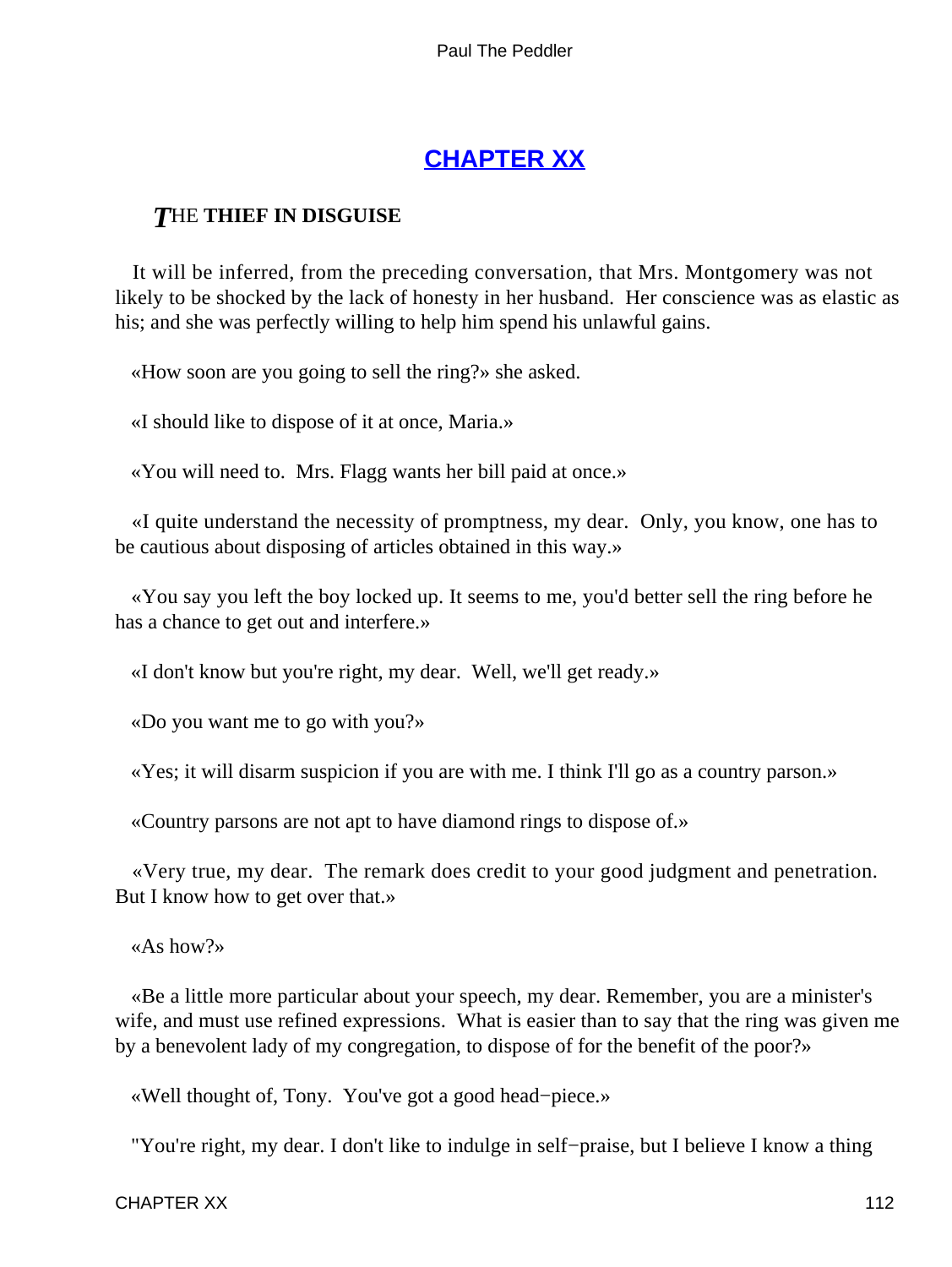or two. And now for the masquerade.

Where are the duds?"

«In the black trunk.»

«Then we'd better lose no time in putting them on.»

Without describing the process of transformation in detail, it will be sufficient to say that the next twenty minutes wrought a decided change in the appearance of Mr. and Mrs. Felix Montgomery. The former was arrayed in a suit of canonical black, not of the latest cut. A white neckcloth was substituted for the more gaudy article worn by the jeweler from Syracuse, and a pair of silver−bowed spectacles, composed of plain glass, lent a scholarly air to his face. His hair was combed behind his ears, and, so far as appearance went, he quite looked the character of a clergyman from the rural districts.

«How will I do, my dear?» he asked, complacently.

«Tiptop,» answered the lady. «How do I look?»

 Mrs. Montgomery had put on a dress of sober tint, and scant circumference, contrasting in a marked manner with the mode then prevailing. A very plain collar encircled her neck. Her hands were incased in brown silk gloves, while her husband wore black kids. Her bonnet was exceedingly plain, and her whole costume was almost Quaker−like in its simplicity.

Her husband surveyed her with satisfaction.

 «My dear,» he said, «you are a fitting helpmeet for the Rev. Mr. Barnes, of Hayfield Centre. By Jove, you do me credit!»

 « 'By Jove' is not a proper expression for a man of your profession, Mr. Barnes,» said the new minister's wife, with a smile.

 «You are right, my dear. I must eschew profanity, and cultivate a decorous style of speech. Well, are we ready?»

«I am.»

 «Then let us set forth on our pilgrimage. We will imagine, Mrs. Barnes, that we are about to make some pastoral calls.»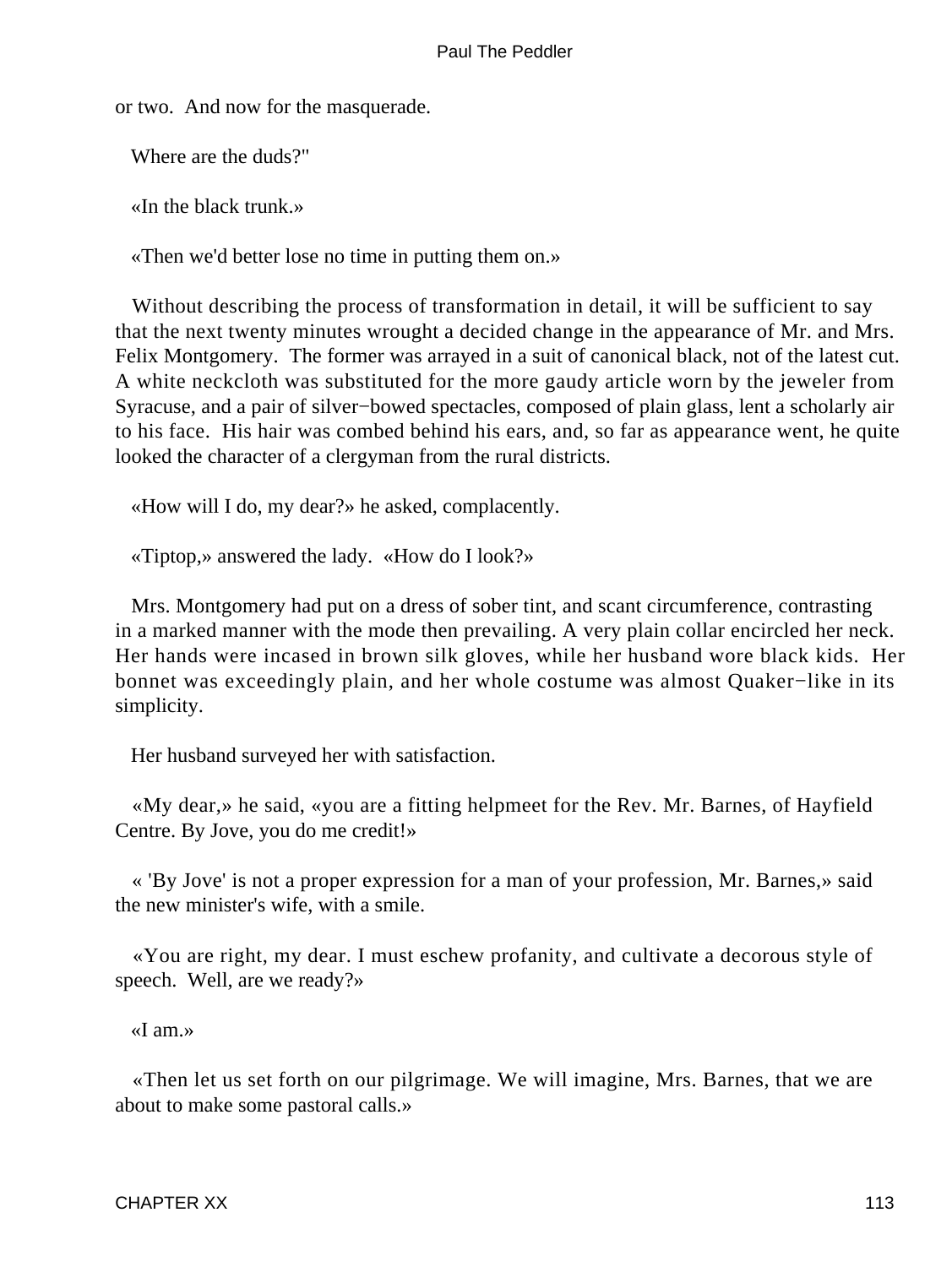They emerged into the street. On the way downstairs they met Mrs. Flagg, the landlady, who bowed respectfully. She was somewhat puzzled, however, not knowing when they were let in.

 «Good−morning, madam,» said Mr. Barnes. «Are you the landlady of this establishment?»

«Yes, sir.»

 «I have been calling on one of your lodgers – Mr. Anthony Blodgett (this was the name by which Mr. Felix Montgomery was known in the house). He is a very worthy man.»

 Now, to tell the truth, Mrs. Flagg had not been particularly struck by the moral worth of her lodger, and this testimony led her to entertain doubts as to the discernment of her clerical visitor.

«You know him, then?»

 «I know him as myself, madam. Have you never heard him mention the name of Rev. Mr. Barnes, of Hayfield Centre, Connecticut?»

«I can't say I have,» answered the landlady.

 «That is singular. We were always very intimate. We attended the same school as boys, and, in fact, were like Damon and Pythias.»

Mrs. Flagg had never heard of Damon and Pythias, still she understood the comparison.

«You're in rather a different line now,» she remarked, dryly.

 «Yes, our positions are different. My friend dwells in the busy metropolis, while I pass a quiet, peaceful existence in a secluded country village, doing what good I can. But, my dear, we are perhaps detaining this worthy lady from her domestic avocations. I think we must be going.»

«Very well, I am ready.»

 The first sound of her voice drew the attention of the landlady. Mrs. Felix Montgomery possessed a thin somewhat shrill, voice, which she was unable to conceal, and, looking attentively at her, Mrs. Flagg penetrated her disguise. Then, turning quickly to the gentleman, aided by her new discovery, she also recognized him.

«Well, I declare,» said she, «if you didn't take me in beautifully.»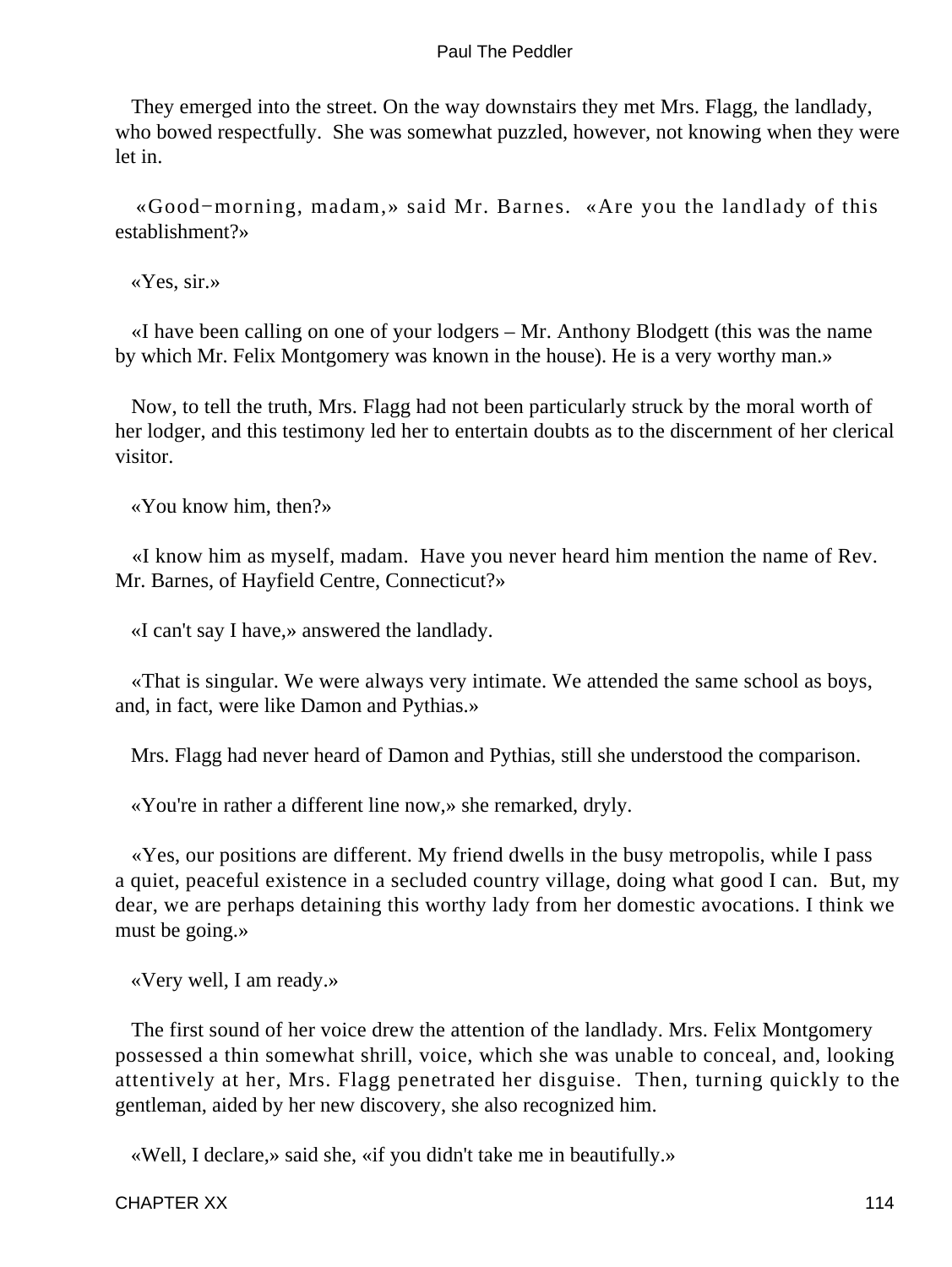Mr. Montgomery laughed heartily.

«You wouldn't know me, then?» he said.

 «You're got up excellent,» said Mrs. Flagg, with a slight disregard for grammar. «Is it a joke?»

 «Yes, a little practical joke. We're going to call on some friends and see if they know us.»

«You'd do for the theatre,» said the landlady, admiringly.

 «I flatter myself I might have done something on the stage, if my attention had been turned that way. But, my dear, we must be moving, or we shan't get through our calls.»

 «I wonder what mischief they are up to now,» thought Mrs. Flagg, as she followed them to the door. «I know better than to think they'd take the trouble to dress up that way just to take in their friends. No, they're up to some game. Not that I care, as long as they get money enough to pay my bill.»

 So the worldly−wise landlady dismissed them from her thoughts, and went about her work.

 Mr. Barnes and his wife walked up toward Broadway at a slow, decorous pace, suited to the character they had assumed. More than one who met them turned back to look at what they considered a perfect type of the country minister and his wife. They would have been not a little surprised to learn that under this quiet garb walked two of the most accomplished swindlers in a city abounding in adventurers of all kinds.

 Mr. Barnes paused a moment to reprove a couple of urchins who were pitching pennies on the sidewalk.

«Don't you know that it's wrong to pitch pennies?» he said gravely.

 «None of your chaff, mister,» retorted one of the street boys, irreverently. «When did you come from the country, old Goggles?»

«My son, you should address me with more respect.»

«Just get out of the way, mister! I don't want to hear no preachin'.»

«I am afraid you have been badly brought up, my son.»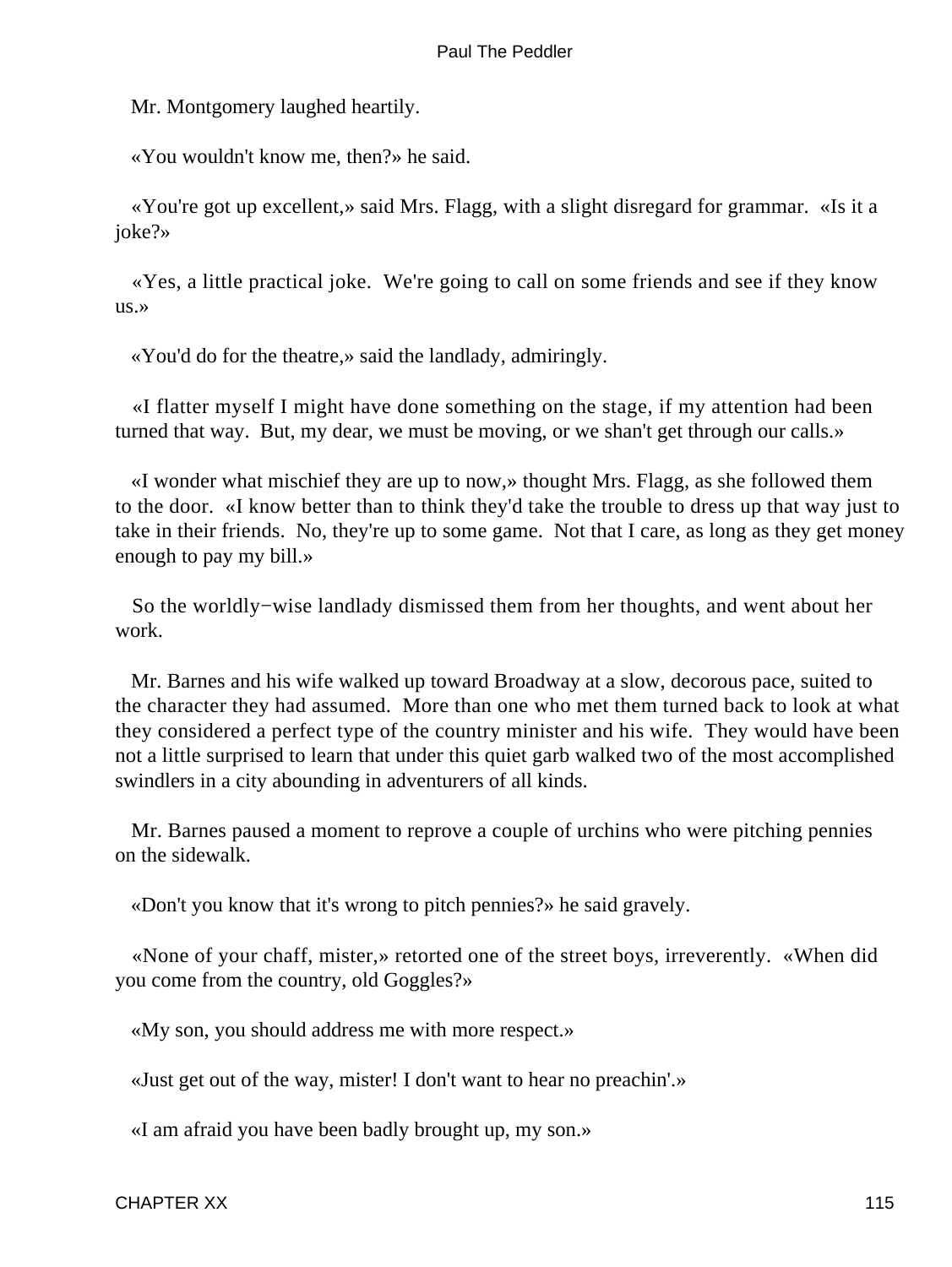«I ain't your son, and I wouldn't be for a shillin'. Just you go along, and let me alone!»

 «A sad case of depravity, my dear,» remarked Mr. Barnes to his wife. «I fear we must leave these boys to their evil ways.»

«You'd better,» said one of the boys.

 «They're smart little rascals!» said Mr. Montgomery, when they were out of hearing of the boys. «I took them in, though. They thought I was the genuine article.»

 «We'd better not waste any more time,» said his wife. «That boy might get out, you know, and give us trouble.»

 «I don't believe he will get out in a hurry. I locked the door and he'd have to pound some time before he could make any one hear, I declare, I should like to see how he looked when he recovered from his stupor, and realized that his ring was gone.»

«What sort of boy was he, Tony?»

 «Better not call me by that name, my dear. It might be heard, you know, and might not be considered in character. As to your question, he was by no means a stupid boy. Rather sharpish, I should say.»

«Then how came he to let you take him in?»

 «As to that, I claim to be rather sharp myself, and quite a match even for a smart boy. I haven't knocked about the world forty−four years for nothing.»

 They were now in Broadway. Turning the corner of Amity street, they walked a short distance downtown, and paused before the handsome jewelry store of Ball Black.

 «I think we had better go in here,» said Felix Montgomery – (I hesitate a little by which of his numerous names to call him).

«Why not go to Tiffany's?»

 «I gather from what the boy told me that the ring has already been offered there. It would be very likely to be recognized and that would be awkward, you know.»

"Are you sure the ring has not been offered here? asked his wife.

«Quite sure. The boy would have mentioned it, had such been the case.»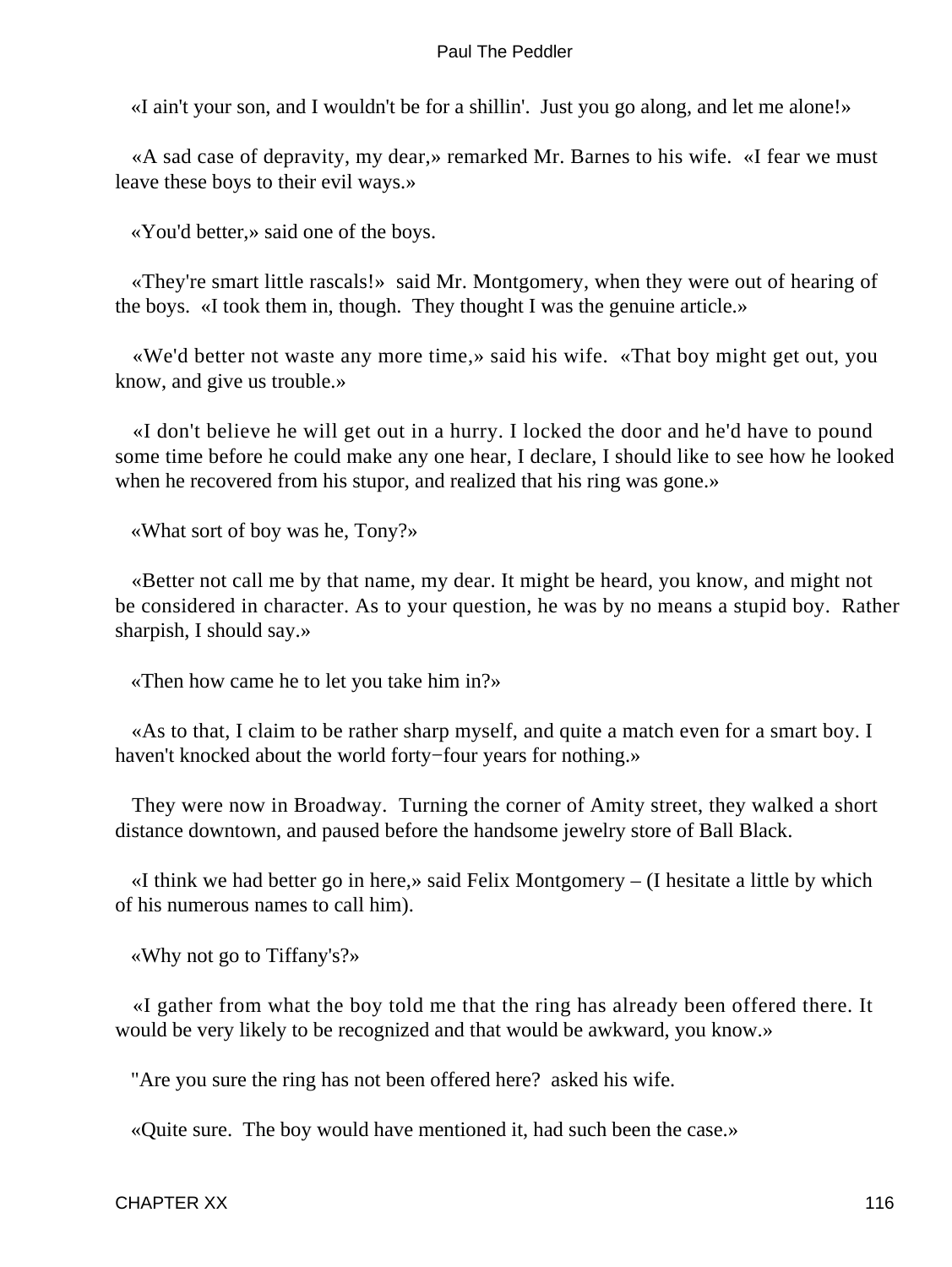«Very well. Let us go in then.»

 The Rev. Mr. Barnes and his wife, of Hayfield Centre; entered the elegant store, and ten minutes later Paul Hoffman entered also, and took his station at the counters wholly unconscious of the near proximity of the man who had so artfully swindled him.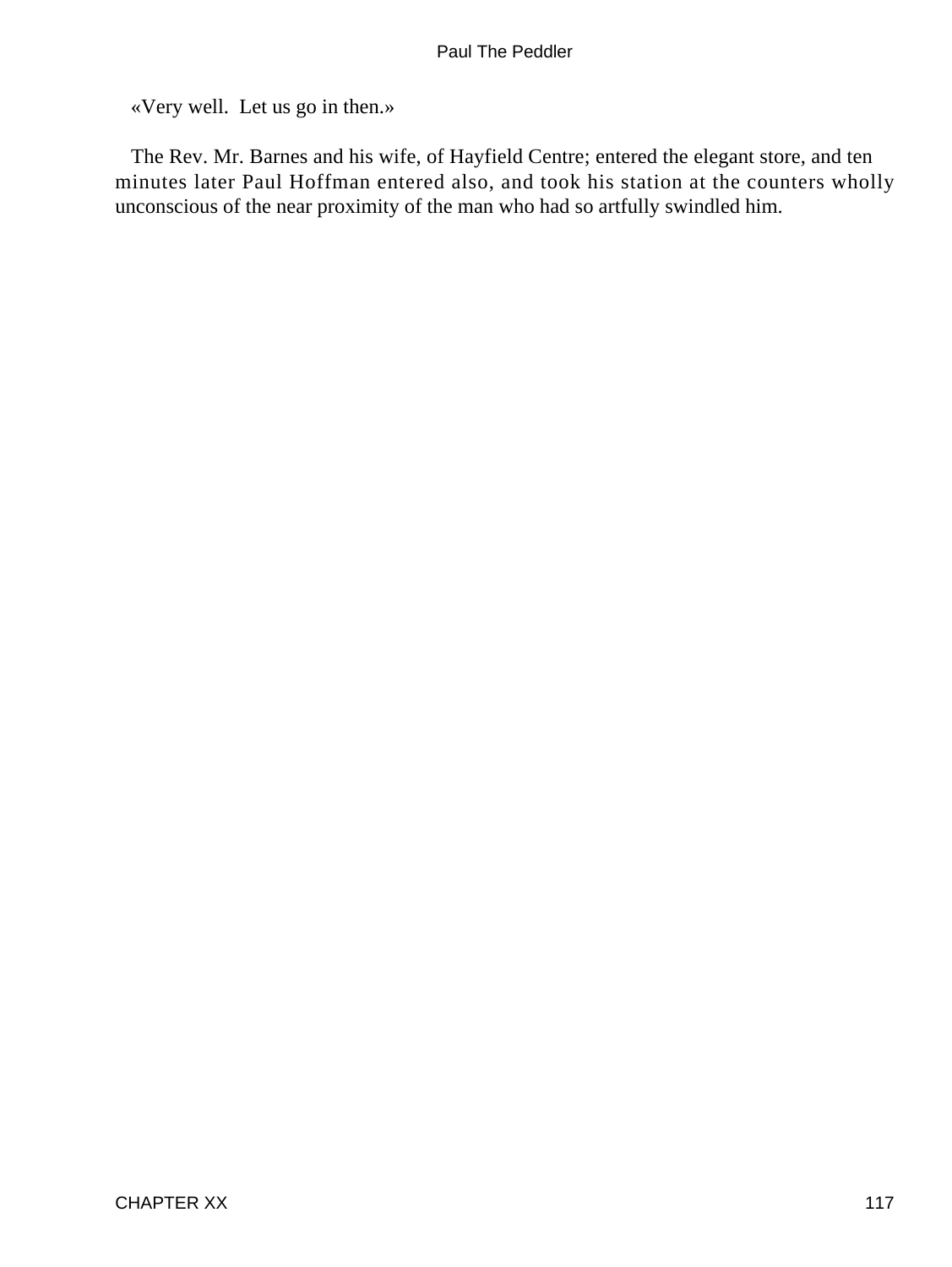## **[CHAPTER XXI](#page-154-0)**

## *P*AUL **IS CHECKMATED**

 On entering the large jewelry store Mr. Montgomery and his wife walked to the rear of the store, and advanced to the counter, behind which stood a clerk unengaged.

«What shall I show you?» he inquired

 «I didn't come to purchase,» said Mr. Montgomery, with suavity, «but to sell. I suppose you purchase jewelry at times?»

«Sometimes,» said the clerk. «Let me see what you have.»

 «First,» said the adventurer, «let me introduce myself. I am the Rev. Mr. Barnes, of Hayfield Centre, Connecticut. You perhaps know the place?»

«I don't think I remember it,» said the clerk, respectfully.

 «It is a small place,» said Mr. Montgomery, modestly, "but my tastes are plain and unobtrusive, and I do not aspire to a more conspicuous post. However, that is not to the purpose. A lady parishioner, desiring to donate a portion of her wealth to the poor, has placed in my hand a diamond ring, the proceeds to be devoted to charitable objects. I desire to sell it, and, knowing the high reputation of your firm feel safe in offering it to you.

 I know very little of the value of such things, since they are not in my line, but I am sure of fair treatment at your hands."

 «You may depend upon that,» said the clerk, favorably impressed with the appearance and manners of his customer. «Allow me to see the ring.»

The brilliant was handed over the counter.

«It is quite valuable,» said he, scrutinizing it closely.

 «So I supposed, as the lady is possessed of wealth. You may rely upon its being genuine.»

«I am not authorized to purchase, said the clerk, »but I will show it to one of the firm."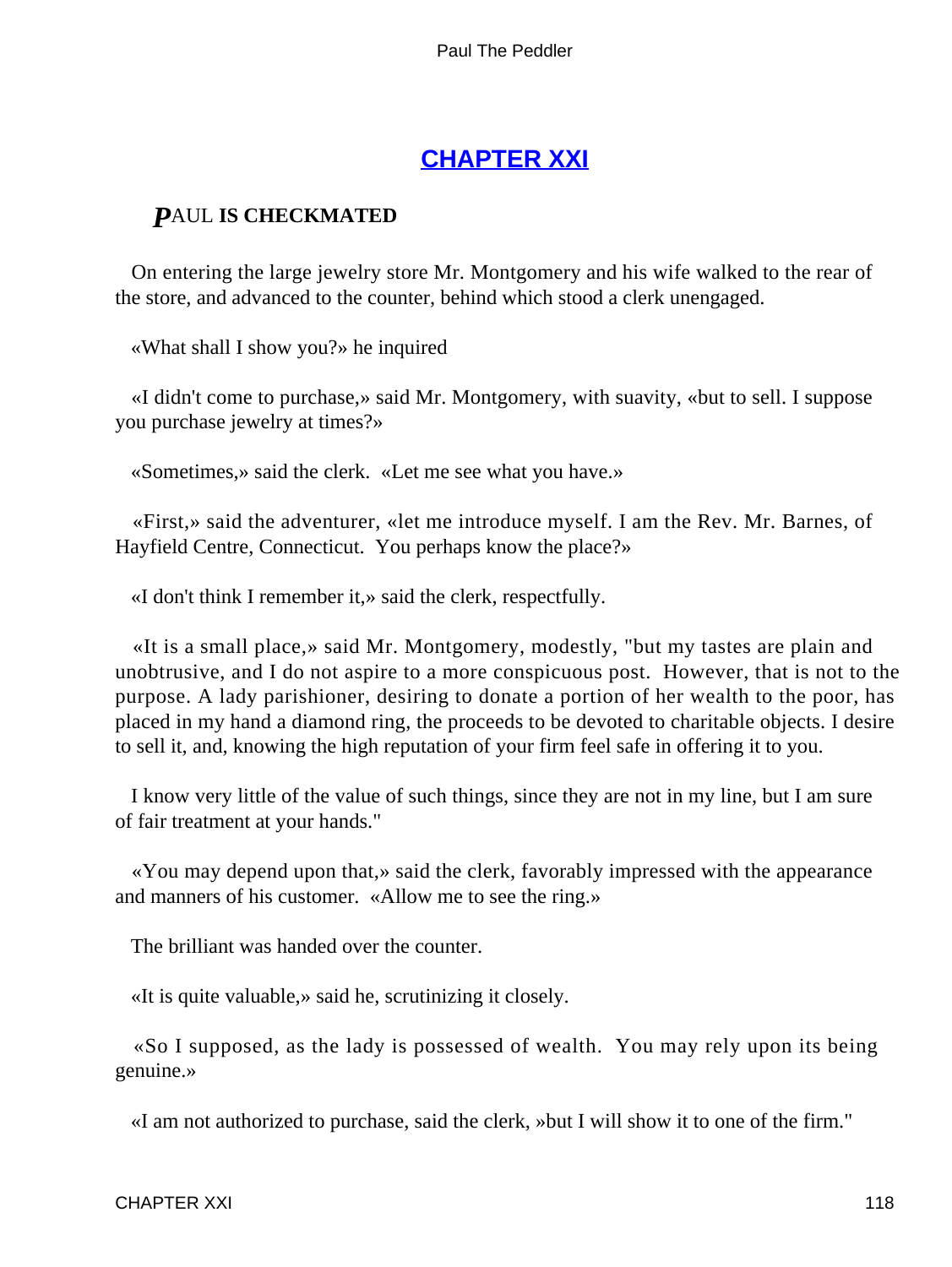Just at that moment, Mr. Montgomery, chancing to look toward the door, was startled by seeing the entrance of Paul Hoffman. He saw that it would be dangerous to carry the negotiation any farther and he quickly gave a secret signal to his wife.

The hint was instantly understood and acted upon.

Mrs. Montgomery uttered a slight cry, and clung to her husband's arm.

«My dear,» she said, "I feel one of my attacks coming on. Take me out quickly.

«My wife is suddenly taken sick,» said Mr. Montgomery, hurriedly.

 «She is subject to fits. If you will give me the ring, I will return to−morrow and negotiate for its sale.»

 «I am very sorry,» said the clerk, with sympathy, handing back the ring. «Can I get anything for the lady?»

 «No, thank you. The best thing to do is to get her into the open air. Thank you for your kindness.»

 «Let me help you,» said the clerk, and coming from behind the counter he took one arm of Mrs. Montgomery, who, leaning heavily on her husband and the clerk, walked, or rather was carried, to the street door.

Of course, the attention of all within the store was drawn to the party.

«What was the matter?» inquired a fellow−clerk, as the salesman returned.

 «It was a clergyman from Connecticut, who wished to sell a diamond ring, given to him for charitable purposes. His wife was taken suddenly sick. He will bring it back to−morrow.»

«Was the ring a valuable one?»

«It must be worth in the neighborhood of three hundred dollars.»

 Paul listened to this explanation, and a sudden light flashed upon him, as he heard the estimated value of the ring. There had been something familiar in the appearance of the adventurer, though, on account of his successful disguise and his being accompanied by a lady, he had not before felt any suspicion as to his identity with the man who had swindled him. Now he felt convinced that it was Mr. Felix Montgomery, and that it was his own appearance which had led to the sudden sickness and the precipitate departure.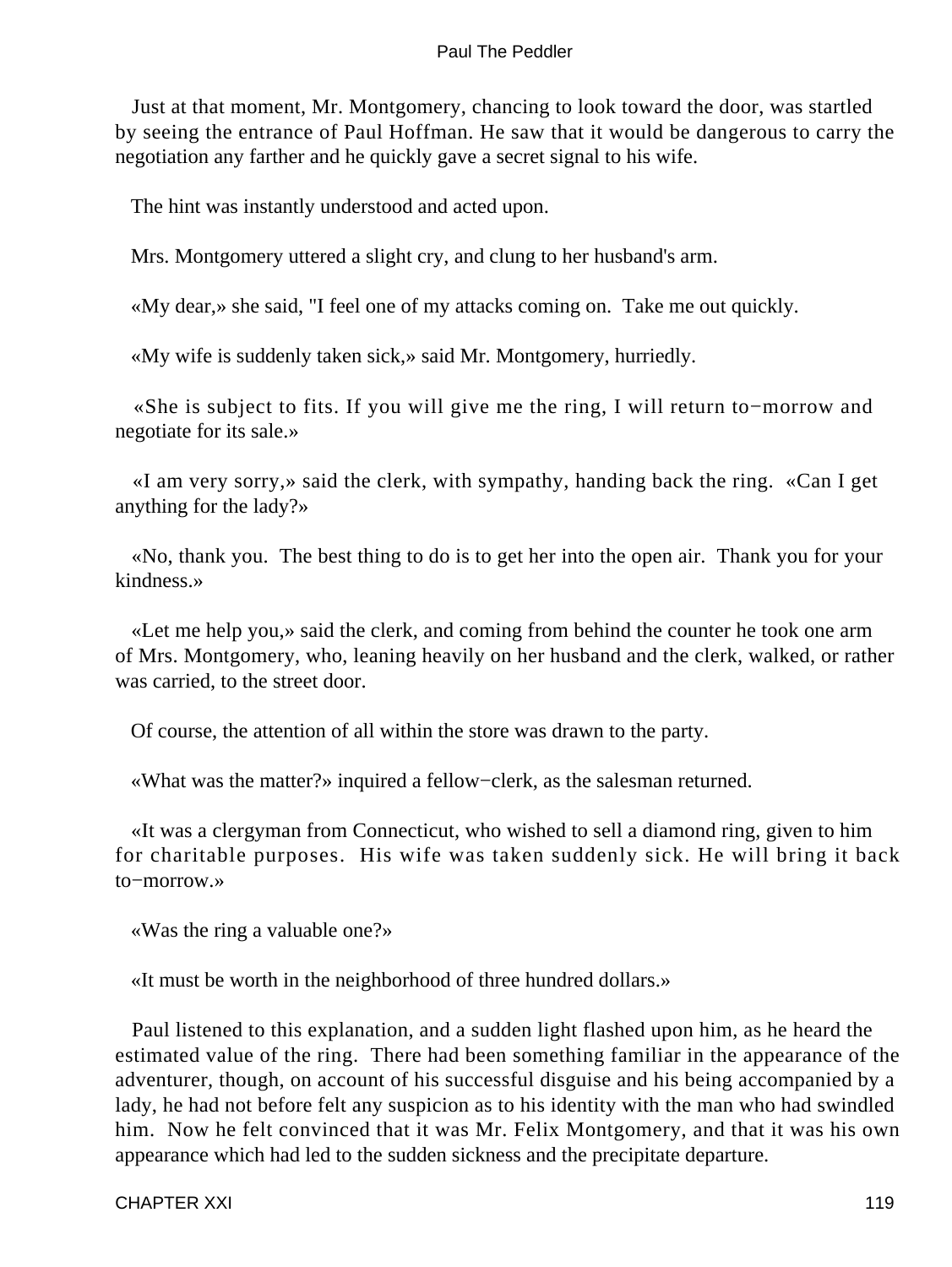«That trick won't work, Mr. Montgomery,» he said to himself. «I've got on your track sooner than I anticipated, and I mean to follow you up.»

 Reaching the sidewalk, he caught sight of Mr. and Mrs. Montgomery just turning the corner of a side street. The pair supposed they were safe, not thinking that our hero had recognized them, and the lady no longer exhibited illness, and was walking briskly at her husband's side. Paul hurried up and tapped the adventurer on the shoulder. Mr. Montgomery, turning, was annoyed on finding that he had not yet escaped. He determined, however, to stick to his false character, and deny all knowledge of the morning's transaction.

 «Well, my young friend,» he said, «do you want me? I believe I have not the pleasure of your acquaintance.»

«You are mistaken there, Mr. Felix Montgomery,» said Paul, significantly.

«By what name did you address me?» said the swindler, assuming a tone of surprise.

«I addressed you as Mr. Felix Montgomery.»

 «You have made a mistake, my good friend. I am an humble clergyman from Connecticut. I am called the Rev. Mr. Barnes. Should you ever visit Hayfield Centre, I shall be glad to receive a call from you.»

«When I last met you, you were a jeweler from Syracuse,» said Paul, bluntly.

Mr. Montgomery laughed heartily.

 «My dear,» he said, turning to his wife, «is not this an excellent joke? My young friend here thinks he recognizes in me a jeweler from Syracuse.»

 «Indeed, you are quite mistaken,» said the lady. «My husband is a country minister. We came up to the city this morning on a little business.»

 «I understand on what business,» said Paul. «You wanted to dispose of a diamond ring.»

 Mr. Montgomery was disposed to deny the charge, but a moment's reflection convinced him that it would be useless, as Paul had doubtless been informed in Ball Black's of his business there. He decided to put on a bold front and admit it.

«I suppose you were in Ball Black's just now,» he said.

«I was.»

CHAPTER XXI and the contract of the contract of the contract of the contract of the contract of the contract of the contract of the contract of the contract of the contract of the contract of the contract of the contract o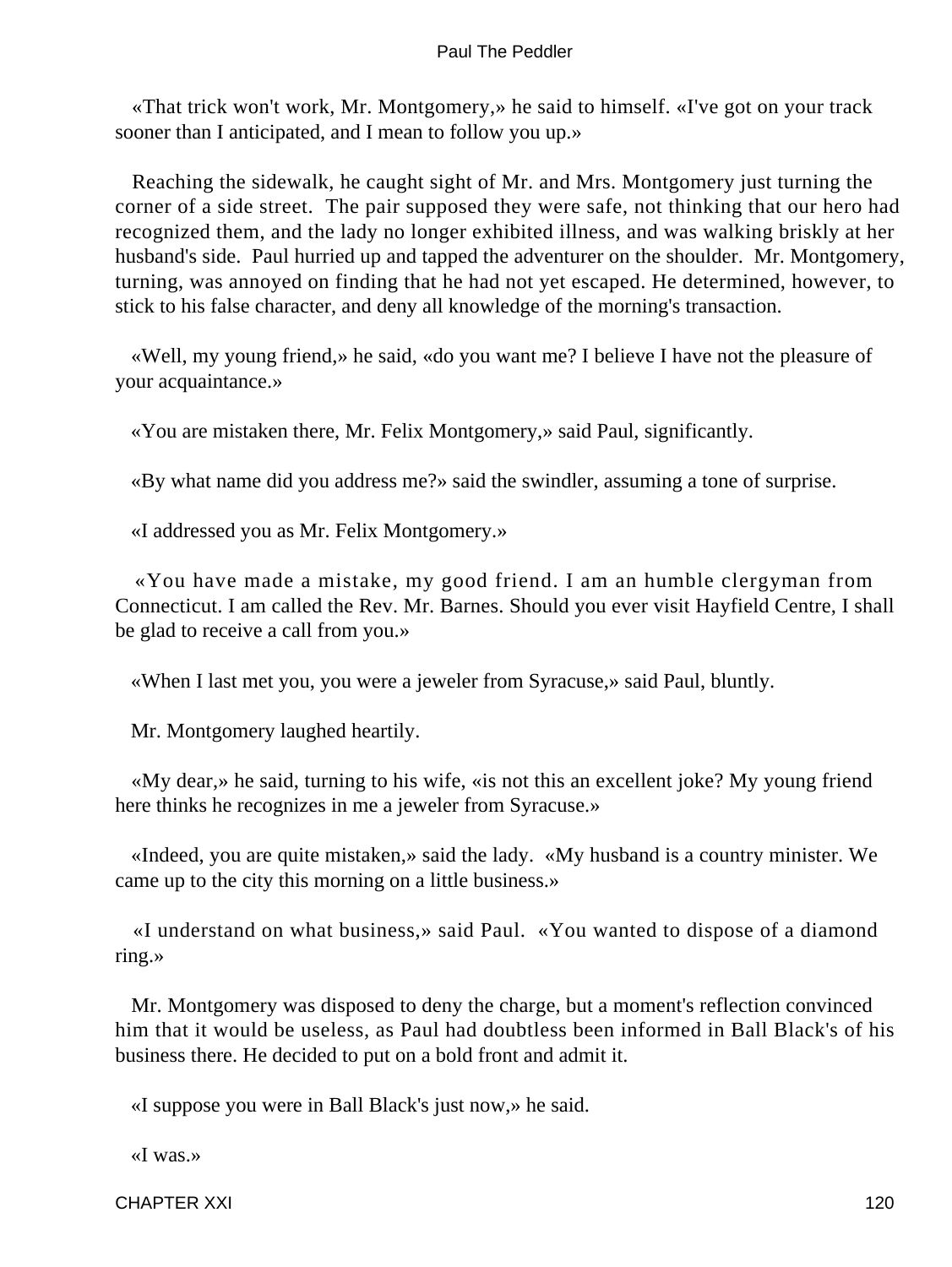«And so learned my business there? But I am at a loss to understand why you should be interested in the matter.»

«That ring is mine,» said Paul. «You swindled me out of it this morning.»

 «My young friend, you must certainly be insane,» said Mr. Montgomery, shrugging his shoulders. «My dear, did you hear that?»

 «He is an impudent boy,» said the lady. «I am surprised that you should be willing to talk to him.»

«If you leave here I will put a policeman on your track,» said Paul.

He looked so determined that Mr. Montgomery found that he must parley.

 «You are under a strange hallucination, my young friend,» he said. «If you will walk along with me, I think I can convince you of your mistake.»

 «There is no mistake about the matter,» said Paul, walking on with them. «The ring is mine, and I must have it.»

«My dear, will you explain about the ring? He may credit your testimony.»

 «I don't see that any explanation is necessary,» said the lady. «However, since you wish it, I will say that the ring was handed you by Mrs. Benton, a wealthy lady of your parish, with instructions to sell it, and devote the proceeds to charitable purposes.»

«Is that explanation satisfactory?» asked Mr. Montgomery.

 «No, it is not,» said Paul, resolutely. «I don't believe one word of it. I recognize you in spite of your dress. You gave me chloroform this morning in a room in Lovejoy's Hotel, and when I was unconscious you made off with the ring which I expected to sell you. You had better return it, or I will call a policeman.»

«I am not the person you take me for,» said Felix Montgomery.

«You are the jeweler from Syracuse who swindled me out of my ring.»

 «I never was a jeweler, and never lived in Syracuse,» said the adventurer, with entire truth.

«You may be right, but that is what you told me this morning.»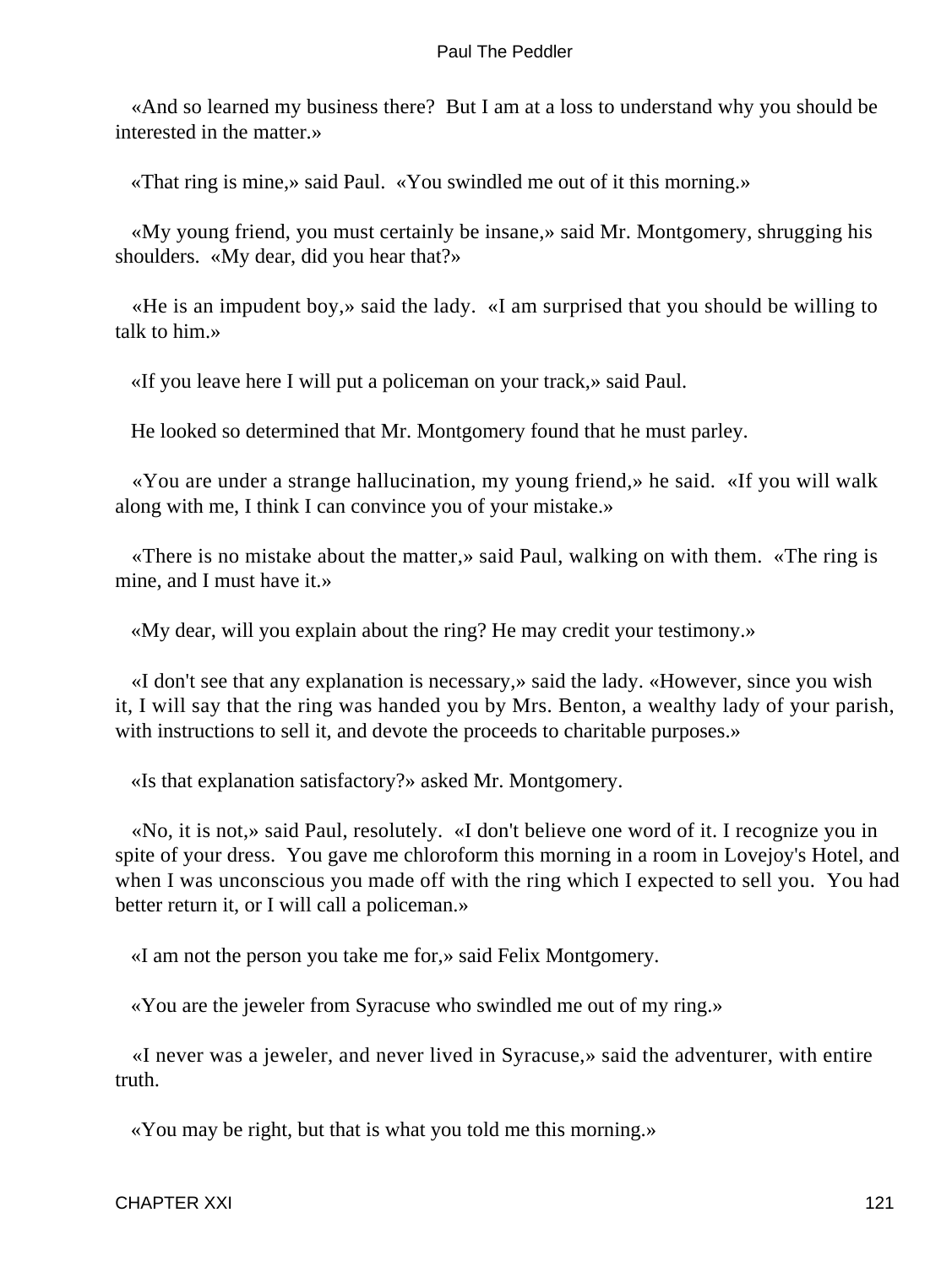«I wish you would go away, and cease to annoy us,» said the lady, impatiently.

«I want my ring.»

«We have no ring of yours.»

«Show me the ring, and if it is not mine I will go away.»

 «You are a very impudent fellow, upon my word,» said Mrs. Montgomery, sharply, «to accuse a gentleman like my husband of taking your ring. I don't believe you ever had one.»

 «My dear,» interposed her husband, mildly, «I dare say my young friend here really thinks we have his ring. Of course it is a great mistake. Imagine what our friends in Hayfield Centre would think of such a charge! But you must remember that he is unacquainted with my standing in the community. In order to satisfy his mind, I am willing to let him see the ring.»

«To let him see the ring?» repeated the lady, in surprise.

 «Yes. Here, my lad,» taking the ring from his pocket, «this is the ring. You will see at once that it is not yours.»

 «I see that it is mine,» said Paul, taking the proffered ring, and preparing to go, astonished at his own good fortune in so easily recovering it.

 «Not so fast!» exclaimed Mr. Montgomery, seizing him by the shoulder. «Help! Police!»

 An officer had turned the corner just before, and it was this that had suggested the trap. He came up quickly, and, looking keenly from one to the other, inquired what was the matter.

 «This boy has just purloined a ring from my wife,» said Mr. Montgomery. «Fortunately I caught him in the act.»

 «Give up the ring, you young scoundrel!» said the officer, imposed upon by the clerical appearance of the adventurer.

«It is mine,» said Paul.

«None of your gammon! Give up the ring, and come with me.»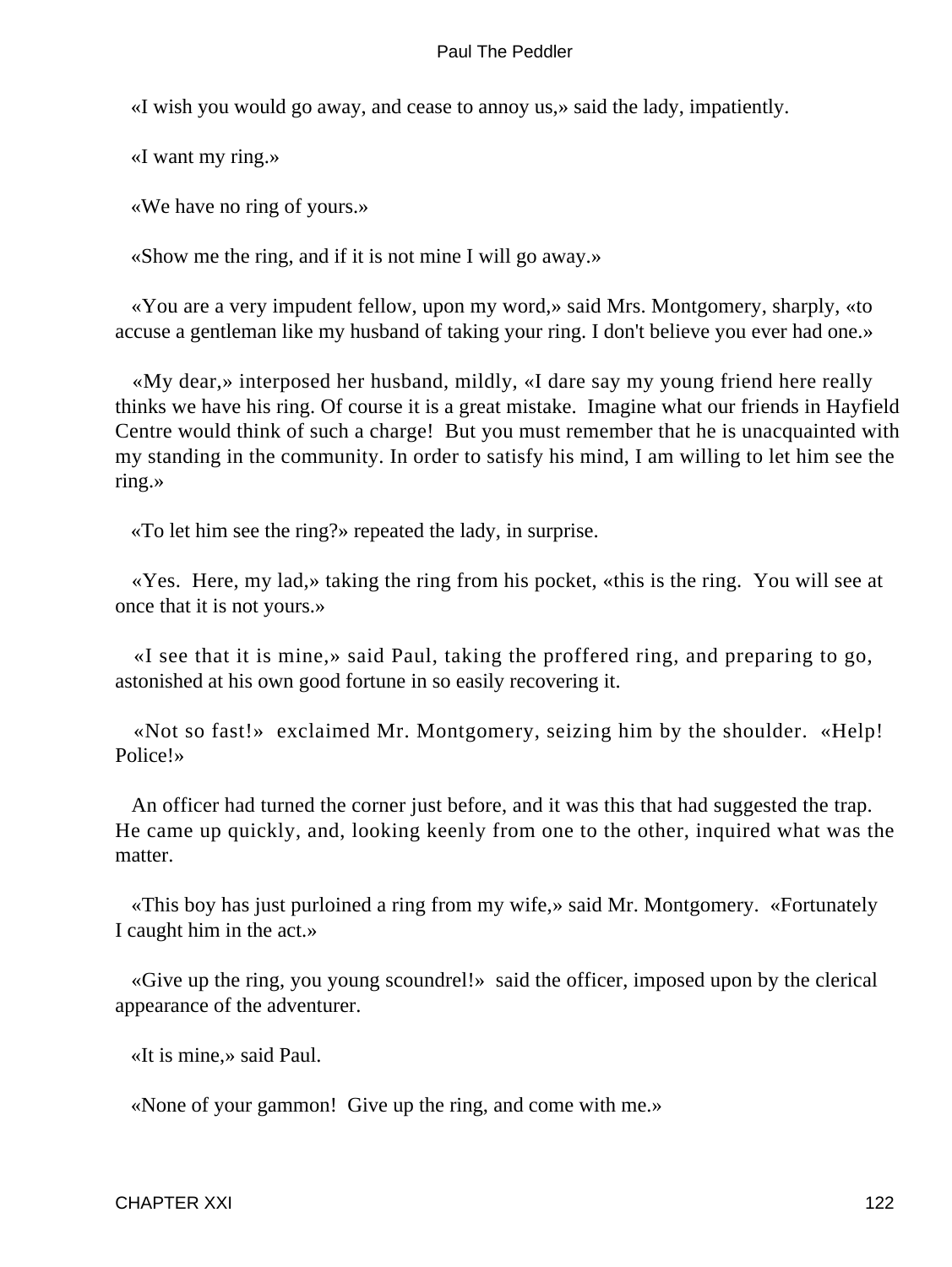The ring was restored to Mr. Montgomery, who overwhelmed the officer with a profusion of thanks.

 «It is not a diamond, only an imitation,» he said, "but my wife values it as the gift of a friend. Don't be too hard on the boy.

He may not be so bad as he seems."

 «I'll attend to him,» said the policeman, emphatically. «I'll learn him to rob ladies of rings in the street. Come along, sir!»

 Paul tried to explain matters, but no attention was paid to his protestations. To his anger and mortification he saw the swindler make off triumphantly with the ring, while he, the wronged owner, was arrested as a thief.

 But at the station−house he had his revenge. He was able to prove to his captor that he had lodged information against Mr. Montgomery, and the policeman in turn was mortified to think how readily he had been imposed upon. Of course Paul was set free, but the officer's blundering interference seemed to render the recovery of the ring more doubtful than ever.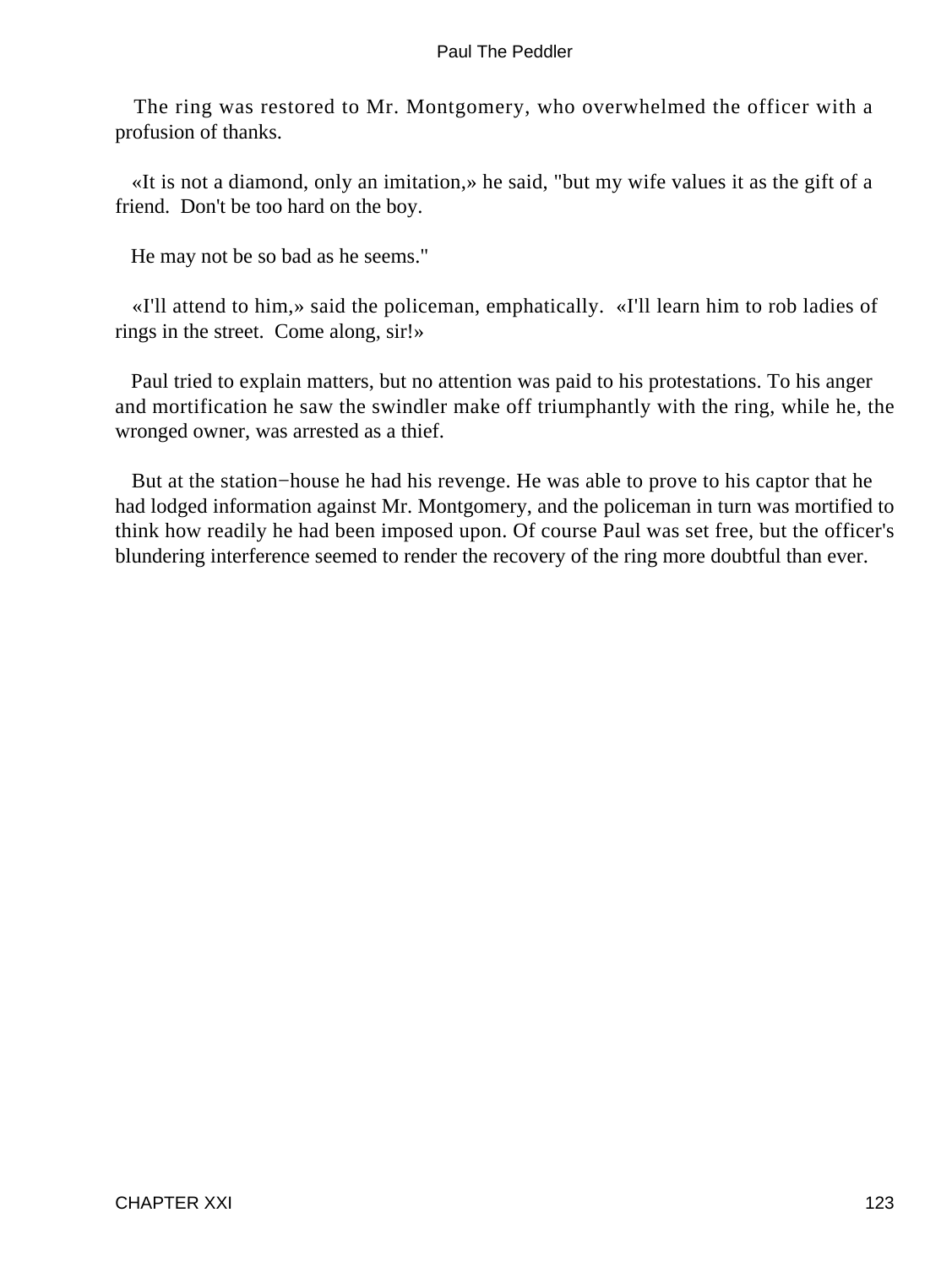## **[CHAPTER XXII](#page-154-0)**

### *A* **MAN OF RESOURCES**

 «Well, that was a narrow escape,» said Mr. Montgomery, with a sigh of relief. «I think I managed rather cleverly, eh?»

«I wanted to box the boys ears,» said Mrs. Montgomery, sharply.

 «It wouldn't have been in character, my dear. Ha, ha!» he laughed, softly, «we imposed upon the officer neatly. Our young friend got rather the worst of it.»

«Why don't you call things by their right names? He isn't much of a friend.»

«Names are of no consequence, my dear.»

«Well, what are you going to do next?» asked the lady, abruptly.

«About the ring?»

«Of course.»

 «I hardly know,» said Mr. Montgomery, reflectively. «If it were not for appearing too anxious, I would go back to Ball Black's now that our young friend is otherwise engaged, and can't interrupt us.»

«Suppose we go?»

 «Well, you see, it might be considered rather soon for you to recover from your fit. Besides, I don't know what stories this boy may have thought fit to tell about us.»

«He didn't have time to say anything.»

«Perhaps you are right.»

«We want to dispose of the ring as soon as possible, and leave the city.»

«That is true. Well, if you say so, we will go back.»

«It seems to me now is the best time. The boy will tell his story to the officer and we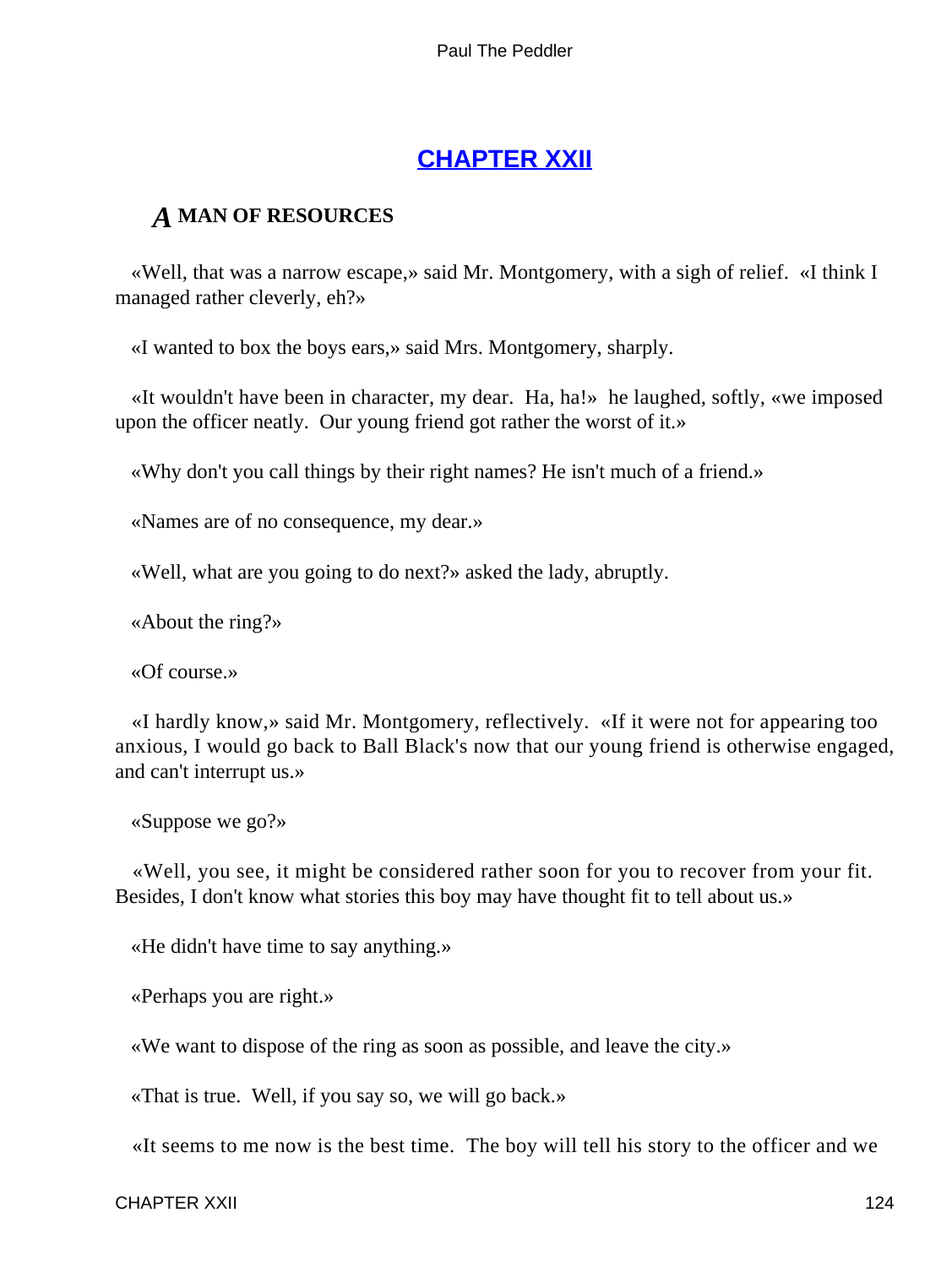may be inquired for.»

«Then, my dear, I will follow your advice.»

 Mr. and Mrs. Montgomery turned, and directed their steps again toward Broadway. The distance was short, and fifteen minutes had scarcely elapsed since they left the store before they again entered it. They made their way to the lower end of the store and accosted the same clerk with whom they had before spoken.

«Is your wife better?» he asked.

 «Much better, thank you. A turn in the air always relieves her, and she is quite herself again. I have returned because it is necessary for me to leave the city by the evening train, and my time is, therefore, short. Will you be kind enough to show the ring to your employer, and ask him if he will purchase?»

 The clerk returned, and said that the firm would pay two hundred and fifty dollars, but must be assured of his right to dispose of it.

«Did you mention my name?» asked the adventurer.

«I mentioned that you were a clergyman. I could not remember the name.»

 «The Rev. Mr. Barnes, of Hayfield Centre, Connecticut. I have been preaching there for – is it six or seven years, my dear?»

«Seven,» said his wife.

 «I should think that would be sufficient. You may mention that to Mr. Ball or Mr. Black, if you please. I presume after that he will not be afraid to purchase.»

 Mr. Montgomery said this with an air of conscious respectability and high standing, which might readily impose upon strangers. But, by bad luck, what he had said was heard by a person able to confute him.

 «Did you say you were from Hayfield Centre?» asked a gentleman, standing a few feet distant.

«Yes,» said Mr. Montgomery.

«I think you said your name was Barnes?»

«Yes, sir.»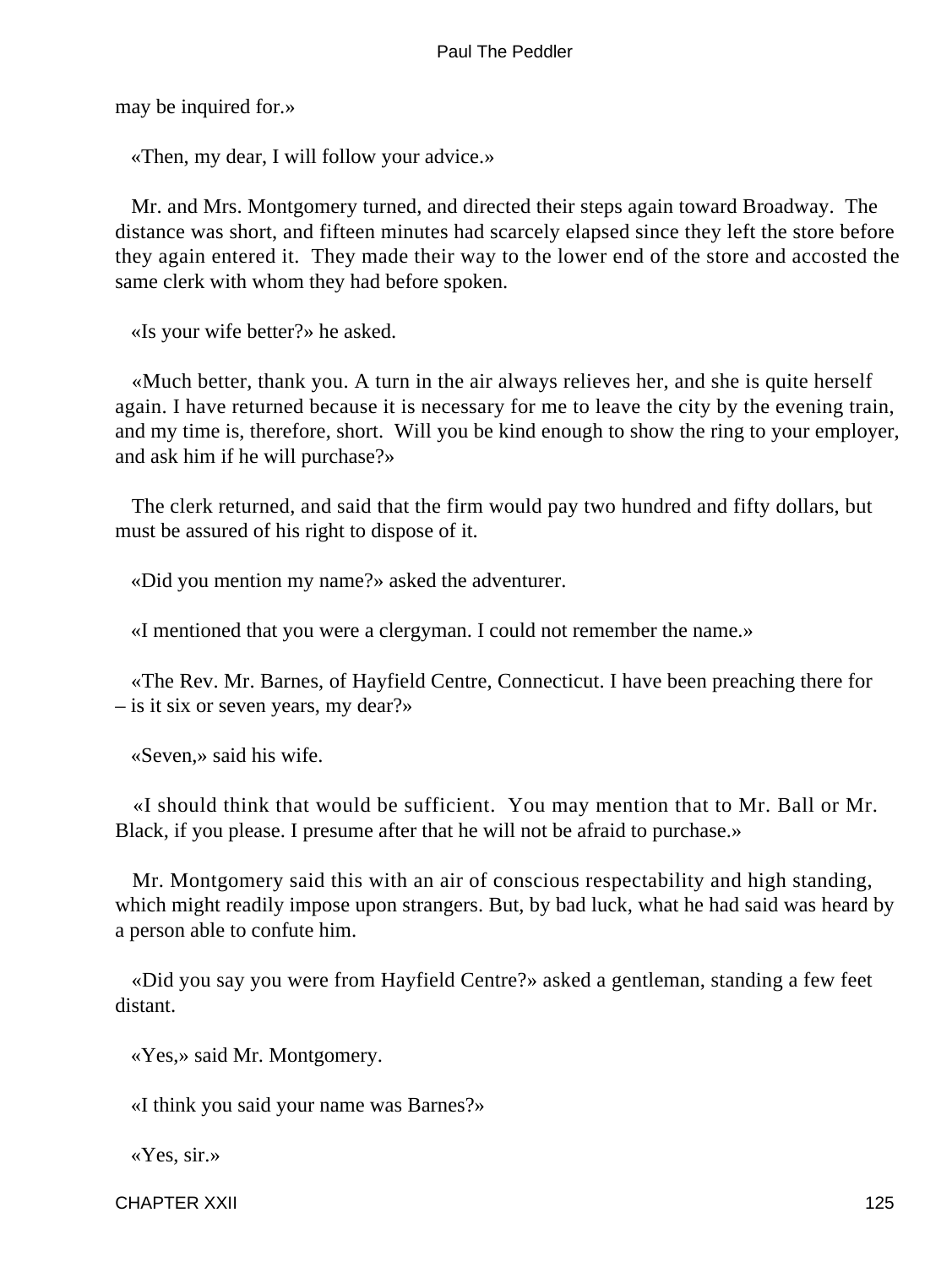«And that you have been preaching there for the last seven years?»

 «Yes, sir,» answered Mr. Montgomery, but there was rather less confidence in his tone. In fact he was beginning to feel uneasy.

 «It is very strange,» said the other. «I have a sister living in Hayfield Centre, and frequently visit the place myself, and so of course know something of it. Yet I have never heard of any clergyman named Barnes preaching there.»

Mr. Montgomery saw that things looked critical.

 «You are strangely mistaken, sir,» he said. «However, I will not press the sale. If you will return the ring (to the clerk) I will dispose of it elsewhere.»

But the clerk's suspicions had been aroused by what had been said.

«I will first speak to Mr. Ball,» he said.

 «There is no occasion to speak to him. I shall not sell the ring to−day. To−morrow, I will come with witnesses whose testimony will outweigh that of this gentleman, who I suspect never was in Hayfield Centre in his life. I will trouble you for the ring.»

 «I hope you don't intend to give it to him,» said the gentleman. «The presumption is that, as he is masquerading, he has not come by it honestly.»

 «I shall not deign to notice your insinuations,» said Mr. Montgomery, who concealed beneath a consequential tone his real uneasiness. «The ring, if you please.»

«Don't give it to him.»

 As the clerk seemed disinclined to surrender the ring, Mr. Montgomery said: «Young man, you will find it to be a serious matter to withhold my property.»

 «Perhaps I had better give it to him,» said the clerk, imposed upon by the adventurer's manner.

«Require him to prove property. If it is really his, he can readily do this.»

«My dear,» said the Rev. Mr. Barnes, «we will leave the store.»

«What, and leave the ring?»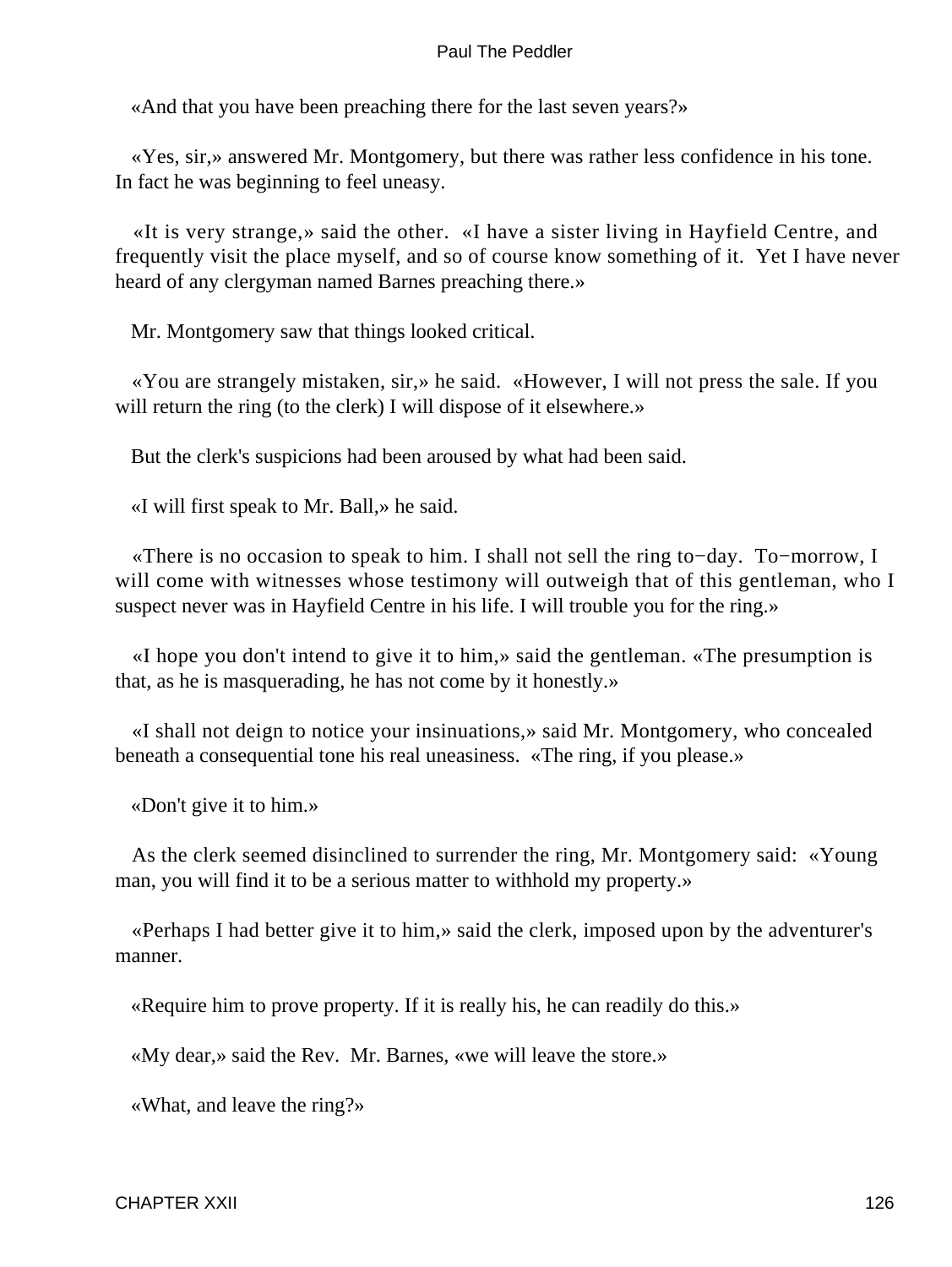«For the present. I will invoke the aid of the police to save me from being robbed in this extraordinary manner.»

 He walked to the street door, accompanied by his wife. He was deeply disappointed at the failure of the sale, and would gladly have wreaked vengeance upon the stranger who had prevented it. But he saw that his safety required an immediate retreat. In addition to his own disappointment, he had to bear his wife's censure.

 «If you had the spirit of a man, Mr. Montgomery,» she commenced, «you wouldn't have given up that ring so easily. He had no business to keep it.»

 «I would have called in a policeman if I dared, but you know I am not on the best of terms with these gentlemen.»

«Are we to lose the ring, then?»

 «I am afraid so, unless I can make them believe in the store that I am really what I pretend to be.»

«Can't you do it?»

«Not very easily, unless stay, I have an idea. Do you see that young man?»

 He directed his wife's attention to a young man, evidently fresh from the country, who was approaching, staring open−eyed at the unwonted sights of the city. He was dressed in a blue coat with brass buttons, while his pantaloons, of a check pattern, terminated rather higher up than was in accordance with the fashion.

«Yes, I see him,» said Mrs. Montgomery. «What of him?»

«I am going to recover the ring through his help.»

«I don't see how.»

«You will see.»

 «How do you do?» said the adventurer, cordially, advancing to the young man, and seizing his hand.

«Pretty smart,» said the countryman, looking surprised.

«Are your parents quite well?»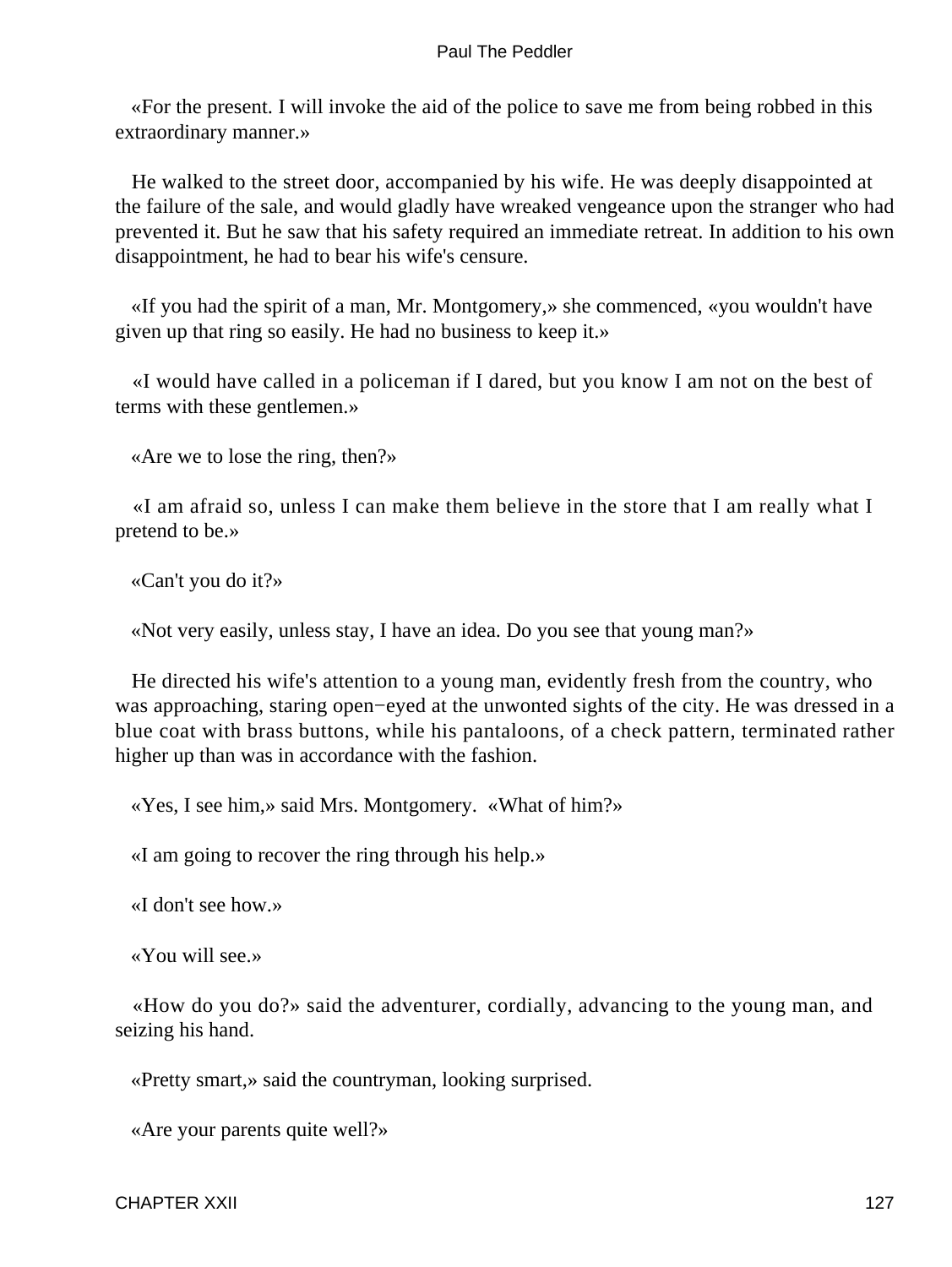«They're so's to be around.»

«When did you come to the city?»

«This mornin'.»

«Do you stay any length of time?»

«I'm goin' back this afternoon.»

«You didn't expect to meet me now, did you?» asked Mr. Montgomery.

 «I s'pose I'd orter know you,» said the perplexed youth, «but I can't think what your name is.»

 «What! Not know Mr. Barnes, the minister of Hayfield Centre? Don't you remember hearing me preach for your minister?»

 «Seems to me I do,» answered the young man, persuading himself that he ought to remember.

«Of course you do. Now, my young friend, I am very glad to have met you.»

«So am I,» said the other, awkwardly.

«You can do me a favor, if you will.»

«Of course, I will,» said Jonathan, «if it's anything I can do.»

 «Yes, you will have no trouble about it. You see, I went into a jeweler's near by to sell a valuable ring, and they wanted to make sure I was really a minister, and not intending to cheat them. If you will go in with me, and say that you have often heard me preach, and that I am the Rev. Mr. Barnes, of Hayfield Centre, I won't mind paying you five dollars for your trouble.»

 «All right; I'll do it,» said the rustic, considering that it would be an unusually easy way of earning few dollars.

«You'll remember the name, won't you?»

«Yes – Parson Barnes, of Hayfield Centre.»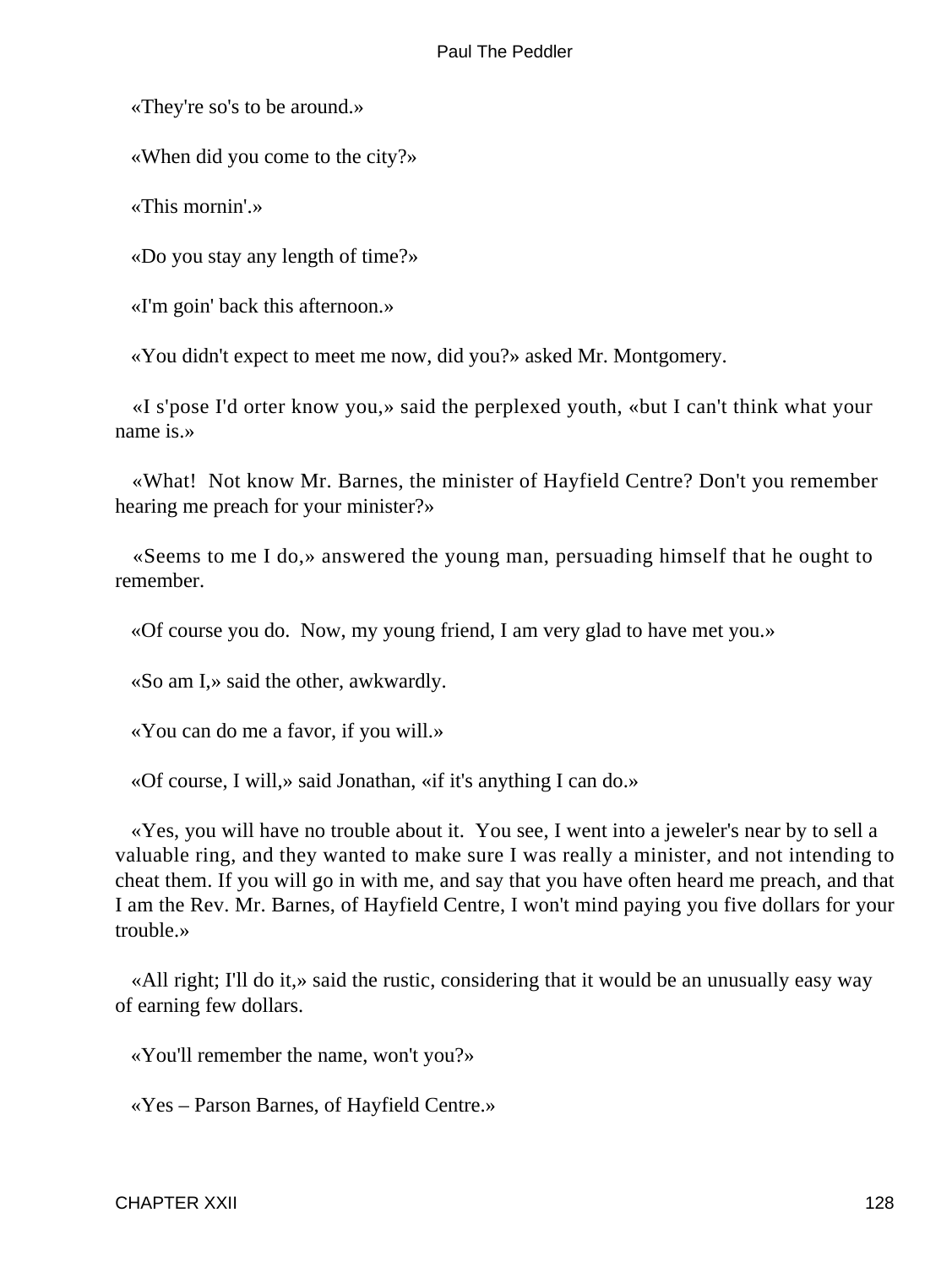«That is right. The store is near by. Walk along with us, and we will be there in five minutes.»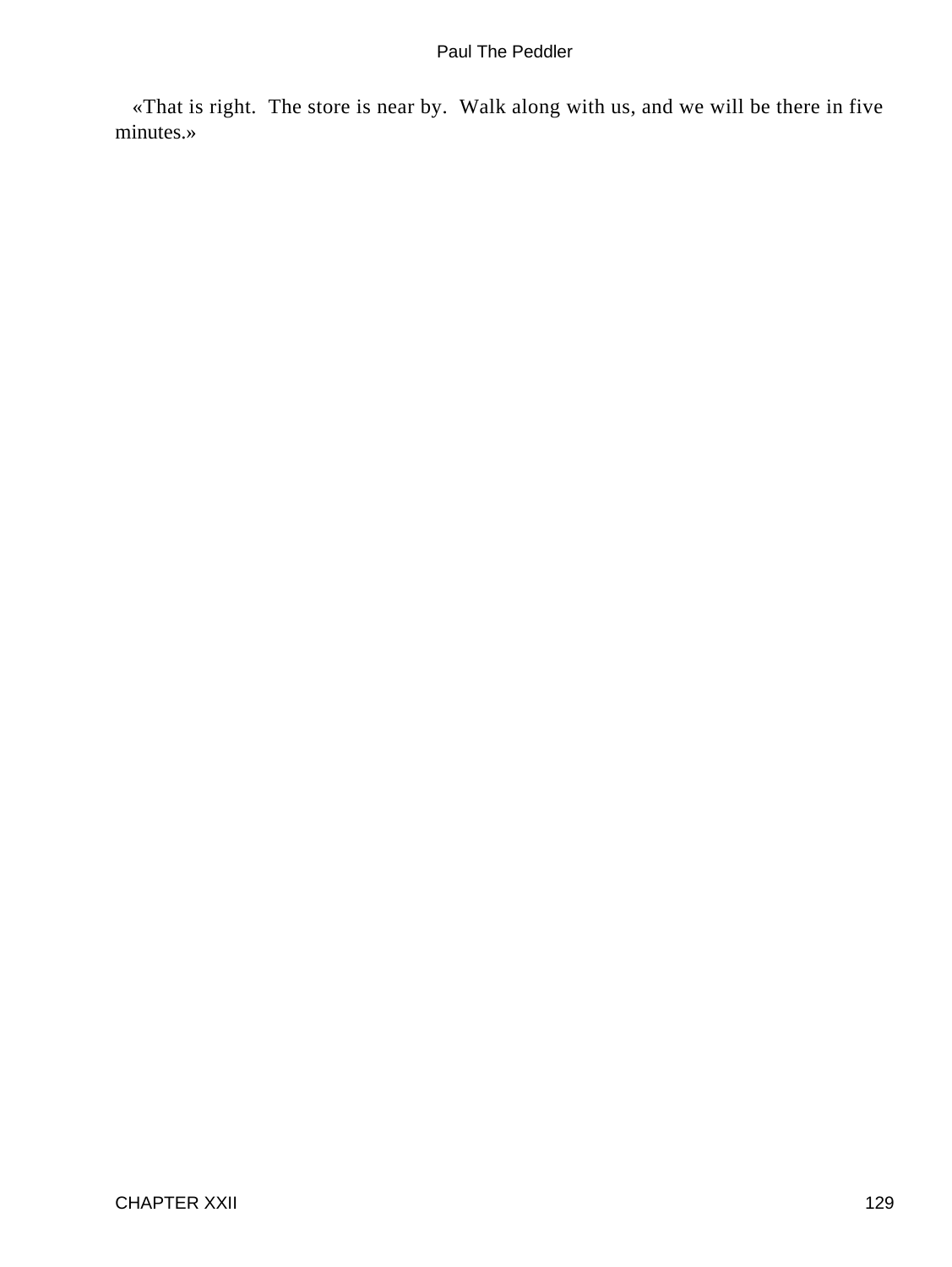## **[CHAPTER XXIII](#page-154-0)**

## *A* **NEW EXPEDIENT**

«I believe your name is Peck?» said Mr. Montgomery, hazarding a guess.

«No, it's Young, Ephraim Young.»

 «Of course it is. I remember now, but I am apt to forget names. You said your parents were quite well?»

«Yes, they're pretty smart.»

 «I am glad to hear it; I have the pleasantest recollections of your excellent father. Let me see, didn't you call there with me once, Mrs. Barnes?»

«Not that I remember.»

 «You must go with me the next time. I want you to know the parents of our young friend. They are excellent people. Do you go back this afternoon, Mr. Young?»

 «Yes, I guess so. You don't know of any sitooation I could get in a store round here, do you?»

 «Not at present, but I have some influential friends to whom I will mention your name. Suppose, now, I could obtain a situation for you, how shall I direct the letter letting you know?»

«Just put on the letter 'Ephraim Young.' Everybody in Plainfield knows me.»

 «So he lives in Plainfield,» said Mr. Montgomery to himself. «It's as well to know that.» Then aloud: «I won't forget, Mr. Young. What sort of business would you prefer?»

 «Any kind that'll pay,» said the gratified youth, firmly convinced of his companion's ability to fulfill his promise. «I've got tired of stayin' round home, and I'd like to try York a little while. Folks say it's easy to make money here.»

 «You are right. If I were a business man, I would come to New York at once. For a smart young man like you it offers a much better opening than a country village.»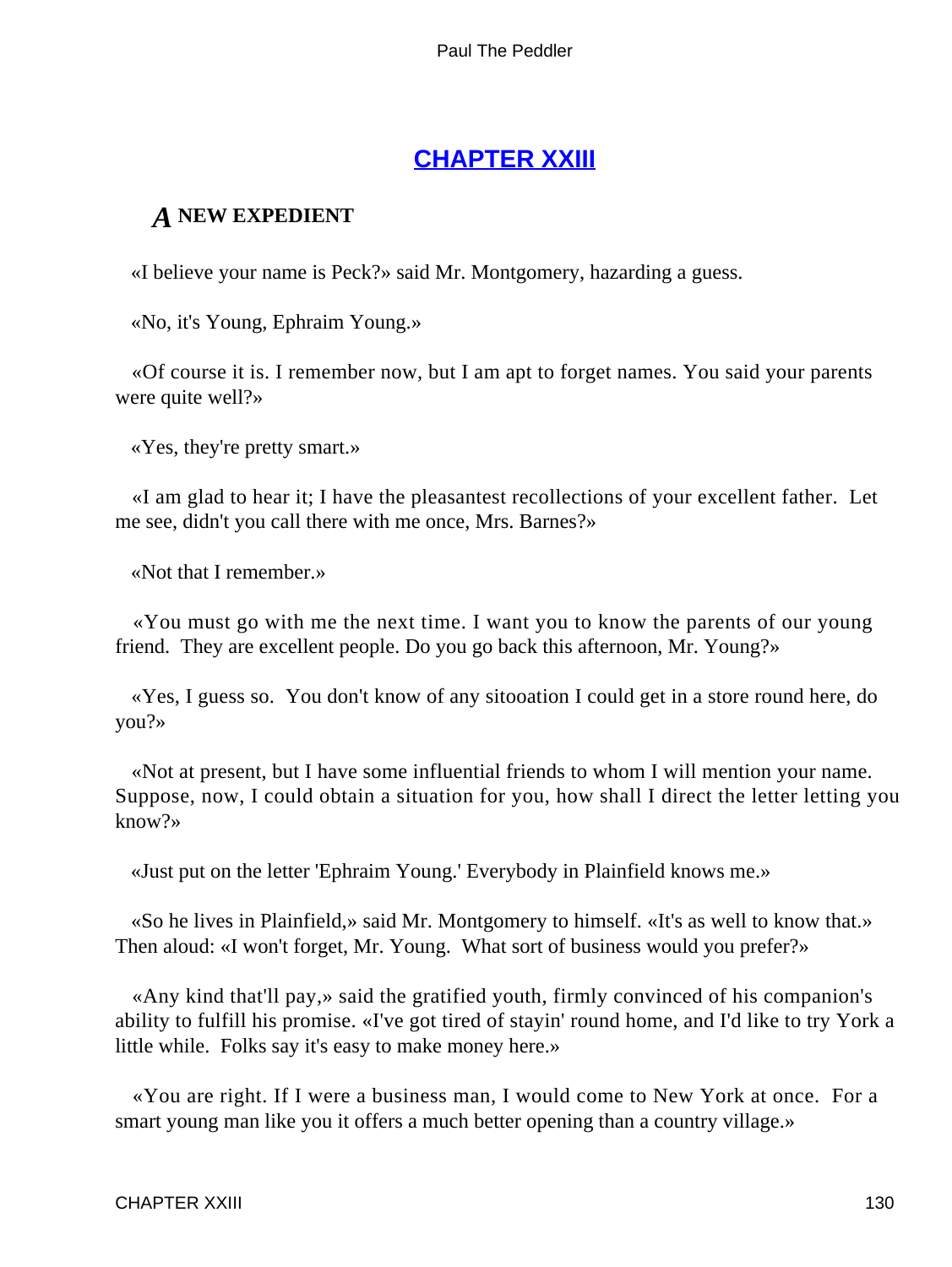«That's what I've told dad often,» said the rustic, «but he's afraid I wouldn't get nothing to do and he says it's dreadful expensive livin' here.»

 «So it is expensive, but then you will be better paid than in the country. However, here we are. You won't forget what I told you?»

«No – I'll remember,» said the young man.

 The reappearance of Mr. Barnes and wife so soon excited some surprise in the store, for it had got around, as such things will, that he was an impostor, and it was supposed that he would not venture to show his face there again. The appearance of his rustic companion likewise attracted attention. Certainly, Mr. Montgomery (it makes little difference what we call him) did not exhibit the slightest appearance of apprehension, but his manner was quite cool and self−possessed. He made his way to that part of the counter attended by the clerk with whom he had before spoken. He observed with pleasure and relief that the man who had questioned his identity with any of the ministers of Hayfield Centre was no longer in the store. This would make the recovery of the ring considerably easier.

 «Well, sir,» he said, addressing the clerk, «I suppose you did not expect to see me again so soon?»

«No, sir.»

 «Nor did I expect to be able to return for the ring before to−morrow, not supposing that I could bring witnesses to prove that I was what I represented. But fortunately I met just now a young friend, who can testify to my identity, as he has heard me preach frequently in Plainfield, where he resides. Mr. Young, will you be kind enough to tell this gentleman who I am?»

«Parson Barnes, of Hayfield Centre,» said the youth, confidently.

«You have heard me preach, have you not, in Plainfield?»

«Yes,» said the young man, fully believing that he was telling the truth.

«And I have called on your parents?»

«Yes.»

 «I think,» said the adventurer, «that will be sufficient to convince you that I am what I appear.»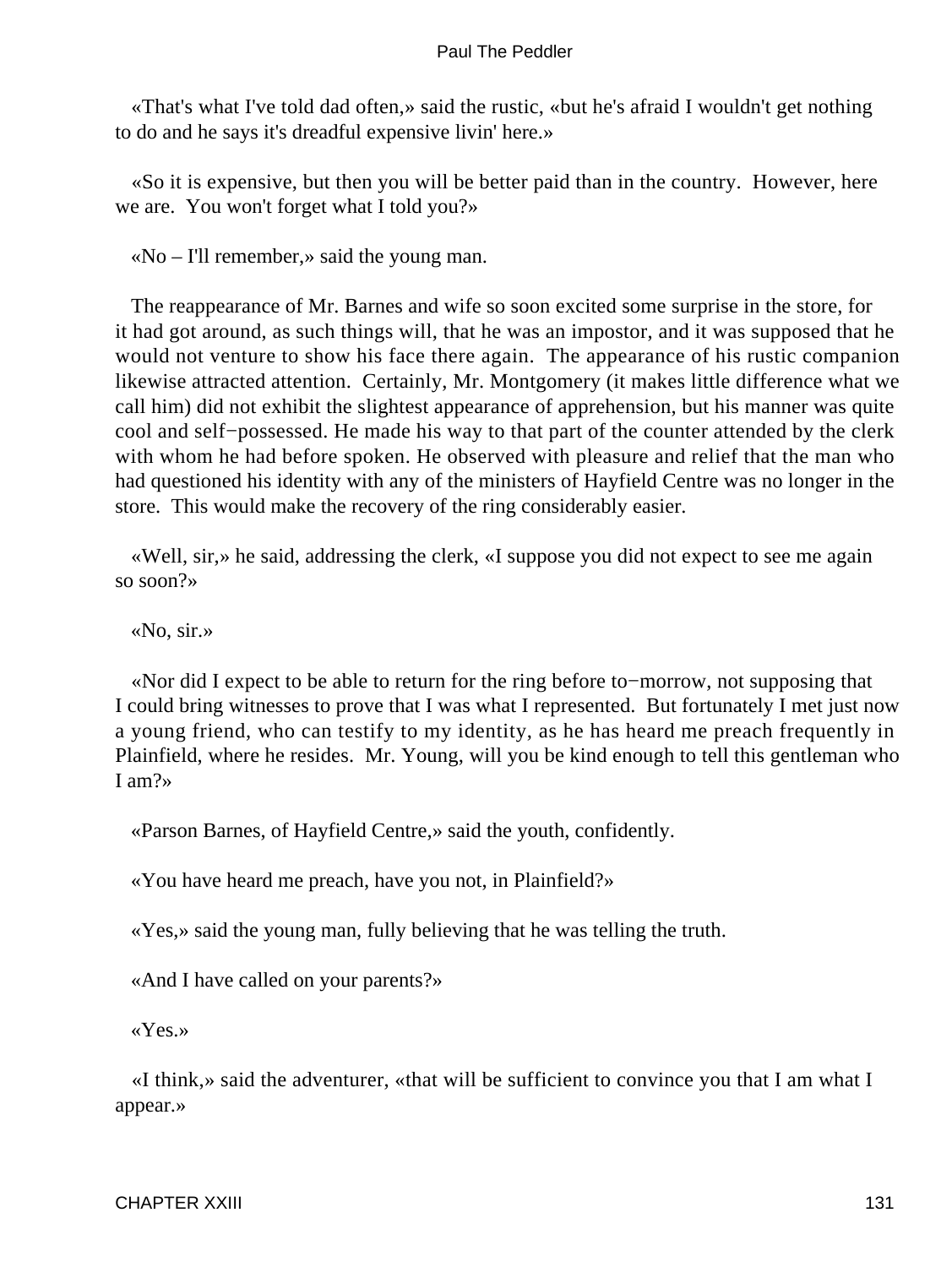It was hard to doubt, in the face of such evidence. Ephraim Young was so unmistakably from the rural districts that it would have been absurd to suspect him of being an artful city rogue. Besides, Mr. Barnes himself was got up so naturally that all the clerk's doubts vanished at once. He concluded that the customer who had questioned his genuineness must be very much mistaken.

 «I ought to apologize to you, sir,» he said, «for doubting your word. But in a city like this you know one has to be very careful.»

 «Of course,» said the adventurer, blandly, «I do not blame you in the least. You only did your duty, though it might have cost me some trouble and inconvenience.»

«I am sorry, sir.»

 «No apologies, I beg. It has all turned out right, and your mistake was a natural one. If you will kindly return me the ring, I will defer selling it, I think, till another day.»

 The clerk brought the ring, which he handed back to Mr. Montgomery. The latter received it with so much the more satisfaction, as he had made up his mind at one time that it was gone irrevocably, and put it away in his waistcoat pocket.

 «I had intended to buy some silver spoons,» he said, «but it will be necessary to wait until I have disposed of the ring. However, I may as well look at some, eh, Mrs. Barnes?»

«If you like,» assented the lady.

 So the pair examined some spoons, and fixed upon a dozen, which they said they would return and buy on the next day, and then, with a polite good−by, went out of the store, leaving behind, on the whole, a favorable impression.

 Ephraim Young accompanied them out, and walked along beside them in the street. He, too, was in good spirits, for had not his companion promised him five dollars for his services, which he had faithfully rendered? Five dollars to the young man from the rural districts was a very considerable sum of money – quite a nugget, in fact – and he already enjoyed in advance the pleasure which he anticipated of telling his friends at home how easily he had earned such a sum in «York.» He walked along beside the adventurer, expecting that he would say something about paying him, but no allusion was made by the adventurer to his promise. Indeed, five dollars was considerably more than he had in his possession. When they reached Amity street, for they were now proceeding up Broadway, he sought to shake off the young man, whose company he no longer desired.

 «This is our way,» he said. «I suppose you are going further. I am very glad to have met you, Mr. Young. I hope you will give our regards to your excellent parents;» and he held out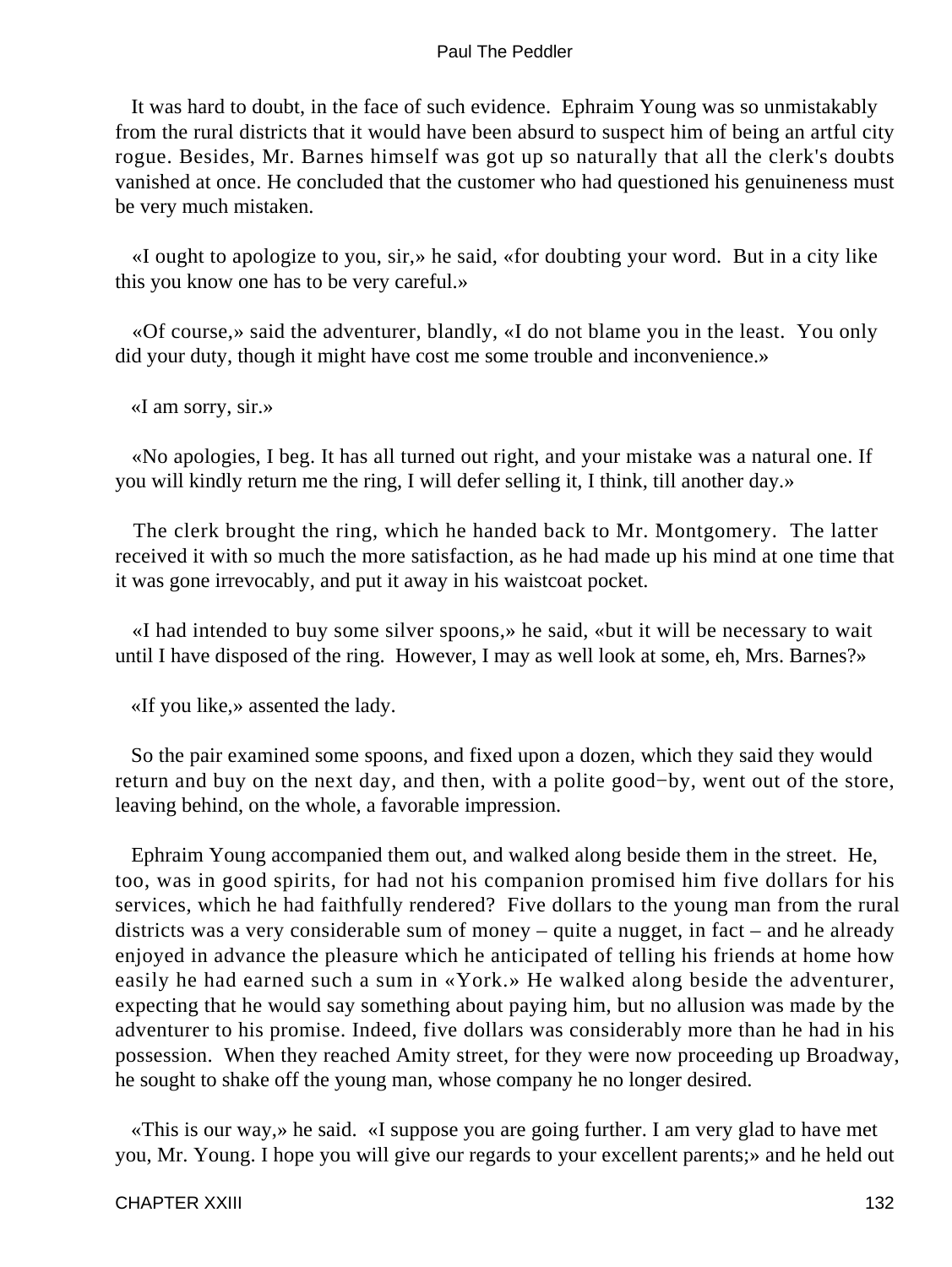his hand in token of farewell.

 «Ain't you goin' to pay me that money?» said Ephraim, bluntly, becoming alarmed at the prospect of losing the nugget he had counted on with so much confidence.

 «Bless me, I came near forgetting it! I hope you will excuse me,» and to Ephraim's delight he drew out his pocketbook. But the prospect of payment was not so bright as the young man supposed.

 «I don't think I have a five−dollar bill,» said Mr. Montgomery, after an examination of the pocketbook. «Mrs. Montgomery, do you happen to have a five with you?»

«No, I haven't,» said the lady, promptly. «I spent all my money shopping this morning.»

 «That is unfortunate. Our young friend has rendered us such a service I don't like to make him wait for his money.»

Ephraim Young looked rather blank at this suggestion.

 «Let me see, I have a hundred−dollar bill here,» said Mr. Montgomery. «I will go into the next store, and see if I can't get it changed. Mr. Young, will you be kind enough to remain with my wife?»

«Certain,» said Ephraim, brightening up.

 Mr. Montgomery went into a shop near by, but made no request to have a hundred−dollar bill changed. He was rather afraid that they might comply with his request, which would have subjected him to some embarrassment. He merely inquired if he could use a pen for a moment; request which was readily granted. In less than five minutes he emerged into the street again. Ephraim Young looked toward him eagerly.

 «I am sorry to say, my young friend,» he remarked, «that I was unable to get my bill changed. I might get it changed at a bank, but the banks are all closed at this hour.»

The countryman looked disturbed.

 «I am afraid,» continued Mr. Montgomery, «I must wait and send you the money in a letter from Hayfield Centre.»

«I'd rather have it now,» said Ephraim.

 «I am sorry to disappoint you,» said the adventurer smoothly; «but after all you will only have a day or two to wait. To make up to you for the delay I have decided to send you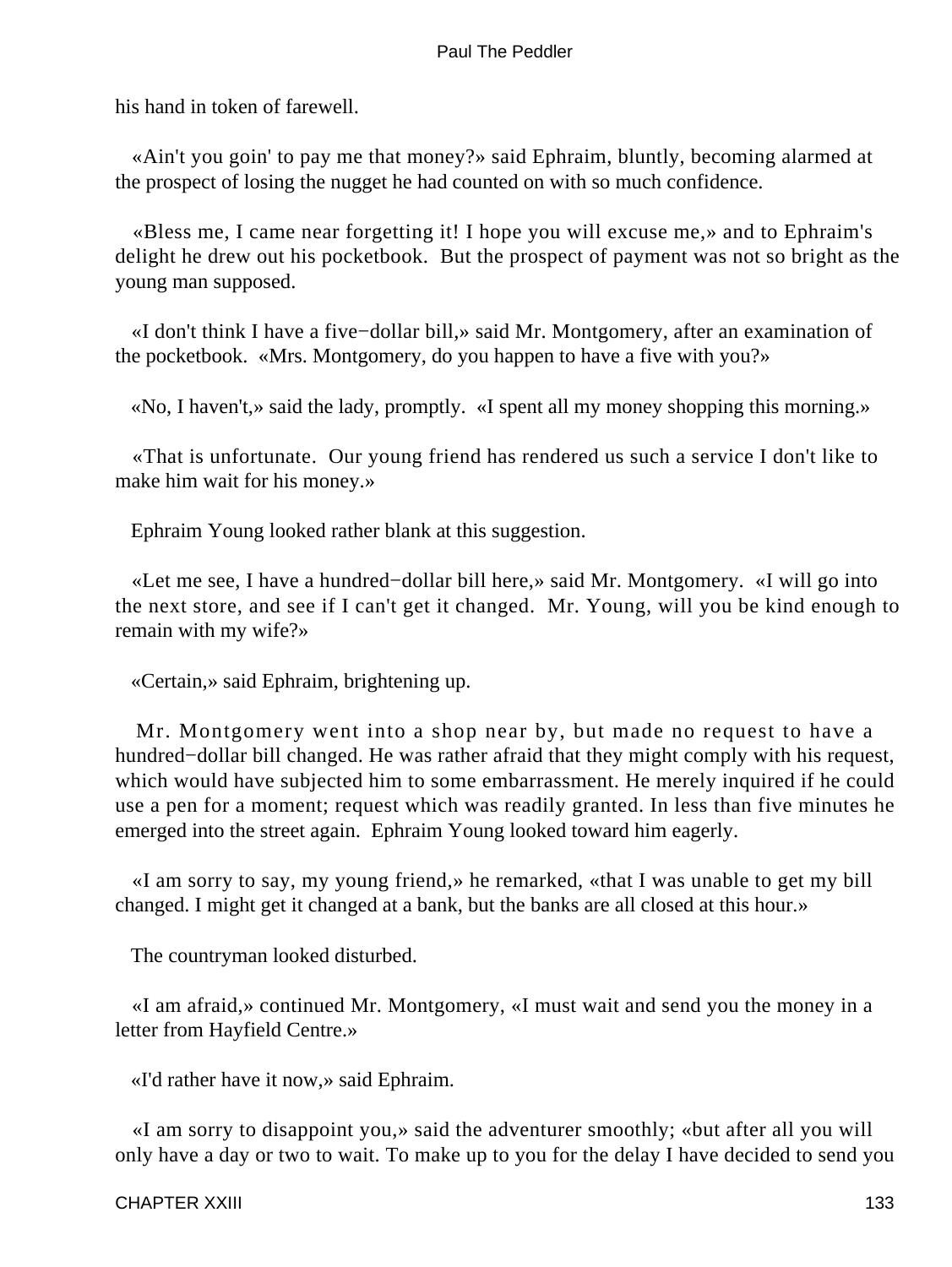ten dollars instead of five. Finding I could not change my bill, I wrote a note for the amount, which I will hand you.»

Ephraim received the paper, which the other handed him, and read as follows:

NEW **YORK,** Sept 15, 18 – .

 Three days from date I promise to pay Mr. Ephraim Young ten dollars. **JOTHAM BARNES,** of Hayfield Centre.

 «How will that do?» asked the adventurer. «By waiting three days you double your money.»

«You'll be sure to send it,» said Ephraim, doubtfully.

 «My young friend, I hope you do not doubt me,» said the Rev. Mr. Barnes, impressively.

 «I guess it's all right,» said Ephraim, «only I thought I might like to spend the money in the city.»

«Much better save it up,» said the other. «By and by it may come in useful.»

 Ephraim carefully folded up the note, and deposited it in an immense wallet, the gift of his father. He would have preferred the money which it represented: but three days would soon pass, and the ten dollars would be forwarded to him. He took leave of his new acquaintances, Mr. Montgomery shaking his hand with affectionate warmth, and requesting him to give his best respects to his parents. When Ephraim was out of sight he returned to his wife, with a humorous twinkle in his eye, and said:

«Wasn't that cleverly done, old lady?»

 «Good enough!» remarked the lady. «Now you've got the ring back again, what are you going to do with it?»

 «That, my dear, is a subject which requires the maturest consideration. I shall endeavor to convert it as soon as possible into the largest possible sum in greenbacks. Otherwise I am afraid our board bill, and the note I have just given to my rural friend, will remain unpaid.»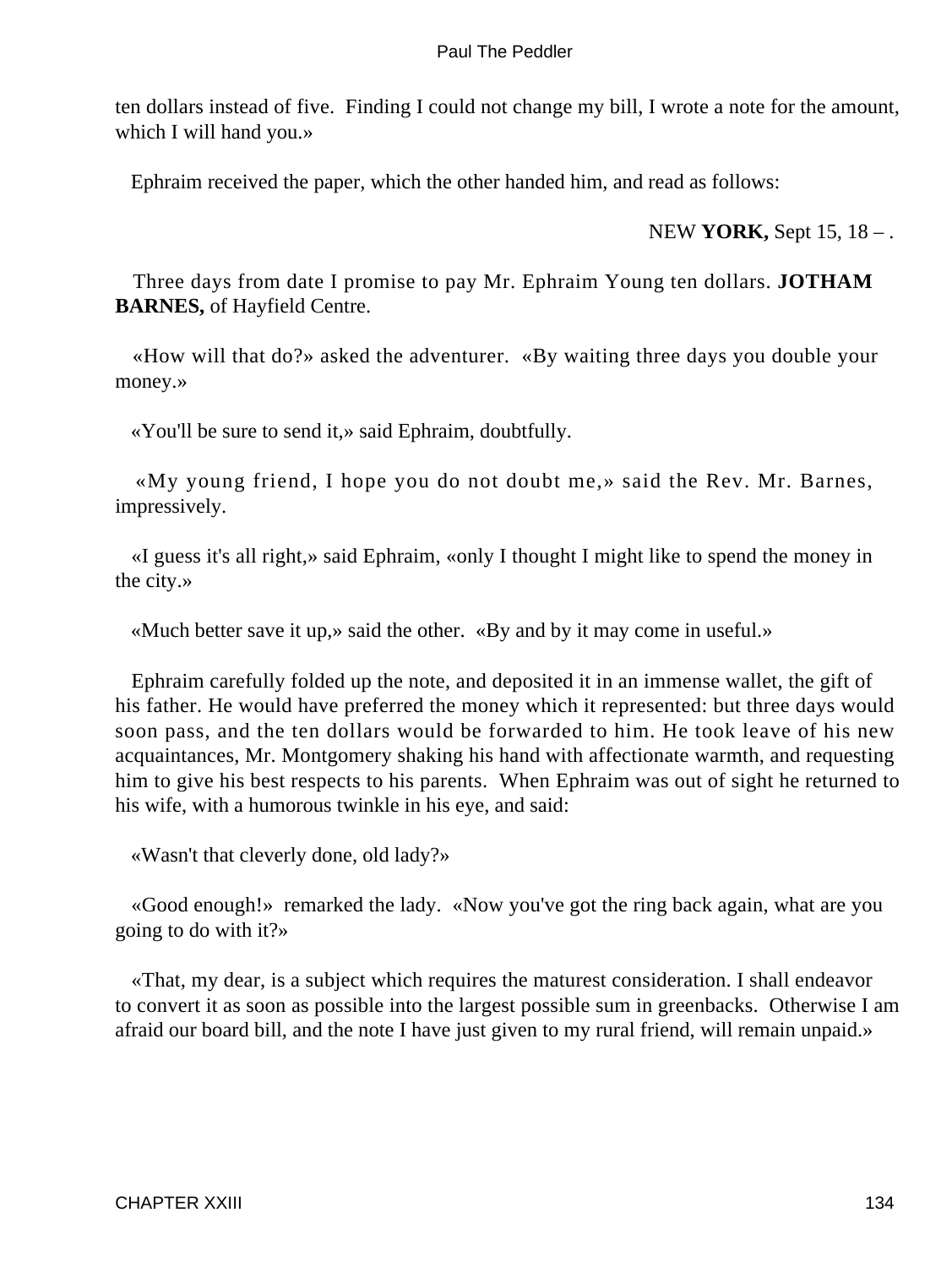# **[CHAPTER XXIV](#page-154-0)**

## *M*R. MONTGOMERY'S **ARREST**

 Having shaken off his country acquaintance, of whom he had no further need, Mr. Montgomery started to return to his lodgings. On the whole, he was in good spirits, though he had not effected the sale of the ring. But it was still in his possession, and it had a tangible value.

«I am sorry you did not sell the ring,» said Mrs. Montgomery.

«So am I,» said her husband. «We may have to sell it in some other city.»

«We can't leave the city without money.»

«That's true,» returned her husband, rather taken aback by what was undeniably true.

«We must sell the ring, or raise money on it, in New York.»

 «I don't know but you are right. The trouble is, there are not many places where they will buy so expensive an article. Besides, they will be apt to ask impertinent questions.»

«You might go to a pawnbroker's.»

«And get fleeced. If I got a quarter of the value from a pawnbroker, I should be lucky.»

«We must do something with it,» said Mrs. Montgomery, decidedly.

 «Right, my dear. We must get the sinews of war somewhere. Richard will never be himself again till his pocketbook is lined with greenbacks. At present, who steals my purse steals trash.»

«Suppose you try Tiffany's?»

«The ring has already been offered there. They might remember it.»

«If they do, say that he is your son.»

 «A good thought,» answered the husband. «I will act upon it. But, on the whole, I'll doff this disguise, and assume my ordinary garments. This time, my dear, I shall not need your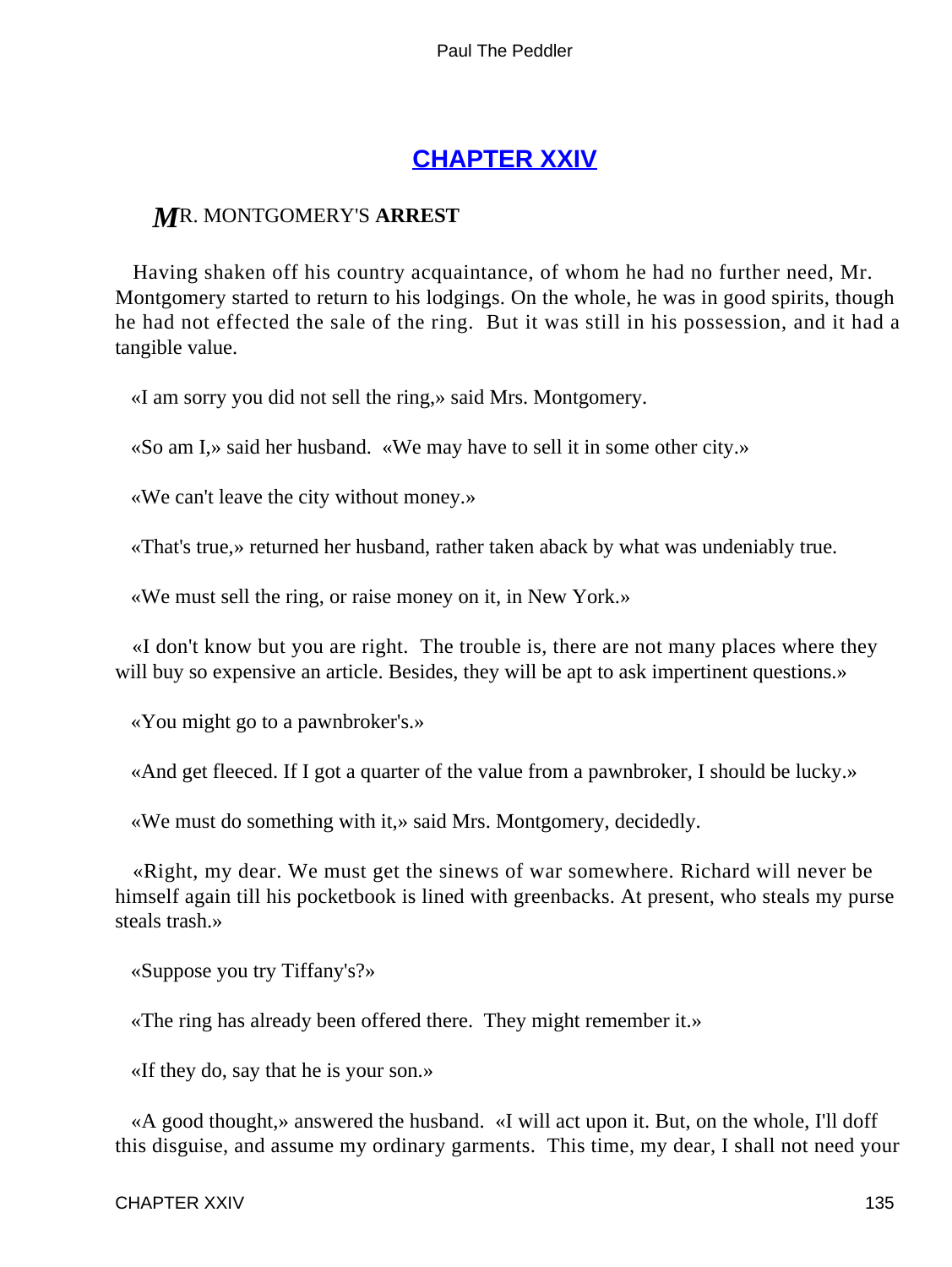assistance.»

«Well, the sooner it's done the better. That's all I have to say.»

«As soon as possible.»

 Mr. Montgomery returned to his lodgings in Amity street, and, taking off his clerical garb, appeared in the garb in which we first made his acquaintance. The change was very speedily effected.

 «Wish me good luck, Mrs. M.,» he said, as he opened the door. «I am going to make another attempt.»

«Good luck to you, Tony! Come back soon.»

 «As soon as my business is completed. If I get the money, we will leave for Philadelphia this evening. You may as well be packing up.»

«I am afraid the landlady won't let us carry away our baggage unless we pay our bill.»

«Never mind! Pack it up, and we'll run our chance.»

 Felix Montgomery left the house with the ring carefully deposited in his vest pocket. To judge from his air of easy indifference, he might readily have been taken for a substantial citizen in excellent circumstances; but then appearances are oftentimes deceitful, and they were especially so in the present instance.

 He made his way quickly to Broadway, and thence to Tiffany's, at that time not so far uptown as at present. He entered the store with a nonchalant air, and, advancing to the counter, accosted the same clerk to whom Paul had shown the ring earlier in the day.

 «I have a valuable ring which I would like to sell,» he said. «Will you tell me its value?»

The clerk no sooner took it in his hand than he recognized it.

«I have seen that ring before,» he said, looking at Mr. Montgomery keenly.

«Yes,» said the latter, composedly; «this morning, wasn't it?»

«Yes.»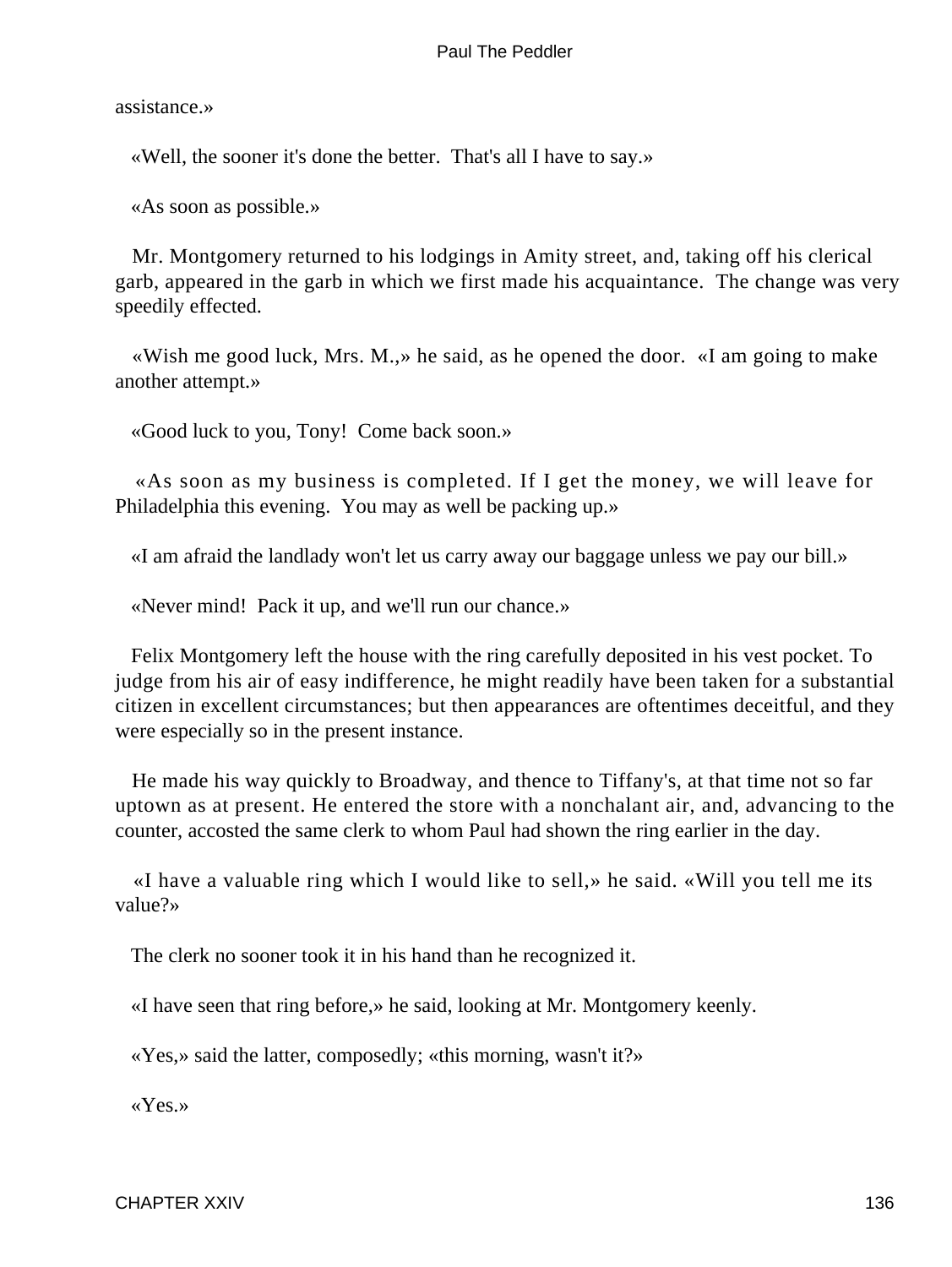«My boy brought it in here. I ought not to have sent him, for he came very near losing it on the way home. I thought it best to come with it myself.»

 This was said so quietly that it was hard to doubt the statement, or would have been if information had not been brought to the store that the ring had been stolen.

 «Yes, boys are careless,» assented the clerk, not caring to arouse Mr. Montgomery's suspicions. «You wish to sell the ring, I suppose.»

 «Yes,» answered the other; «I don't like to carry a ring of so great value. Several times I have come near having it stolen. Will you buy it?»

 «I am not authorized to make the purchase,» said the clerk. «I will refer the matter to Mr. Tiffany.»

 «Very well,» said Mr. Montgomery. «I am willing to accept whatever he may pronounce a fair price.»

«No doubt,» thought the clerk.

He carried the ring to his employer, and quickly explained the circumstances.

«The man is doubtless a thief. He must be arrested,» said the jeweler.

«If I go for an officer, he will take alarm.»

 «Invite him to come into the back part of the shop, and I will protract the negotiation while you summon a policeman.»

 The clerk returned, and at his invitation Mr. Montgomery walked to the lower end of the store, where he was introduced to the head of the establishment. Sharp though he was, he suspected no plot.

«You are the owner of this ring?» asked Mr. Tiffany.

«Yes, sir,» said the adventurer. «It has been in our family for a long time.»

«But you wish to sell it now?»

 «Yes; I have come near losing it several times, and prefer to dispose of it. What is its value?»

«That requires some consideration. I will examine it closely.»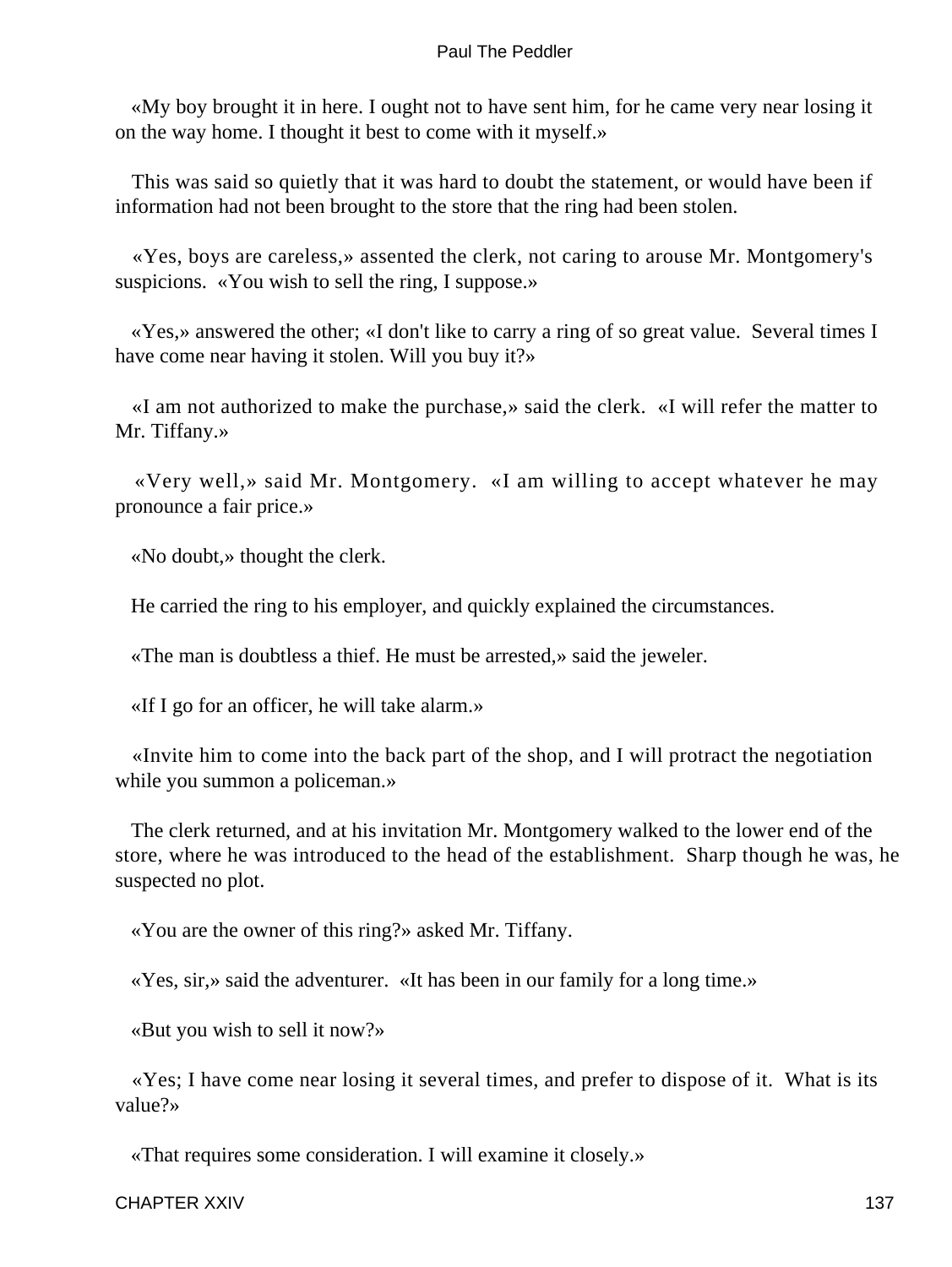Mr. Montgomery stood with his back to the entrance, waiting patiently, while the jeweler appeared to be engaged in a close examination of the ring. He congratulated himself that no questions had been asked which it might have been difficult for him to answer. He made up his mind that after due examination Mr. Tiffany would make an offer, which he determined in advance to accept, whatever it might be, since he would consider himself fortunate to dispose of it at even two−thirds of its value.

 Meanwhile the clerk quietly slipped out of the store, and at a short distance encountered a policeman, upon whom he called for assistance. At the same moment Paul and Mr. Preston came up. Our hero, on being released from arrest, had sought Mr. Preston, and the latter obligingly agreed to go with him to Tiffany's, and certify to his honesty, that, if the ring should be brought there, it might be retained for him. Paul did not recognize the clerk, but the latter at once remembered him.

 «Are you not the boy that brought a diamond ring into our store this morning?» he asked.

«Into Tiffany's?»

«Yes.»

 «Have you seen anything of it?» asked our hero, eagerly. «I am the one who brought it in.»

«A man just brought it into the store,» said the clerk.

«Is he there now?»

 «He is talking with Mr. Tiffany. I came out for a policeman. He will be arrested at once.»

 «Good!» ejaculated Paul; «I am in luck. I thought I should never see the ring again. What sort of a man is he?»

 From the description, Paul judged that it was Felix Montgomery himself, and, remembering what a trick the adventurer had played upon him at Lovejoy's Hotel, he felt no little satisfaction in the thought that the trapper was himself trapped at last.

«I'll go along with you,» he said. «I want to see that man arrested.»

«You had better stay outside just at first, until we have secured him.»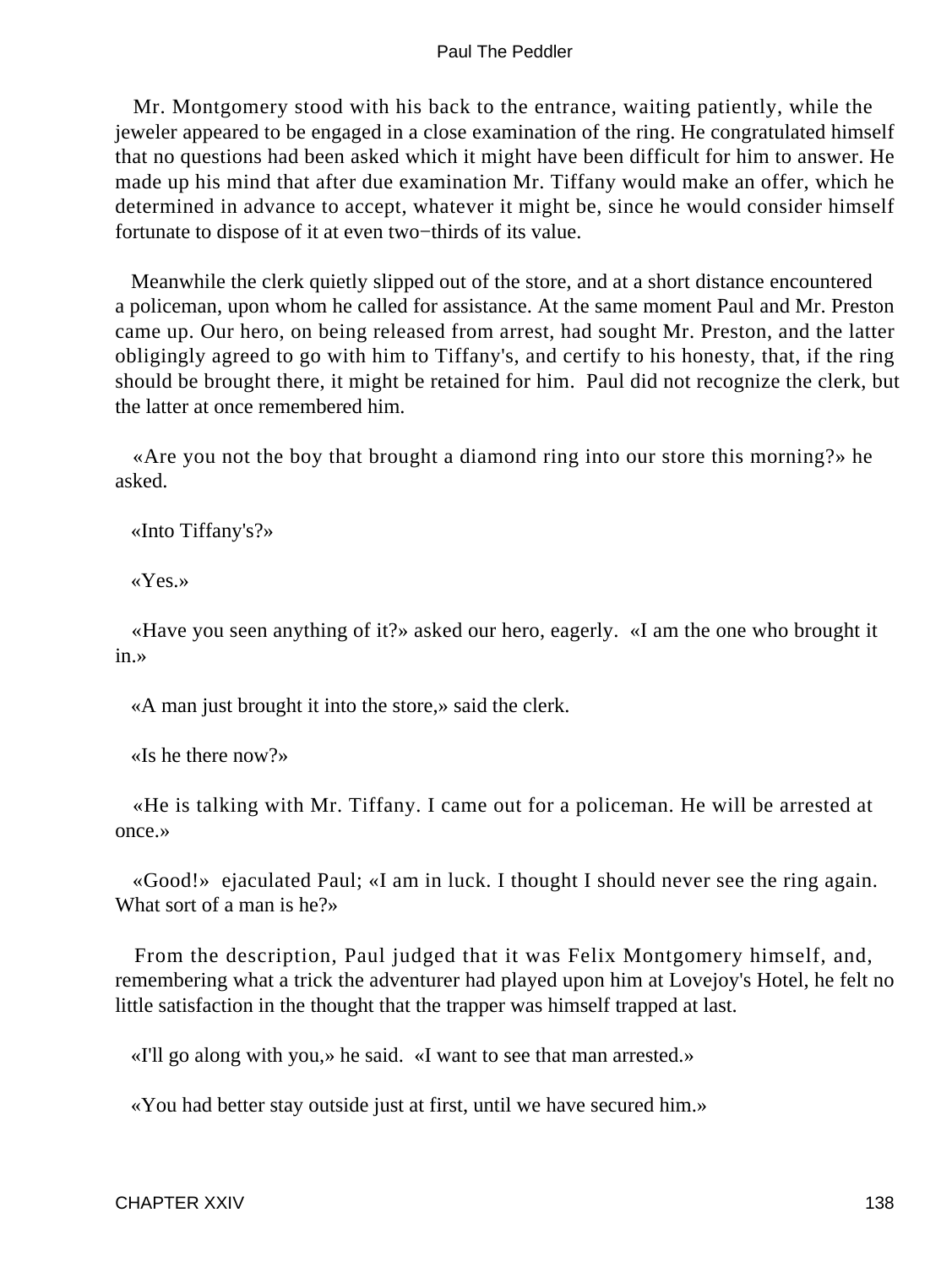Meanwhile Mr. Tiffany, after a prolonged examination, said: «The ring is worth two hundred and fifty dollars.»

«That will be satisfactory,» said Mr. Montgomery, promptly.

«Shall I give you a check for the amount?» asked the jeweler.

«I should prefer the money, as I am a stranger in the city, and not known at the banks.»

 «I can make the check payable to bearer, and then you will have no difficulty in getting it cashed.»

 While this conversation was going on, the clerk entered the store with the policeman, but Mr. Montgomery's back was turned, and he was not aware of the fact till the officer tapped him on the shoulder, saying: «You are my prisoner.»

 «What does this mean? There is some mistake,» said the adventurer, wheeling round with a start.

«No mistake at all. You must come with me.»

«What have I done? You take me for some one else.»

«You have stolen a diamond ring.»

 «Who says so?» demanded the adventurer, boldly. «It is true I brought one here to sell, but it has belonged to me for years.»

 «You are mistaken, Mr. Montgomery,» said Paul, who had come up unperceived. «You stole that ring from me this morning, after dosing me with chloroform at Lovejoy's Hotel.»

«It is a lie,» said the adventurer, boldly. "That boy is my son.

 He is in league with his mother to rob me. She sent him here this morning unknown to me. Finding it out, I took the ring from him, and brought it here myself."

 Paul was certainly surprised at being claimed as a son by the man who had swindled him, and answered: «I never saw you before this morning. I have no father living.»

 «I will guarantee this boy's truth and honesty,» said Mr. Preston, speaking for the first time. «I believe you know me, Mr. Tiffany.»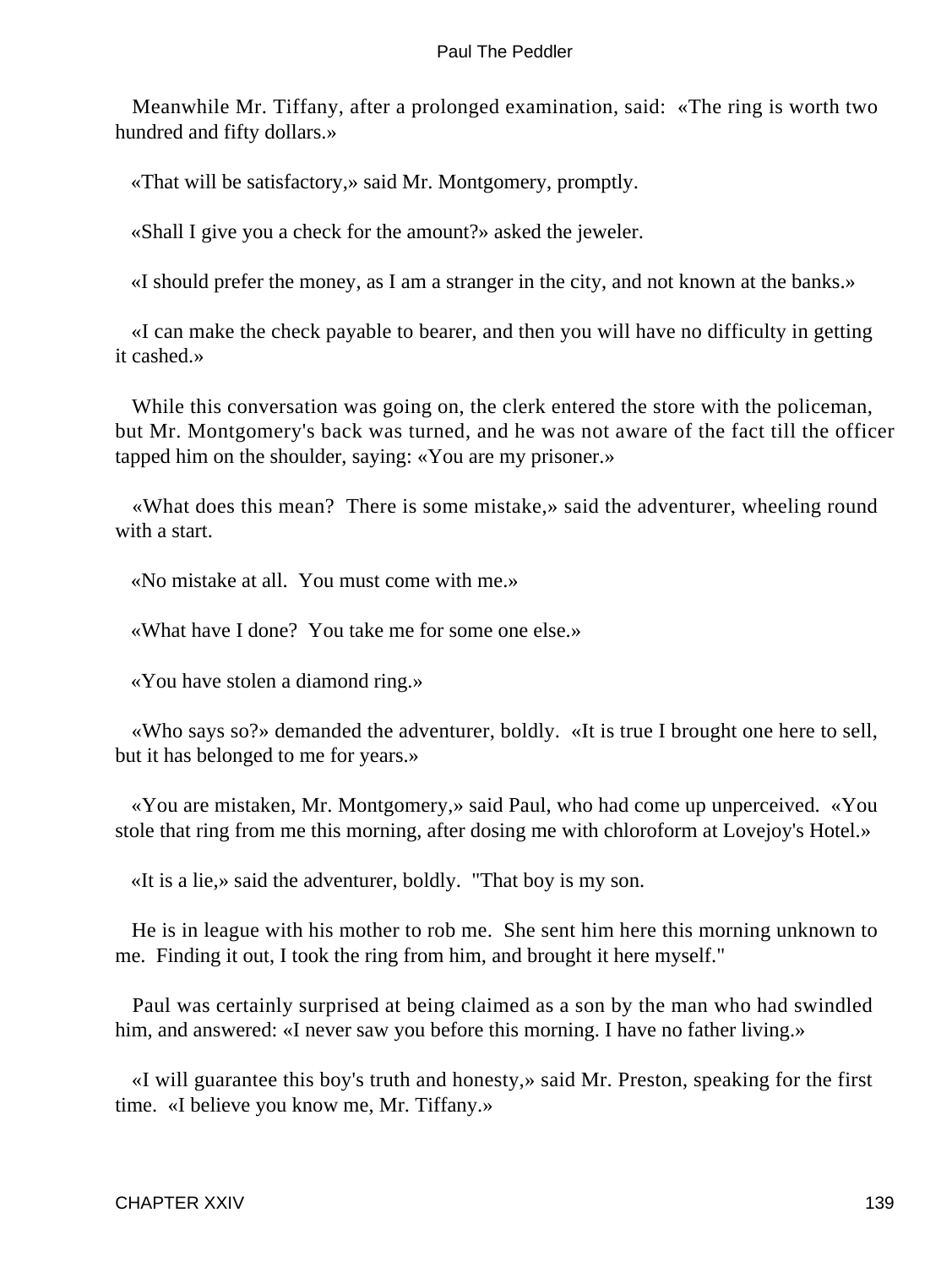«I need no other assurance,» said the jeweler, bowing. «Officer, you may remove your prisoner.»

 «The game is up,» said the adventurer, finding no further chance for deception. «I played for high stakes, and I have lost the game. I have one favor to ask. Will some one let my wife know where I am?»

«Give me her address,» said Paul, «and I will let her know.»

«No. – – Amity street. Ask her to come to the station−house to see me.»

«I will go at once.»

 «Thank you,» said Mr. Montgomery; «as I am not to have the ring, I don't know that I am sorry it has fallen into your hands. One piece of advice I will venture to offer you, my lad,» he added, smiling. «Beware of any jewelers hailing from Syracuse. They will cheat you, if you give them a chance.»

«I will be on my guard,» said Paul. «Can I do anything more for you?»

«Nothing, thank you. I have a fast friend at my side, who will look after me.»

The officer smiled grimly at the jest, and the two left the store arm in arm.

«Do you still wish to sell this ring?» asked Mr. Tiffany, addressing Paul.

«Yes, sir.»

«I renew my offer of this morning. I will give you two hundred and fifty dollars.»

«I shall be glad to accept it.»

 The sale was quickly effected, and Paul left the store with what seemed to him a fortune in his pocket

«Be careful not to lose your money,» said Mr Preston.

 «I should like to place a hundred and fifty dollars in your hands,» said Paul, turning to Mr. Preston.

«I will willingly take care of it for you, and allow you interest upon it.»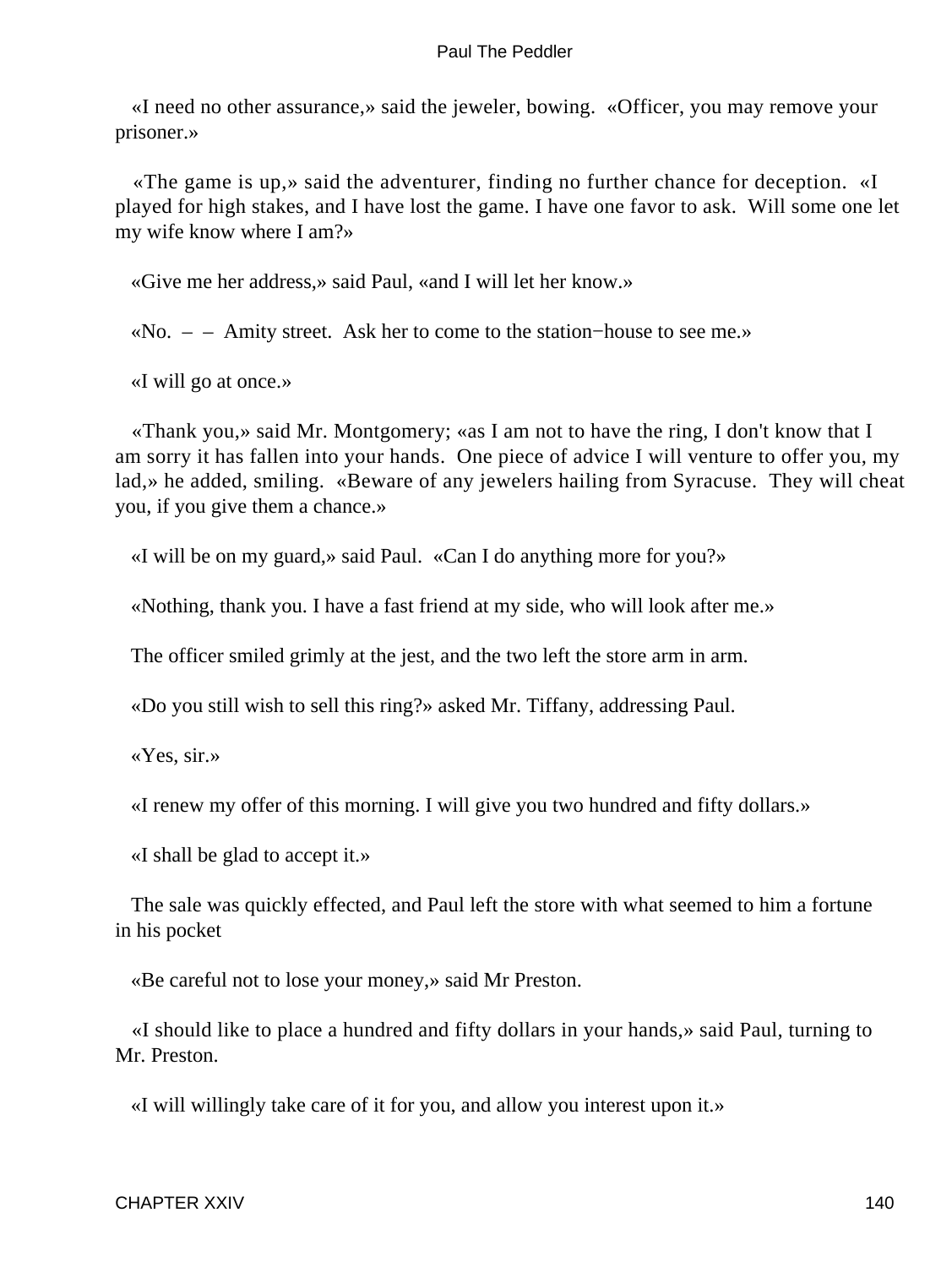The transfer was made, and, carefully depositing the balance of the money in his pocketbook, our hero took leave of his friend and sought the house in Amity street.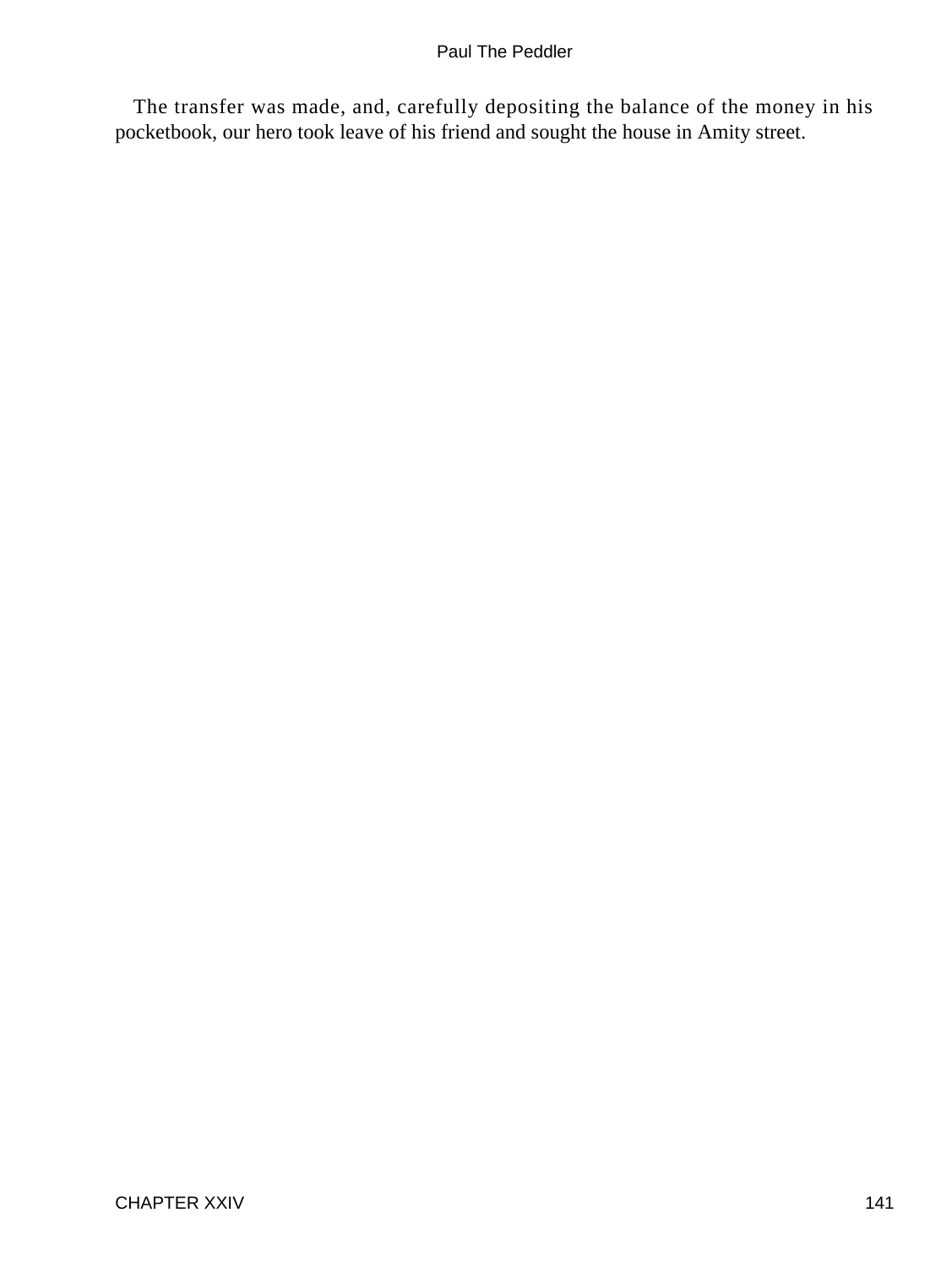# **[CHAPTER XXV](#page-154-0)**

### *P*AUL'S **FINAL SUCCESS**

 Mrs. Montgomery impatiently awaited the return of her husband. Meanwhile she commenced packing the single trunk which answered both for her husband and herself. She was getting tired of New York, and anxious to leave for Philadelphia, being fearful lest certain little transactions in which she and her husband had taken part should become known to the police.

She had nearly completed her packing when Paul rang the doorbell.

The summons was answered by the landlady in person.

«Is Mrs. Montgomery at home?» asked Paul.

«No such lady lives here,» was the answer.

 It occurred to Paul as very possible that Mr. Montgomery might pass under a variety of names. He accordingly said, «Perhaps I have got the name wrong. The lady I mean is tall. I come with a message from her husband, who is a stout man with black hair and whiskers. He gave me this number.»

«Perhaps you mean Mr. Grimsby. He and his wife live here.»

«Probably that is the name,» said Paul.

 «I will give Mrs. Grimsby your message,» returned the landlady, whose curiosity was excited to learn something further about her boarders.

«Thank you,» said Paul; «but it is necessary for me to see the lady myself.»

«Well, you can follow me, then,» said the landlady, rather ungraciously.

 She led the way upstairs, and knocked at the door of Mrs. Grimsby, or as we will still call her, Mrs. Montgomery, since that name is more familiar to the reader, and she was as much entitled to the one as the other.

 Mrs. Montgomery opened the door, and regarded our hero suspiciously, for her mode of life had taught her suspicion of strangers.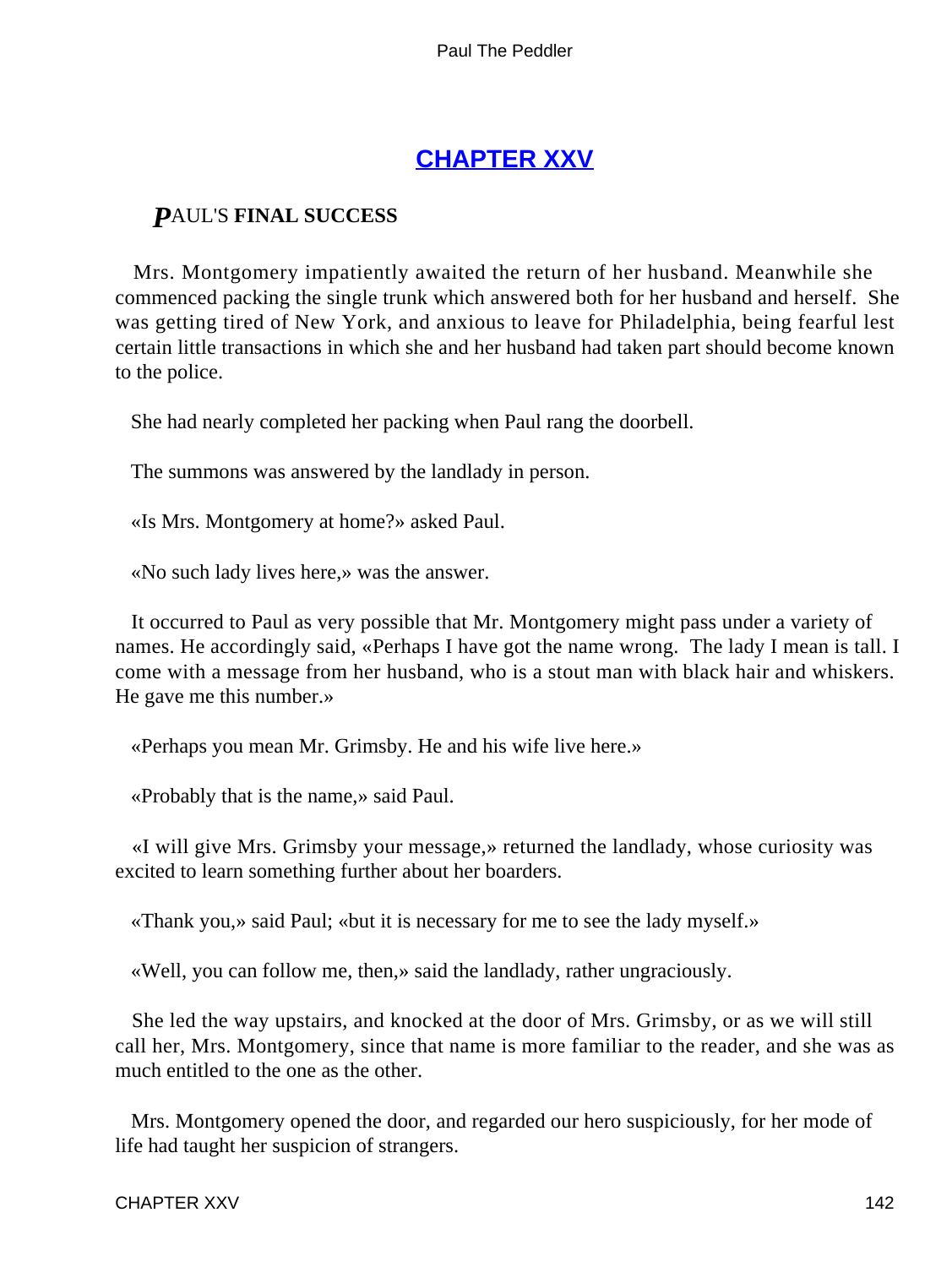«Here's a boy that wants to see you,» said the landlady.

«I come with a message from your husband,» said Paul.

 Mrs. Montgomery remembered Paul as the boy who was the real owner of the diamond ring, and she eyed him with increased suspicion.

«Did my husband send you? When did you see him.»

«Just now, at Tiffany's,» answered Paul, significantly.

«What is his message?» asked Mrs. Montgomery, beginning to feel uneasy.

 Paul glanced at the landlady, who, in the hope of gratifying her curiosity, maintained her stand by his side.

«The message is private,» he said.

 «I suppose that means that I am in the way,» remarked the landlady, sharply. «I don't want to pry into anybody's secrets. Thank Heaven, I haven't got any secrets of my own.»

«Walk in, young man,» said Mrs. Montgomery.

 Paul entered the room, and she closed the door behind him. Meanwhile the landlady, who had gone part way downstairs, retraced her steps, softly, and put her ear to the keyhole. Her curiosity, naturally strong, had been stimulated by Paul's intimation that there was a secret.

 «Now,» said Mrs. Montgomery, impatiently, «out with it! Why does my husband send a message by you, instead of coming himself?»

«He can't come himself.»

«Why can't he?»

 «I am sorry to say that I am the bearer of bad news,» said Paul, gravely. «Your husband has been arrested for robbing me of a diamond ring.»

 «Where is he?» demanded Mrs. Montgomery, not so much excited or overcome as she would have been had this been the first time her husband had fallen into the clutches of the law.

«At the street station−house. He wants you to come and see him.»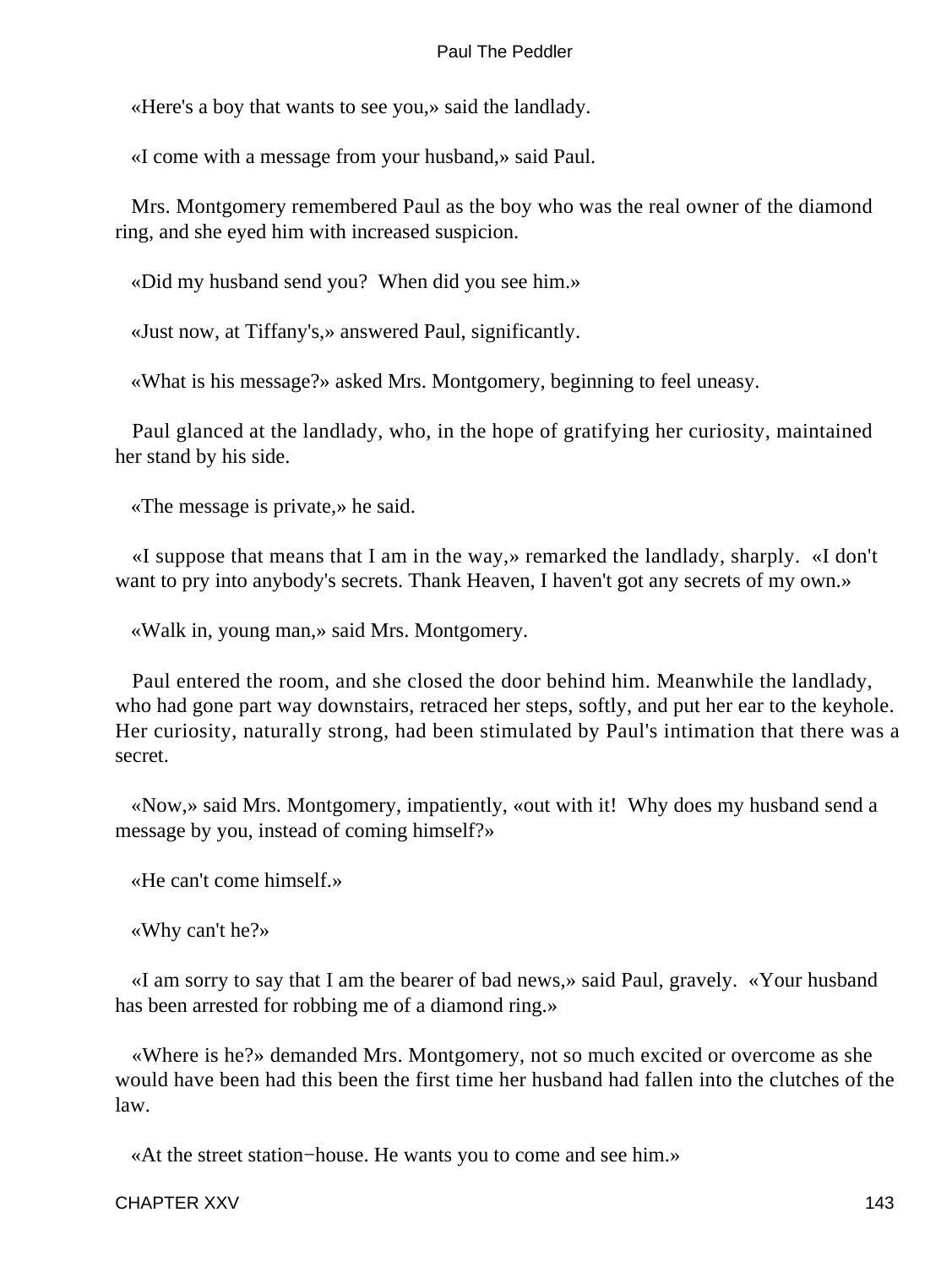«Have you got the ring back?»

«Yes.»

 Mrs. Montgomery was sorry to hear it. She hoped her husband might be able to secrete it, in which case he would pass it over to her to dispose of. Now she was rather awkwardly situated, being without money, or the means of making any.

«I will go,» she said.

 Paul, who was sitting next to the door, opened it suddenly, with unexpected effort, for the landlady, whose ear was fast to the keyhole, staggered into the room involuntarily.

«So you were listening, ma'am, were you?» demanded Mrs. Montgomery, scornfully.

«Yes, I was,» said the landlady, rather red in the face.

«You were in good business.»

 «It's a better business than stealing diamond rings,» retorted the landlady, recovering herself. «I've long suspected there was something wrong about you and your husband, ma'am, and now I know it. I don't want no thieves nor jail birds in my house, and the sooner you pay your bill and leave, the better I'll like it.»

«I'll leave as soon as you like, but I can't pay your bill.»

 «I dare say,» retorted the landlady. «You're a nice character to cheat an honest woman out of four weeks' board.»

«Well, Paul, what news?» asked Barry.

«I am ready to buy your stand,» said Paul.

«Can you pay me all the money down?»

«On the spot.»

 «Then it is all settled,» said Barry, with satisfaction. «I am glad of it, for now I shall be able to go on to Philadelphia to−morrow.»

 Paul drew a roll of bills from his pocket, and proceeded to count out thirty−five dollars. Barry noticed with surprise that he had a considerable amount left.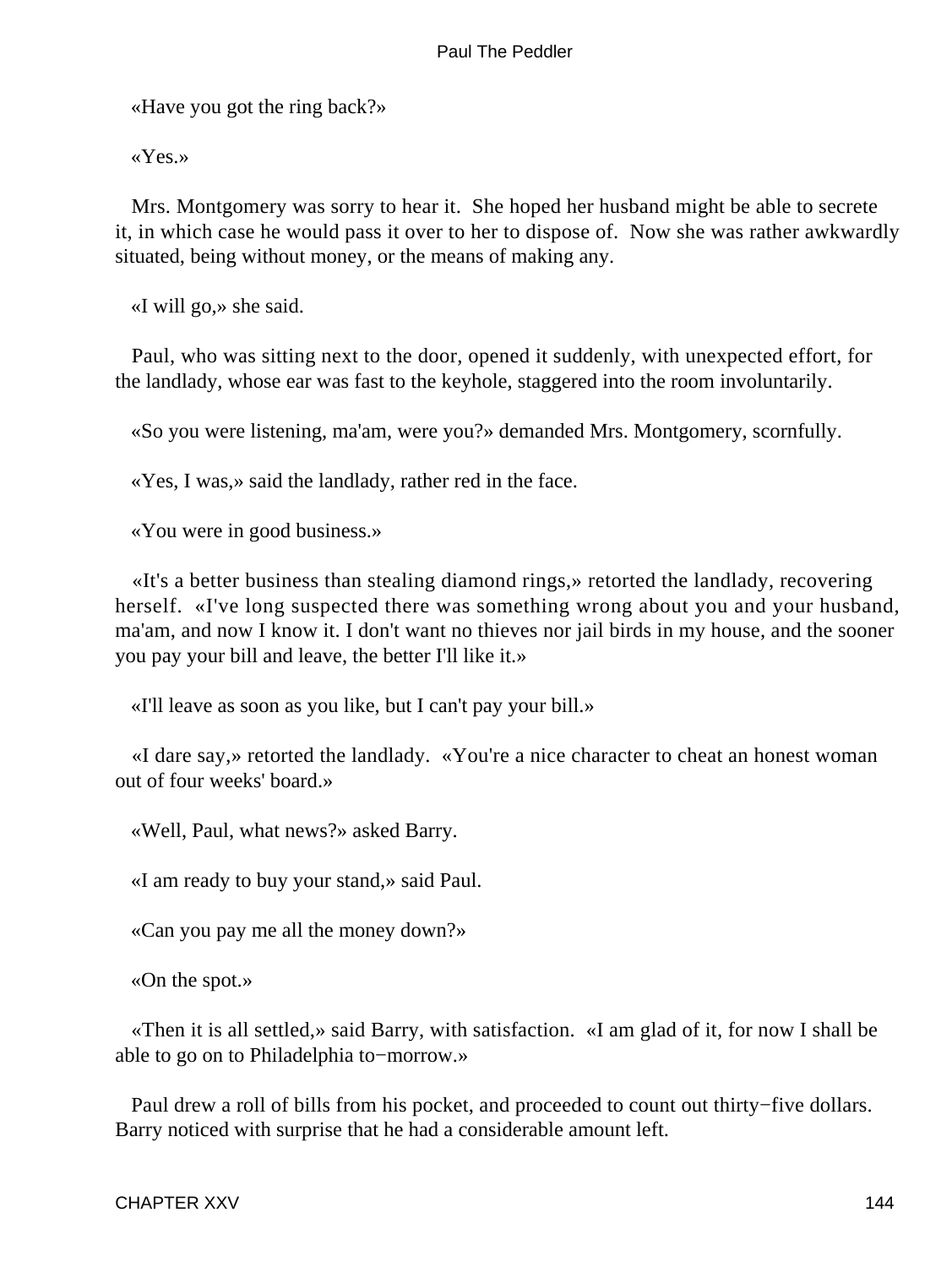«You are getting rich, Paul,» he said.

 «I am not rich yet,» answered Paul, «but I mean to be some time if I can accomplish it by industry and attention to business.»

 «You'll be sure to succeed,» said George Barry. «You're just the right sort. Good−by, old fellow. When you come on to Philadelphia come and see me.»

«I may establish a branch stand in Philadelphia before long,» said Paul, jocosely.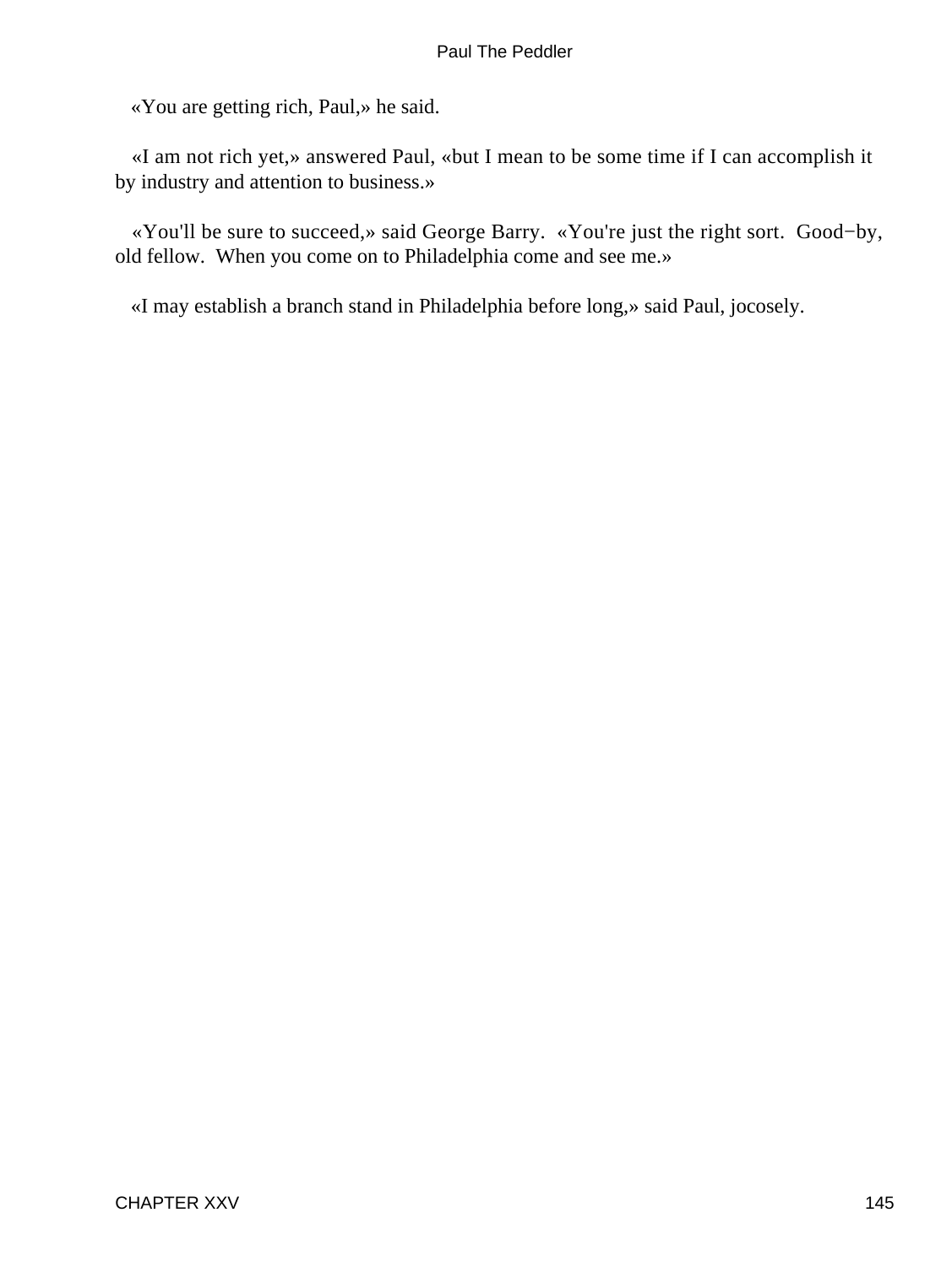# <span id="page-146-0"></span>**[CHAPTER XXVI](#page-154-0)**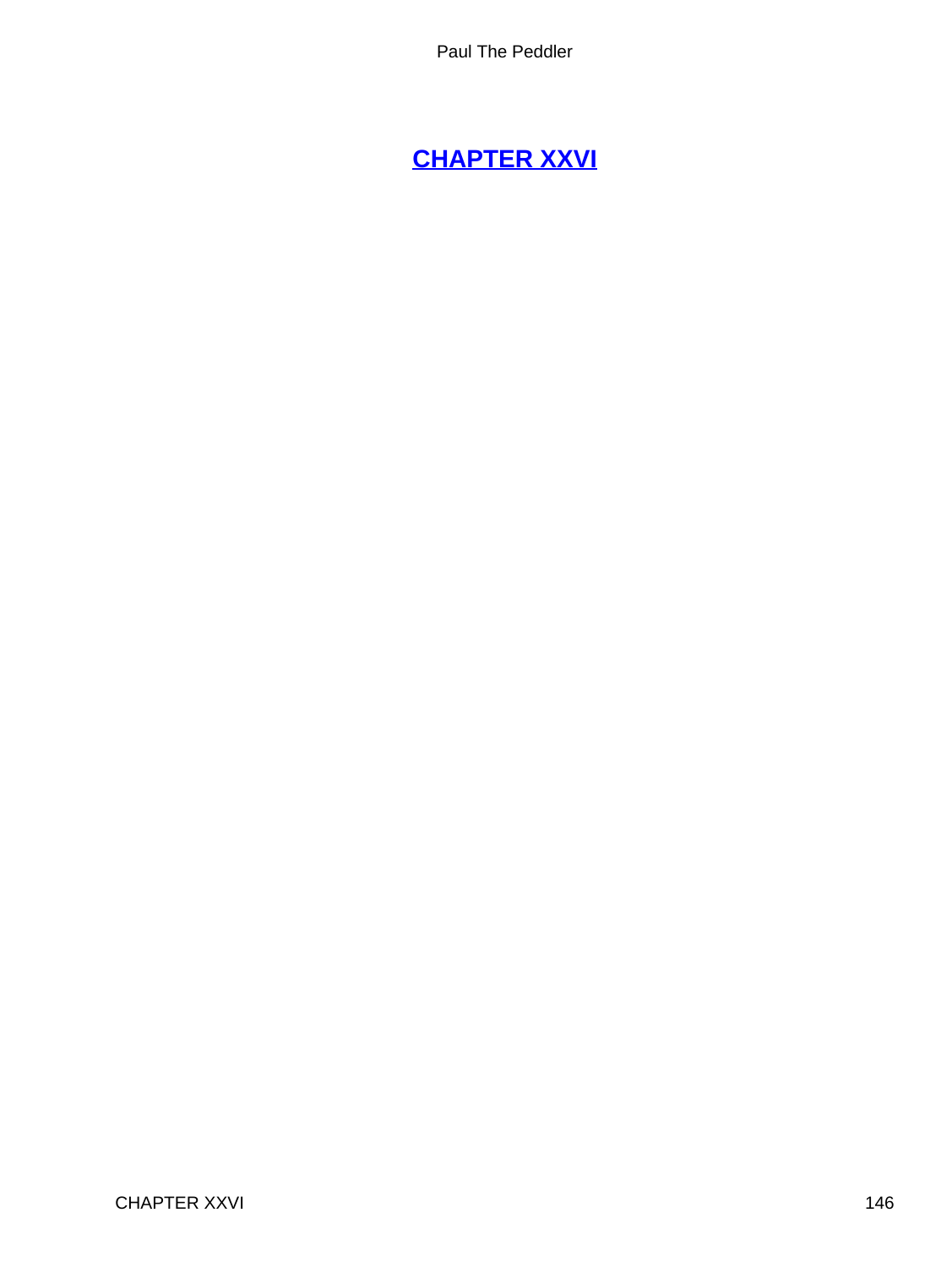## **[CONCLUSION](#page-154-0)**

<span id="page-147-0"></span>*When Paul was left in charge of the stand, and realized that it was his own, he felt a* degree of satisfaction which can be imagined. He had been a newsboy, a baggage−smasher, and in fact had pretty much gone the round of the street trades, but now he felt that he had advanced one step higher. Some of my readers may not appreciate the difference, but to Paul it was a great one. He was not a merchant prince, to be sure, but he had a fixed place of business, and with his experience he felt confident he could make it pay.

 «I am sure I can make from ten to fifteen dollars a week,» he said to himself. «I averaged over a dollar a day when I worked for George Barry, and then I only got half−profits. Now I shall have the whole.»

 This consideration was a very agreeable one. He would be able to maintain his mother and little Jimmy in greater comfort than before, and this he cared more for than for any extra indulgences for himself. In fact, he could relieve his mother entirely from the necessity of working, and yet live better than at present. When Paul thought of this, it gave him a thrill of satisfaction, and made him feel almost like a man.

 He set to work soliciting custom, and soon had sold three neckties at twenty−five cents each.

 «All that money is mine,» he thought, proudly. «I haven't got to hand any of it over to George Barry. That's a comfort.»

 As this thought occurred to him he recognized an old acquaintance strolling along the sidewalk in his direction. It was no other than Jim Parker, the friend and crony of Mike Donovan, who will be remembered as figuring in not a very creditable way in the earlier chapters of this story. It so happened that he and Paul had not met for some time, and Jim was quite ignorant of Paul's rise in life.

 As for Jim himself, no great change had taken place in his appearance or prospects. His suit was rather more ragged and dirty than when we first made his acquaintance, having been worn night and day in the streets, by night stretched out in some dirty alley or out−of−the−way corner, where Jim found cheap lodgings. He strolled along with his hands in his pockets, not much concerned at the deficiencies in his costume.

«Hallo!» said he, stopping opposite Paul's stand. «What are you up to?»

«You can see for yourself,» answered Paul. «I am selling neckties.»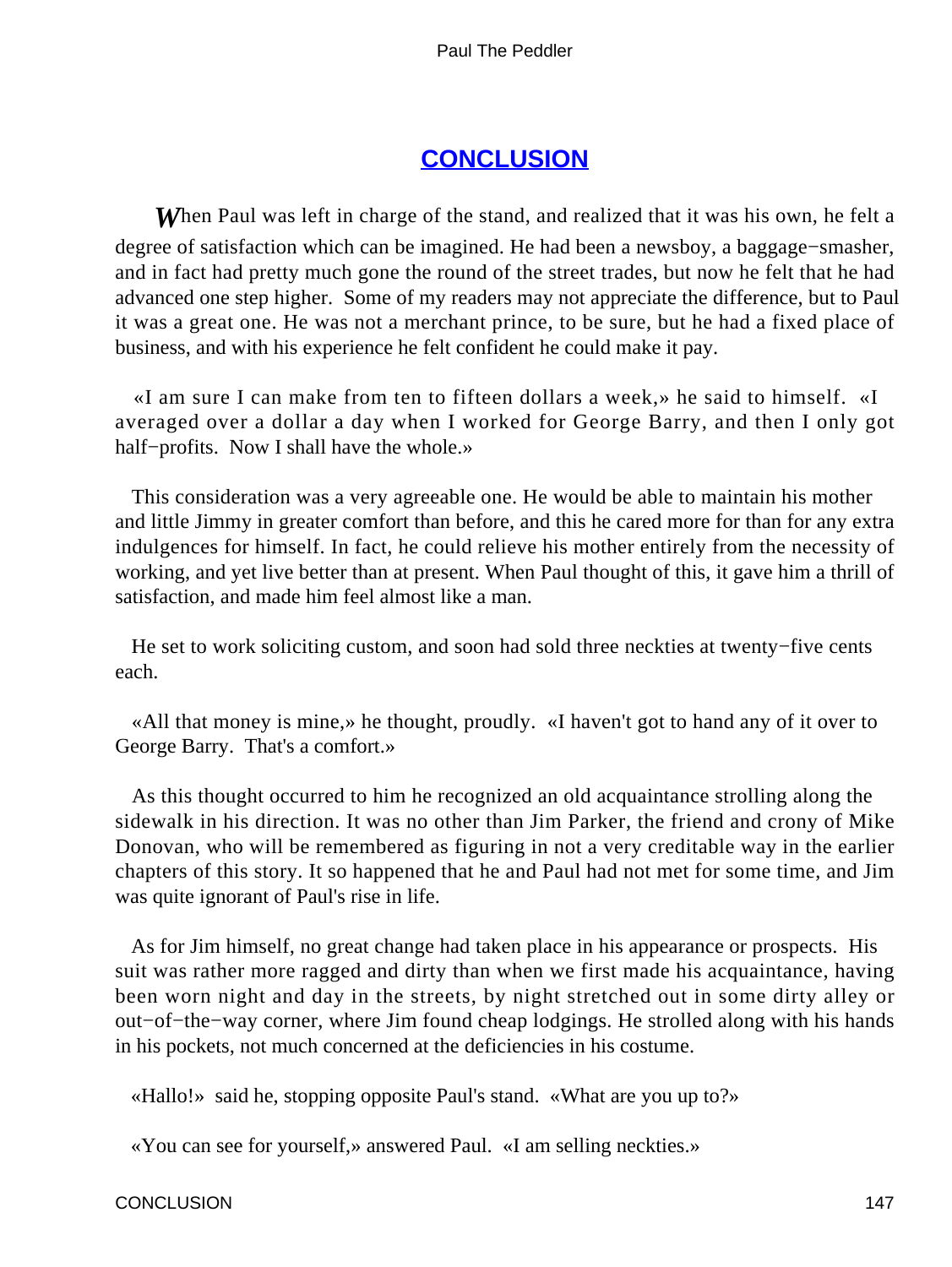«How long you've been at it?»

«Just begun.»

«Who's your boss?»

«I haven't any.»

«You ain't runnin' the stand yourself, be you?» asked Jim, in surprise.

«Yes.»

«Where'd you borrow the stamps?»

«Of my mother,» said Paul. «Can't I sell you a necktie this morning?»

 «Not much,» said Jim, laughing at the joke. «I've got my trunks stuffed full of 'em at home, but I don't wear 'em only Sundays. Do you make much money?»

«I expect to do pretty well.»

«What made you give up sellin' prize packages?» asked Jim slyly.

«Customers like you,» answered Paul.

Jim laughed.

«You didn't catch me that time you lost your basket,» he said.

«That was a mean trick,» said Paul, indignantly.

«You don't want to hire me to sell for you, do you?»

«That's where you're right. I don't.»

«I'd like to go into the business.»

 «You'd better open a second−hand clothing store,» suggested Paul, glancing at his companion's ragged attire.

«Maybe I will,» said Jim with a grin, «if you'll buy of me.»

«I don't like the style,» said Paul. «Who's your tailor?»

CONCLUSION 148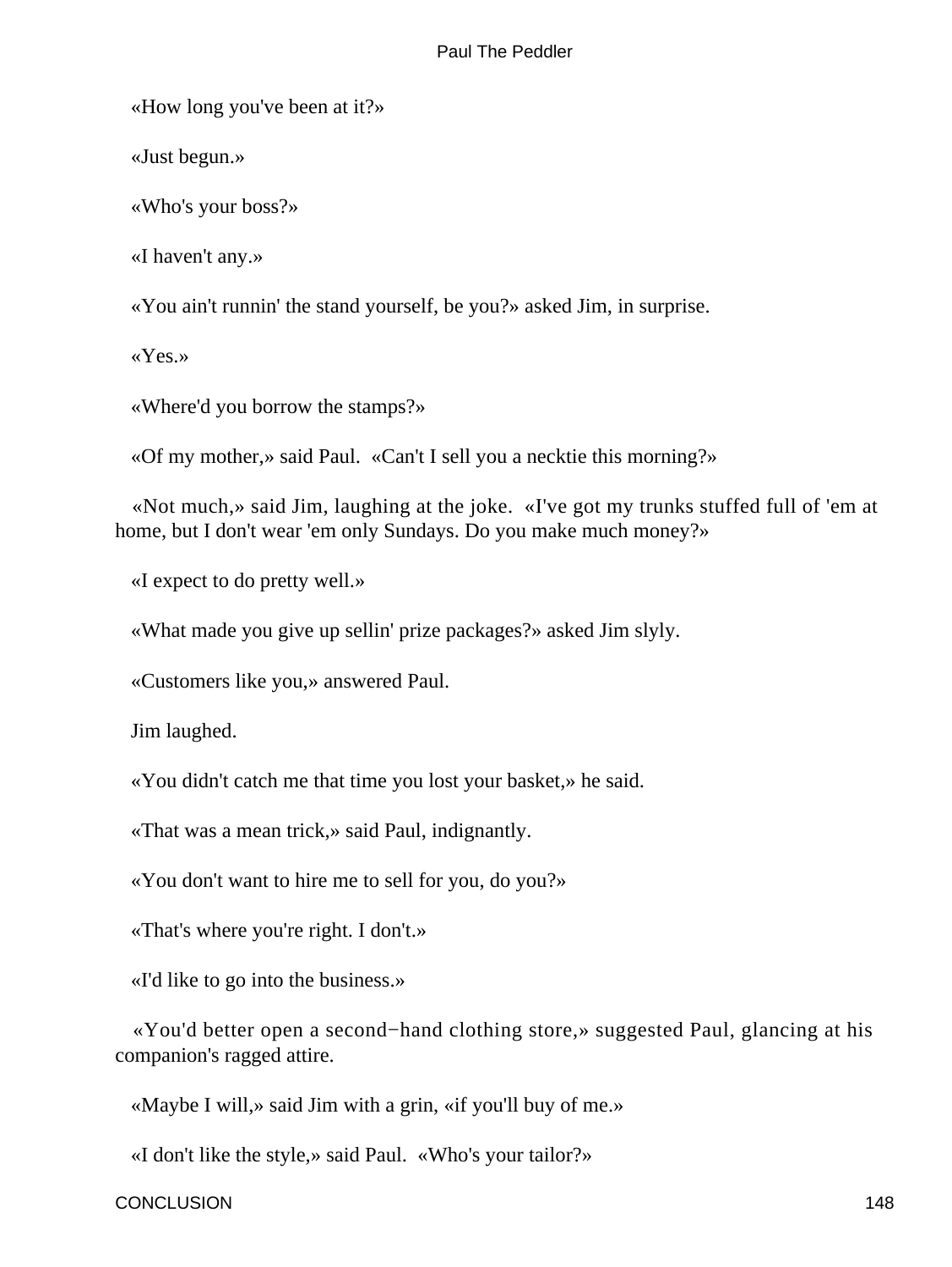«He lives round in Chatham street. Say, can't you lend a fellow a couple of shillin' to buy some breakfast?»

«Have you done any work to−day?»

«No.»

«Then you can't expect to eat if you don't work.»

«I didn't have no money to start with.»

«Suppose you had a quarter, what would you do?»

«I'd buy a ten−cent plate of meat, and buy some evenin' papers with the rest.»

«If you'll do that, I'll give you what you ask for.»

 «You'll give me two shillin'?» repeated Jim, incredulously, for he remembered how he had wronged Paul.

 «Yes,» said Paul. «Here's the money;» and he drew a twenty−five−cent piece from his vest pocket, and handed it to Jim.

«You give me that after the mean trick I played you?» said Jim.

«Yes; I am sorry for you and want to help you along.»

 «You're a brick!» exclaimed Jim, emphatically. «If any feller tries to play a trick on you, you just tell me, and I'll lam him.»

«All right, Jim!» said Paul, kindly; «I'll remember it.»

«There ain't anybody you want licked, is there?» asked Jim, earnestly.

«Not at present, thank you,» said Paul, smiling.

«When you do, I'm on hand,» said Jim. «Now I'll go and get some grub.»

 He shuffled along toward Ann street, where there was a cheap eating−house, in which ten cents would pay for a plate of meat. He was decidedly hungry, and did justice to the restaurant, whose style of cookery, though not very choice, suited him so well that he could readily have eaten three plates of meat instead of one, but for the prudent thought that compelled him to reserve enough to embark in business afterwards. Jim was certainly a hard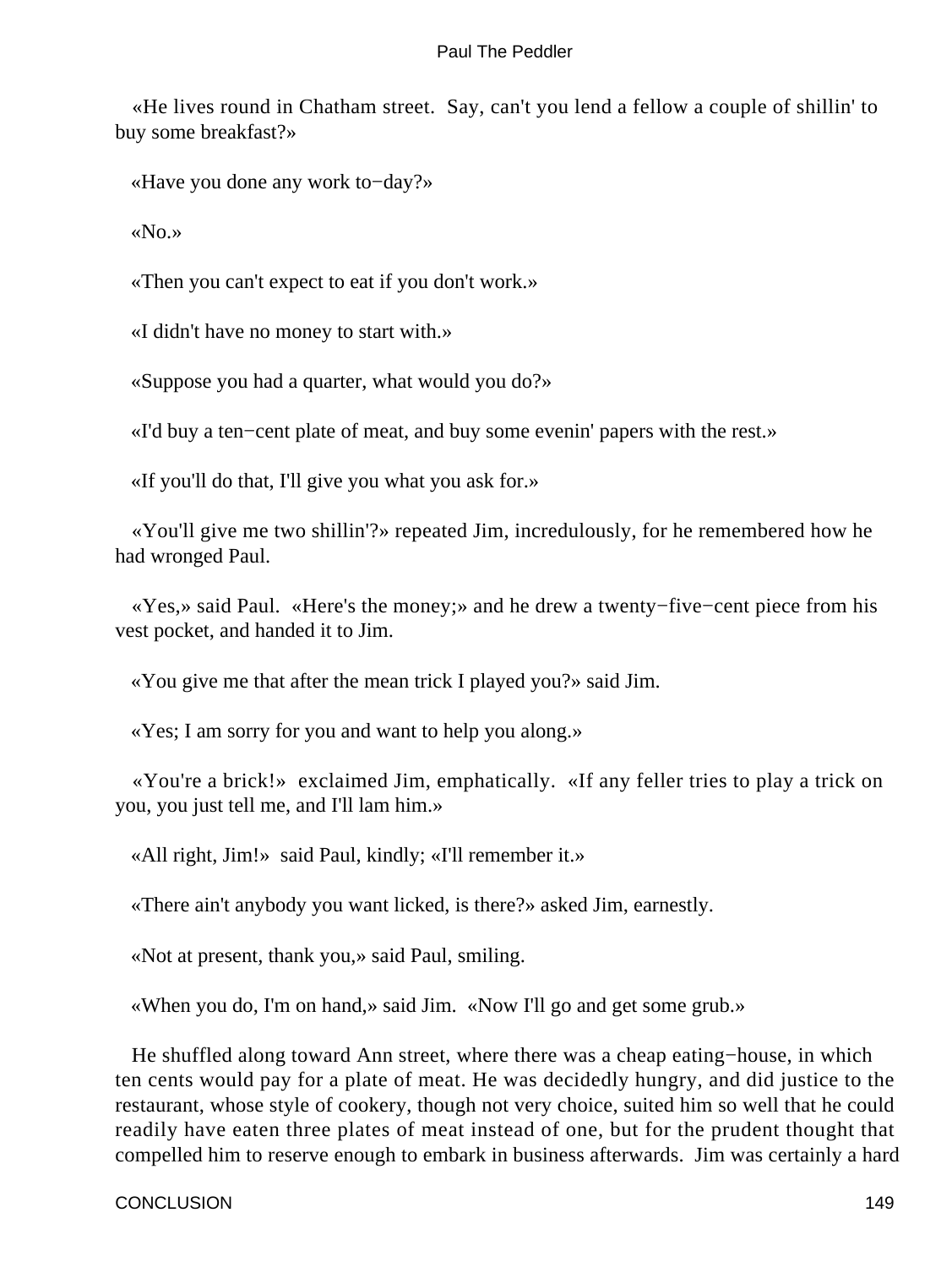ticket; but Paul's unexpected kindness had won him, and produced a more profound impression than a dozen floggings could have done. I may add that Jim proved luck in his business investment, and by the close of the afternoon had enough money to provide himself with supper and lodging, besides a small fund to start with the next day.

 Paul sold three more neckties, and then, though it yet lacked an hour of the time when he generally proposed to close, he prepared to go home. He wanted to communicate the good news to his mother and little Jimmy.

Mrs. Hoffman raised her eyes from her sewing as he entered.

«Well, Paul,» she said, «have you heard anything of the ring?»

«Yes, mother, it's sold.»

«Is it? Well, we must do without it, then,» said his mother in a tone of disappointment.

 «There won't be any trouble about that, mother, as long as we have got the money for it. I would rather have that than the ring.»

«Did you recover it, then?» asked his mother, eagerly.

«Yes, mother – listen and I will tell you all about it.»

He sat down and told the story to two very attentive listeners.

«What did you do with the money, Paul?» asked Jimmy.

 «Mr. Preston is keeping a hundred and fifty dollars for me. He will allow seven per cent. interest. But I must not forget that the money belongs to you, mother, and not to me. Perhaps you would prefer to deposit it in a savings bank.»

 «I am quite satisfied with your disposal of it, Paul,» said Mrs. Hoffman. «I little thought, when I found the ring, that it would be of such service to us.»

 «It has set me up in business,» said Paul, «and I am sure to make money. But I am getting out of stock. I must go round and buy some more neckties to−morrow.»

«How much do you pay for your ties, Paul?» asked his mother.

«One shilling; I sell them for two. That gives me a good profit.»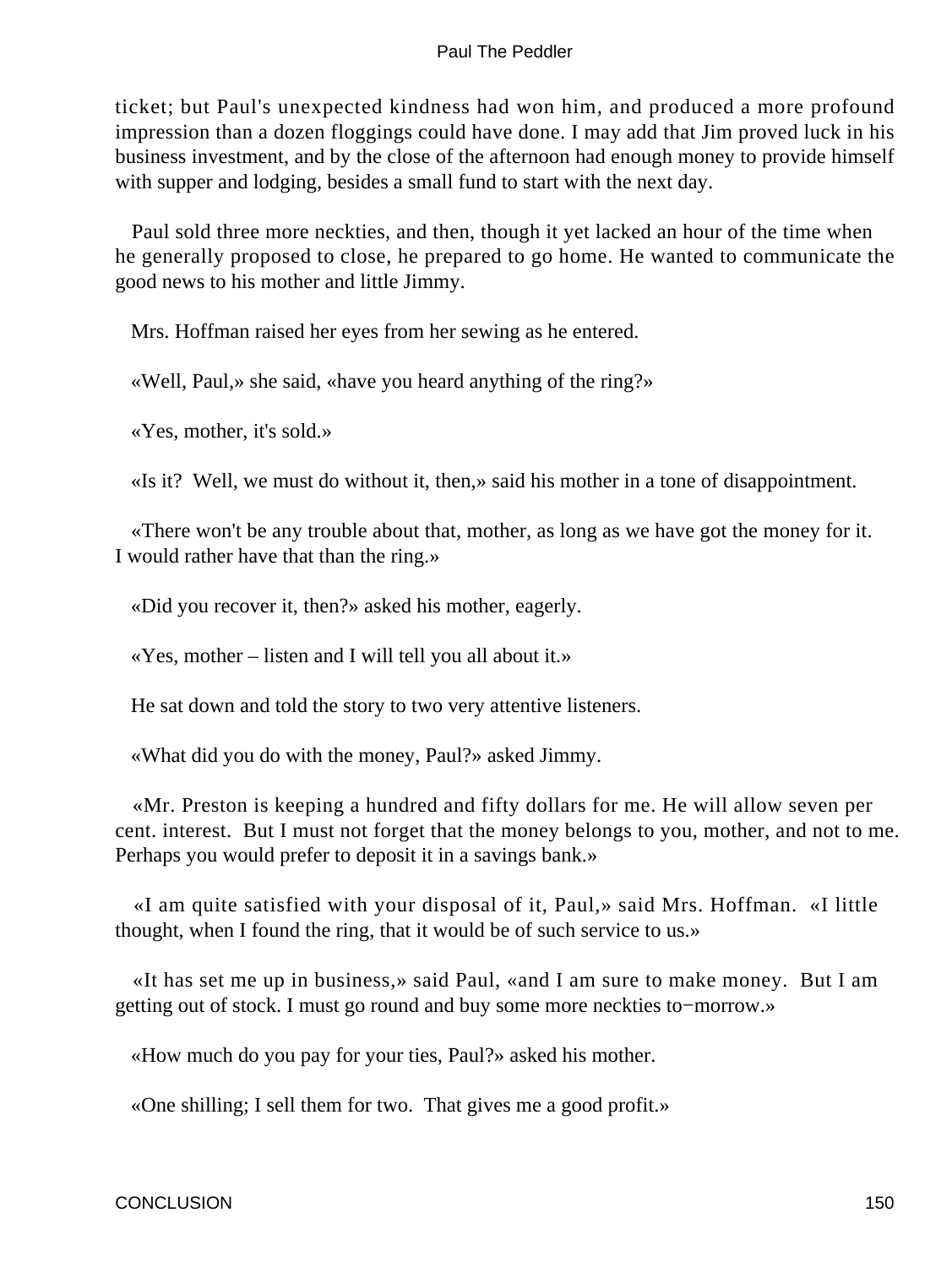«I wonder whether I couldn't make them?» said Mrs. Hoffman. «I find there is no sewing at present to be got, and, besides,» she added, «I think I would rather work for you than for a stranger.»

«There is no need of your working, mother. I can earn enough to support the family.»

«While I have health I would prefer to work, Paul.»

 «Then I will bring round some of the ties to−morrow. I have two or three kinds. There is nothing very hard about any of them. I think they would be easy to make.»

«That will suit me much better than making shirts.»

 «Suppose I admit you to the firm, mother? I can get a large signboard, and have painted on it: **PAUL HOFFMAN AND MOTHER, DEALERS IN NECKTIES.** How would that sound?»

«I think I would leave the business part in your hands, Paul.»

 «I begin to feel like a wholesale merchant already,» said Paul. «Who knows but I may be one some day?»

 «Many successful men have begun as low down,» said his mother; «with energy and industry much may be accomplished.»

 «Do you think I'll ever be a wholesale painter?» asked Jimmy, whose small ears had drank in the conversation.

 «Better try for it, Jimmy,» said Paul. «I don't know exactly what a wholesale painter is, unless it's one who paints houses.»

«I shouldn't like that,» said the little boy.

«Then, Jimmy, you'd better be a retail painter.»

«I guess I will,» said Jimmy, seriously.

 Thus far we have accompanied Paul Hoffman in his career. He is considerably better off than when we met him peddling prize packages in front of the post office. But we have reason to believe that greater success awaits him. He will figure in the next two volumes of this series, more particularly in the second, to be called «Slow and Sure; or, From the Sidewalk to the Shop.» Before this appears, however, I propose to describe the adventures of a friend and protegee of Paul's – under the title of **PHIL THE FIDDLER;** OR, **THE**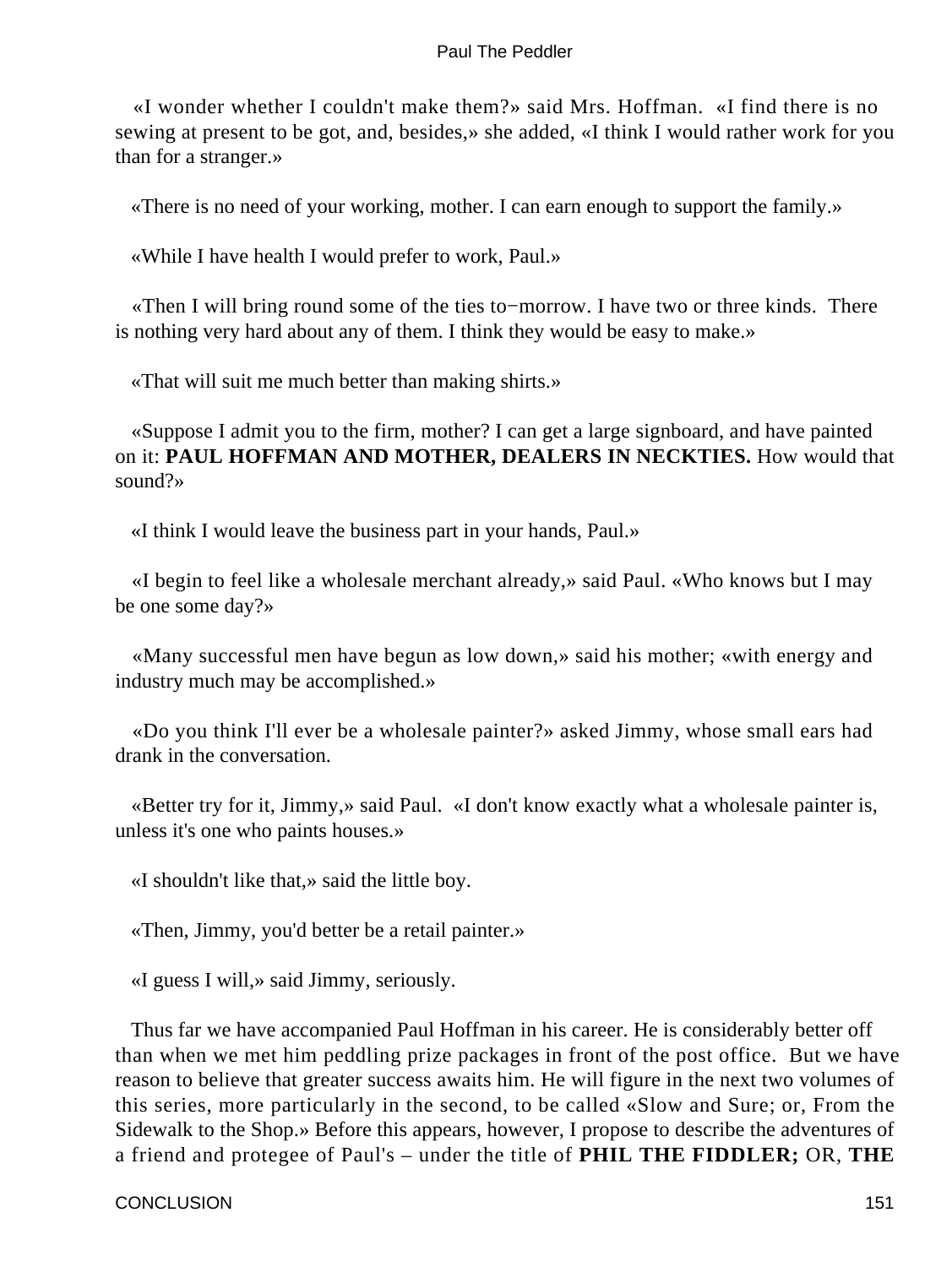YOUNG STREET MUSICIAN. [Which will be our next Etext, after the Unabridged Dictionary]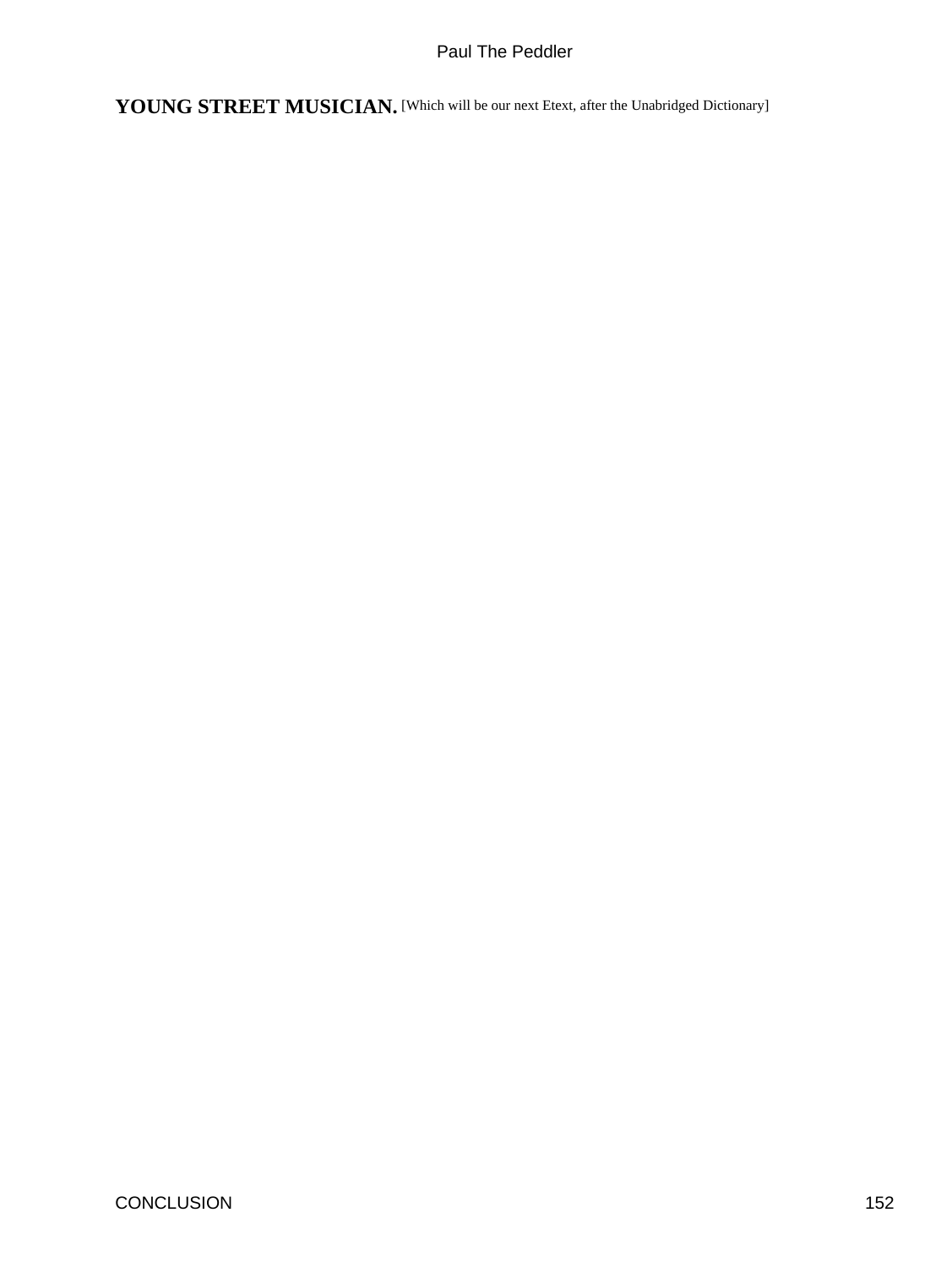# **Table Of Content**

**[CHAPTER I](#page-3-0)**

**[CHAPTER II](#page-8-0)**

**[CHAPTER III](#page-13-0)**

**[CHAPTER IV](#page-18-0)**

**[CHAPTER V](#page-23-0)**

**[CHAPTER VI](#page-29-0)**

**[CHAPTER VII](#page-35-0)**

**[CHAPTER VIII](#page-41-0)**

**[CHAPTER IX](#page-47-0)**

**[CHAPTER X](#page-53-0)**

**[CHAPTER XI](#page-59-0)**

**[CHAPTER XII](#page-65-0)**

**[CHAPTER XIII](#page-70-0)**

**[CHAPTER XIV](#page-76-0)**

**[CHAPTER XV](#page-82-0)**

**[CHAPTER XVI](#page-88-0)**

**[CHAPTER XVII](#page-94-0)**

**[CHAPTER XVIII](#page-100-0)**

**[CHAPTER XIX](#page-106-0)**

**[CHAPTER XX](#page-112-0)**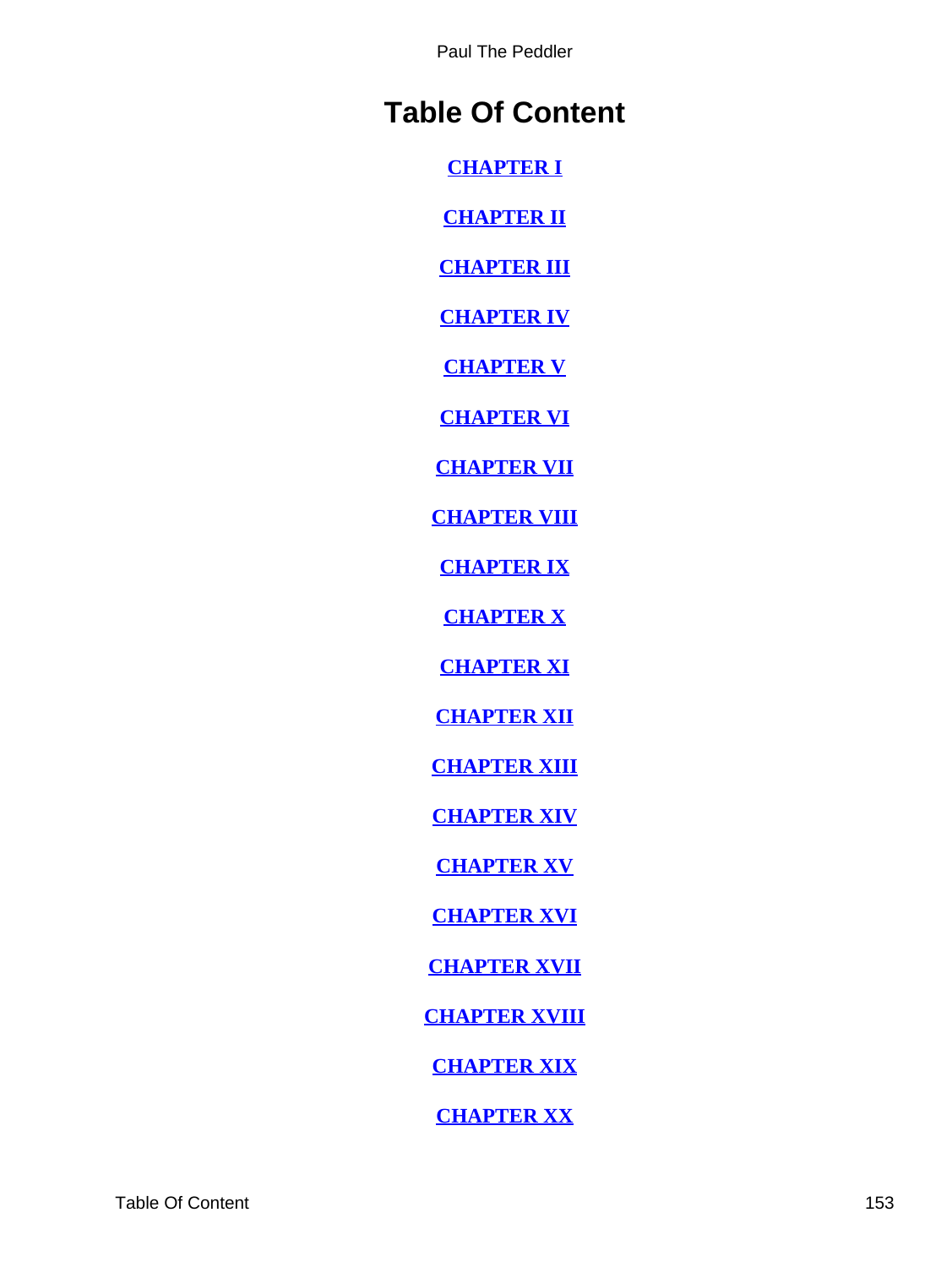<span id="page-154-0"></span>**[CHAPTER XXI](#page-118-0)**

**[CHAPTER XXII](#page-124-0)**

**[CHAPTER XXIII](#page-130-0)**

**[CHAPTER XXIV](#page-135-0)**

**[CHAPTER XXV](#page-142-0)**

**[CHAPTER XXVI](#page-146-0)**

**[CONCLUSION](#page-147-0)**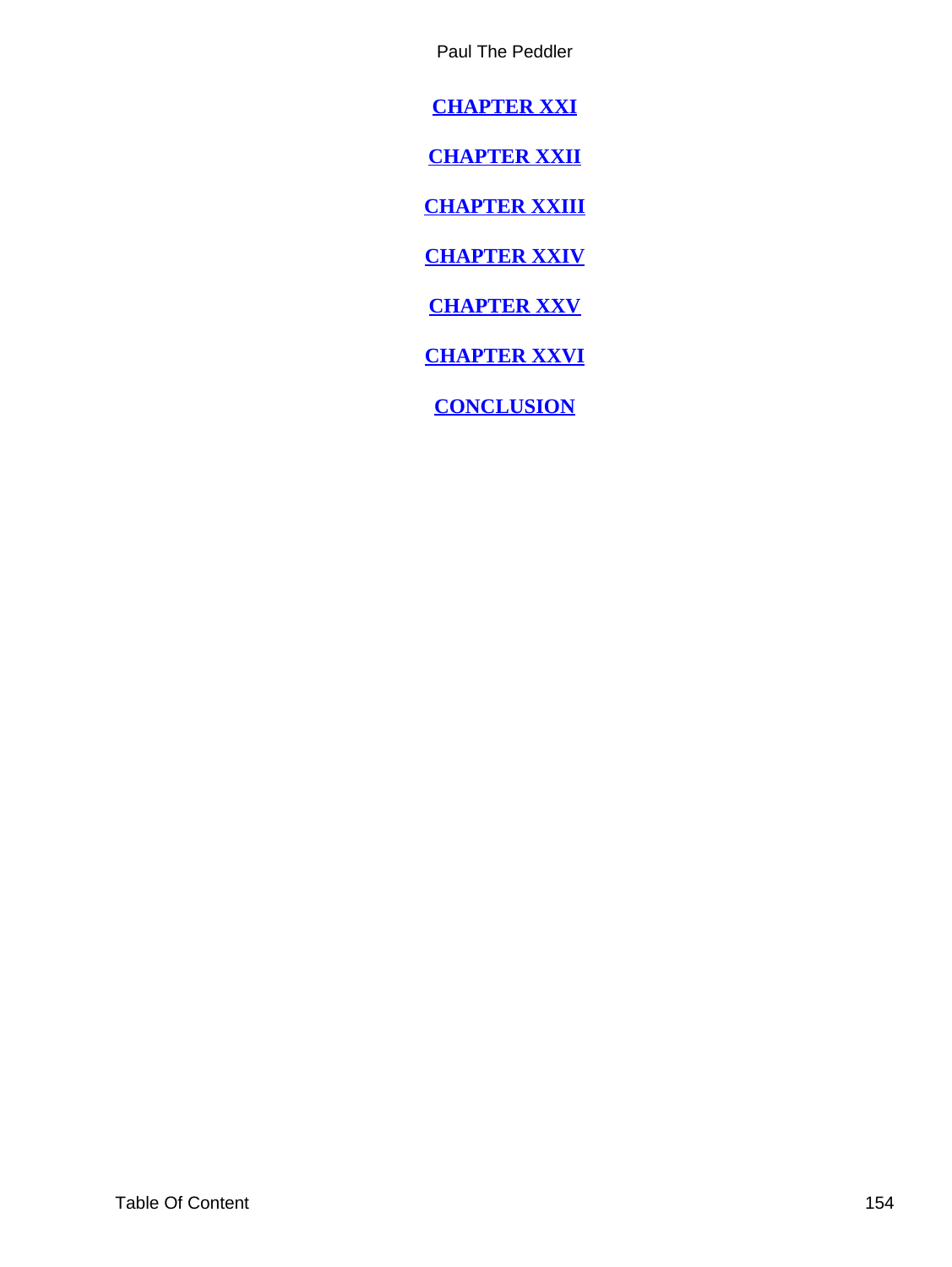# **You are reading a Phoenix Edition:**

It was converted from clean and standard xhtml/xml files. It uses metatags to identify content, and other data. The available resources specific to each ebook format were used to give the reader a pleasant reading experience.

More detais available at Phoenix−Library.org website.

Any suggestion that helps us to improve these editions are welcome.

**The Phoenix−Library Team**